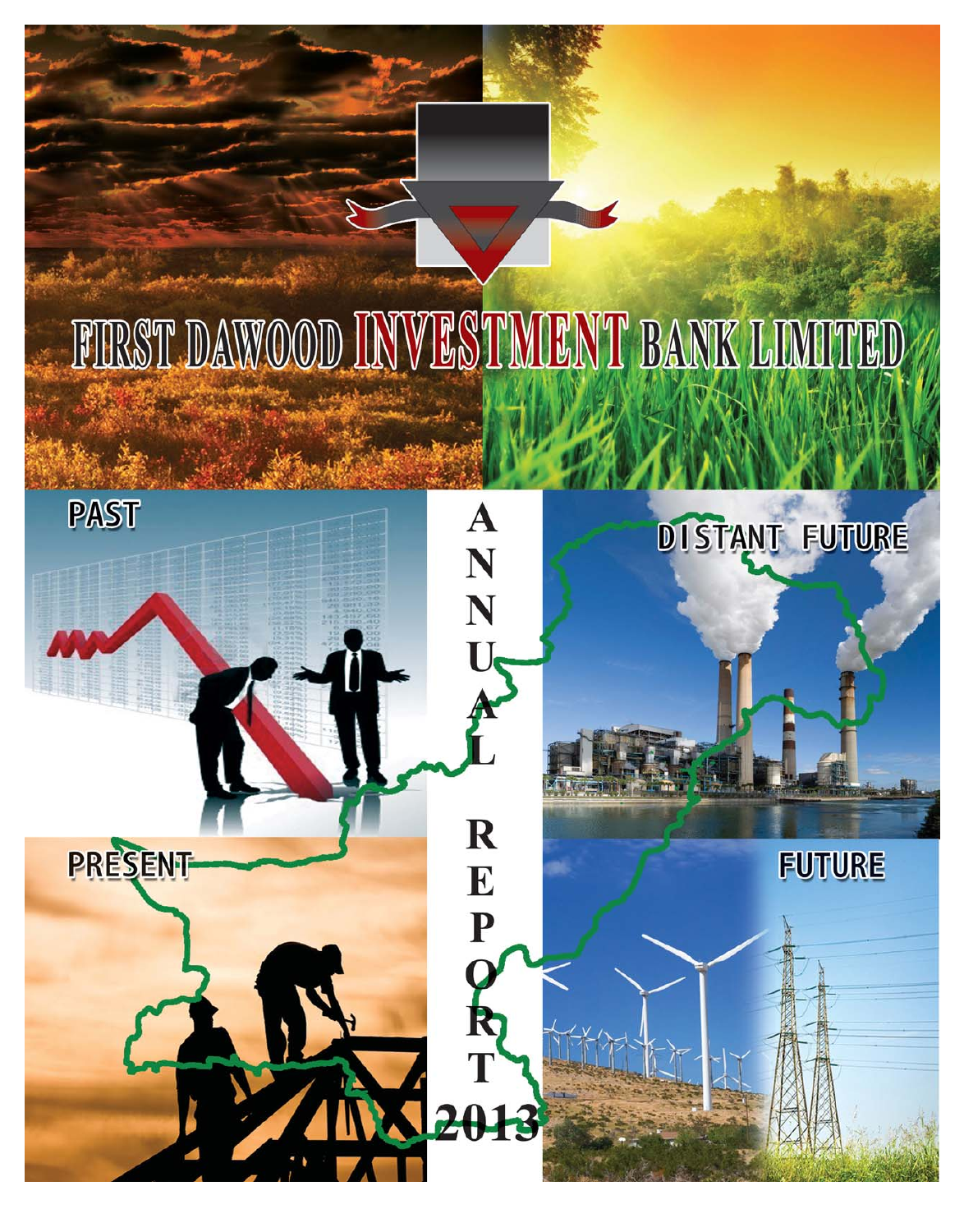| <b>CONTENTS</b> |                                                                                              |    |
|-----------------|----------------------------------------------------------------------------------------------|----|
|                 | FIRST DAWOOD INVESTMENT BANK LIMITED                                                         |    |
|                 | Corporate Information                                                                        | 02 |
|                 | Vision and Mission Statement / Corporate Strategy                                            | 03 |
|                 | <b>Financial Highlights</b>                                                                  | 04 |
|                 | Notice of Annual General Meeting                                                             | 06 |
|                 | Chairman Review Report                                                                       | 07 |
|                 | Directors' Report                                                                            | 08 |
|                 | Statement of Compliance with Code of Corporate Governance                                    | 13 |
|                 | Review Report to the Members on Statement of Compliance<br>with Code of Corporate Governance | 16 |
|                 | Auditor's Report                                                                             | 17 |
|                 | <b>Balance Sheet</b>                                                                         | 19 |
|                 | Profit & Loss Account                                                                        | 20 |
|                 | Cash Flow Statement                                                                          | 21 |
|                 | Statement of Comprehensive Income                                                            | 23 |
|                 | Statement of Changes in Equity                                                               | 24 |
|                 | Notes to the Financial Statements                                                            | 25 |
|                 | Pattern of Share Holding - Ordinary Shares                                                   | 63 |
|                 | Pattern of Share Holding - Prefernce Shares                                                  | 65 |
|                 | Proxy Form                                                                                   | 66 |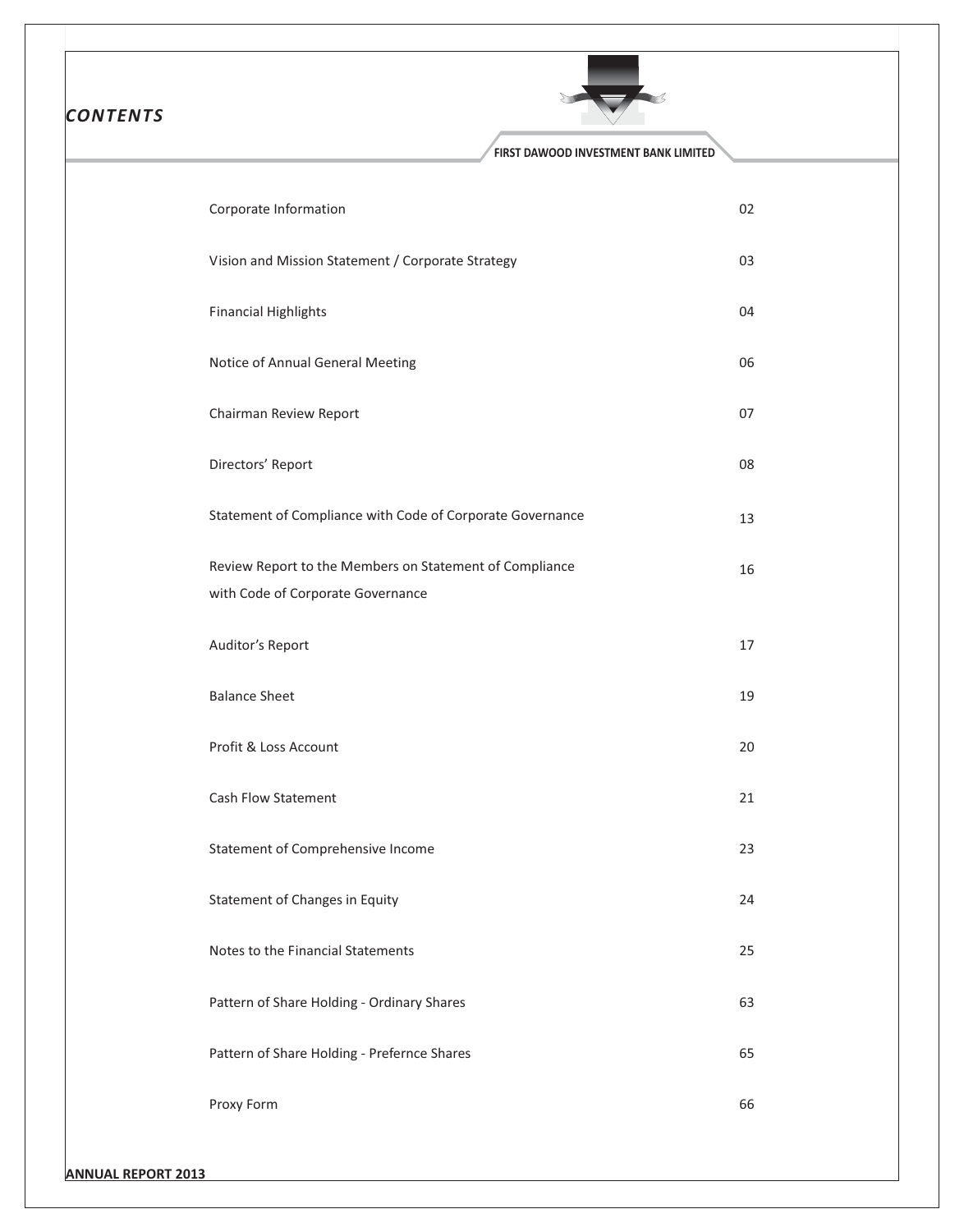# **CORPORATE INFORMATION**



## FIRST DAWOOD INVESTMENT BANK LIMITED

| <b>Board of Directors</b>                                        | Mr. Rafique Dawood<br>Mr. Rasheed Y. Chinoy<br>Mr. Ayaz Dawood<br>AVM (R) S.J.Raza<br>(Alternate Director Mr. Asad Hussain Bokhari)<br>Mr. M. Riyazul Haque<br>Mr. Khurshid A. Khair                                                                                         | Chairman<br><b>Chief Executive Officer</b><br>Director<br>Director (Nominee of DCM)<br>Director (Nominee of NIT)<br>Director |
|------------------------------------------------------------------|------------------------------------------------------------------------------------------------------------------------------------------------------------------------------------------------------------------------------------------------------------------------------|------------------------------------------------------------------------------------------------------------------------------|
| <b>Audit Committee</b>                                           | Mr. Abu Khursheed M. Ariff<br>Mr. Asad Hussain Bokhari<br>Mr. M. Riyazul Haque<br>Mr. Khurshid A. Khair                                                                                                                                                                      | Director<br>Chairman<br>Member<br>Member                                                                                     |
| <b>HR&amp; R Committee</b>                                       | Mr. Khurshid A. Khair<br>Mr. M. Riyazul Haque<br>Mr. Asad Hussain Bokhari<br>Mr. Rasheed Y. Chinoy                                                                                                                                                                           | Chairman<br>Member<br>Member<br>Member                                                                                       |
| <b>Chief Financial Officer &amp;</b><br><b>Company Secretary</b> | Mr. Nabeel Asif                                                                                                                                                                                                                                                              |                                                                                                                              |
| <b>Auditors</b>                                                  | Naveed Zafar Ashfaq Jaffery & Co. Chartered Accountants<br>(Prime Global)                                                                                                                                                                                                    |                                                                                                                              |
| Legal counsels                                                   | A.Q Abbasi & Associates<br>Kabraji & Talibuddin<br>Khalil Asif & Co<br>Mohsin Tayebaly & Co<br>Minto & Mirza<br>S.B. Durrani Law Associates                                                                                                                                  |                                                                                                                              |
| <b>Management Consultants</b>                                    | Shekha & Mufti Chartered Accountants<br>(Moore Stephens International)                                                                                                                                                                                                       |                                                                                                                              |
| <b>Bankers</b>                                                   | Al-Baraka Islamic Bank<br>Bank Al-Habib<br>Habib Metropolitan Bank<br><b>MCB Bank</b><br>National Bank of Pakistan<br>Oman International Bank<br><b>Standard Chartered Bank</b><br><b>United Bank</b>                                                                        |                                                                                                                              |
| <b>Registered Office</b>                                         | 1900-B, Saima Trade Towers, I. I. Chundrigar Road,<br>Karachi-74000<br>PABX<br>+92 (21) 3227-1875-80, 3701-0960-65, 3701-4641-44<br>Fax<br>+92 (21)3227-1913<br>fdib@firstdawood.com<br>Email<br>www.firstdawood.com<br>URL                                                  |                                                                                                                              |
| <b>Share Registrar</b>                                           | F.D. Registrar Services (SMC-Pvt) Ltd.<br>705, 17th Floor, Saima Trade Tower-A,<br>I.I. Chundrigar Road, Karachi-74000<br>+92 (21} 3547 8192-93 / 021-32771906<br>Tel<br>+92 (21) 3262 1233 / 021-32271905<br>Fax<br>fdregistrar@hotmail.com, fdregistrar@yahoo.com<br>Email |                                                                                                                              |
| <b>ANNUAL REPORT 2013</b>                                        | 02                                                                                                                                                                                                                                                                           |                                                                                                                              |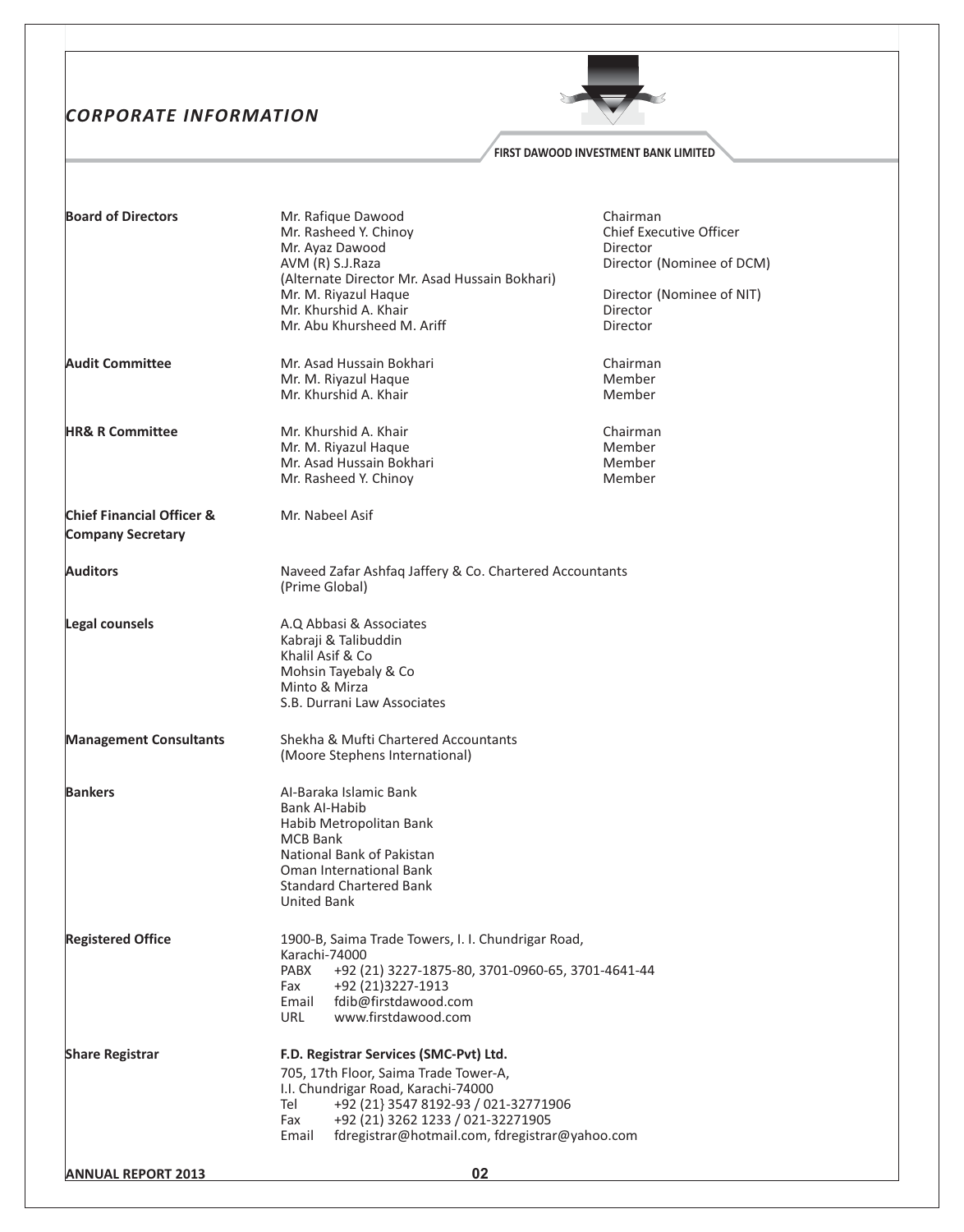# VISION AND MISSION STATEMENT/ **CORPORATE STRATEGY**



FIRST DAWOOD INVESTMENT BANK LIMITED

## **VISION STATEMENT**

Your Company's vision is to become the leading progressive and profitable organization in the financial sector through innovative, proactive and responsible management that provides the highest level of quality service to clientele. We will further develop strenghts by introducing new products and services.

## **MISSION STATEMENT**

- To offer value in term of dividend yield and capital gains to shareholders.
- To effectively fulfill the needs of clients to their satisfaction.
- To endeavour to achieve a lasting relationship with clients and associates on the principles of mutualism.
- To fulfill all social responsibilities and be a good corporate citizen.
- To increase its contribution to the Industrial development of the country.
- To ensure that human resources is ready to take on new challenges.
- To reward employees according to their achievements.

# **CORPORATE STRATEGY**

- Ensuring shareholder's security and a high rate of return on investments.
- Striking the right balance between risks and rewards.
- Offering the optimal mix of products and services to customers.
- Maintaining highest standards of integrity, honesty and ethics.
- Building a long lasting relationship with customers.
- Providing growth & development opportunities to the management and staff of the company.
- Maintaining financial discipline and adhering to professional and moral codes.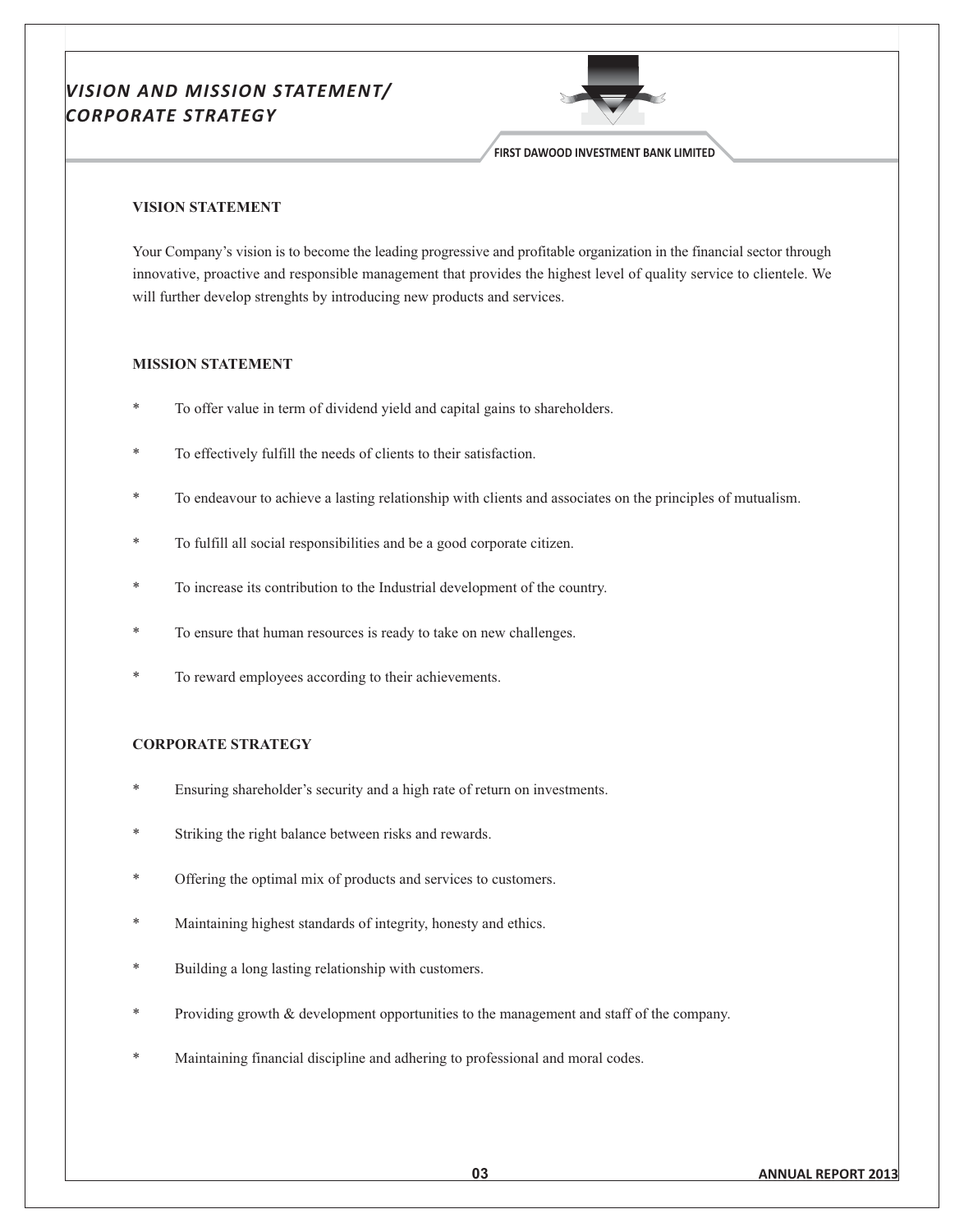# FINANCIAL HIGHLIGHTS



FIRST DAWOOD INVESTMENT BANK LIMITED

|                                                    | $2012 - 13$    | 2011-12         | 2010-11        | 2009-10         | 2008-09         | 2007-08        | 2006-07        |
|----------------------------------------------------|----------------|-----------------|----------------|-----------------|-----------------|----------------|----------------|
| <b>PROFIT &amp; LOSS</b>                           |                | Rupees          | Rupees         | Rupees          | Rupees          | Rupees         | Rupees         |
| Lease Income & Return on deposit & Investment      | 56,596,757     | 43,418,670      | 135,203,355    | 260,269,623     | 683,246,034     | 1,034,311,018  | 908,430,197    |
| <b>Financial Charges</b>                           | 14,993,996     | 4,874,962       | 18,403,423     | 123,891,205     | 1,108,269,321   | 980,004,506    | 840,609,805    |
| Fee, commission, brokerage & others                | (43, 375, 421) | (29,082,716)    | 78,569,971     | 56,576,610      | 2,555,994       | 93,994,151     | 64,024,883     |
| Dividend & capital gain/(loss)                     | 592.971        | 394,196         | 49,447,376     | (60, 429, 390)  | (504.935.460)   | 343, 164, 156  | 272,187,653    |
| <b>Total Income</b>                                | 13,814,306     | 14,730,150      | 263,220,702    | 256,416,843     | 180,866,568     | 1,471,469,325  | 1,244,642,733  |
| Provisions / (Surplus) / Deficit                   | 52,976,975     | 306,001,742     | 74,474,521     | (201, 350, 448) | 773,852,970     | 357,975,763    | 149,610,232    |
| Operating expenses                                 | 73,223,894     | 84,482,499      | 88,027,391     | 99,622,885      | 94,049,058      | 97,377,189     | 62,107,534     |
| Operating profit / (loss) before tax and provision | (18, 885, 963) | 408,083,157     | 156,789,888    | 32,902,753      | (1,021,451,811) | 394,087,630    | 341,925,394    |
| Profit / (loss) after taxation                     | 49,909,276     | (376, 387, 222) | (44, 284, 223) | 377,676,221     | (1,784,152,012) | 113,655,423    | 188,514,986    |
| Profit / (loss) before taxation                    | (18, 885, 963) | (408, 083, 157) | 12,644,688     | 234,253,201     | (1,795,304,781) | 36,111,867     | 192,315,162    |
| <b>Dividends</b>                                   |                |                 |                |                 |                 |                |                |
| Bonus shares                                       |                |                 |                |                 |                 | 56,953,900     | 74,287,700     |
| <b>BALANCE SHEET</b>                               |                |                 |                |                 |                 |                |                |
| Shareholder's equity                               | 227, 154, 878  | 200,897,377     | 591,143,370    | 620,692,841     | (518,690,869)   | 1,778,996,406  | 1,685,492,234  |
| Deficit / surplus on Revaluation of Investment     | (5,006,303)    | (9,987,869)     | (24, 502, 432) | (67, 870, 526)  | (115, 444, 739) | 390,820,631    | 410,971,882    |
| Certificate of Investment / Deposits               | 88,500,000     | 107,250,000     | 165,500,000    | 335,566,522     | 1,335,535,175   | 3,469,081,168  | 4,353,534,149  |
| Borrowings from financial institutions             | 542,545,880    | 591,764,164     | 769,890,505    | 1,668,756,721   | 3,547,552,301   | 5,021,946,037  | 5,274,333,488  |
| Net Investment In Lease Finances                   | 210,931,273    | 269,779,403     | 652,334,319    | 1,077,906,208   | 1,236,964,229   | 2,125,405,950  | 2,836,595,098  |
| Financing - net of Provision                       | 200,570,517    | 239,331,420     | 497,966,186    | 817,263,190     | 1,889,128,414   | 4,379,990,281  | 4,824,224,870  |
| Investment - net of provision                      | 251,218,488    | 220,665,494     | 213,833,608    | 601,779,989     | 951,915,585     | 3,558,838,529  | 3,918,546,732  |
| <b>Total Assets</b>                                | 1,143,747,138  | 1,153,867,216   | 1,824,890,877  | 3,148,108,347   | 5,136,416,432   | 11,064,195,261 | 12,362,558,621 |
| <b>FINANCIAL RATIOS</b>                            |                |                 |                |                 |                 |                |                |
| Gross spread ratio (%)                             | 73.51%         | 88.77%          | 86.39%         | 52.40%          | $-62.21%$       | 5.25%          | 7.47%          |
| Income / expense ratio (Times)                     | 0.16           | 0.16            | 2.47           | 1.15            | 0.15            | 1.37           | 1.38           |
| Return on Average Equity (ROE) (%)                 | 23.32%         | $-95.04%$       | $-7.31%$       | 740.53%         | $-283.13%$      | 6.56%          | 13.72%         |
| Return on Average Assets (ROA) (%)                 | 4.34%          | $-25.27%$       | $-1.78%$       | 9.12%           | $-22.03%$       | 0.97%          | 1.84%          |
| Profit before tax ratio                            | (1.37)         | (27.70)         | 0.05           | 0.91            | (9.93)          | 0.02           | 0.15           |
| Financing / Deposit Ratio (Average) (%)            | 224.73%        | 270.32%         | 262.49%        | 161.95%         | 130.48%         | 117.66%        | 95.18%         |
| Total assets turnover ratio /                      |                |                 |                |                 |                 |                |                |
| Fixed assets turnover ratio (Times)                | 0.07           | 0.01            | 3.79           | 27.19           | 2.11            | 178.37         | 1,032.41       |
| Price Earning ratio                                | 4.92           | (0.53)          | (4.82)         | 0.30            | (0.11)          | 34.98          | 7.60           |
| Market Value per share                             | 1.82           | 1.49            | 1.59           | 1.78            | 3.07            | 69.95          | 28.95          |
| Earning per share (Rs.)                            | 0.37           | (2.80)          | (0.33)         | 6.03            | (28.00)         | 2.00           | 3.81           |
| Book value per share (Rs.)                         | 3.63           | 3.21            | 9.83           | 10.99           | (6.32)          | 24.37          | 23.84          |
| Employees remuneration (Rs. In Million)            | 34.74          | 33.64           | 48.59          | 52.97           | 47.54           | 46.58          | 22.8           |
| Government tax (Rs. In Million)                    | 1.80           | 2.92            | 0.01           | 2.92            | 7.88            | 13.01          | 8.24           |
| Number of employees                                | 25             | 31              | 33             | 34              | 35              | 52             | 45             |
|                                                    |                |                 |                |                 |                 |                |                |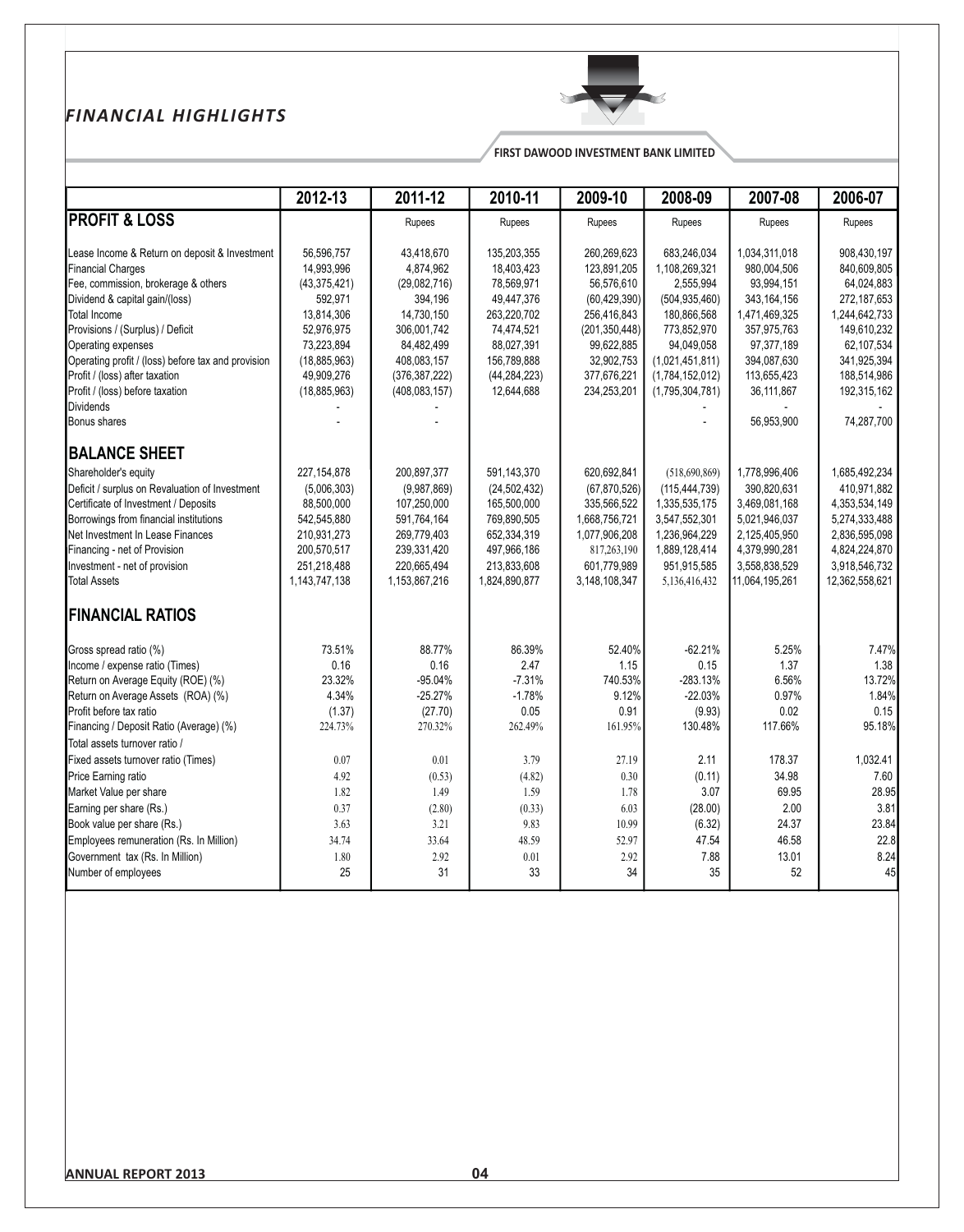# FINANCIAL HIGHLIGHTS













## **FIRST DAWOOD INVESTMENT BANK LIMITED**













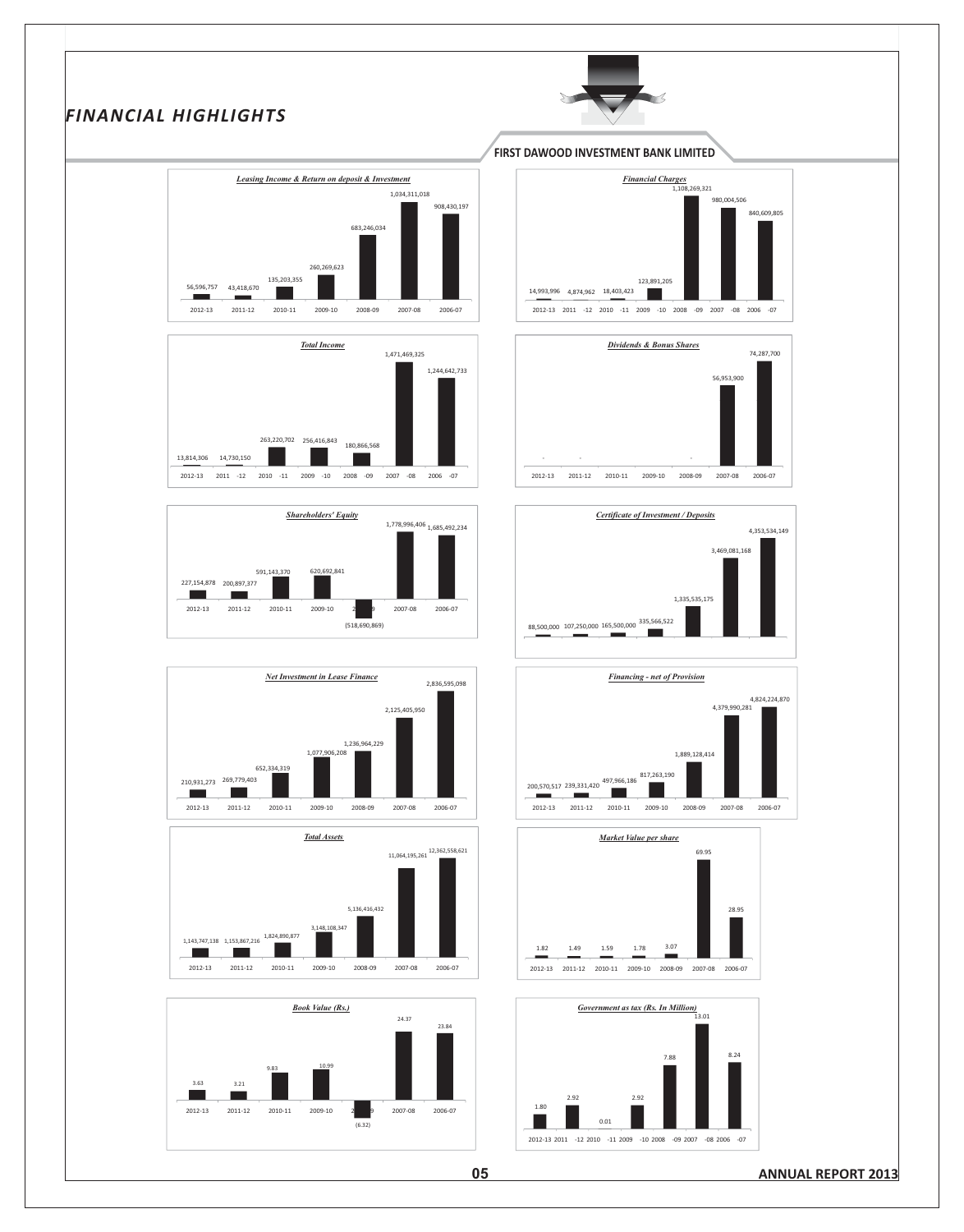|                                     |                            |                                                                                                                                                                        |                | FIRST DAWOOD INVESTMENT BANK LIMITED                                                                                                                                                                                                                                                                                                                                                                  |
|-------------------------------------|----------------------------|------------------------------------------------------------------------------------------------------------------------------------------------------------------------|----------------|-------------------------------------------------------------------------------------------------------------------------------------------------------------------------------------------------------------------------------------------------------------------------------------------------------------------------------------------------------------------------------------------------------|
|                                     |                            |                                                                                                                                                                        |                | Notice is hereby given that the 19th AGM of First Dawood Investment Bank Limited will be held at its Registered Office, 1900-B, Saima<br>Trade Towers, I. I. Chundrigar Road, Karachi on Thursday, October 24, 2013 at 10:30 a.m. to transact the following business:                                                                                                                                 |
|                                     | <b>Ordinary Businesses</b> |                                                                                                                                                                        |                |                                                                                                                                                                                                                                                                                                                                                                                                       |
| $\vert 1.$<br>2.<br>$\beta$ .<br>4. |                            | To confirm the minutes of XVIII Annual General Meeting held on November 30, 2012.<br>Directors' and Auditors' Reports thereon.<br>to offer themselves for re-election: |                | To receive, consider and adopt the Audited Financial Statements of the Company for the year ended June 30, 2013 together with<br>To consider the appointment of External Auditors and to fix their remuneration for the financial year ending June 30, 2014.<br>To elect seven directors of the Company as fixed by the Board of Directors. The following are the retiring directors and are eligible |
|                                     | 1.<br>3.<br>5.<br>7.       | Mr. Rafique Dawood<br>Mr. Ayaz Dawood<br>Mr. M Riyazul Haque<br>Mr. Abu Khursheed M. Ariff                                                                             | 2.<br>4.<br>6. | Mr. Rasheed Y. Chinoy<br>AVM (Retd) Syed Javed Raza<br>Mr. Khurshid Abul Khair                                                                                                                                                                                                                                                                                                                        |
| 15.                                 |                            | Any other Business with the permission of the Chair.                                                                                                                   |                |                                                                                                                                                                                                                                                                                                                                                                                                       |
|                                     |                            |                                                                                                                                                                        |                | By Order of the Board                                                                                                                                                                                                                                                                                                                                                                                 |
|                                     | <b>Karachi</b>             | October 03, 2013                                                                                                                                                       |                | <b>Nabeel Asif</b><br>CFO & Company Secretary                                                                                                                                                                                                                                                                                                                                                         |
| Notes:                              |                            |                                                                                                                                                                        |                |                                                                                                                                                                                                                                                                                                                                                                                                       |
|                                     | 1.                         |                                                                                                                                                                        |                | The share transfer books of the Company shall remain closed from October 17, 2013 to October 24, 2013 (both days<br>inclusive). Shareholders are requested to notify to our Share Registrar FD Registrar Services (SMC-Pvt.) Ltd at 1705, 17th<br>Floor, Saima Trade Tower-A I.I. Chundrigar Road, Karachi, if any change of address immediately.                                                     |
|                                     | 2.                         | of Pakistan.                                                                                                                                                           |                | Any person who seeks to contest the election of the office of Directors shall at the Registered office of the Company, file<br>not later than fourteen days before the date of meeting a notice of his intention to offer himself for election as a director in<br>terms of Section 178(3) of the Companies Ordinance, 1984, subject to approval of the Securities & Exchange Commission              |
|                                     | 3.                         | duly stamped and signed not less than 48 hours before the meeting.                                                                                                     |                | A member entitled to attend and vote at this meeting may appoint a proxy to attend and vote on his/her behalf. No person<br>other than a member shall act as proxy. Proxy forms, in order to be effective, must be received at the Registered Office,                                                                                                                                                 |
|                                     | 4.                         | specimen signatures be produced at the time of meeting.                                                                                                                |                | The CDC account/sub-account holders are requested to bring with them their computerized National ID Cards (CNIC) along<br>with Participant(s) ID number and their account numbers at the time of attending this meeting in order to facilitate identification<br>of the respective shareholder(s). In respect of corporate entity, the Board of Directors Resolution/Power of Attorney with           |
|                                     |                            |                                                                                                                                                                        |                |                                                                                                                                                                                                                                                                                                                                                                                                       |
|                                     |                            |                                                                                                                                                                        |                |                                                                                                                                                                                                                                                                                                                                                                                                       |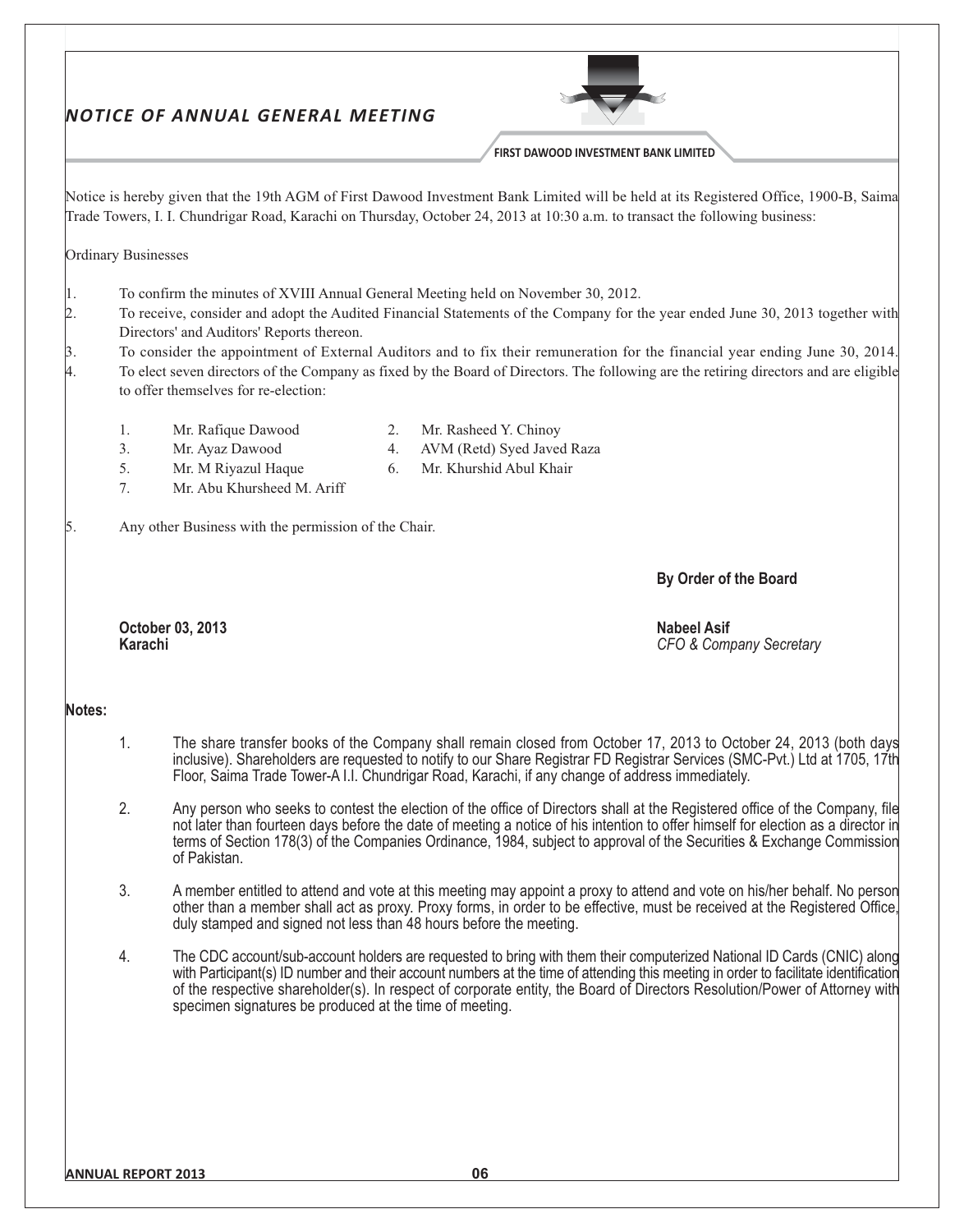# **CHAIRMAN REVIEW REPORT**



**FIRST DAWOOD INVESTMENT BANK LIMITED** 

## Dear Shareholders,

I hereby present the  $19<sup>th</sup>$  Annual Accounts along with the audited financial statements of First Dawood Investment Bank Limited for the year ended June 30, 2013.

This year was again a difficult year for the country, as well as for our company. The worsening law  $\&$  order situation, especially in Karachi has adversely effected the economy as a whole and some businesses have either shutdown their operations or have / are in the process of shifting to safer havens. With regard to Non Banking Financial Sector (NBFC) sector, the wrong decisions i.e. closure of market etc and the financial turmoil of 2008 has compelled majority of independent players to curtail their operations, primarily due prevailing recessionary conditions in the economy resulting in frequent defaults and also due to non-availability of credit lines.

Further, Securities and Exchange Commission of Pakistan (SECP), the regulator has not been able to provide its regulatees with a road-map, which can steer the NBFC sector. It is being observed that only bank backed NBFC etc are flourishing, as they can share a portion of parents' business and also through their parents they can have an easy access to new credit lines. Since the start of crisis in 2008, NBFCs desperately are looking for; assistance, guidance and directions from the regulator, but so far in 5-years, the sector has been able to get only draft rules Until such time that these rules are promulgated, the regulatees would remain directionless. Here it is pertinent to mention that a lot of stress is being given on development of 'Small & Medium Sized Enterprises' by the government and it is a bitter fact that this revival can be brought about effectively by 'NBFCs and Micro Finance banks. Therefore, we hope that government would give desired importance to NBFC sector, so that it may play its part in the revival of our economy.

In view of the aforementioned scenario prevailing in the country, your company's gross finance lease revenue during the year decreased to Rs.4.72 million only. However, a net reversals of provisions, mainly due to recovery of doubtful loans amounted to Rs.57.13 million. Last year; additional provisioning was made, in view of new management's decision to acquire fresh valuations on collaterals. It is due to prevailing recessionary conditions in the country that majority of company's debtors cannot manage their businesses' commitments; therefore the only ray of hope for the company is through the sale / adjustment of collateral. Your company; which used to cater to lower second and upper third tier markets of the country got the worst hit during these turbulent times. Here we would like to remind you that earlier i.e. during 2008-2009, your company lost over a billion rupees due to an irresponsible act, whereby first stock market was closed for 110-days and then MUFAP pricing was introduced, which eroded our secondary portfolio and the loan portfolio, which was secured against such instruments. Nevertheless, your company took corrective and aggressive measures to transform company's operations and today it is in a much better position. At the height of crisis; your company owed nearly Rs.10.0bn to various individuals, corporate, Provident Funds and financial institution. Today, we can inform you with a great relief that all individual, P. Fund, Corporate have been fully repaid and out of Rs.10.0bn only Rs.630M worth of liabilities, with only  $\overline{5}$ -6 financial institutions are outstanding.

Few of the loan / liabilities which were initially restructured 3-4 years ago, have become current therefore increasing from current liabilities Rs. 669.07 million to Rs. 835.08 million. In view of increasing current liabilities and the economy still in the same state; company's management has initiated yet another effort to amicable restructure / settle the balance amount of liabilities. Although, it is an uphill task, but the management is hopeful to achieve its goals.

Further, to improve profitability / liquidity, the new management has introduced austerity drive and during the financial year administrative expenses have been reduced by almost 13.32 % which has mainly been possible because of restructuring and rightsizing of staff despite increase of almost 53% in legal costs and cost of utilities by 32%.

It is encouraging and noteworthy that without any external assistance, your company has been maintaining its liquidity and making payments to its creditors and meeting its administrative expenses. The management and the Board are confident that all these measures will translate into growth of your company. Once reforms in the sectors are implemented this sector will again reach the neglected the SMEs, which greatly contributes toward the country domestic growth.

Whilst summing-up it is being reiterated that despite extremely unfavourable economic & financial conditions, your company with the support of its Board, new management, its creditors / lenders and shareholders have so far been able to sustain its business during all these years. The company now looks forward to more promising business activities for the benefits of all stakeholders as soon as the new regime of regulations is promulgated.

Rafique Dawood Chairman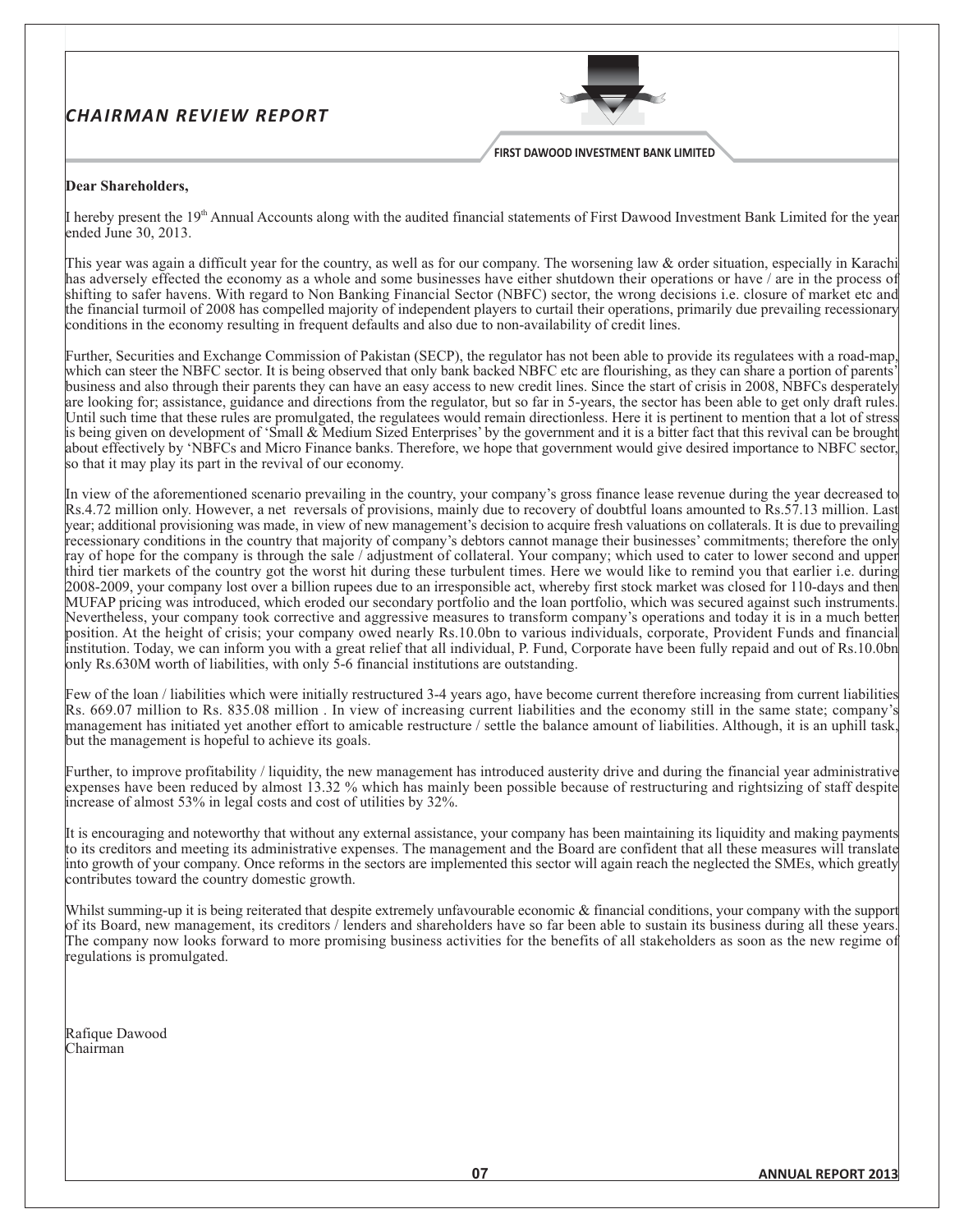# **DIRECTORS REPORT**



FIRST DAWOOD INVESTMENT BANK LIMITED

## Dear Shareholders,

The Directors of your Company are pleased to present to you the 19th Annual Report annexed with Audited Financial Statements of the Company for the year ended June 30, 2013.

## **Business Performance**

Your Company, being a part of the Non-Banking Financial Companies (NBFCs) sector; heavily, relies on the macro and micro economic dynamics at the country level. The whole of the NBFCs sector is in disarray and unfortunately has been placed in situation where normal business functions have almost been halted. This state of affairs is directly hitting the Small Medium sized Enterprises (SMEs) which is causing a great threat to the country domestic growth.

However on a positive note, the Regulator, Security Exchange Commission of Pakistan (SECP) have come forward and are in the process of moving ahead to let the NBFC sector not only survive but to play its real role in the economic sector of our country. The steps being taken and in the pipeline are well tailored and your company will be one of the beneficiary of these steps. We are confident this will translate into growth of this sector and the economy as a whole.

## **Financial Performance**

The entire leasing industry baring a few players (which are primarily supported by bigger financial institutions of industrial groups) is passing through difficult time. The law and order, security issues situation has hurt our recovery drive from lease. loan portfolio. Despite these socio-political challenges and national trend the company since 2008 is in the process of making recoveries from defaulted customers which is an uphill task. Nevertheless, the Company has so far without any external assistance has managed the business through its internal resources.

|                                                            | 2013          | 2012           |
|------------------------------------------------------------|---------------|----------------|
|                                                            | Rupees        | Rupees         |
| Lease and financing income $-$ <i>net of provision and</i> | 95,964,468    | -291,873,536   |
| impairment                                                 |               |                |
| Return on deposits and investments                         | 17,192,235    | 27,073,056     |
| Other gain / losses                                        |               |                |
|                                                            | (46,365,421)  | (26, 471, 112) |
| <b>Total Income</b>                                        | 66,791,282    | $-291,271,592$ |
| Administrative and Operating Expenses                      | 73,223,894    | 84,482,499     |
| Finance cost                                               | 14,993,996    | 4,874,962      |
| <b>Total Expenditure</b>                                   | 87,217,890    | 89, 357, 461   |
| Share of (loss) /profit of associates                      | 2,540,645     | $-27,454,104$  |
| <b>Loss t before Taxation</b>                              | $-17,885,963$ | -408,083,157   |
| <b>Taxation</b>                                            | 68,795,239    | 31,695,935     |
|                                                            | 49,909,276    | $-376,387,222$ |
| <b>Earnings Per Share - Basic</b>                          | 0.34          | $-6.46$        |
| <b>Earnings Per Share - Diluted</b>                        | 0.37          | $-2.8$         |

# **Future Out look**

The Company is facing severe liquidity crunch from the last four years and managing its affairs by internal cash generation through the recovery drive. The Company is fully conscious of its going concern as well as cognizant of director's fiduciary responsibility for revival of the company. The Sponsor are committee and have undertaken that MER will be under full compliance as per law and the same will be done either through; (i) a right issue (ii) induction of a foreign or a local partner (iii) merger or acquisition (iv) or any other arrangement, which will ensure compliance of capital.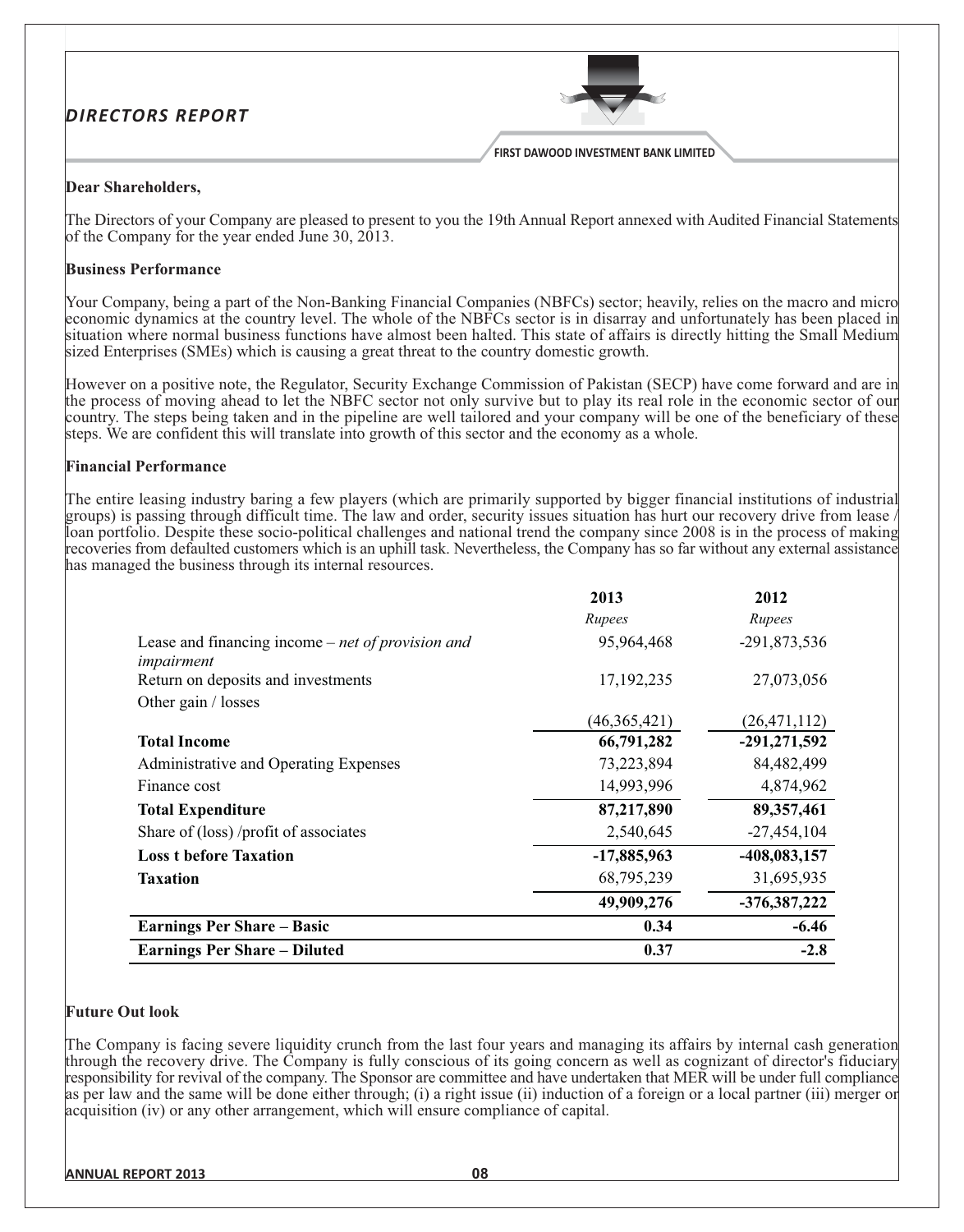

## **Internal Control and Audit Function**

The company is confident that it will be meeting the set goals and objectives as set in the 5year (2013-2017) business plan. The system of internal control is sound in design and has been effectively implemented and monitored. Further, to monitor and support the Board Internal Audit Department has been setup which directly reports to the Audit Committee.

## **Accounting Policies & Estimates**

Appropriate accounting policies have been consistently applied in preparation of financial statements except for changes resulting on initial application of standards, amendments or interpretations to existing standards, as stated in Note 4 to the financial statements. Accounting estimates are based on reasonable and prudent judgment.

## **External Auditors**

The Auditors M/s Naveed Zafar Ashfaq Jaffery & Co. Chartered Accountants retired and being eligible offer themselves for reappointment.

## **Related Party Transaction**

All related party transactions have been placed before the Audit Committee of the company and upon recommendations of the committee the same have been placed before the board for review and approval.

## **Statement of Corporate Governance**

Your Company has implemented provisions of the Code of Corporate Governance relevant for the year ended June 30, 2013. The external auditors review report on the statement of compliance with the Code of Corporate Governance is annexed with this report. As per directives of SECP and Karachi Stock Exchange, the Directors hereby confirm the following as required by clause (xvi) of the code:

- The financial statements, prepared by the management of the listed company, present its state of affairs fairly, the result a. of its operations, cash flows and changes in equity;
- b. Proper books of account of the listed company have been maintained;
- Appropriate accounting policies have been consistently applied in preparation of financial statements and accounting c. estimates are based on reasonable and prudent judgment;
- d. International Financial Reporting Standards, as applicable in Pakistan, have been followed in preparation of financial statements and any departures there from have been adequately disclosed and explained;
- The system of internal control is sound in design and has been effectively implemented and monitored; and le.
- f. There are no significant doubts upon the listed company's ability to continue as a going concern:

## Significant deviations in operating results

The significant deviations in operating results of the Company was mainly due to the fact that last year new management had decided to carry out fresh valuations of the collateral held and excluded benefit where such collaterals could not be located.

## **Key Financial Highlights**

Summary of key operating and financial data of last six years is is disclosed on page 4 of this annual report.

# **Dividend**

The Board of Directors after assessing the financial position of the Company, considered it prudent not to recommend the payment of a dividend or the issuance of bonus shares for the year.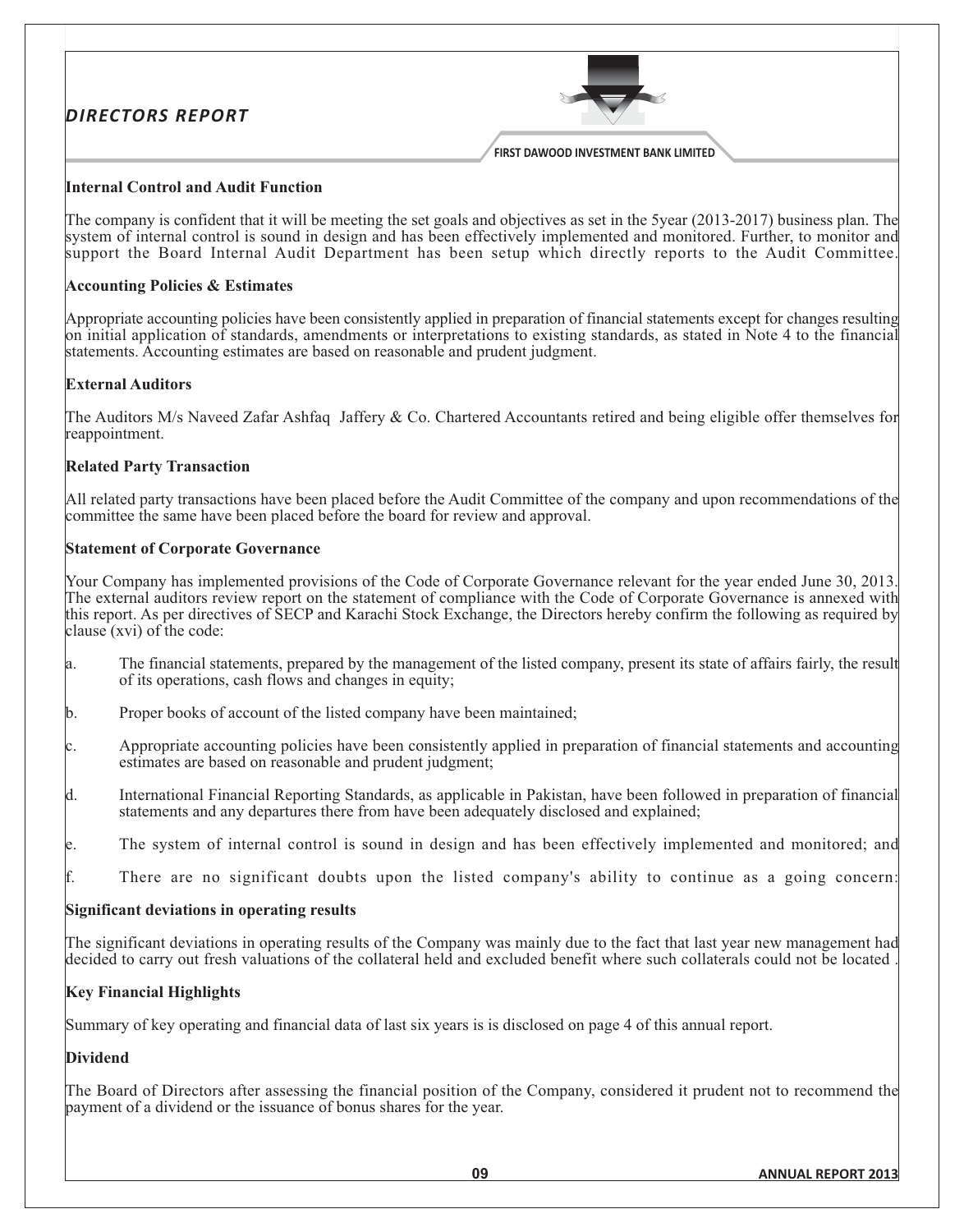

## Taxes, duties, levies and charges

There are no outstanding taxes, duties, levies and charges other than disclosed in the financial statements. Assessment for tax year 2008 and 2009 are being carried out by FBR which is being handled by Deloitte (tax advisors). Further, in house taxation department is accessing the applicability of sales tax on services provided by the Company.

## **Provident Fund**

Investments in the registered funded provident fund on the basis of unaudited financial statements for the year financial year ended June 30, 2013 is included is  $Rs.24.85$  million company's contribution as an employer amounts to  $Rs.1.58$  million.

## Meeting of the Board & its Committees

The number of Board and Committees' meetings held during the year and attendance by each Director is disclosed as under:

| S. No          | <b>Name</b>                | <b>Designation</b> | <b>Entitlement</b><br>to Attend<br><b>Meeting</b> | <b>Meeting</b><br><b>Attend</b> | Leave of<br><b>Absences</b> |
|----------------|----------------------------|--------------------|---------------------------------------------------|---------------------------------|-----------------------------|
| 1              | Mr. Rafique Dawood         | Chairman           | 5                                                 | 4                               | 1                           |
| $\overline{2}$ | Mr. Rasheed Y. Chinoy      | <b>CEO</b>         | 5                                                 | 5                               |                             |
| 3              | Mr. Ayaz Dawood            | Director           | 5                                                 | 5                               |                             |
| $\overline{4}$ | AVM (R) S.J.Raza           | Director           | $\overline{2}$                                    |                                 |                             |
| 5              | Mr. Asad Hussain Bokhari   | Alternate Director | 3                                                 | 3                               |                             |
| 6              | Mr. M. Riyazul Haque       | Director           | 5                                                 | 5                               |                             |
| 7              | Mr. Khurshid A. Khair      | Director           | 5                                                 | 3                               | $\overline{2}$              |
| 8              | Mr. Abu Khursheed M. Ariff | Director           | 4                                                 | 4                               |                             |

## **Board Meetings**

## **Audit Committee Meetings**

| S. No          | <b>Name</b>              | <b>Designation</b> | <b>Entitlement</b><br>to Attend<br><b>Meeting</b> | <b>Meeting</b><br><b>Attend</b> | Leave of<br><b>Absences</b> |
|----------------|--------------------------|--------------------|---------------------------------------------------|---------------------------------|-----------------------------|
|                | Mr. Rasheed Y. Chinoy    | Chairman           |                                                   |                                 |                             |
| 2              | Mr. Asad Hussain Bokhari | Chairman           | 2                                                 | $\overline{2}$                  |                             |
| 3              | Mr. Khurshid A. Khair    | Member             | 3                                                 |                                 | ∍                           |
| $\overline{4}$ | Mr. M. Riyazul Haque     | Member             |                                                   |                                 |                             |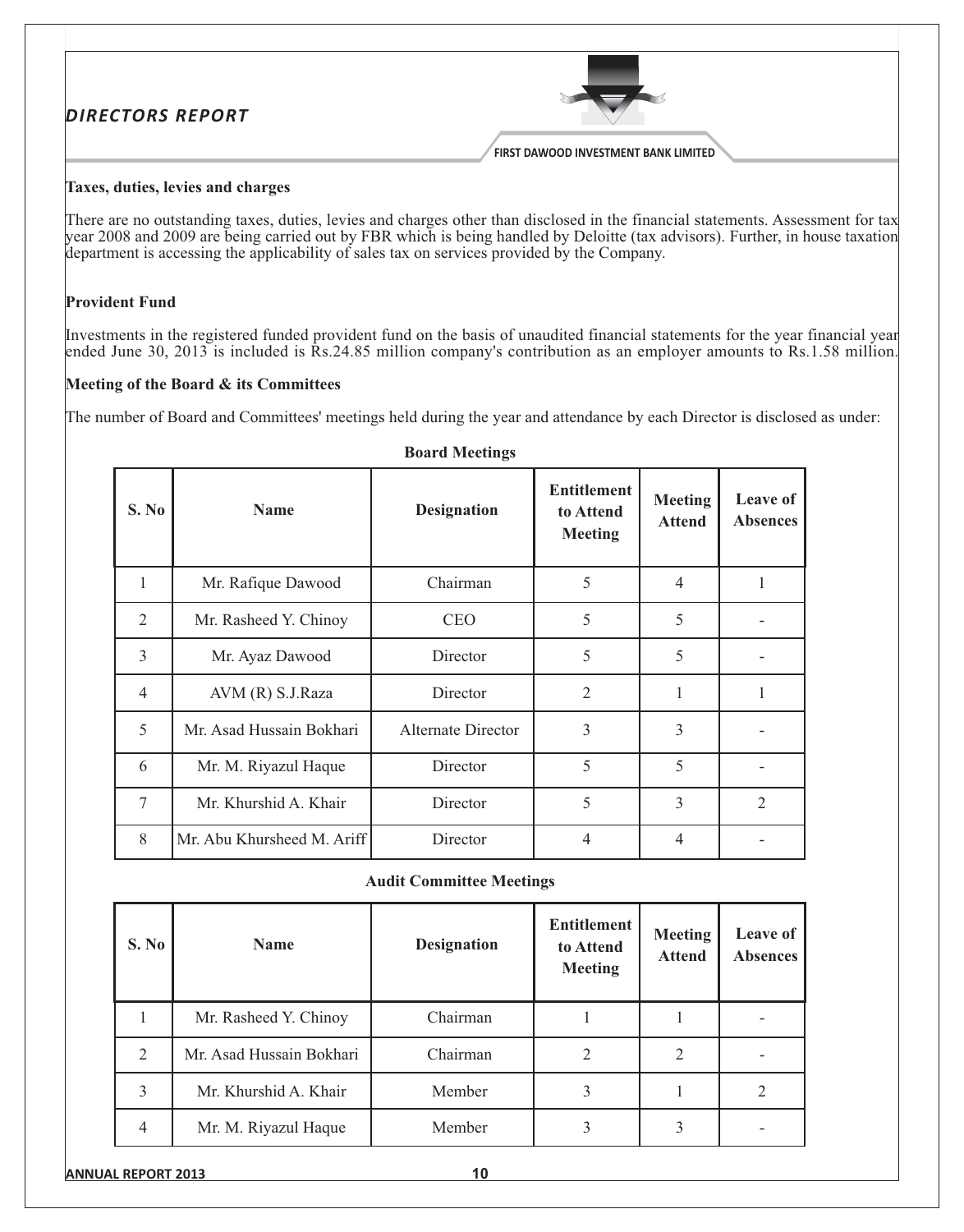

## Human Resources & Remuneration Committee Meetings

The Committees' first meeting was held once prior to the financial year for the selection of the CEO and CFO&CS. 2nd HR&R Committee was held after the financial year; however no meeting was held during the financial year.

# **Directors**

During the year, (i) Mr. Rasheed Y. Chinoy was appointed as CEO through SECP letter dated August 28, 2012 (ii) Mr. Abu Khursheed Muhammad Arif and Mr. Khurshid Abul Khair was appointed as Directors through SECP letter dated October 15, 2012. (iii) Mr. Asad Hussain Bokhari appointed as Alternate Director in place of AVM (R) S.J Raza through SECP letter dated December 26, 2012.

## **Directors Training Programme**

One of the directors, Mr. M. Riaz ul Haque, have attended the directors training course conducted by the Pakistan Institute of Corporate Governance and the remaining directors will acquire the required directors training certification, unless exempt by the Code of Corporate Governance.

## **Pattern of Share holding**

The pattern of shareholding and additional information regarding pattern of shareholding is annexed on page 63 of the Annual Report.

## **Creditors & Preference Shareholders**

We would like to express our gratitude to our valued creditors, bankers for their continuous support, trust and patronage. During the year we have initiated negotiations with two commercial banks to restructure their outstanding amounts to the tune of Rs.360.12 million. Further, instalments due to be paid as at June 30, 2013 amounts to Rs.29.46 million. In the next two years amount of Rs.176.5 million is scheduled to be paid.

Payments are to be resumed once new terms are agreed. Financial assets have been offered to partly settle the liabilities, remaining will be paid through internally generated funds and equity if necessary.

Five other commercial banks, an investment bank, an insurance company and a fund who had participated in the cumulative convertible preference shares have not been paid divided  $\omega$  4 p.a. amounting Rs.87.6 million for the last three years. It is highly probable that preference shareholders will exercise their option to convert their holding and accumulated dividend in to ordinary shares

# **Auditor's Report**

The Auditors have given their opinion on the financial statements of the company for the year ended June 30, 2013, wherein they have qualified their report on (a) Deferred Tax Asset amounting Rs.198.89 million and (b) Excess holding in DFTL in contravention of Regulation 19(g) shares. Valuing Rs.135.3 million. Further the Auditors have given emphasise paragraph on (i) Going Concern as accumulated losses to the tune of Rs1.443 billion (ii) Guarantees as Rs.1.438 billion under litigation.

The Company's response to the aforementioned observation is as under:

With regards to qualification on Deferred Tax Last year the Company had engaged an independent firm of Chartered a. Accountants for the preparation of five year business plan based on which the deferred tax asset has been recognised. The business plan involved certain key assumptions underlying the estimation of future taxable profits including injection of fresh equity. Unfortunately, the underlining assumption that NBFC Reforms will be implemented has temporarily delayed the execution of the Company's Business plan in full. However it is expected that there will be no material change in the projections and the Company will be able to generate profits as per the Business Plan which would then be utilized to set-off the Deferred tax Asset.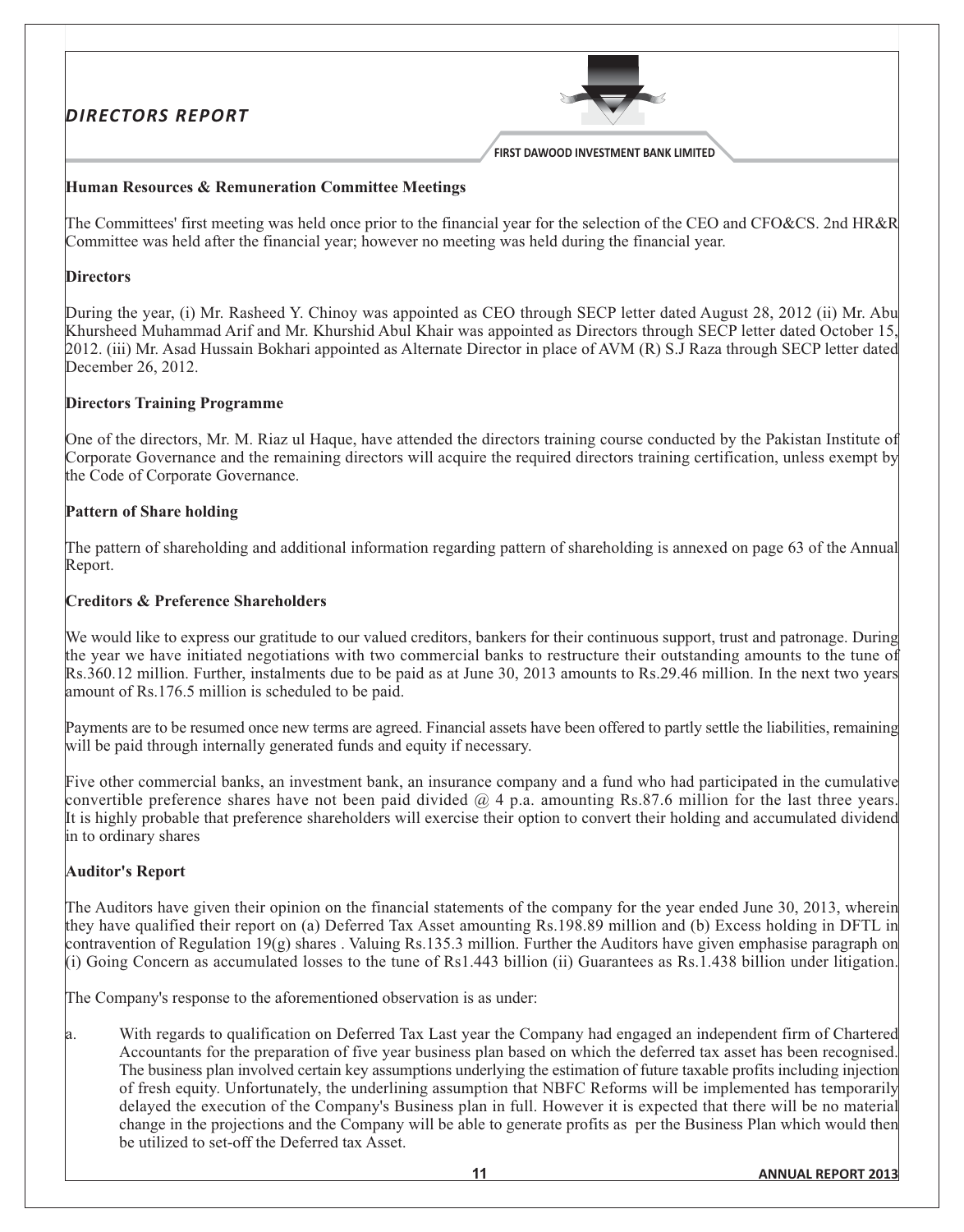# **DIRECTORS REPORT**



- With regards to qualification on investment in Dawood Family Takaful Limited (DFTL) in 2008, =7,000,000= shares  $\mathbf{b}$ . of DFTL were subscribed, at that time the Company was in Compliance with the NBFC Regulations 2008. Thereafter, non-compliance has mainly arisen due to equity erosion and settlements with our defaulted client. It is important to note that out of total investment 6.4 million shares of DFTL are currently deposited with the Court's Nazir against an order of the Court in litigation with one of the financial institution as fully elaborated in Note 27.4 to the financial statements. Regrettably, DFTL is an unquoted company and it is not easy for the management to off-load it immediately. However, the company is making every endeavour to ensure that all violations are eliminated and for this we need the regulators co-operation.
- With regards to emphasis paragraph on, going concern the company is confident that given successful implementation of the Business Plan approved last year and Mitigation Plan as forwarded by the management wavier of principal and mark-up on settlement of liabilities, reversal of provisions and suspended income on settlement with lessees / borrowers, significant reduction in finance cost and conversation of Preference Shares in to ordinary shares will help the company in reducing its losses but a sizable positive impact on the equity in the short term. These measures provide reasonable assurance that the company would continue as a going concern and as such these financial statements are being prepared on a going concern basis.
- d. With regards to emphasis paragraph on guarantees amounting to Rs. 1,438 million (2012: Rs. 623 million) under litigations cases are being defended by lawyers of the Company. Based on the views of its legal advisors, the Company is confident that all legal suits will be disposed off in due course on technical grounds and flaws in the guarantees.

# **Trading / Dealing in Company Shares**

Directors, CEO, CFO, Company Secretary, Head of Internal Audit, other employees and their spouses and minor children have not traded in the shares of the Company during the year other than Chairman of BoD who had received =71,736= as inheritance against succession certificate from his late mother.

## **Post Balance Sheet Events**

There has been no occurrence of significant events between the financial year end June 30, 2013 of the company to date. Earnings per Share

# Acknowledgement

The Board of Directors acknowledges and deeply appreciates the management and employees for their dedication, commitment, in these hard times being faced by the company. The management role in the on time decisions and continuous efforts for bringing out the company from severe financial crisis is being acknowledged and appreciated. We also take this opportunity to express our gratitude to our valued customers, business partners, external auditors, stake holders, bankers and shareholders for their support, trust and patronage. Last, but not the least, we humbly pay our gratitude to our regulator SECP, who kept on rendering their immense support and facilitative role, enabling FDIB not only to face these tough challenges.

On behalf of the Board

Rasheed Y. Chinoy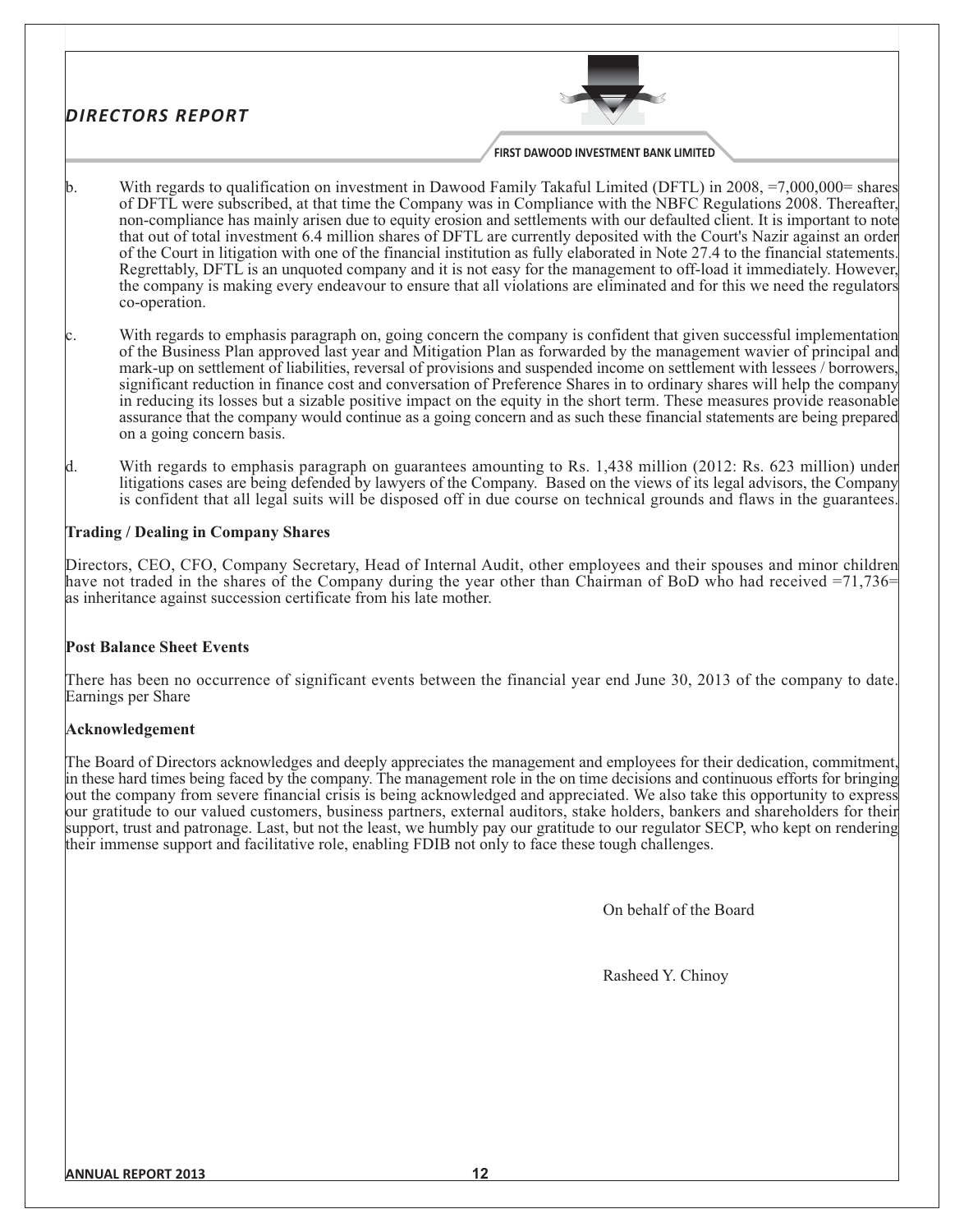## **STATEMENT OF COMPLIANCE WITH THE CODE OF CORPORATE GOVERNANCE** FOR THE YEAR ENDED JUNE 30, 2013



FIRST DAWOOD INVESTMENT BANK LIMITED

The statement is being presented to comply with the Code of Corporate Governance (COCG) contained in Regulation No. 35 of the Listing Regulations of Karachi and Islamabad Stock Exchangefor the purpose of establishing framework of good governance, whereby a listed company is managed in compliance with the best practices of corporate governance.

The Company has applied the principles contained in the Code in the following manner:

 $\vert$ 1. The Company encourages representation of independent non-executive directors and a director representing minority interest on its Board of Directors. At present the Board includes:

| Catagory                       |                 | <b>Names</b>                     |
|--------------------------------|-----------------|----------------------------------|
| <b>Independent Directors</b>   | $\bf{1)}$       | Mr. Khurshid Abul Khair          |
|                                |                 |                                  |
| <b>Executive Directors</b>     | $\overline{11}$ | Mr. Rafique Dawood               |
|                                | iii)            | Mr. Rasheed Y. Chinoy            |
|                                | iv)             | Mr. Ayaz Dawood                  |
| <b>Non-Executive Directors</b> | V)              | Mr. Asad Hussain Bokhari         |
|                                |                 |                                  |
|                                | $\rm{vi})$      | Mr. M. Riyazul Haque             |
|                                | vii)            | Mr. Abu Khursheed Muhammad Ariff |

Independent directors meet the criteria as laid under Clause-i(b) of the COCG 2012. However, conditions of said clause in relation to independent director are applicable after election of upcoming Board of Directors of the Company on October 24, 2013.

- $\alpha$ . The directors have confirmed that none of them is serving as a director in more than seven listed companies including this Company;
- $\beta$ . Allresident directors of the Company are registered as taxpayers and none of them has defaulted in payment of any loan to a banking company, a Development Financial Institution or a Non-Banking Financial Institutionor, being a member of a stock exchange, has been declared a defaulter by that stock exchange.
- 4. No casual vacancy arose during the year. However, during the year Mr. Rasheed Y. Chinoywas appointed as Chief Executive vide SECP letter No. SC/NBFC(1)-R/2012/FDIBL-11 dated August 28, 2012, Mr. Abu Khursheed Muhammad Arif and Mr.KhurshidAbulKhairappointed as Director vide letter No. SC/NBFC(1)-R/2012/FDIBL-23 dated October 15, 2012 and Mr. AsadHussainBokhari has appointed as an Alternate Director in place of AVM (R) S.J Raza vide SECP letter Ref No. SC/NBFC(1)-R/2012/FDIBL-36 dated December 26, 2012.
- $\vert$ 5. The Company has prepared a 'Code of Conduct' defining acceptable and unacceptable behaviours to promote integrity for the Board, senior management and other employees and has ensured that appropriate steps have been taken to disseminate it through the Company along with its supporting policies and procedures.
- $6.$ The Board has developed vision / mission statement, overall corporate strategy and significant policies of the Company. A complete record of particulars of significant policies along with the dates on which they were approved or amended has been maintained.
- 7. All the powers of the Board have been duly exercised and decisions on material transactions, including appointment and determination of remuneration and terms and conditions of employment of the CEO, other executive and nonexecutives directors have been taken by the Board.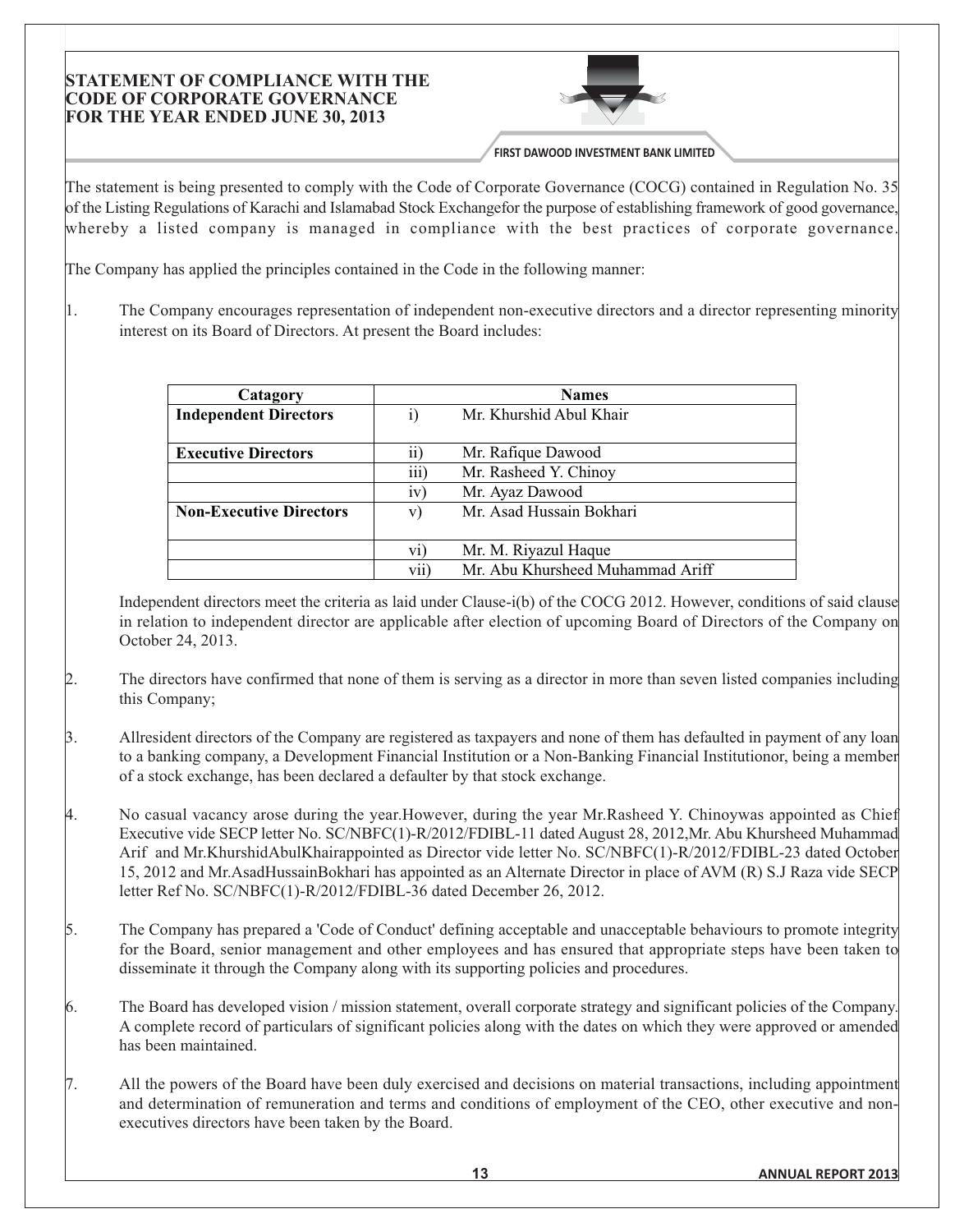# **STATEMENT OF COMPLIANCE WITH THE CODE OF CORPORATE GOVERNANCE** FOR THE YEAR ENDED JUNE 30, 2013



FIRST DAWOOD INVESTMENT BANK LIMITED

- $\vert 8.$ The meetings of the Board was presided over by the Chairman and, in his absence, by a director elected by the Board for this purpose. The Board met five times and at least once in every quarter. Written notices of the Board meetings, along with agenda and working papers, were circulated at least seven days before the meetings. The minutes of the meetings were appropriately recorded and circulated and signed by the Chairman of the Board of Directors.
- 9. One of the directors, Mr. M. Riyazul Haque, have attended the directors training course conducted by the Pakistan Institute of Corporate Governance and the remaining directors will acquire the required directors training certification within the time specified in Clause-xi of the Code, unless exempt there under.
- 10. The Board has no new appointment of CFO, Company Secretary and Head of Internal Audit, made during the year. However, we have been informed by our external auditors that experience of CFO is not as per requirement.
- $|11\rangle$ The Directors' Report of the Company for the year ended June 30, 2013 has been prepared in compliance with the requirements of the Code and fully describes the salient matters as required to be disclosed.
- $|12\rangle$ The financial statements of the Company were duly endorsed by the CEO and CFO of the Company before approval of the Board
- $\vert$ 13. The Directors, CEO and Executives of the Company do not hold any interest in the shares of the Company other than that disclosed in the pattern of shareholdings.
- $|14.$ The Company has complied with all the corporate and financial reporting requirements of the Code.
- $\vert 15. \vert$ The Board has formed an Audit Committee. It comprises of three members all of whom are non-executive directors including the Chairman of the Committee. The Board appointed Chairman of the Audit Committee as CEO of the Company in its meeting held on July 19, 2012 which was duly approved by SECP on August 28, 2012. Accordingly, he resigned as Chairman of the Audit Committee in the Board meeting held on November 07, 2012 which was approved.
- $16.$ The meetings of the Audit Committee were held at least once every quarter prior to approval of interim and final results of the Company and as required by the Code with exception to the first quarter where due to the one month extension of holding Annual General Meeting vide SECP letter SCD/NLA/FDIBL/2012/26 dated October 17, 2012. The management had requested SECP through letter Ref # FDIBL/FIN/3475/2012 dated October 30, 2012 to condone holding of the quarterly meeting to which no objection has been raised by the Regulator.

The terms of reference of the Committee have been formed by the Board and advised to the Committee for compliance.

- $17.$ The Board has formed a Human Resources and Remuneration Committee. It comprises of three members all of whom are non-executive directors including the Chairman of the Committee. After appointment of Mr. Rasheed Y. Chinoy as CEO vacancy for non-executive directors remains to be filled and he will be the fourth member.
- 18. The Board has set-up an effective internal audit function which is considered suitably qualified and experience for the purpose and are conversant with the policies and procedures of the Company and is involved in the internal audit function on a full time basis.
- $|19\rangle$ The statutory auditors of the Company have confirmed that they have been given a satisfactory rating under the quality control review program of the Institute of Chartered Accountants of Pakistan (ICAP), that they or any of the partners of the firm, their spouses and minor children do not hold shares of the Company and that the firm and all its partners are in compliance with International Federation of Accountants (IFAC) guidelines on code of ethics as adopted by the ICAP.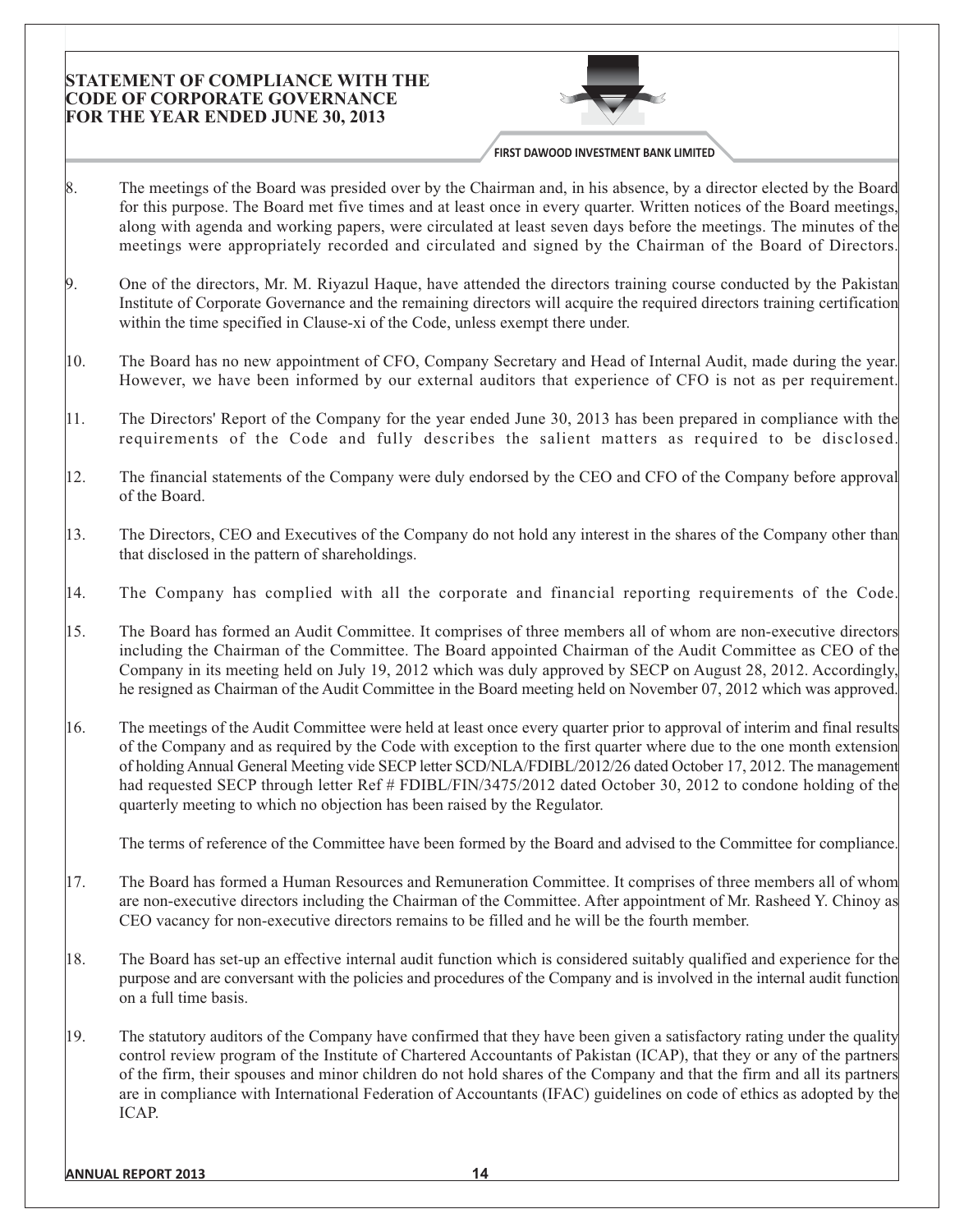# **STATEMENT OF COMPLIANCE WITH THE CODE OF CORPORATE GOVERNANCE** FOR THE YEAR ENDED JUNE 30, 2013



FIRST DAWOOD INVESTMENT BANK LIMITED

- The statutory auditors or the persons associated with them have not been appointed to provide other services except in 20. accordance with the listing regulations and the auditors have confirmed that they have observed IFAC guidelines in this regard.
- $21.$ The 'closed period', prior to the announcement of interim/final results, and business decisions, which may materially affect the market price of Company's securities, was determined and intimated to directors, employees and Stock Exchange.
- 22. Material/price sensitive information has been disseminated among all market participants at once through stock exchange.
- We confirm that all other material principles enshrined in the CCG have been complied with. 23.

Rasheed Y. Chinoy Chief Executive Officer

Karachi.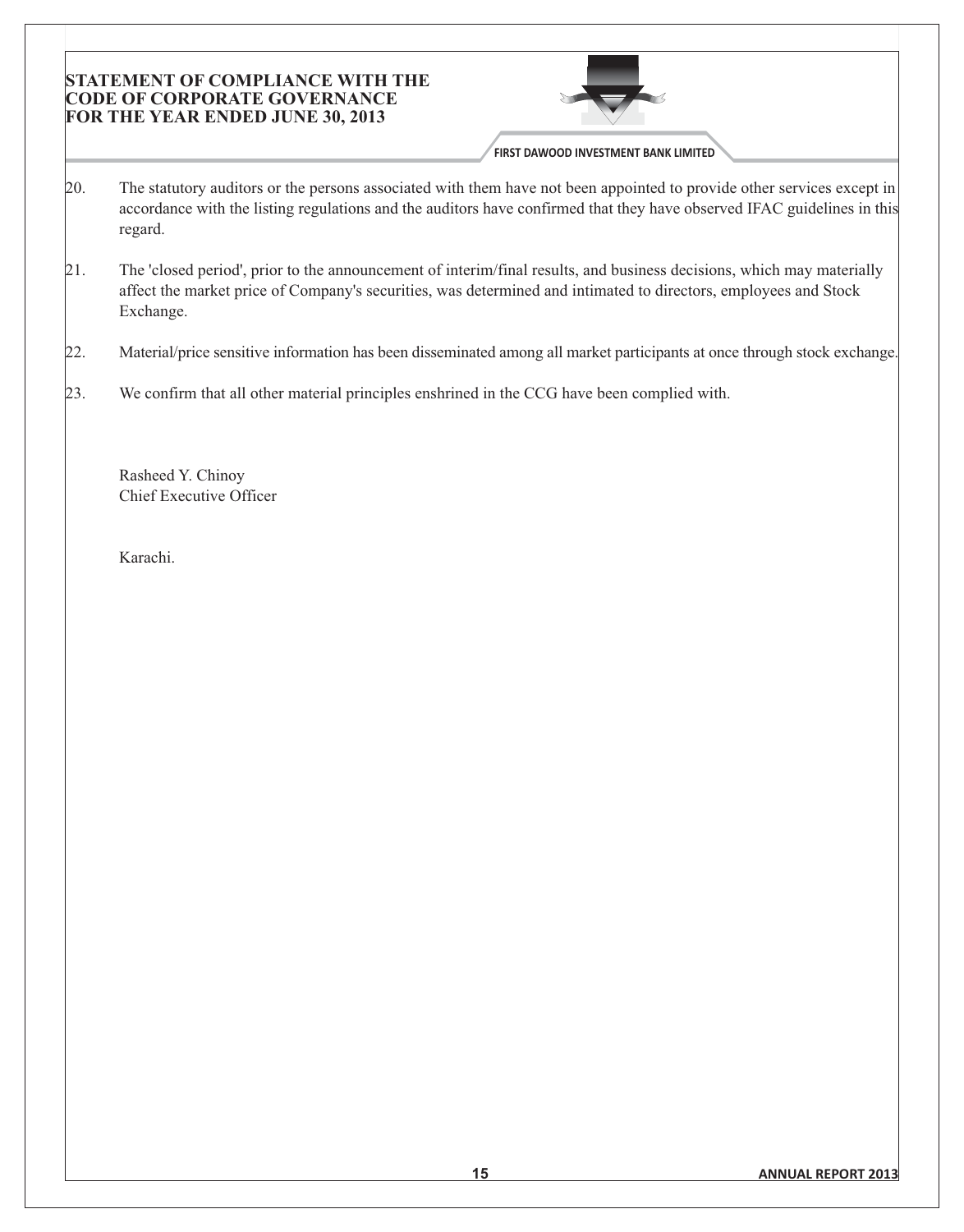## **REVIEW REPORT TO THE MEMBER ON STATEMENT OF COMPLIANCE WITH BEST PRACITICES OF THE CODE OF CORPORATE GOVERNANCE**



FIRST DAWOOD INVESTMENT BANK LIMITED

## Naveed Zafar Ashfaq Jaffery & Co. **Chartered Accountants**

A member firm of



An Association of **Independent Accounting Firms** 

1st Floor, Modern Motors House. Beaumont Road, Karachi, Pakistan Ph:+92-21-35671909, 35673754 Fax:+92-21-35210626 Email: khi@nzaj.com.pk Web: www.nzaj.com.pk

We have reviewed the Statement of Compliance with the best practices contained in the Code of Corporate Governance for the year ended June 30, 2013; prepared by the Board of Directors of First Dawood Investment Bank Limited to comply with the Listing Regulations No.35 of the Karachi Stock Exchange where the Company is listed.

The responsibility for compliance with the Code of Corporate Governance is that of the Board of Directors of the Company. Our responsibility is to review, to the extent where such compliance can be objectively verified, whether the Statement of Compliance reflects the status of the Company's compliance with the provisions of the Code of Corporate Governance and to report if it does not. A review is limited primarily to inquiries of the Company's personnel and review of various documents prepared by the Company to comply with the Code.

As part of our audit of Financial Statements, we are required to obtain an understanding of the accounting and internal control systems sufficient to plan the audit and develop an effective audit approach. We are not required to consider whether the Board's statement on internal control covers all risks and controls, or to form an opinion on the effectiveness of such internal controls, the Company's corporate governance procedures and risks.

Further, listing Regulation of the Stock Exchange requires the Company to place before the Board of Directors for their consideration and approval related party transaction distinguishing between transaction which are not executed at arm's length price recording proper justification for using such alternate pricing mechanism. Further, all such transaction are also required to be separately placed before the Audit Committee. We have not carried out any procedures to determine whether the related party transactions were undertaken at arm's length prices or not.

Based on our review, nothing has come to our attention, which causes us to believe that the Statement of Compliance does not appropriately reflect the Company's compliance in all material respects, with the best practices contained in the Code of Corporate Governance as applicable to the Company for the year ended June 30, 2013.

We draw attention on Paragraph 16 of the annexed Statement of Compliance which highlights that:

The Audit Committee meeting for the first quarter was not held prior to the approval of interim and final results of the Company where special resolution approval from SECP has been obtained in this respect.

Our conclusion is not qualified in respect of this matter.

Naveed Zafar Ashfaq Jaffery & Co. Chartered Accountants

Karachi Dated: 02 October, 2013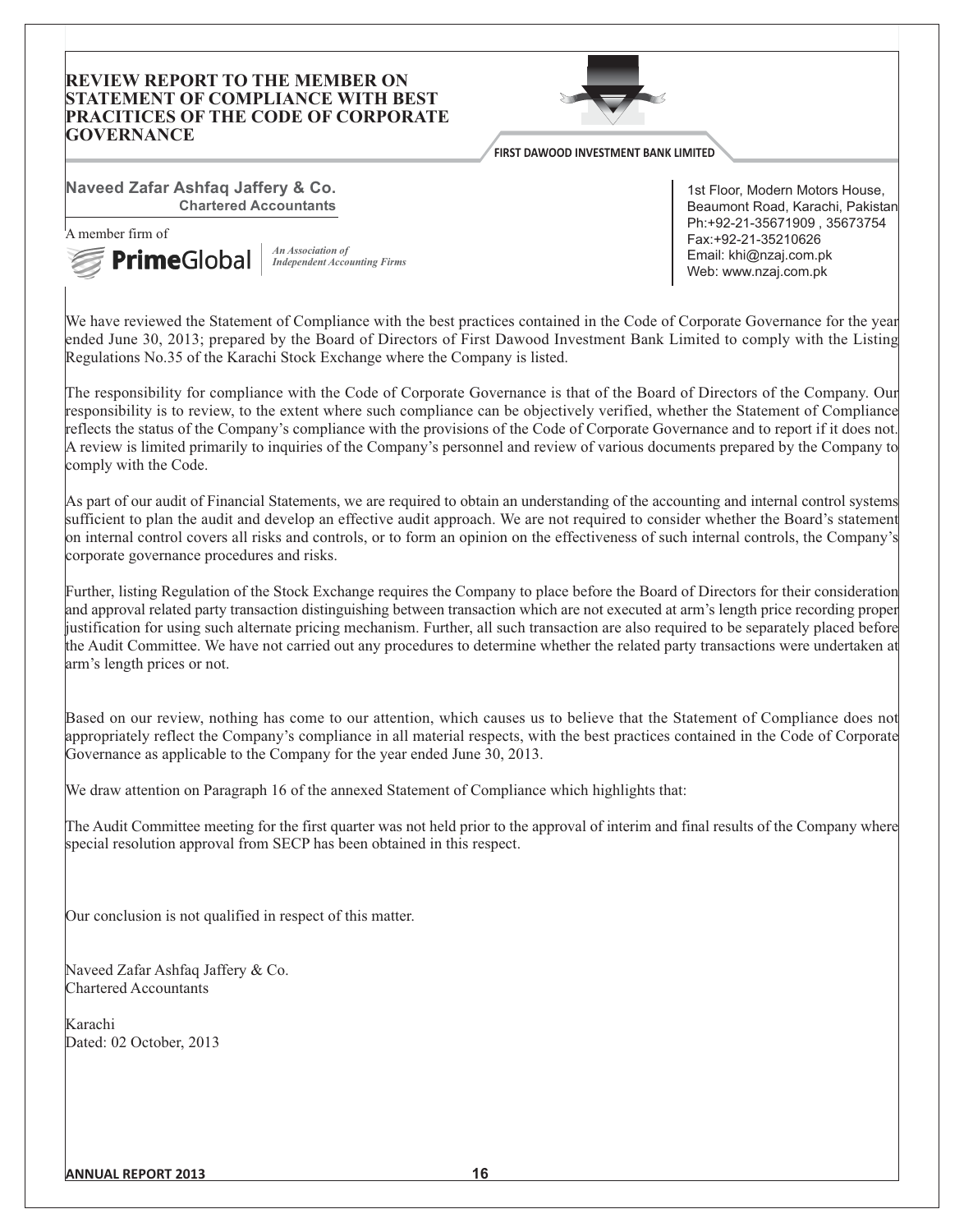# **AUDITOR'S REPORT TO THE MEMBERS**



**FIRST DAWOOD INVESTMENT BANK LIMITED** 

#### Naveed Zafar Ashfaq Jaffery & Co. **Chartered Accountants**

A member firm of



An Association of **Independent Accounting Firms** 

1st Floor, Modern Motors House, Beaumont Road, Karachi, Pakistan Ph:+92-21-35671909, 35673754 Fax:+92-21-35210626 Email: khi@nzaj.com.pk Web: www.nzaj.com.pk

We have audited the annexed balance sheet of First Dawood Investment Bank Limited ("the Company") as at June 30, 2013 and the related profit and loss account, statement of comprehensive income, cash flow statement and statement of changes in equity together with the notes forming part thereof, for the year then ended and we state that we have obtained all the information and explanations which, to the best of our knowledge and belief, were necessary for the purposes of our audit.

It is the responsibility of the Company's management to establish and maintain a system of internal control, and prepare and present the above said statements in conformity with the approved accounting standards and the requirements of the Companies Ordinance, 1984. Our responsibility is to express an opinion on these statements based on our audit.

We conducted our audit in accordance with the auditing standards as applicable in Pakistan. These standards require that we plan and perform the audit to obtain reasonable assurance about whether the above said statements are free of any material misstatement. An audit includes examining on a test basis, evidence supporting the amounts and disclosures in the above said statements. An audit also includes assessing the accounting policies and significant estimates made by management, as well as, evaluating the overall presentation of above said statements. We believe that our audit provides a reasonable basis for our qualified opinion and after due verification, we report that:

as at June 30, 2013; the Company has recognized deferred tax assets of Rs. 198.89 million in respect of unabsorbed a. tax depreciation on leases, carry forward of unused tax losses and deductible temporary differences. As stated in note 11, the management has carried out assessment for the recoverability of the said deferred tax assets on the basis of projection for future taxable income which takes into account various assumptions regarding future business prospectus and conditions.

However, we have not been provided adequate supporting documentation/bases for assumptions used in preparation of these projections and consequently, we were unable to determine whether any adjustment to the amount of deferred tax assets was necessary,

- the Company's holding of 26.70% shares valuing Rs.135.300 million in Dawood Family Takaful Limited (DFTL) is b. not in consonance with the Regulation 19 (g) of NBFC & NE Regulations, 2008; which restrict holding of shares upto 20% of the paid-up capital of that company or 20% of its own equity, whichever is less,
- In our opinion except for the effects of the matters described in the preceding paragraphs, proper books of accounts have  $|c|$ been kept by the Company as required by the Companies Ordinance, 1984;
- d. In our opinion:
	- except for the effects of the matters described in the paragraphs (a) and (b), the balance sheet and profit and loss account together with the notes thereon have been drawn up in conformity with the Companies Ordinance, 1984, and are in agreement with the books of account and are further in accordance with accounting policies consistently applied: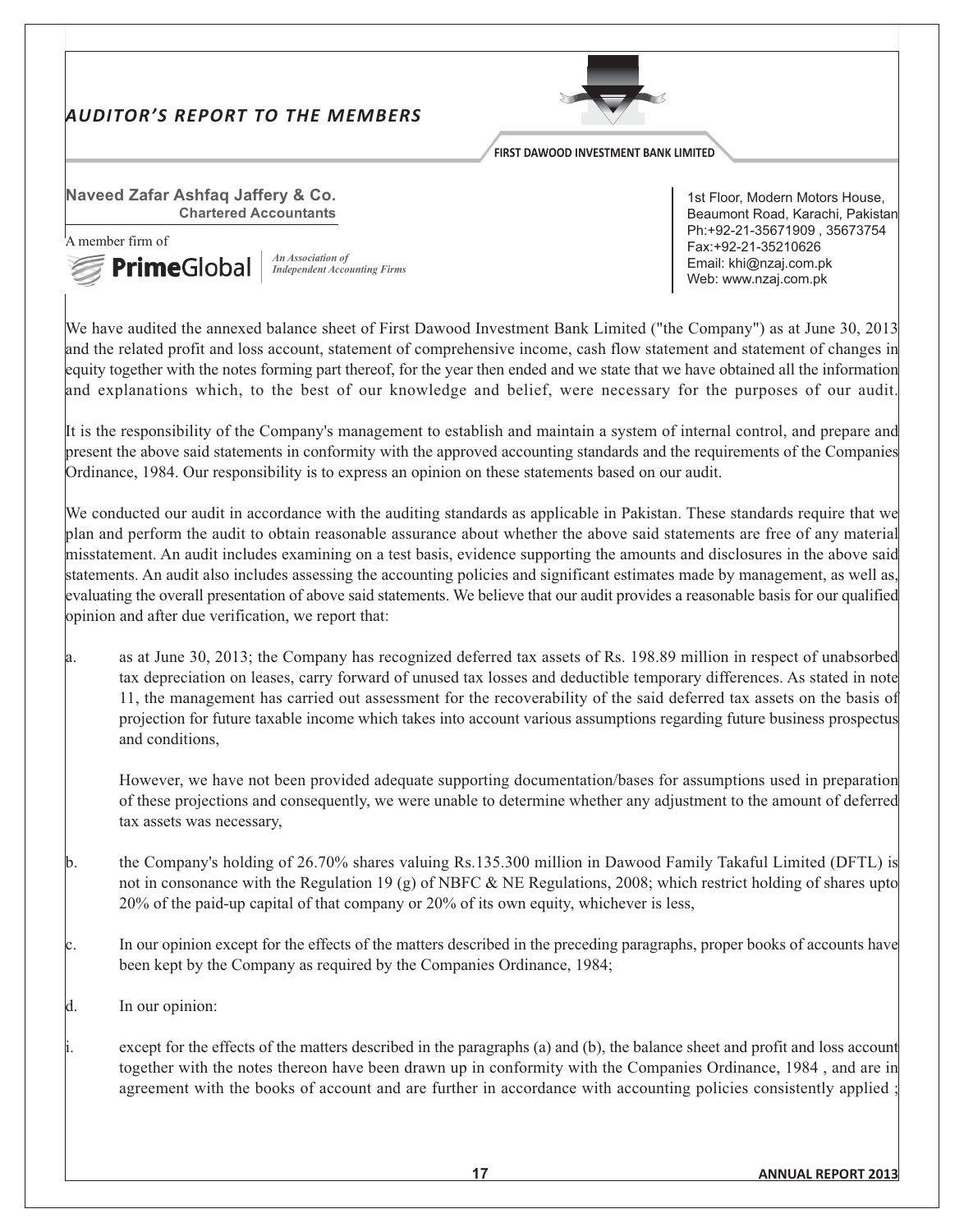|            | <b>AUDITOR'S REPORT TO THE MEMBERS</b>                                                                                                                                                                                                                                                                                                                                                                                                                                                                                                                                                                                                                                                                                                                                                                                                                                                                                      |
|------------|-----------------------------------------------------------------------------------------------------------------------------------------------------------------------------------------------------------------------------------------------------------------------------------------------------------------------------------------------------------------------------------------------------------------------------------------------------------------------------------------------------------------------------------------------------------------------------------------------------------------------------------------------------------------------------------------------------------------------------------------------------------------------------------------------------------------------------------------------------------------------------------------------------------------------------|
|            | FIRST DAWOOD INVESTMENT BANK LIMITED<br>Naveed Zafar Ashfaq Jaffery & Co.<br><b>An Association of</b><br>Independent Accounting Firms<br><b>PrimeGlobal</b><br><b>Chartered Accountants</b>                                                                                                                                                                                                                                                                                                                                                                                                                                                                                                                                                                                                                                                                                                                                 |
| ii.        | the expenditure incurred during the year was for the purpose of the Company's business; and                                                                                                                                                                                                                                                                                                                                                                                                                                                                                                                                                                                                                                                                                                                                                                                                                                 |
| iii.<br>e. | the business conducted, investments made and the expenditure incurred during the year were in accordance with the<br>objects of the Company;<br>in our opinion and to the best of our information and according to the explanations given to us, except for the effects<br>of the matters described in paragraphs (a) and (b), the balance sheet, profit and loss account, statement of comprehensive<br>income, statement of changes in equity and cash flow statement together with the notes forming part thereof conform<br>with approved accounting standards as applicable in Pakistan, and give the information required by the Companies<br>Ordinance, 1984, in the manner so required and respectively give a true and fair view of the state of the Company's<br>affairs as at June 30, 2013 and of the profit, total comprehensive income, its cash flows and changes in equity for the<br>year then ended; and: |
|            | in our opinion, no Zakat was deductible at source under the Zakat and Ushr Ordinance, 1980.                                                                                                                                                                                                                                                                                                                                                                                                                                                                                                                                                                                                                                                                                                                                                                                                                                 |
|            | We draw attention to the following matters:                                                                                                                                                                                                                                                                                                                                                                                                                                                                                                                                                                                                                                                                                                                                                                                                                                                                                 |
| (i)        | As fully described in note 1.3 to the financial statements that the Company is facing financial problems, its accumulated<br>losses are in the tune of Rs. 1,442.91 million, its licenses are presently suspended and is not able to meet minimum<br>equity requirement. These conditions alongwith other matters as set forth in note 1.3 on the Company's mitigation plan<br>and note 30 relating to unfunded exposure may cast significant doubt about the Company's ability to continue as a going<br>concern, and                                                                                                                                                                                                                                                                                                                                                                                                      |
| (11)       | as stated in note 30 to the financial statements, guarantees issued by the Company amounting to Rs.1,438 million have<br>been called by the beneficiaries which are under litigation. The ultimate outcome in this regard cannot presently be<br>ascertained.                                                                                                                                                                                                                                                                                                                                                                                                                                                                                                                                                                                                                                                               |
|            | Our opinion is not qualified in respect of matters referred in para (i) and (ii), above.                                                                                                                                                                                                                                                                                                                                                                                                                                                                                                                                                                                                                                                                                                                                                                                                                                    |
|            | The financial statements of the company for the year ended June 30, 2012; were audited by another firm of Chartered<br>Accountants who vide their auditors' report dated November 07, 2012; issued a qualified opinion in respect of deferred<br>tax assets, loss of jumbo certificates, and shares that were not in the name of the Company.                                                                                                                                                                                                                                                                                                                                                                                                                                                                                                                                                                               |
|            | Naveed Zafar Ashfaq Jaffery & Co.<br><b>Chartered Accountants</b><br>Engagement Partner - Shahid Hussain - FCA                                                                                                                                                                                                                                                                                                                                                                                                                                                                                                                                                                                                                                                                                                                                                                                                              |
|            | Karachi.<br>Dated: 02 October, 2013                                                                                                                                                                                                                                                                                                                                                                                                                                                                                                                                                                                                                                                                                                                                                                                                                                                                                         |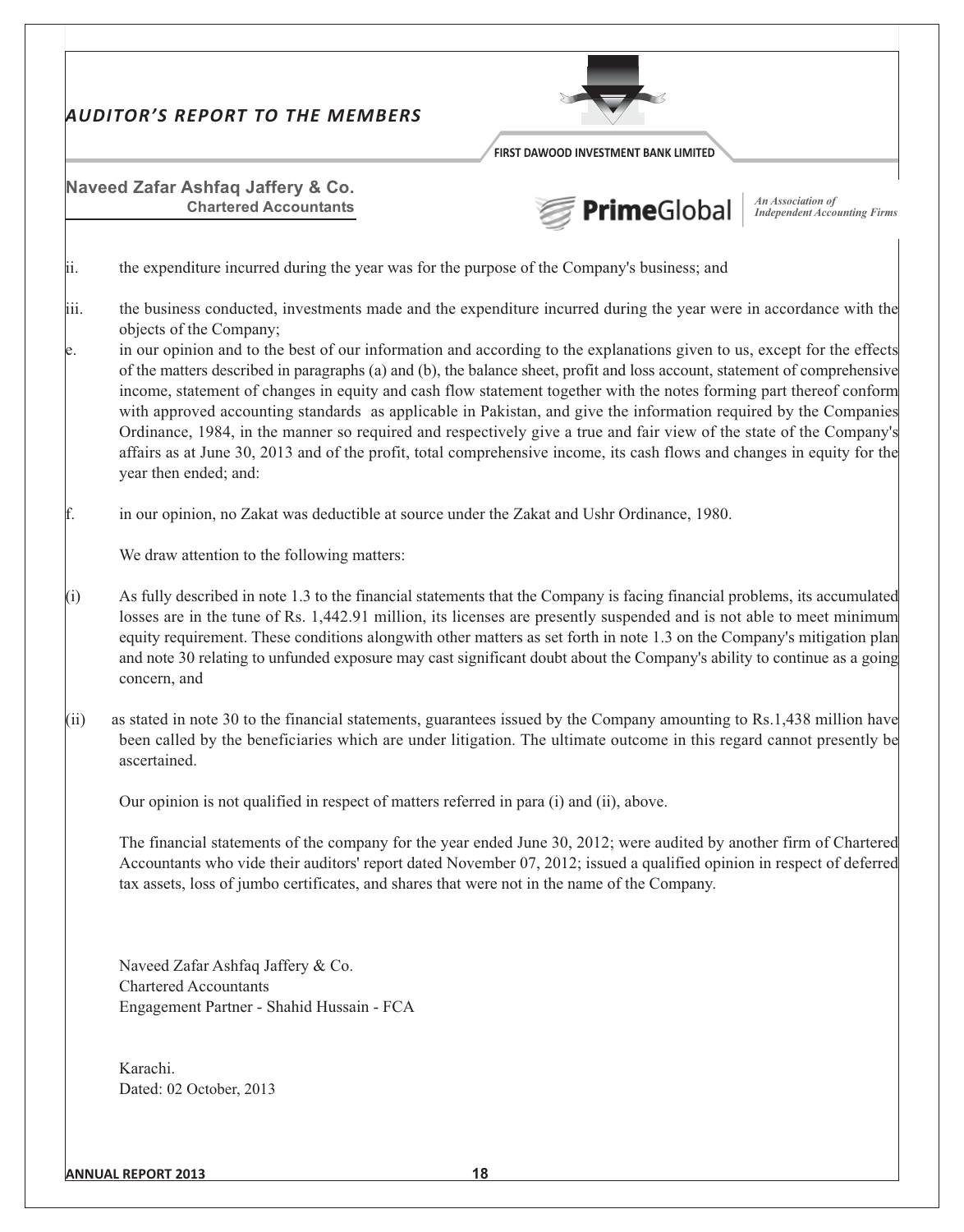# **BALANCE SHEET** AS AT JUNE 30, 2013



## FIRST DAWOOD INVESTMENT BANK LIMITED

|                                          |             | 2013            | 2012            |
|------------------------------------------|-------------|-----------------|-----------------|
|                                          | <b>Note</b> | <b>Rupees</b>   | Rupees          |
| <b>ASSETS</b>                            |             |                 |                 |
| <b>NON CURRENT ASSETS</b>                |             |                 |                 |
| Property and equipment                   | 5           | 4,795,768       | 7,486,509       |
| Investment properties                    | 6           | 70,855,000      | 70,095,000      |
| Net investment in lease finance          | $\tau$      | 92,369,542      | 61,007,530      |
| Long term investments                    | 8           | 195,984,535     | 186,929,237     |
| Long term finances                       | 9           | 23,288,578      | 10,062,306      |
| Long term loans                          | 10          | 132,531         | 240,797         |
| Long term deposits                       |             | 3,704,000       | 3,500,000       |
| Deferred tax asset - net                 | 11          | 198,893,526     | 129,746,665     |
|                                          |             | 590,023,480     | 469,068,044     |
| <b>CURRENT ASSETS</b>                    |             |                 |                 |
| Current portion of non-current assets    | 12          | 228,624,516     | 362,640,338     |
| Short term investments                   | 13          | 55,233,953      | 33,736,257      |
| Placements and finances                  | 14          | 67,286,078      | 75,475,649      |
| Advance against lease commitments        | 15          |                 | 10,999,999      |
| Loans, advances and prepayments          | 16          | 5,497,073       | 9,186,632       |
| Mark-up accrued                          | 17          | 3,880,871       | 762,053         |
| Other receivables                        | 18          | 96,595,100      | 47,637,883      |
| Cash and bank balances                   | 19          | 67,003,068      | 139,860,361     |
|                                          |             | 524,120,658     | 680,299,172     |
| Non Current Assets - Held for Sale       | $20\,$      | 29,603,000      | 4,500,000       |
|                                          |             | 1,143,747,138   | 1,153,867,216   |
| <b>EQUITY AND LIABILITIES</b>            |             |                 |                 |
| <b>SHARE CAPITAL AND RESERVES</b>        |             |                 |                 |
| Ordinary shares                          | 21          | 626,492,900     | 626,492,900     |
| Preference shares                        | 21          | 715,833,540     | 715,833,540     |
|                                          |             | 1,342,326,440   | 1,342,326,440   |
| Reserves                                 |             | 333,744,789     | 333,744,789     |
| Accumulated loss                         |             | (1,443,910,048) | (1,465,185,983) |
|                                          |             | 232, 161, 181   | 210,885,246     |
| Deficit on revaluation of investments    | 22          | (5,006,303)     | (9,987,869)     |
|                                          |             | 227,154,878     | 200,897,377     |
| <b>NON CURRENT LIABILITIES</b>           |             |                 |                 |
| Long term loans                          | 23          | 65,500,000      | 277,663,068     |
| Long term deposits                       | 24          | 16,006,780      | 6,232,126       |
|                                          |             | 81,506,780      | 283,895,194     |
| <b>CURRENT LIABILITIES</b>               |             |                 |                 |
| Current portion of long term liabilities | 25          | 501,181,641     | 353,224,560     |
| Mark-up accrued                          | 26          | 59,779,713      | 49,316,029      |
| Short-term borrowings                    | 27          | 81,418,223      | 81,418,223      |
| Deferred Income                          |             | 1,376,765       |                 |
| Certificates of investment               | 28          | 88,500,000      | 107,250,000     |
| Accrued and other liabilities            | 29          | 101,748,784     | 76, 365, 833    |
| Taxation                                 |             | 1,080,354       | 1,500,000       |
|                                          |             | 835,085,480     | 669,074,645     |
| <b>Contingencies and commitments</b>     | 30          |                 |                 |
|                                          |             | 1,143,747,138   | 1,153,867,216   |

The annexed notes from 1 to 47 form an integral part of these financial statements.

## **CHIEF EXECUTIVE OFFICER**

 $19$ 

**ANNUAL REPORT 2013**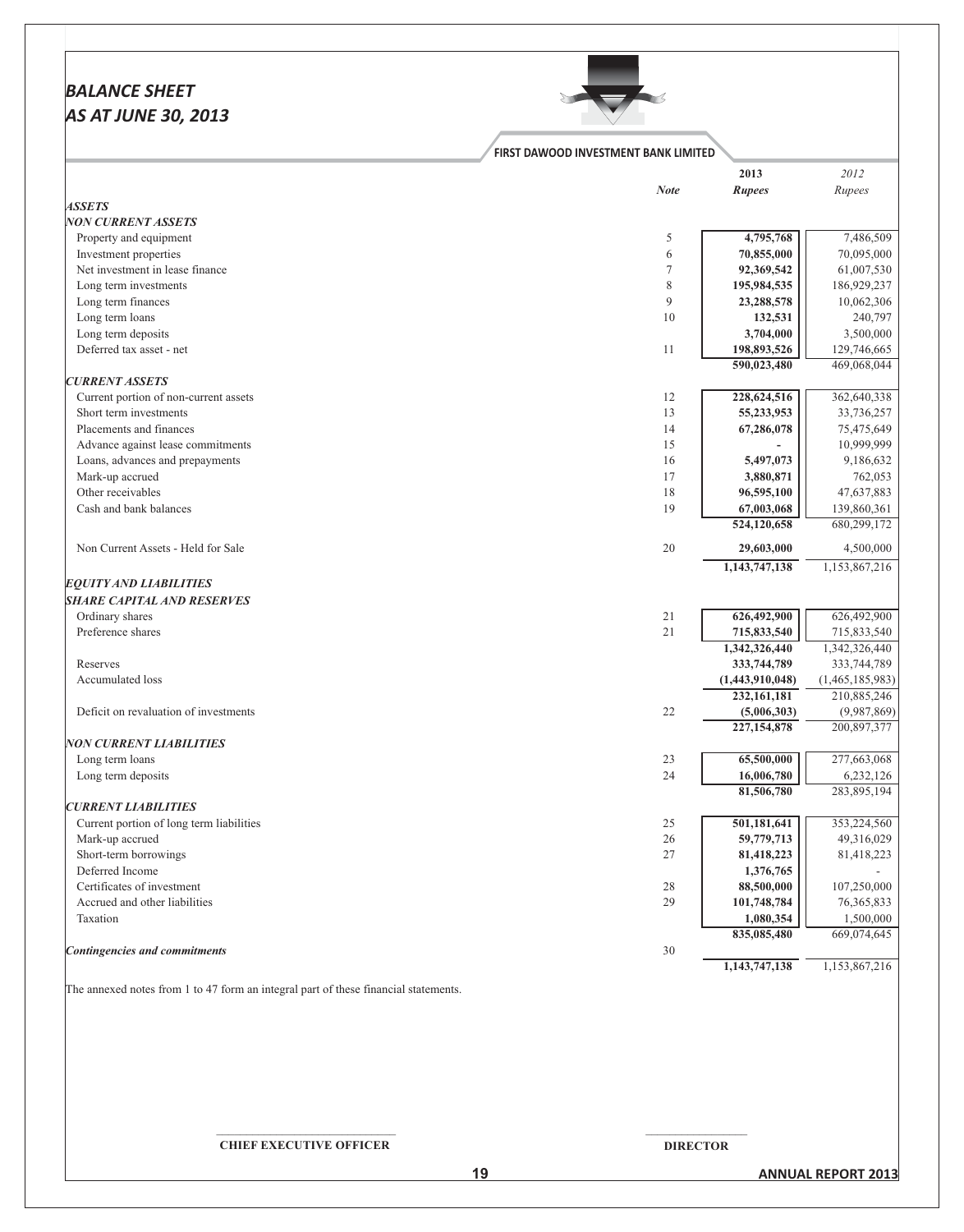# **PROFIT AND LOSS ACCOUNT** FOR THE YEAR ENDED JUNE 30, 2013



## FIRST DAWOOD INVESTMENT BANK LIMITED

|                                                                       |             | 2013           | 2012            |
|-----------------------------------------------------------------------|-------------|----------------|-----------------|
| <b>INCOME</b>                                                         | <b>Note</b> | <b>Rupees</b>  | Rupees          |
|                                                                       |             |                |                 |
| Lease income                                                          |             | 4,722,571      | 11,793,755      |
| Return on placements, finances, deposits and investments              | 31          | 17,769,934     | 27,064,949      |
| Gain on sale of securities - net                                      |             | 592,971        | 394,196         |
| Income from long term finances                                        |             | 34, 104, 252   | 4,559,966       |
| Other loss                                                            | 32          | (43, 375, 421) | (29,082,716)    |
|                                                                       |             | 13,814,306     | 14,730,150      |
| <b>PROVISIONS / CHANGES IN FAIR VALUE</b>                             |             |                |                 |
| Provision for lease losses and doubtful recoveries - net of reversals | 33          | 57,137,645     | (308, 227, 257) |
| (Provision) / Reversal for impairment                                 | 34          | (3,750,000)    | 3,612,500       |
| Surplus / (Deficit) on revaluation of investment property             |             | 760,000        | (1,000,896)     |
| Loss on revaluation of investments                                    |             | (1, 170, 670)  | (386,089)       |
|                                                                       |             | 52,976,975     | (306, 001, 742) |
|                                                                       |             | 66,791,282     | (291, 271, 592) |
| <b>EXPENSES</b>                                                       |             |                |                 |
| Administration expenses                                               | 35          | 73,223,894     | 84,482,499      |
| Finance cost                                                          | 36          | 14,993,996     | 4,874,962       |
|                                                                       |             | (88, 217, 890) | (89, 357, 461)  |
|                                                                       |             | (21, 426, 608) | (380, 629, 053) |
| Share of profit / (loss) from associates                              | 37          | 2,540,645      | (27, 454, 104)  |
| <b>LOSS BEFORE TAXATION</b>                                           |             | (18, 885, 963) | (408, 083, 157) |
| <b>TAXATION</b>                                                       |             |                |                 |
| Current year                                                          | 38          | (1,080,354)    | (1,500,000)     |
| Prior year                                                            |             | 728,732        | 1,565,630       |
| Deferred                                                              |             | 69,146,861     | 31,630,305      |
|                                                                       |             | 68,795,239     | 31,695,935      |
| <b>PROFIT/ (LOSS) AFTER TAXATION</b>                                  |             | 49,909,276     | (376, 387, 222) |
| Earnings / (Loss) per share - basic - Rupees                          | 39          | 0.34           | (6.46)          |
| Earnings / (Loss) per share - diluted - Rupees                        | 39          | 0.37           | (2.80)          |

The annexed notes from 1 to 47 form an integral part of these financial statements.

**CHIEF EXECUTIVE OFFICER**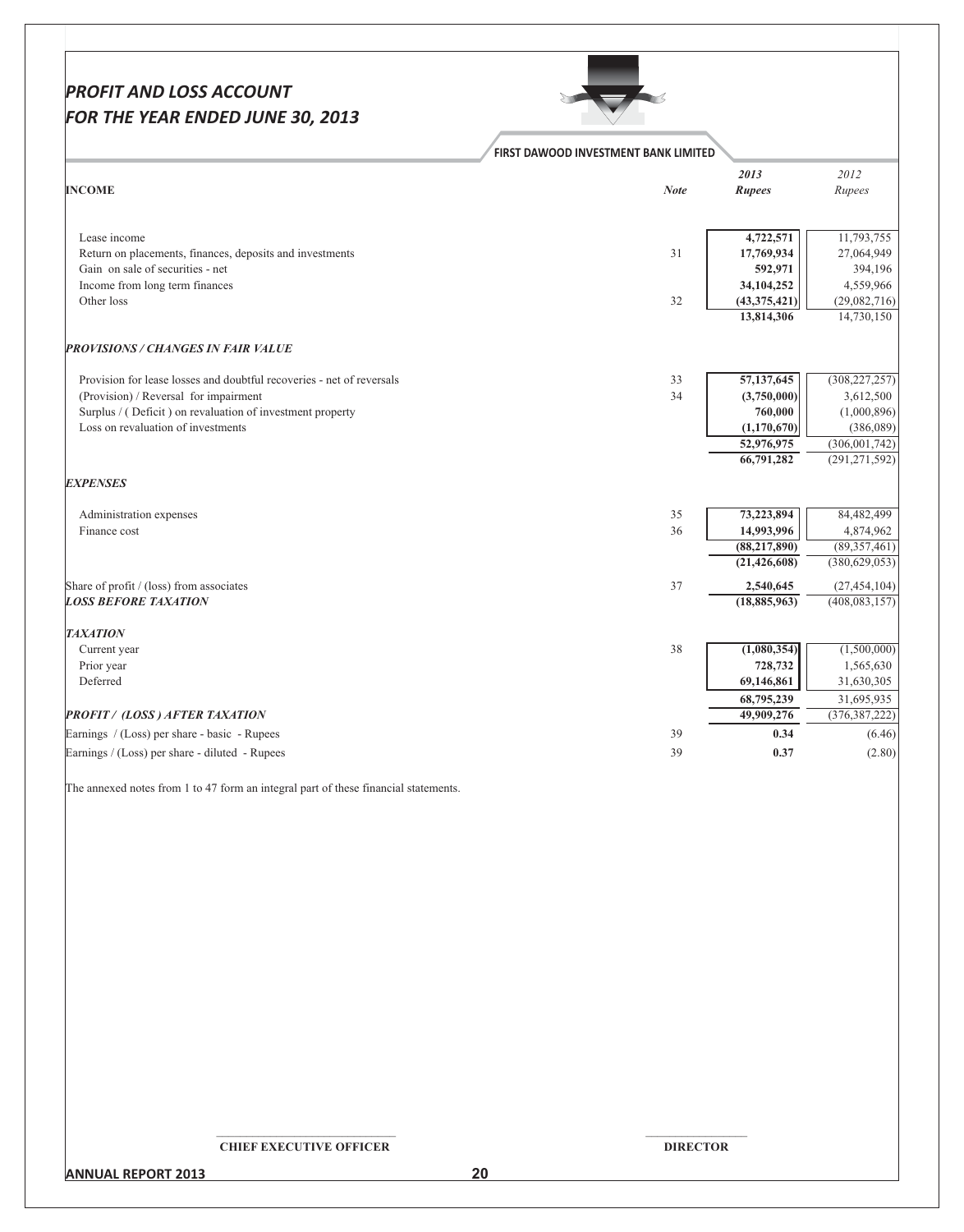# **CASH FLOW STATEMENT** FOR THE YEAR ENDED JUNE 30, 2013

Z

|                                                                   | FIRST DAWOOD INVESTMENT BANK LIMITED |                 |
|-------------------------------------------------------------------|--------------------------------------|-----------------|
|                                                                   | 2013                                 | 2012            |
|                                                                   | Rupees                               | Rupees          |
| <b>A. CASH FLOW FROM OPERATING ACTIVITIES</b>                     |                                      |                 |
| (Loss) / profit before taxation                                   | (18, 885, 963)                       | (408, 083, 157) |
| Adjustments:                                                      |                                      |                 |
| - Depreciation                                                    | 2,654,720                            | 6,717,758       |
| - Amortization of discount income                                 | (13, 347, 630)                       |                 |
| -Gain on sale of investments                                      | (592, 971)                           | (394, 196)      |
| - Share of (profit) / loss from associates                        | (2,540,645)                          | 26,586,333      |
| - Finance cost                                                    | 14,993,996                           | 4,874,962       |
| - (Gain)/ loss on sale of property and equipment                  | (197,083)                            | 17, 127, 836    |
| - Loss on sale of investment property                             |                                      | 15,187,650      |
| - (Reversal) / provision for lease losses and doubtful recoveries | (57, 137, 645)                       | 308,227,257     |
| - Provision - written-off                                         |                                      | (99, 225, 238)  |
| - Provision / (Reversal) for impairment in the value of available |                                      |                 |
| for sale investments                                              | 3,750,000                            | (3,612,500)     |
| - Loss on revaluation of securities held for trading              | 1,170,670                            | 386,089         |
| - (Surplus) / Deficit on revaluation of investment property       | (760,000)                            | 1,000,896       |
| - Exchange (gain) / loss                                          | (2,197,698)                          | 523,542         |
| - Other loss                                                      | (6,703,275)                          | (3,756,312)     |
|                                                                   | $\overline{(60,907,561)}$            | 273,644,077     |
|                                                                   | (79, 793, 524)                       | (134, 439, 080) |
|                                                                   |                                      |                 |
| Changes in operating assets and liabilities                       |                                      |                 |
| (Increase) / decrease in operating assets                         |                                      |                 |
| Net investment in lease finance                                   | 60,278,770                           | 206,903,513     |
| Long-term finances                                                | 60,016,695                           | 82,089,668      |
| Long-term loans                                                   | 116,342                              | 145,215         |
| Placements and finances                                           | 8,189,571                            | 42,984,334      |
| Advances and prepayments                                          | 3,408,235                            | 1,271,205       |
| Advance against lease commitments                                 | 20,131,100                           | 40,919,717      |
| Mark up accrued                                                   | (3, 118, 818)                        | 33,963,992      |
| Other receivables                                                 | (42,702,062)                         | (37, 458, 184)  |
|                                                                   | 106,319,833<br>26,526,309            | 370,819,460     |
|                                                                   |                                      | 236,380,380     |
| Increase / (decrease) in operating liabilities                    |                                      |                 |
| Certificates of investment / deposits                             | (18,750,000)                         | (58,250,000)    |
| Long-term deposits                                                | (5,213,049)                          | (39, 645, 334)  |
| Deferred Income                                                   | 1,376,765                            |                 |
| Accrued and other liabilities                                     | (3,250,391)                          | (10, 492, 080)  |
|                                                                   | 689,634                              | 127,992,966     |
| Finance cost paid                                                 | (4,530,312)                          | (24, 897, 344)  |
| Tax refund / (paid)                                               | 1,016,395                            | (3,648,236)     |
| Net cash (outflows) / inflows from operating activities           | (2,824,283)                          | 99,447,386      |
| <b>3. CASH FLOW FROM INVESTING ACTIVITIES</b>                     |                                      |                 |
|                                                                   |                                      |                 |
| Purchase of operating fixed assets                                | (1, 287, 722)                        | (1, 273, 791)   |
| Proceeds from sale of property and equipment                      | 1,520,825                            | 2,215,660       |
| Short term investments                                            | (20, 843, 828)                       | (30, 454, 641)  |
| Long-term deposits                                                | (204,000)                            | (1,000,000)     |
| Net cash out flows used in investing activities                   | (20,814,725)                         | (30,512,772)    |
|                                                                   |                                      |                 |
|                                                                   |                                      |                 |
|                                                                   |                                      |                 |
|                                                                   |                                      |                 |
|                                                                   |                                      |                 |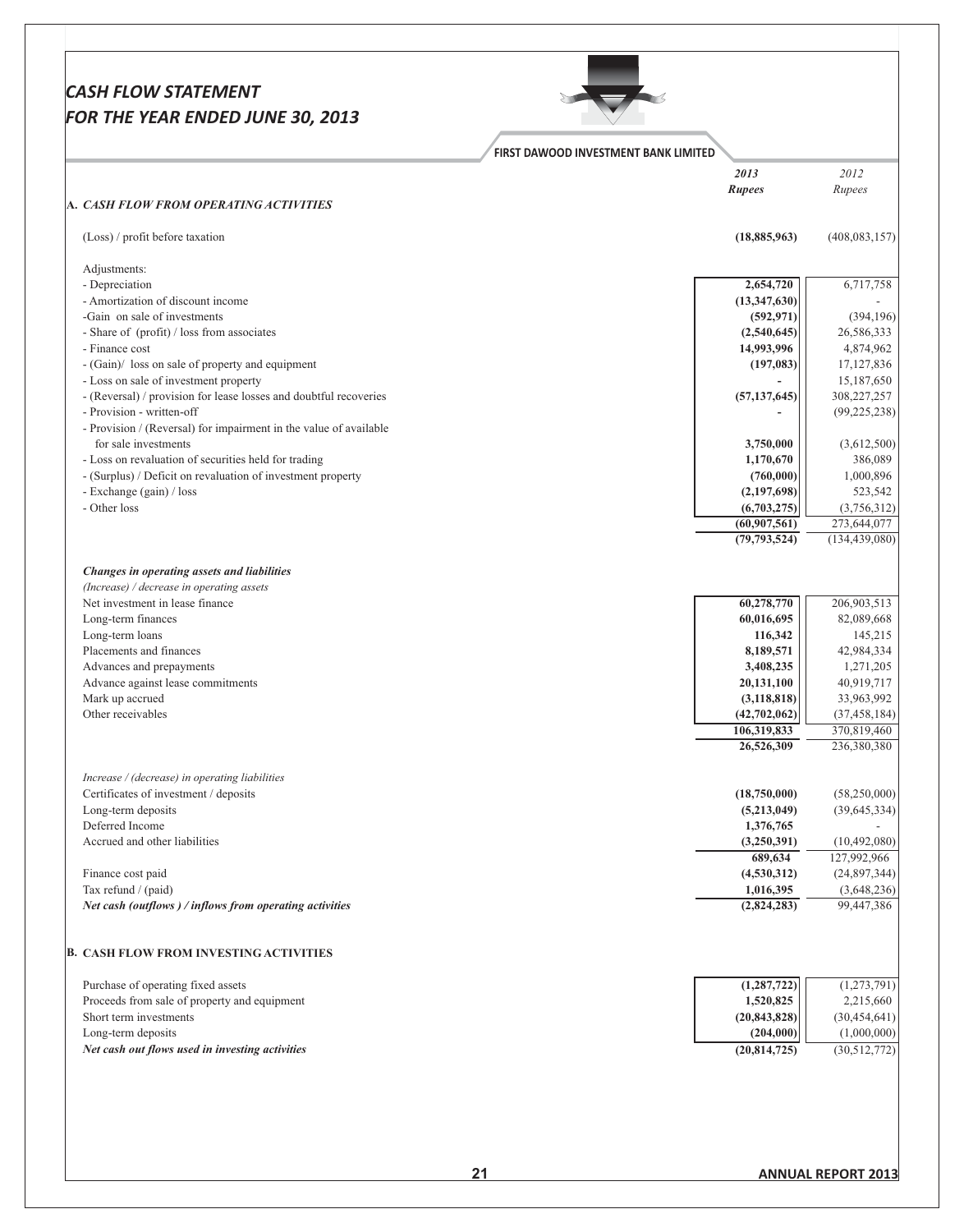# **CASH FLOW STATEMENT** FOR THE YEAR ENDED JUNE 30, 2013



FIRST DAWOOD INVESTMENT BANK LIMITED

| <b>C. CASH FLOW FROM FINANCING ACTIVITIES</b>               | 2013<br><b>Rupees</b> | 2012<br>Rupees |
|-------------------------------------------------------------|-----------------------|----------------|
| Repayment of long-term loans                                | (49, 218, 284)        | (43, 126, 041) |
| Net cash out flows used in financing activities             | (49, 218, 284)        | (43, 126, 041) |
| Net (decrease) $\ell$ increase in cash and cash equivalents | (72, 857, 292)        | 25,808,573     |
| Cash and cash equivalents at beginning of the year          | 139,860,361           | 114,051,788    |
| Cash and cash equivalents at end of the year                | 67,003,068            | 139,860,361    |
|                                                             |                       |                |

The annexed notes from 1 to 47 form an integral part of these financial statements.

**CHIEF EXECUTIVE OFFICER** 

**DIRECTOR** 

**ANNUAL REPORT 2013** 

 $22$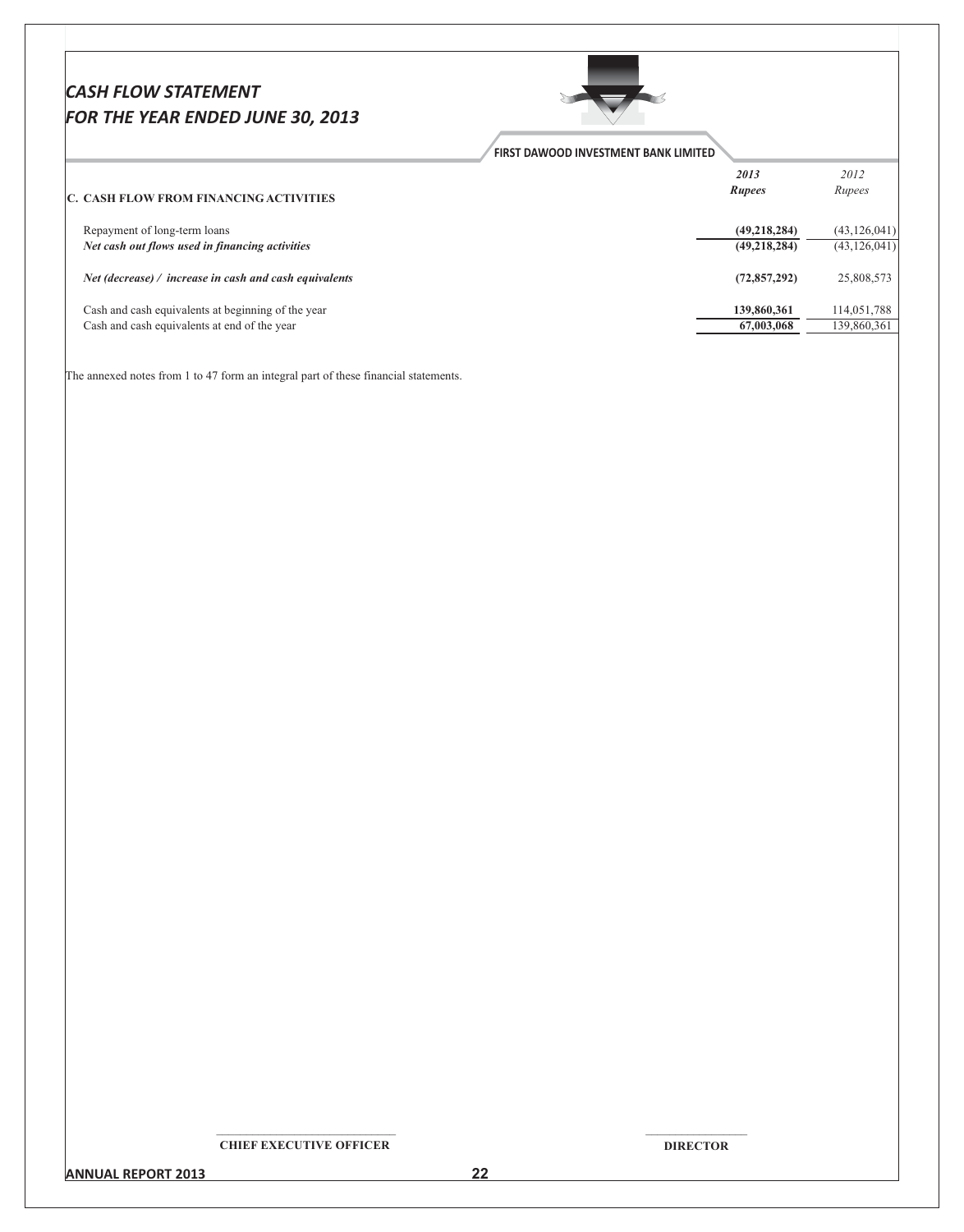| <b>STATEMENT OF COMPREHENSIVE INCOME</b><br>FOR THE YEAR ENDED JUNE 30, 2013 | FIRST DAWOOD INVESTMENT BANK LIMITED |                       |                 |
|------------------------------------------------------------------------------|--------------------------------------|-----------------------|-----------------|
|                                                                              |                                      | 2013<br><b>Rupees</b> | 2012<br>Rupees  |
| Net profit $/$ (loss) after taxation for the year                            |                                      | 49,909,276            | (376, 387, 222) |
| Other comprehensive income                                                   |                                      |                       |                 |
| Surplus on remeasurement of                                                  |                                      |                       |                 |
| investments classified as available for sale - net                           |                                      | 644,725               | 13,906,800      |
| Share of surplus on remeasurement                                            |                                      |                       |                 |
| of investments in an associate                                               |                                      | 4,336,841             | 867,771         |
|                                                                              |                                      | 4,981,566             | 14,774,571      |
| Total comprehensive income / (loss) for the year                             |                                      | 54,890,842            | (361, 612, 651) |

**CHIEF EXECUTIVE OFFICER** 

**DIRECTOR** 

**ANNUAL REPORT 2013**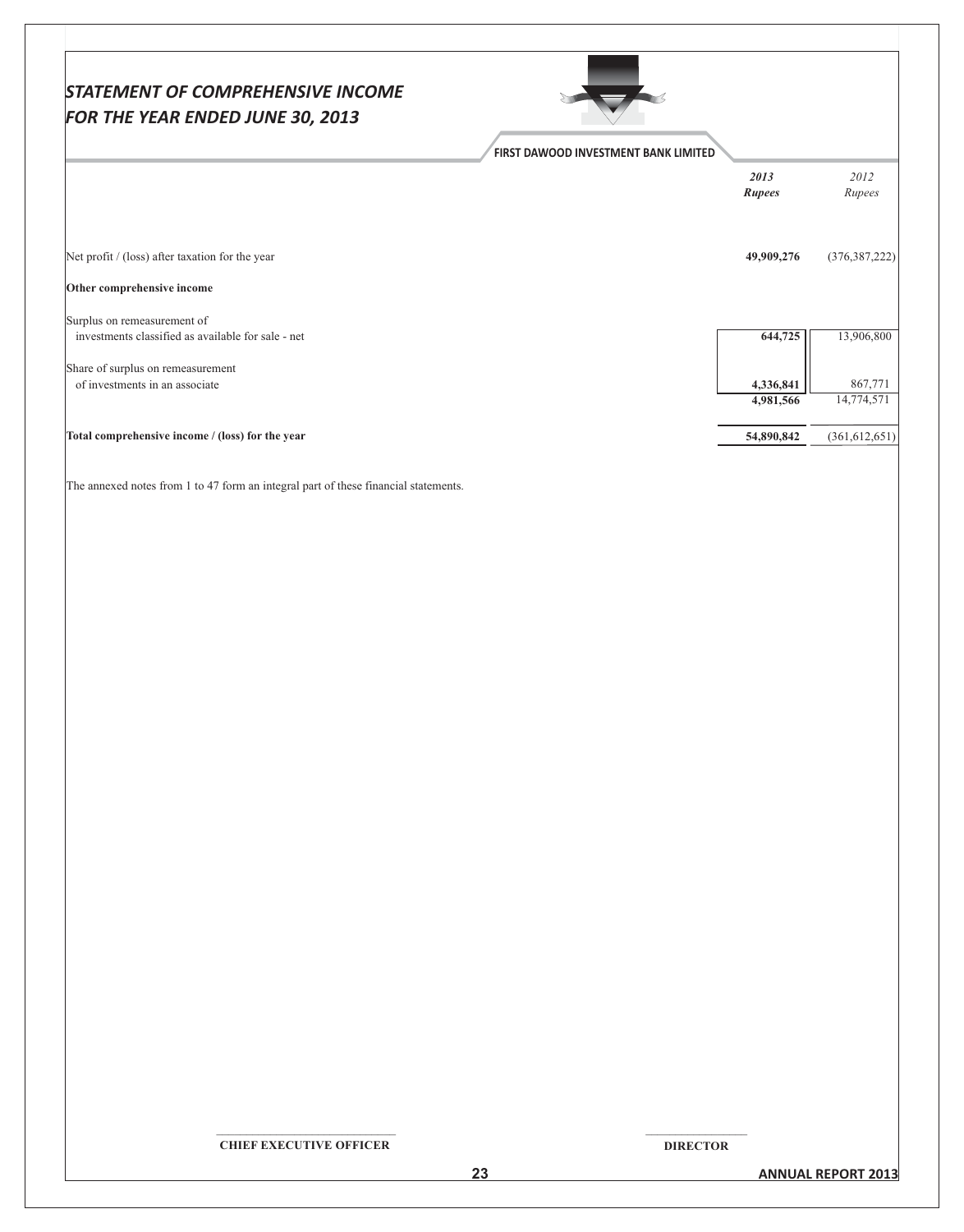# *STATEMENT OF CHANGE IN EQUITY* FOR THE YEAR ENDED JUNE 30, 2013



**ORDINARY PREFERENCE STATUTORY** *PREMIUM ON*  $CAPITAL$ *DEFICI*  $\overline{ACCUMULATED}$  $\overline{TOTAL}$ **5HARES 5HARES RESERVE RIGHT SHARES RESERVE ON** ON *LOSS ACQUISITION REVALUATION OF INVESTMENTS* Balance a t July 1, 2011 (1,060,165,419) 626,492,900 715,833,540 277,721,395 53,426,910 2,596,484 (24,762,440) (1,060,165,419) 591,143,370 Total comprehensive income for the year - Loss for the year @ @ @ @ @ @ ,6406/45553 ,6406/45553 Other comprehensive income the comprehensive income the comprehensive income the comprehensive income the comprehensive income the comprehensive income the comprehensive income the comprehensive income the comprehensive in Dividend on preference shares  $\omega$  4% for the yea r and the contract of the contract of the contract of the contract of the contract  $(28,633,342)$   $(28,633,342)$ Balance a E6252.5 050715122 4.-/66-72 54445.61- -67501.2 5-107/7 ,11/4/013 ,.70-./-1/63 522/14644 Total comprehensive income for the year - Loss for the year @ @ @ @ @ @ 71121540 71121540 Other comprehensive income 4,981,566 4,981,566 4,981,566 4,981,566 4,981,566 4,981,566 4,981,566 4,981,566 4,981,566 4,981,566 4,981,566 4,981,566 4,981,566 4,981,566 4,981,566 4,981,566 4,981,566 4,981,566 4,981,566 4,981 Dividend on preference shares  $\omega$  4% for the yea r and the contract of the contract of the contract of the contract of the contract of the contract of the contract of the contract of the contract of the contract of the contract of the contract of the contract of the con Balance a t June 30, 2013 **626,492,900 715,833,540 277,721,395 53,426,910 2,596,484 (5,006,303) (1,443,910,048) 227,154,878** *)* **) ) ) ) () ) () ) () ) () ) () () ) () () () ) () () () () () () () () () () () () () () () ()** SHARE CAPITAL CAPITAL **REVENUE RESERVES FIRST DAWOOD INVESTMENT BANK LIMITED** 

The annexed notes from 1 to 47 form an integral part of these financial statements.

#### SSSSSSSSSSSSSSSSSSSSSSSSSSSSSS **CHIEF EXECUTIVE OFFICER**

SSSSSSSSSSSSSSSSS **DIRECTOR** 

24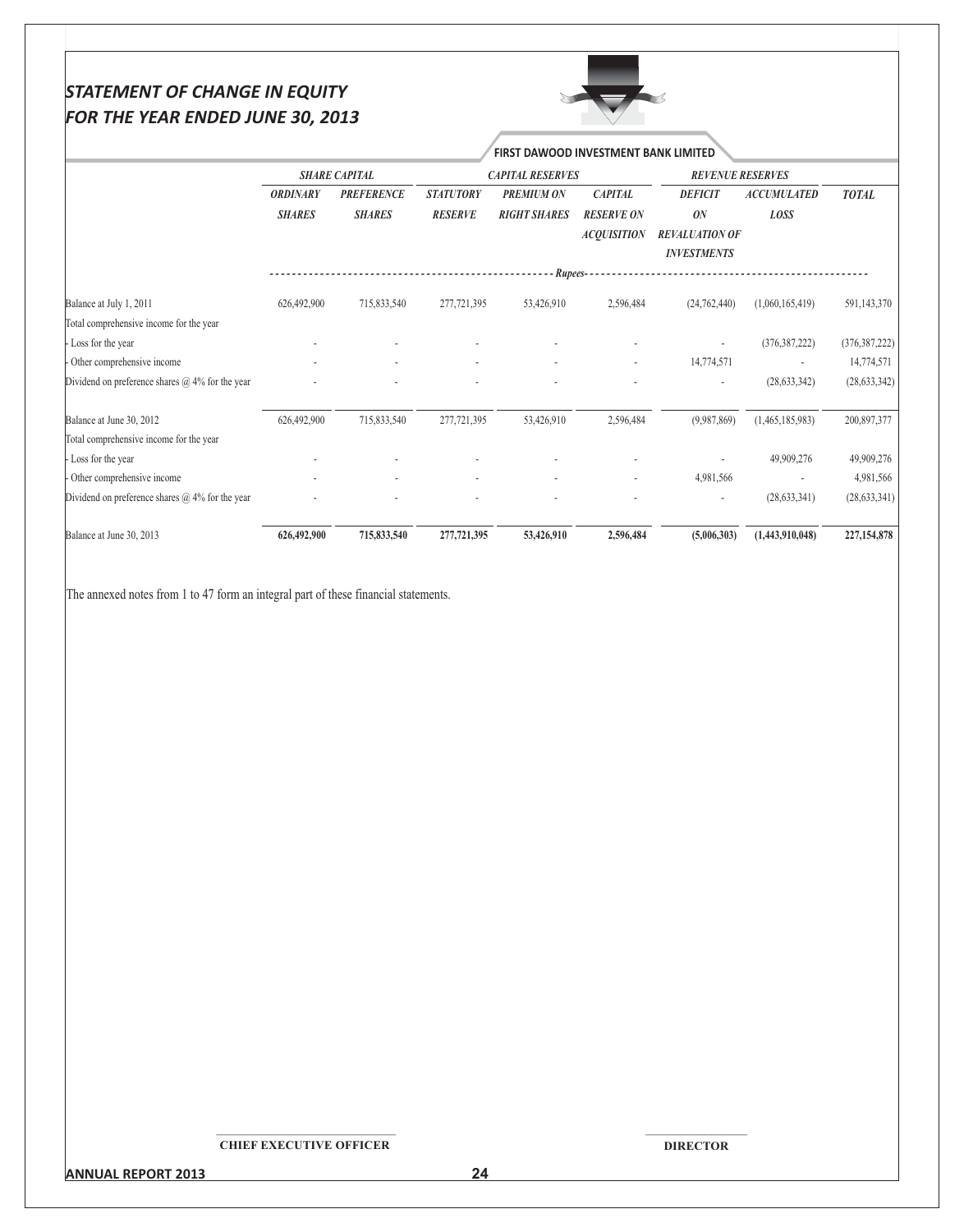

**FIRST DAWOOD INVESTMENT BANK LIMITED** 

#### **STATUS AND NATURE OF BUSINESS**

1.

1.1 First Dawood Investment Bank Limited ("the Company") was incorporated on June 22, 1994 as a public limited company in Pakistan under the Companies Ordinance, 1984 and is listed on the Karachi and Islamabad Stock Exchanges. The registered office of the Company is situated in Karachi, Pakistan. The Company had obtained the licenses for Leasing Business and Investment and Finance Services under Non Banking Finance Companies (Establishment and Regulation) Rules, 2003 ("the Rules") and Non Banking Finance Companies and Notified Entities Regulations, 2008 ("the Regulation") from the Securities and Exchange Commission of Pakistan (SECP) which are awaiting renewal.

During the year the Company has closed down its two branches in (i) Lahore and (ii) Islamabad as part of austerity measures. Nonetheless, once the company resumes its normal business operations it intends to reopen these branches and expand its market base. However, till then authorised representatives will fulfil occasional requirements of having these branches.

- 1.2 The Company is also acting as trustees to Term Finance Certificates / Sukuk issued by Standard Chartered bank Pakistan Limited, Askari Bank Limited, Allied Bank of Pakistan, Escorts Investment Bank Limited, Engro Fertilizers Limited, Orix Leasing Pakistan Limited-1, Orix Leasing Pakistan Limited -2, Saudi Pak Leasing Company Limited, New Allied Electronics Industries (Pvt.), Security Leasing Company Limited, Dewan Cement Limited, House Building Finance Company, Bunn's Limited, Pak Hy-Oils Limited and Flying Board and Paper Products Limited. The value of such assets as at June 30, 2013 amounted to Rs. 23.93 billion (June 2012: 21.75 billion).
- 1.3 The Company incurred net profits of Rs. 49.91 million during the year ended June 30, 2013 (Net loss of Rs. 376.39 million: 2012) and its accumulated loss reduced to Rs.1,443.91 million as at June 30, 2013 (2012 : Rs.1,465.19 million). The Company started facing financial difficulties from second quarter of financial year 2008-09 as a result of unwarranted liquidity crunch in the financial sector which resulted in withdrawal of money market lines of Non-Banking Financial Institution (NBFC) sector. Likewise, clean money market lines of the Company of over Rs. 5 billion from the banking sector were abruptly withdrawn and consequently the Company was unable to meet its commitments. As a result certain banks and financial institutions filed legal suits and / or served legal notices against the Company. This equity erosion resulted in down grading of credit rating and non-compliance of requirements of NBFC Regulations. As a result of unprecedented losses on financial assets equity eroded and the Company was unable to meet the set minimum capital requirement. Presently, Leasing and Investment Finance Services (IFS) licenses have not been renewed and permission to issue certificates of investment and deposit stands withdrawn. Further, equity of the Company is below the Minimum Equity Requirement (MER) of Rs. 1,700 million (Rs.700 million for Leasing & Rs.1,000 million for IFS Licences respectively) as prescribed by the Securities and Exchange Commission of Pakistan (SECP) vide SRO No. 764(I) of 2009 dated September 02, 2009.

However, the management is confident that the Company will be able to continue as a going concern and will be able to perform according to the following mitigation plan:

#### **Mitigation plan**

The Company being part of the NBFC is heavily reliant on the macro and micro economic dynamics at the country level. At present, the whole of the NBFC sector is in disarray and unfortunately has been placed in situation where normal business functions have almost been halted. This state of affairs is directly affecting the Small Medium Enterprises (SMEs) resulting in slow down of domestic growth.

Last year the Company had taken an initiative to prepare 5-Year Business Plan (2013-17) which have been revised in view of the recent developments including change in MER and assumptions. Proposed reforms directly affecting the Company and which are expected to be implemented by December 2013 are discussed in the following paragraph:

#### **Meeting Expenses For The Last 5-Years:**

Since, FDIB continues to remain in the restructuring mode, but it is meeting all expenses for over 5-years. It has been able restructure the balance sheet, without any external financial assistance and without resorting to a bail-out package. The company still has got adequate cash and near cash reserves to meet at least 12-15 months requirements.

#### **Recoveries from Doubtful Account:**

"Further, the company expects, keeping in view the previous trend to recover at least 60% - 70% of its already provided doubtful assets either in cash or kind. Earlier also, FDIB during the last 5-years, it has not only been able to recover cash or assets, but also has been able to set-off its liabilities against such recoveries, which clearly shows the quality of assets, which are being recovered. All this has been made possible due to untiring and sincere efforts of recovery, who has been guided well by the senior management."

#### **Emphasis on an Earlier Event:**

We wish to reiterate that that NBFC in general and 'FDIB' in particular was subject to unwarranted liquidity crunch during the second quarter of 2008-09, which resulted in withdrawal of money market lines from NBFC sector. FDIBL at that time was availing over Rs 5.0 billion against available lines of Rs.8.0bn (from Money Market) was severely hit due to abrupt withdrawal of these lines. Hence an uncalled for run was triggered.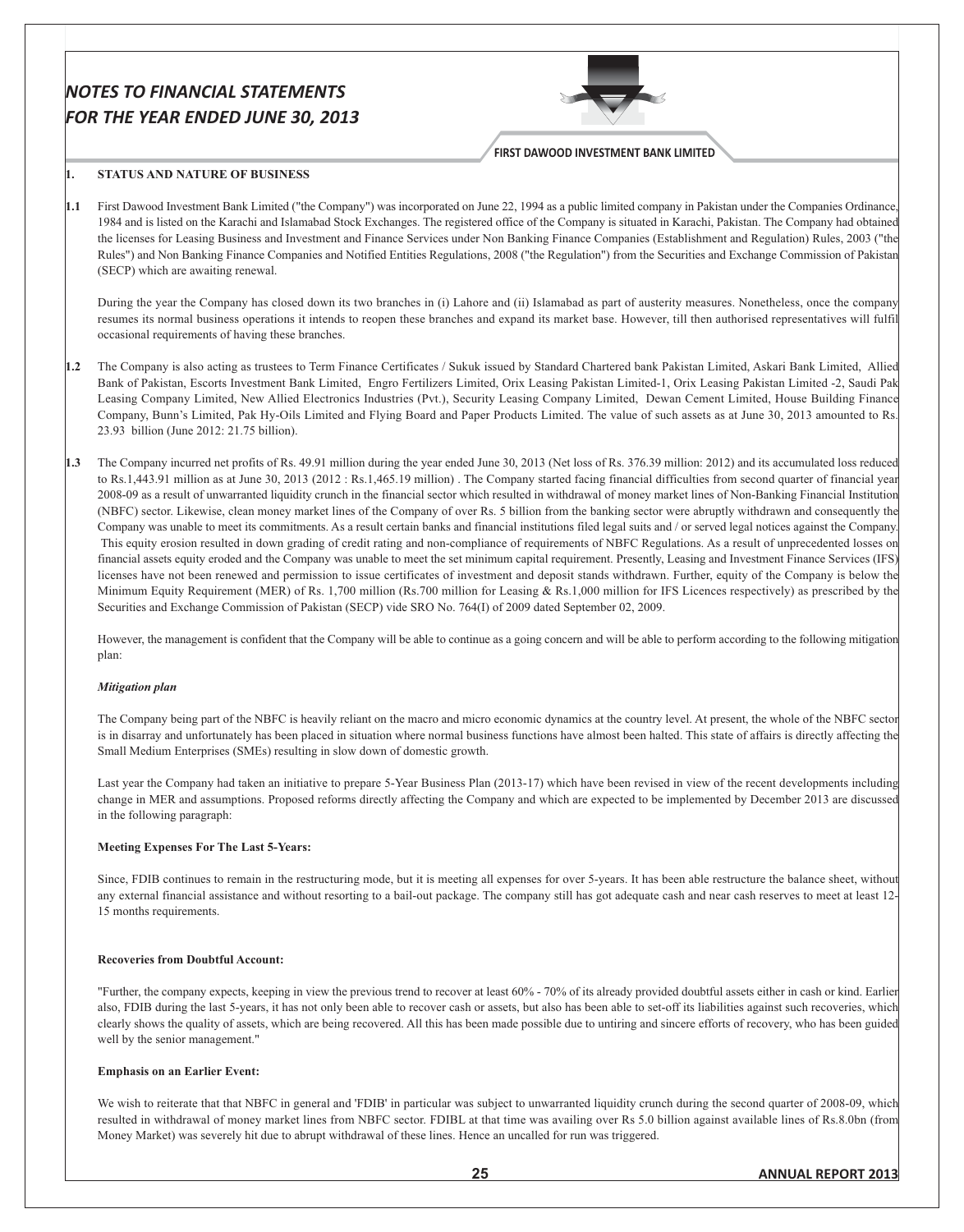

#### FIRST DAWOOD INVESTMENT BANK LIMITED

FDIBL, despite all odds and distress situation, including but not limited to (i) the closure of stock market (from August until December 2008) (ii) introduction of 'Mufap' pricing for TFCs and (iii) the skyrocketed interest rates during last quarter of 2008 with no access to fresh money has so far managed to settle about 90% of its creditors / lenders primarily against its assets.

#### **Emphasis on an Expected Event:**

FDIB' awaits introduction of new regime for 'NBFCs' and it will ensure compliance to rules & regulations. In the meantime, 'FDIB' smoothly continues with its activities, which is beacon of light for other players in the NBFC sector, who are following FDIB.

#### **Preference Shares**

The Company issued cumulative preference shares of Rs. 715.83 million on June 09, 2010 against settlement of various liabilities / loans. These preference shares carry preference dividend @ 4% on cumulative basis and are redeemable at par after five years. The preference share holders have option to convert these shares into ordinary shares of the Company at par value of Rs. 10 along with cumulative dividend at any time after issuance. The Company expects that the preference shares along with the cumulative dividend will be converted into ordinary shares of the Company which will strengthen the equity base of the Company.

The Company has been unable to pay dividends to preference share holders for the 3rd consecutive year. Nonetheless, the Company continues to accrue these dividends on daily basis as per terms. The Company intends to pay once it satisfies conditions as laid down u/s 249 of the Companies Ordinance 1984.

#### Provisioning for non-performing leases and other advances

SECP vide SRO 591(I)/2010 dated June 29, 2010 has revised Regulation-25 of Non-Banking Finance Companies and Notified Entities Regulations 2008. The aforementioned is applicable from the current financial year beginning on July 01, 2012. Accordingly, from the current financial year Schedule-XI will form the basis of classification and provisioning requirement in respect of non-performing short-term and long-term financing facilities have been modified.

Further, under the revised guidelines, the category of Other Assets Especially Mentioned (OAEM) has been dispensed with, while the categories of substandard, doubtful and loss have been retained. In addition, the basis of classification of loans and advances and net investment in finance leases under these three categories has been redefined whereby all finances overdue by 90, 180 and 365 days are now required to be classified as substandard, doubtful and loss respectively. As per the current requirements, short-term and long-term facilities are required to be separately assessed and are classified as OAEM, substandard, doubtful or loss based on prescribed ageing criteria.

The revised guidelines specify that provision should be made in the financial statements equal to 25 percent, 50 percent and 100 percent, in respect of overdue financing facilities classified as substandard, doubtful and loss respectively, of the outstanding balance of principal less the amount of liquid assets realizable and adjusted forced sale value of mortgaged / pledged assets.

#### **Litigations**

"At beginning of the financial year the Company had three legal suits in the court of law amounting Rs.181 million which now have reduced to only two and the amount to Rs.81 million; after successful out of court settlement with State Life Insurance Corporation (SLIC). The settlement agreement was signed on December 29, 2012 with assistance of 'Karachi Centre of Dispute Resolution (KCDR) and Court Compromise Decree passed by Honourable High Court of Sindh dated February 14, 2013."

In case, of House Building Finance Corporation (HBFC) despite best efforts of the Company to settle / restructure HBFC's clean exposure / investment in 'COIs' against the Company's assets an out of court settlement was not been possible due to constant changes . HBFC has obtained a decree of Rs.75 million and as per the order of the Court, some of the Company's investment in shares and debt instruments have been attached in favour of Nazir of High Court. The Company is willing to surrender these assets against full and final settlement.

A decree of over Rs.6 million was passed by the court of law in favour of Bank Islami (Pakistan) Limited. However, the Company is in appeal and has also filed a counter claim legal suit seeking a decree for Rs.15 million plus mark-up against an outstanding from Bank Islami against Sukuk-II of Three Star Hosiery.

## **BASIS OF PREPARATION**

#### 2.1 Statement of Compliance

These financial statements have been prepared in accordance with the requirements of approved accounting standards as applicable in Pakistan. Approved accounting standards comprises of such International Financial Reporting Standards (IFRSs) issued by the International Accounting Standards Board as are notified under the Companies Ordinance, 1984 (the Ordinance), the Non Banking Finance Companies and Notified Entities Regulations, 2008 (the Regulations), the Non Banking Finance Companies (Establishment and Regulation) Rules, 2003 (the Rules) and the directives issued by the Securities and Exchange Commission of Pakistan (SECP). Wherever, the requirements of the Ordinance, the Rules, the Regulations, or directives issued by SECP differ with the requirements of IFRSs, the requirements of the Regulation, the Rules, the Ordinance and the said directive issued by SECP shall prevail.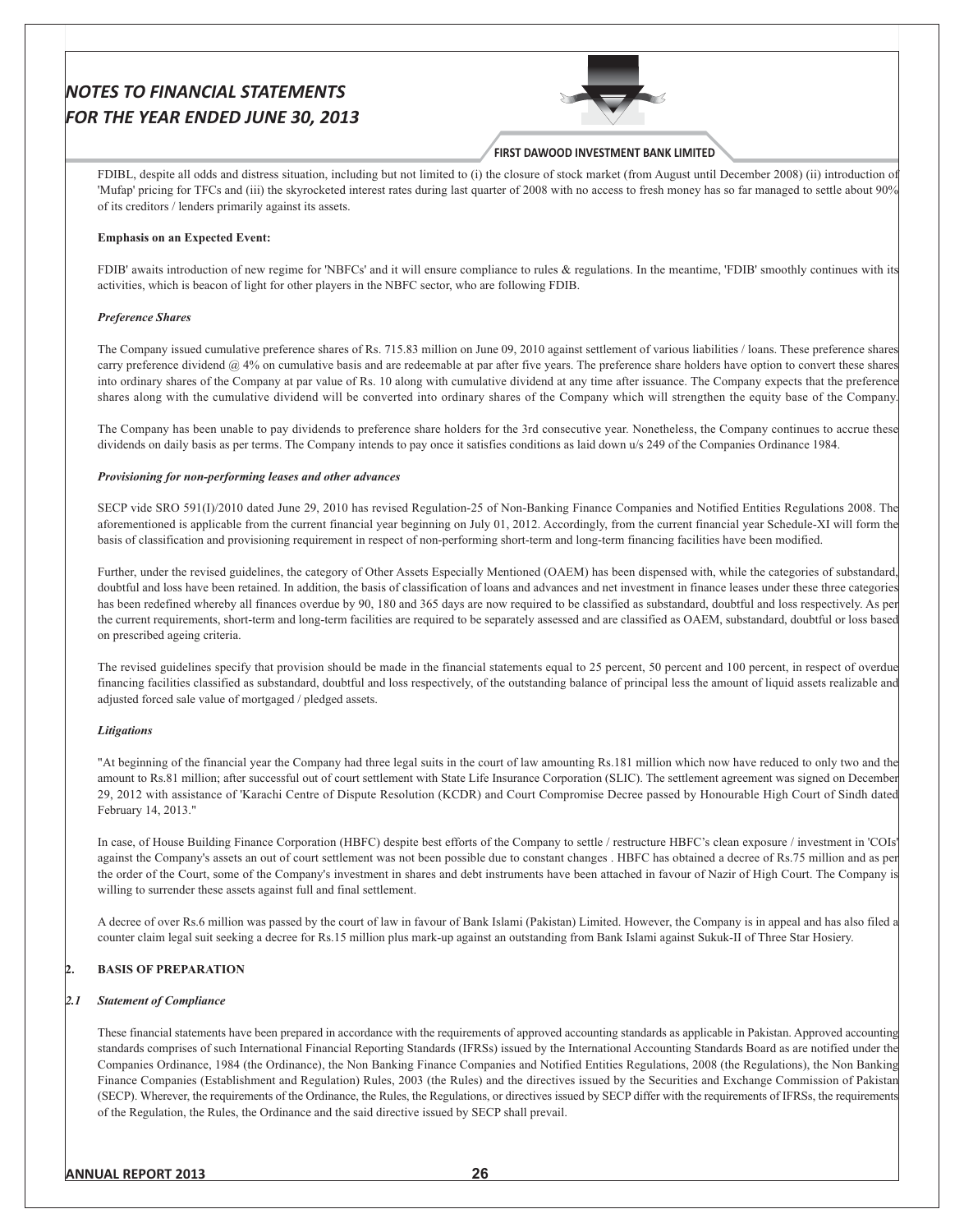

#### FIRST DAWOOD INVESTMENT BANK LIMITED

The SECP has deferred the applicability of International Accounting Standard (IAS) 39, 'Financial Instruments: Recognition and Measurement' and International Accounting Standard (IAS) 40, 'Investment Property' through Circular No. 19 dated August 13, 2003 for Non Banking Finance Companies (NBFCs) providing investment finance services, discounting services and housing finance services. In addition, the SECP has also deferred the applicability of International Financial Reporting Standard IFRS 7: Financial Instruments: Disclosure through SRO 411 dated April 28, 2008 to above mentioned NBFCs. Accordingly, the requirements of these standards have been considered to the extent of leasing operations of the Company and have resulted in additional disclosures in these financial statements.

#### 2.2 Basis of Measurement

These financial statements have been prepared under the historical cost convention, except that investment property and certain financial instruments are stated at fair value.

#### 2.3 Amendments/Interpretation To Existing Standard and Forthcoming Requirements

#### 2.3.1 Standards, amendments or interpretations which became effective during the year

During the year certain amendments to Standards or new interpretations became effective, however, the amendments or interpretation did not have any material effect on the financial statements of the Company.

#### 2.3.2 New / revised accounting standards, amendments to published accounting standards, and interpretations that are not yet effective.

The following standards, amendments and interpretations of approved accounting standards are only effective for annual periods beginning from the dates specified below. These standards are either not relevant to the Company's operations or are not expected to have a significant impact on the Company's financial statements other than increased disclosures in certain cases.

IAS 19 Employee Benefits (amended 2011) - (effective for annual periods beginning on or after 1 January 2013). The amended IAS 19 includes the amendments that require actuarial gains and losses to be recognized immediately in other comprehensive income; this change will remove the corridor method and eliminate the ability for entities to recognize all changes in the defined benefit obligation and in plan assets in profit or loss, which currently is allowed under IAS 19; and that the expected return on plan assets recognized in profit or loss is calculated based on the rate used to discount the defined benefit obligation.

Offsetting Financial Assets and Financial Liabilities (Amendments to IAS 32) – (effective for annual periods beginning on or after 1 January 2014). The amendments address inconsistencies in current practice when applying the offsetting criteria in IAS 32 Financial Instruments: Presentation. The amendments clarify the meaning of 'currently has a legally enforceable right of set-off'; and that some gross settlement systems may be considered equivalent to net settlement.

Offsetting Financial Assets and Financial Liabilities (Amendments to IFRS 7) – (effective for annual periods beginning on or after 1 January 2013). The amendments to IFRS 7 contain new disclosure requirements for financial assets and liabilities that are offset in the statement of financial position or subject to master netting agreement or similar arrangement.

IFRS 13, "Fair value measurement," effective for annual periods beginning on or after January 1, 2013.

IFRS 9 "Financial instruments", applies on a modified retrospective basis to annual periods beginning on or after 1 January, 2015

IFRS 10, "Consolidated Financial statements," effective for annual period beginning on or after January 1, 2013

Annual Improvements 2009-2011 (effective for annual periods beginning on or after 1 January 2013). The new cycle of improvements contains amendments to the following standards, with consequential amendments to other standards and interpretations.

IAS 16 Property, Plant and Equipment is amended to clarify the accounting of spare parts, stand-by equipment and servicing equipment. Applicable to annua periods beginning on or after 1 January, 2013.

IAS 32 Financial Instruments: Presentation - is amended to clarify that IAS 12 Income Taxes applies to the accounting for income taxes relating to distributions to holders of an equity instrument and transaction costs of an equity transaction.

IAS 34 Interim Financial Reporting is amended to align the disclosure requirements for segment assets and segment liabilities in interim financial reports with those in IFRS 8 Operating Segments. Applicable to annual periods beginning on or after 1 January, 2013.

IAS 36, "Intangible assets", amendments resulting from recoverable amount disclosures for Non financial assets . Applicable to annual periods beginning on or after 1 January, 2014.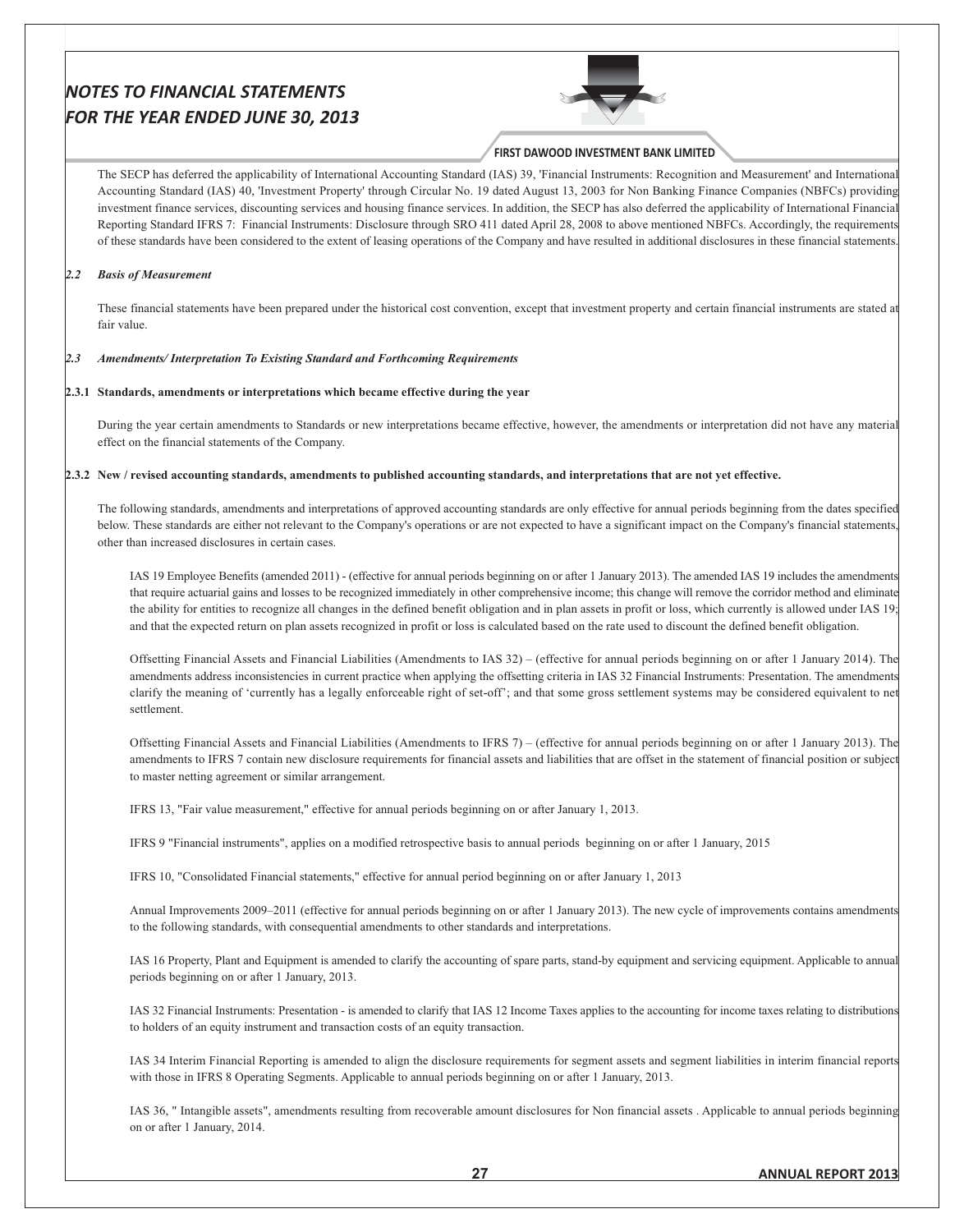

FIRST DAWOOD INVESTMENT BANK LIMITED

#### SIGNIFICANT ACCOUNTING POLICIES  $\mathbf{B}$

#### $3.1$ **Property and equipment**

#### Owned

These are stated at cost less accumulated depreciation and impairment losses, if any. Cost includes expenditures that are directly attributable to the acquisition of the asset

Depreciation is charged to profit and loss account on straight line basis over the estimated useful life of the assets at the rates specified in note 5 to these financial statements after taking into account residual value, if significant. Depreciation on additions is charged from the month when the asset is available for use and on disposals up to the preceding month.

Normal repairs and maintenance are charged to income as and when incurred. Subsequent expenditure is capitalized only when it increases the future economic benefits embodied in the item of property and equipment. The residual values and useful lives of assets are reviewed and adjusted, if appropriate at each balance sheet date.

Gain or loss on disposal of assets, if any, is included in the profit and loss account.

#### 3.2 Investment property

Investment property is held for long term rental yield / capital appreciation and is measured initially at its cost, including transaction costs. Subsequent to initial recognition, it is measured at its fair value. Gains or losses arising from changes in the fair value of investment property are included in profit or loss for the year.

#### 3.3 Net investment in lease finance

Leases where the Company transfers substantially all the risks and rewards incidental to ownership of the asset to the lessees are classified as finance leases. Net investment in lease finance is recognized at an amount equal to the aggregate of minimum lease payments including any guaranteed residual value, if any, and excluding unearned finance income, write-offs and provision for potential lease losses, if any.

#### 3.4 Provision for bad and doubtful loans and advances / potential lease losses and write offs

The provision for bad and doubtful loans and advances / potential lease losses, if any, is made in accordance with the requirements of the Non-Banking Financial Companies and Notified Entities Regulations, 2008 issued by the SECP.

Loans and advances and outstanding balances in net investment in finance lease are written off when there is no realistic prospect of recovery.

#### $3.5^{\circ}$ *Investments*

#### **Investment in associate**

Associates are all entities over which the Company has significant influence but not control, generally represented by a shareholding of 20% to 50% of the voting rights. Investments in associates are accounted for using the equity method of accounting and are initially recognized at cost.

The Company's share of its associates' post acquisition profits or losses is recognized in profit and loss account and its share in post acquisition of other comprehensive income is recognized in Company's other comprehensive income. Cumulative post acquisition movements are adjusted against the carrying value of the investments. When the Company's share of losses in associate equals or exceeds its interest in the associate including any other long term unsecured receivable, the Company does not recognize future losses, unless it has incurred obligations or made payments on behalf of the associate. Gain on transaction between the Company and its associates are eliminated to the extent of Company's interest in the associates.

#### **Held to maturity**

Held to maturity investments are non-derivative financial assets with fixed or determinable payments and fixed maturity that the Company has the positive intent and ability to hold to maturity. Held to maturity investments are initially recognized at cost inclusive of transaction cost and are subsequently carried at amortized cost using effective interest method, less any impairment losses. This method uses an effective interest rate that exactly discounts estimated future cash receipts through the expected life of the investment to its net carrying amount. Gains and losses are recognized in the income statement when the investments are derecognized or impaired, as well as through the amortization process.

#### **Available for sale**

These are non-derivative financial assets that are designated in this category or are not classified in any of the other categories. These investments are initially recognized at fair value plus transaction cost and subsequently re-measured at fair value. The investments for which quoted market price is not available, are measured at costs as it is not possible to apply any other valuation methodology.

#### **ANNUAL REPORT 2013**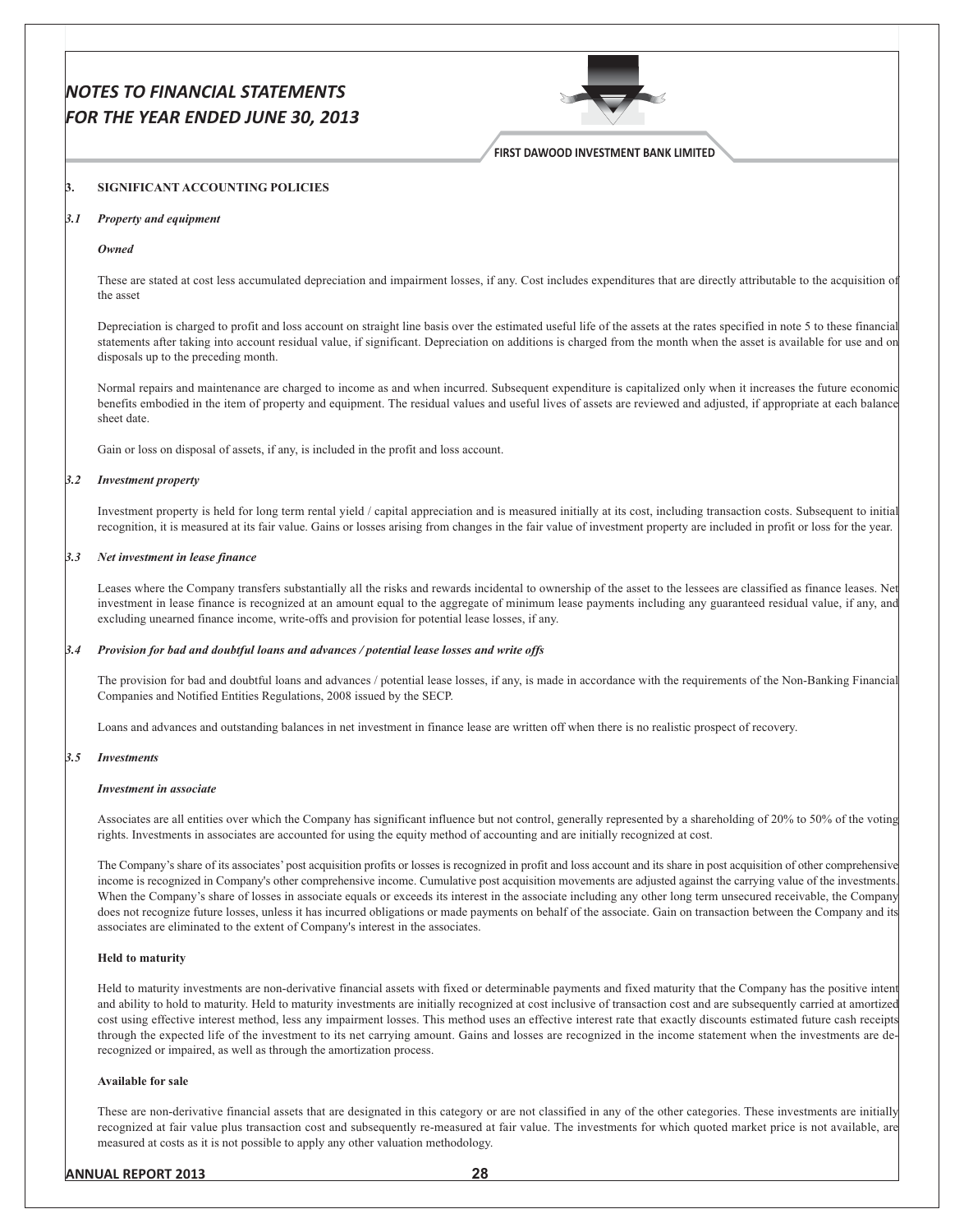

## FIRST DAWOOD INVESTMENT BANK LIMITED

Gains and losses arising from re-measurement at fair value, other than impairment losses, is recognized directly in the equity under fair value reserve until sold, collected, or otherwise disposed off at which time, the cumulative gain or loss previously recognized in equity is included in profit and loss account.

#### Investments at fair value through profit or loss

"These include investments held for trading and those that are designated at fair value through profit or loss at inception. Investments are classified as held for trading if they are acquired for the purpose of selling in the near term. They are initially measured at fair value and changes on re-measurement are taken to profit and loss account."

#### De-recognition

All investments are de-recognized when the rights to receive cash flows from the investments have expired or have been transferred and either (a) the Company has transferred substantially all risks and rewards of ownership or (b) the Company has neither transferred nor retained substantially all risks and rewards of the asset, but has transferred the control of the asset.

#### 3.6 Loans and advances

Loans and advances are stated net of provisions against non-performing advances. Provisions are made in accordance with the guidance in the Prudential Regulations issued by the Securities and Exchange Commission of Pakistan. The net provision made / reversed during the year is charged to the profit and loss account and accumulated provision is netted-off against advances.

#### 3.7 Sale and repurchase agreements

Transactions of purchase under resale (reverse-repo) of marketable securities are entered into at contracted rates for specified periods of time following the trade date accounting. Securities purchased with a corresponding commitment to resale at a specified future date (reverse-repos) are not recognized in the balance sheet Amounts paid under these agreements in respect of reverse repurchase transactions are included in assets. The difference between purchase and resale price is treated as income and accrued over the period of the reverse repo agreement.

Transactions of sale under repurchase (repo) of marketable securities are entered into at contracted rates for specified periods of time. Securities sold with a simultaneous commitment to repurchase at a specified future date (repos) continue to be recognized in the balance sheet and are measured in accordance with accounting policies for investments. The counterparty liabilities for amounts received under these transactions are recorded as liabilities. The difference between sale and repurchase price is treated as borrowing charges and accrued over the period of the repo agreement.

#### 3.8 Staff retirement benefits

#### Defined contribution plans

The Company also operates contributory provident fund for all its employees. Equal monthly contributions are made both by the Company and the employees at the rate of 10% per annum of the basic salary.

#### 3.9 Long term loans

Long term loans are initially recognized at cost being the fair value of consideration received together with the associated transaction cost. Subsequently, these are carried at amortized cost using effective interest method. Transaction cost relating to the loan term finance are being amortized over the period of agreement using the effective interest method.

#### 3.10 Borrowing costs

Borrowing costs are recognized as an expense in the period in which these are incurred except where such costs are directly attributable to the acquisition, construction or production of a qualifying asset in which case such costs are capitalized as part of the cost of that asset. Borrowing costs eligible for capitalization are determined using effective interest method.

#### 3.11 Provisions

Provisions are recognized when the Company has a legal or constructive obligation as a result of past events and it is probable that an outflow of resources will be required to settle the obligation and reliable estimate of the amount can be made. Provisions are reviewed at each balance sheet date and are adjusted to reflect the current best estimate.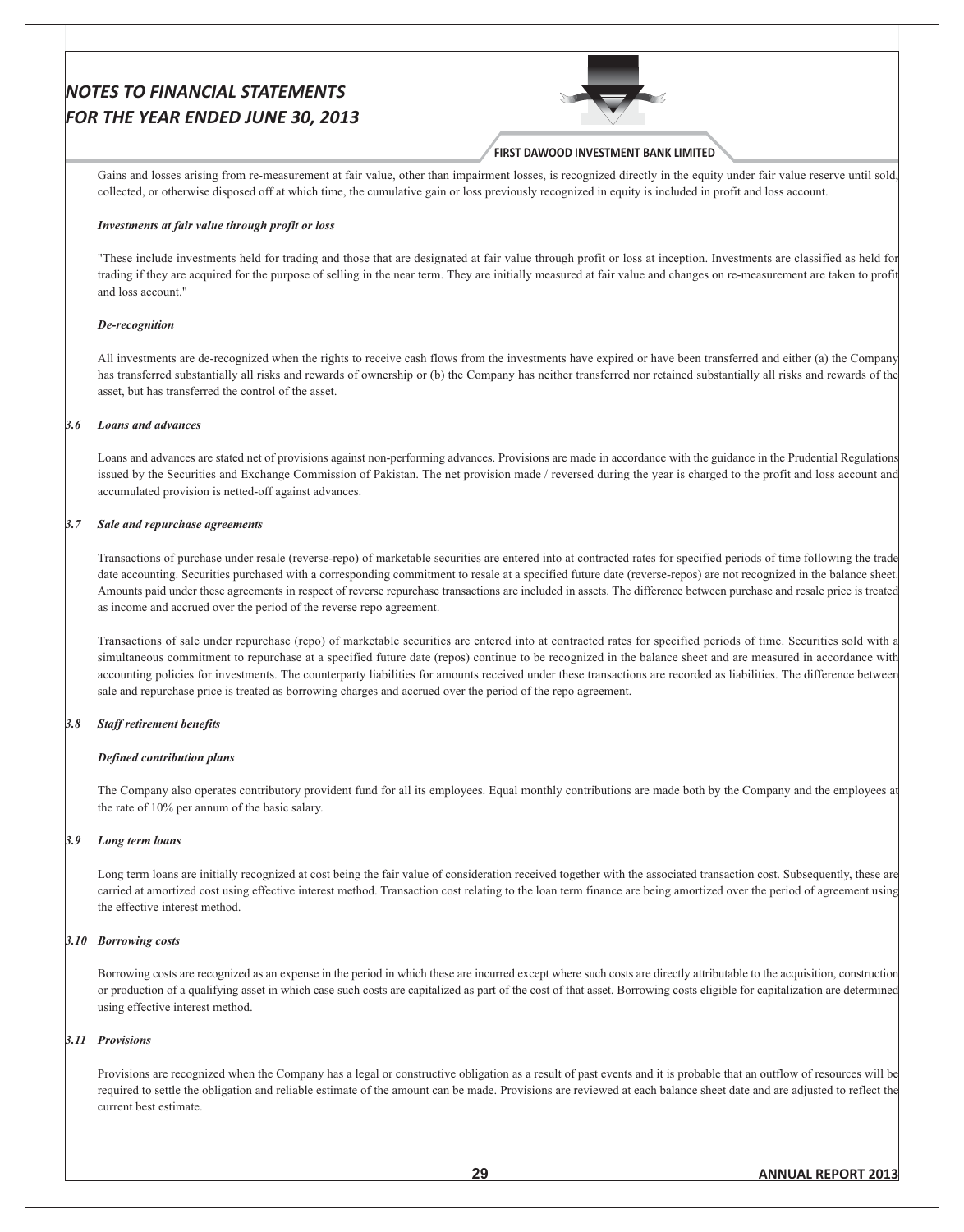

**FIRST DAWOOD INVESTMENT BANK LIMITED** 

#### 3.12 Taxation

#### **Current**

The charge for current taxation is based on taxable income at the current rate of taxation after taking into account applicable tax credit, rebates and exemption available if any. For income covered under final tax regime, taxation is based on applicable tax rates under such regime. The charge for current tax also includes adjustment for prior years or otherwise considered necessary for such year.

#### **Deferred**

Deferred income tax is recognized using the liability method for all temporary differences at the balance sheet date between tax bases of assets and liabilities and their carrying amounts for financial reporting purposes.

Deferred tax is accounted for using the balance sheet liability method on all temporary differences arising between the tax bases of assets and liabilities and their carrying amounts in the financial statements. Deferred tax liabilities are generally recognized for all taxable temporary differences including on investments in associates and deferred tax assets are recognized to the extent that it is probable that taxable profits will be available against which the deductible temporary differences, unused tax losses and tax credits can be utilized. Deferred tax is calculated at the rates that are expected to apply to the period when the differences reverse, based on tax rates that have been enacted or substantively enacted by the balance sheet date. Deferred tax is charged or credited to profit and loss account except to the extent it relates to items recognized directly in equity / other comprehensive income in which case it is also recognized in equity / other comprehensive income.

#### $3.13$  Impairment

#### Non-financial assets

The Company assesses at each balance sheet date whether there is any indication that non-financial assets may be impaired. If such indication exists, the carrying amounts of such assets are reviewed to assess whether they are recorded in excess of their recoverable amount. Where carrying values exceed the respective recoverable amount, assets are written down to their recoverable amounts and the resulting impairment loss is recognized in profit and loss account. The recoverable amount is the higher of an asset's fair value less costs to sell and value in use.

Where impairment loss subsequently reverses, the carrying amount of the asset is increased to the revised recoverable amount but limited to the extent of the carrying amount of the asset which it would have been, had no impairment loss been recognized. Reversal of impairment loss is recognized as income.

#### **Financial assets**

#### Loans and net investment in lease

Impairment testing and recognition of impairment loss if any, is carried out in accordance with requirements of NBFC Regulations, 2008. (refer note 3.11).

#### **Held to maturity**

If there is objective evidence that an impairment loss on held-to-maturity investments carried at amortized cost has been incurred, the amount of the loss is measured as the difference between the asset's carrying amount and the present value of estimated future cash flows (excluding future credit losses that have not been incurred) discounted at the financial asset's original effective interest rate (i.e., the effective interest rate computed at initial recognition). The carrying amount of the asset is reduced either directly or through use of an allowance account. The amount of the loss is recognized in the profit and loss account. In a subsequent period, if the amount of the impairment loss decreases, the previously recognized impairment loss shall be reversed through profit and loss account.

#### **Available for sale**

The Company determines that available-for-sale equity investments are impaired when there has been a significant or prolonged decline in the fair value below its cost. This determination of what is significant or prolonged requires judgment. In making this judgment, the Company evaluates among other factors, the norma volatility in share price. In addition, impairment is also considered when there is evidence of deterioration in the financial health of the investee, industry and sector performance, changes in technology and operational and financing cash flows.

A decline in the value of equity securities determined as impairment loss is recognized in the profit and loss account. In case of reversal of impairment loss already recognized in profit and loss account for an investment in an equity instrument classified as available for sale, the unrealized gain is recorded in statement of change in equity. When impairment loss recognized in the profit and loss account for an investment in debt instrument is reversed, the amount of reversal is recognized ir the profit and loss account.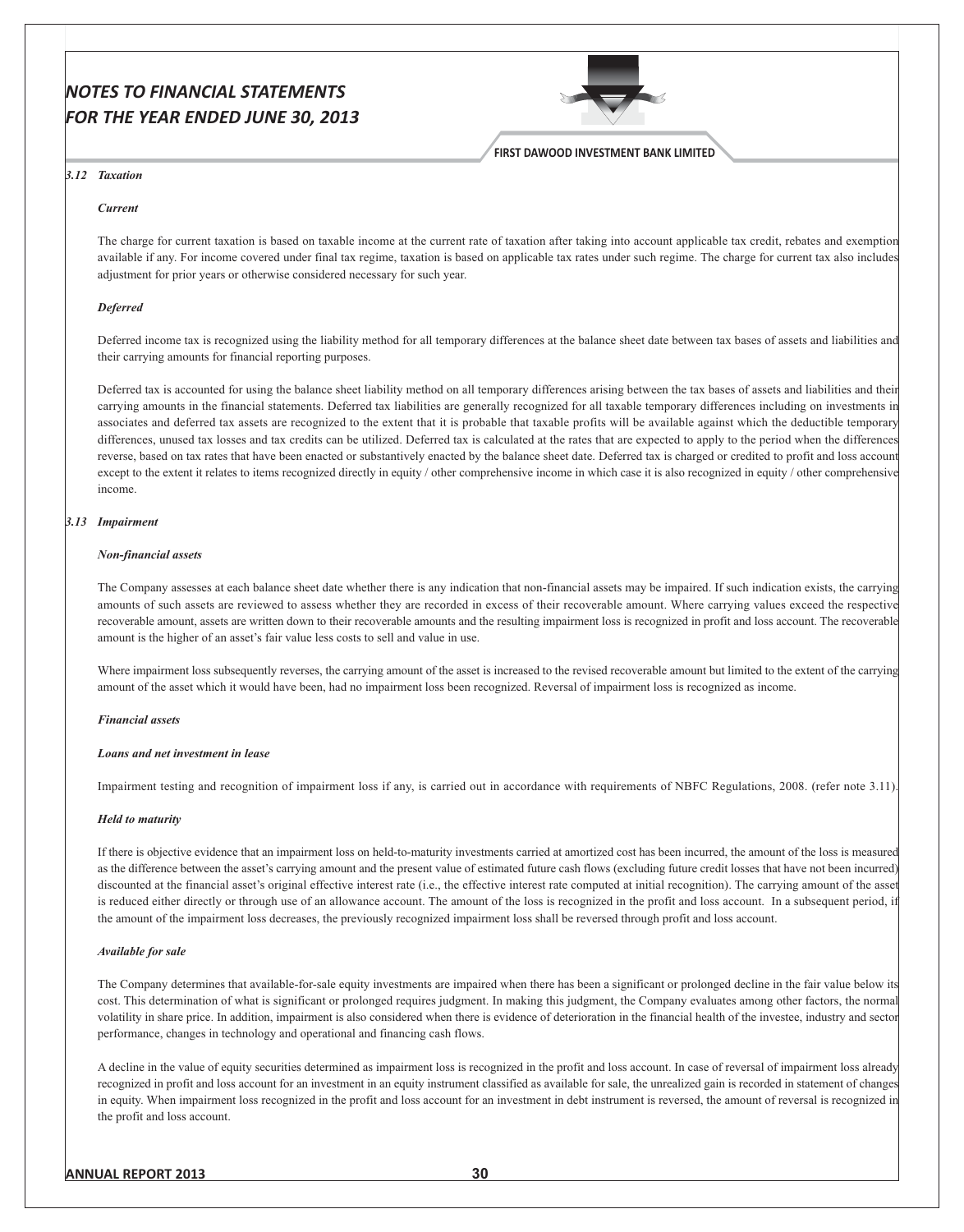

#### **FIRST DAWOOD INVESTMENT BANK LIMITED**

#### 3.14 Revenue recognition

The Company follows the financing method in accounting for recognition of lease contracts. Under this method, the unearned income i.e., the excess of aggregate lease rentals and the estimated residual value over the cost of the leased asset is deferred and then amortized over the term of the lease applying the annuity method. so as to produce a constant rate of return on net investment in the leases. Front end fee, documentation charges, gain / losses on termination of lease contracts commitment fee and other commissions, if any, are taken to income when earned.

Mark-up / interest on long term finances, mortgage finances, long term loans and Murabaha finances are accrued using effective yield on time proportionate basis except mark-up / interest / returns on classified loans and investments are recognized on receipt basis.

Return on preference shares and term finance certificate is recognized using the effective interest method on a time proportion basis.

Dividend income from investments is recognized when the right to receive the dividend is established.

Income from capital gain is recognized on trade date. Brokerage and underwriting commission is recognized as and when earned.

Unrealized capital gains / (losses) arising on the revaluation of securities classified as financial assets at fair value through profit or loss are included in the profit and loss account in the year in which they arise.

Income on term finance certificates and bank deposits are recognized on accrual basis.

Rental income on investment property is recognized on an accrual basis.

Guarantee income is recognized on time proportion basis.

Consultancy and corporate advisory fees are recognized as and when services are provided.

Trusteeship and custodianship fees are recognized as and when services are provided

#### $3.15$  Foreign currency transactions and translation

The financial statements are presented in Pakistan Rupees which is the Company's functional and presentation currency. Transactions in foreign currencies are accounted for in Pakistan Rupees at daily average rates. Monetary assets and liabilities in foreign currencies are translated into Pakistan Rupees at the rates of exchange prevailing at the balance sheet date. Exchange gains and losses from the settlement of foreign currency transactions and translation of monetary assets and liabilities at the balance sheet date rates are included in profit and loss account.

#### 3.16 Financial instruments

All financial assets and financial liabilities are recognized at the time when the Company becomes a party to the contractual provisions of the instrument. Financia assets are derecognized when the Company loses control of the contractual rights that comprise the financial assets. Financial liabilities are derecognized when they are extinguished i.e., when the obligation specified in the contract is discharged, cancelled or expired. Any gain or loss on de-recognition of the financial assets and financial liabilities is taken to income directly.

#### 3.17 Offsetting

A financial asset and financial liability is off-set and the net amount is reported in the balance sheet if the Company has a legally enforceable right to set-off the transactions and also intends either to settle on a net basis or to realize the asset and settle the liability simultaneously. Corresponding income on the asset and charge on the liability is also off-set with each other.

#### 3.18 Fiduciary assets

Assets held in trust or in a fiduciary capacity are not treated as assets of the Company and accordingly are not included in these financial statements.

#### 3.19 Repossessed assets

These assets are acquired in settlement of certain loans / lease receivables. These are measured at market value.

#### $3.20$  Cash and cash equivalents

Cash and cash equivalents comprise cash balances and bank deposits. For the purpose of statement of cash flows, cash and cash equivalents are presented net of short term borrowings which are repayable on demand or in the short term and form an integral part of the Company's cash management.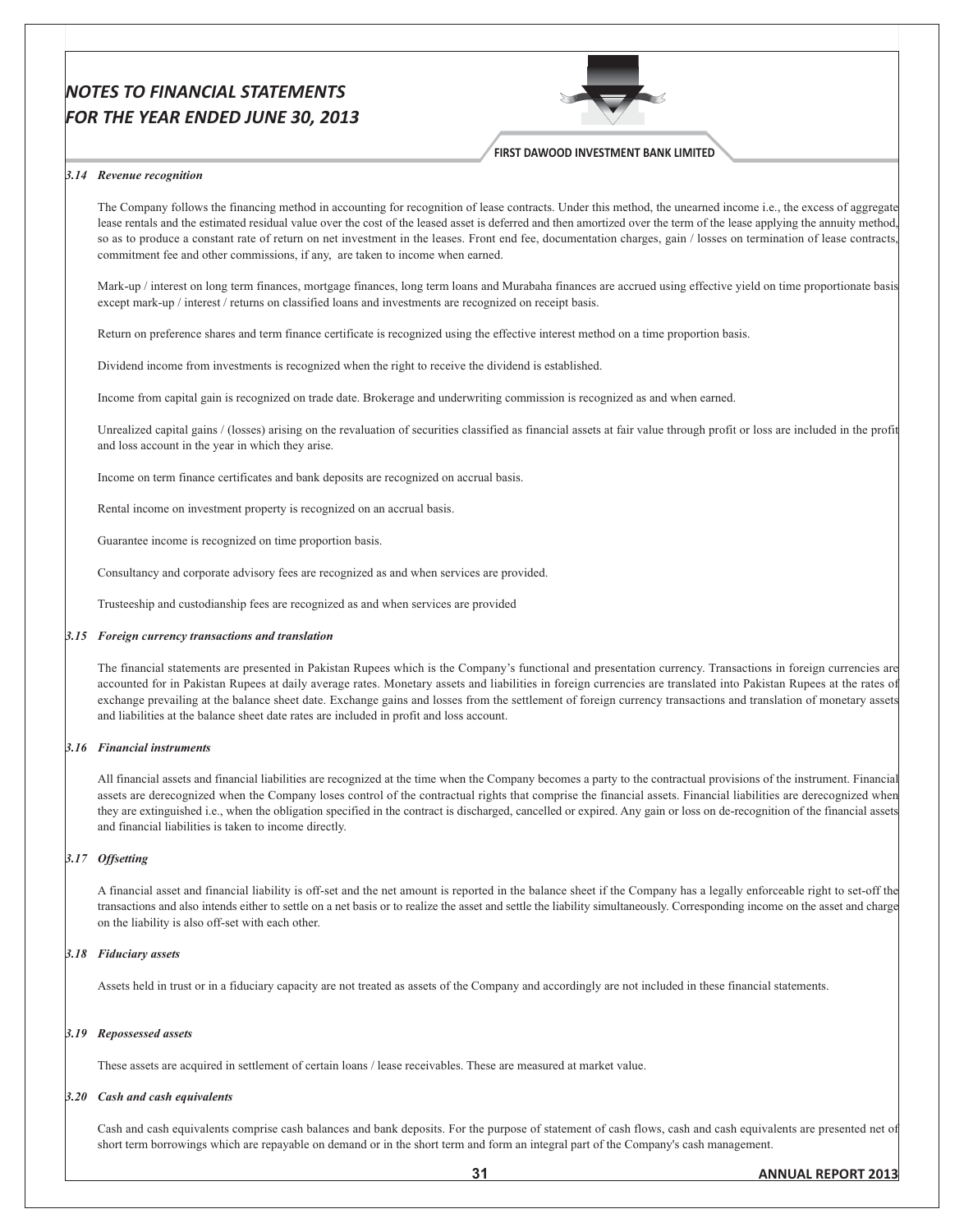

## **FIRST DAWOOD INVESTMENT BANK LIMITED**

#### 3.21 Earnings per share

Basic Earnings Per Share (EPS) is calculated by dividing profit after tax attributable to ordinary shareholders adjusted for the after-tax amounts of preference dividends on preference shares classified as equity by the weighted average number of ordinary shares outstanding during the year.

Diluted EPS is determined by adjusting the profit or loss attributable to ordinary shareholders and the weighted average number of ordinary shares outstanding adjusted for the effects of all dilutive potential ordinary shares.

#### 3.22 Segment reporting

Operating segments are reported in a manner consistent with the internal reporting provided to the chief operating decision-maker. The chief operating decisionmaker, who is responsible for allocating resources and assessing performance of the operating segments, has been identified as the chief executive that makes strategic decisions. The Company's primary format for segment reporting is based on business segments as stated in note 42.

#### 3.23 Dividend distributions and appropriations

Dividend distributions and appropriations other than statutory appropriations are recorded in the period in which they are approved.

#### 4. CRITICAL ACCOUNTING JUDGMENTS AND KEY

#### **SOURCES OF ESTIMATION UNCERTAINTY**

The preparation of financial statements in conformity with approved accounting standards, as applicable in Pakistan, requires management to make estimates, assumptions and use judgment that affect the application of policies and the reported amount of assets, liabilities, income and expenses.

Estimates, assumptions and judgments are continually evaluated and are based on historical experience and other factors, including reasonable expectations of future events. Revisions to accounting estimates are recognized prospectively commencing from the period of revision. Areas where judgments and estimates made by the management that may have a significant risk of material adjustments to the financial statements in the subsequent year are as follows:

- $(a)$ ) Residual values and useful lives of property and equipment (note 3.1).
- (b) Provision for potential losses and doubtful receivables (note 3.4);
- (c) Classification of investments (note 3.5);
- (d) Current and deferred taxation (note 3.12); and
- (e) Provision for impairment on non-current assets (note 3.13).

|                               | <b>Note</b> | 2013<br><b>Rupees</b> | 2012<br><b>Rupees</b> |
|-------------------------------|-------------|-----------------------|-----------------------|
| <b>PROPERTY AND EQUIPMENT</b> |             |                       |                       |
| Operating fixed assets        | 5.1         | 4,795,768             | 7,486,509             |

#### 5.1 Operating fixed assets

|                           |                       | <b>COST</b>                       |                               |                                       | <b>ACCUMULATED DEPRECIATION</b>  |                               |                                       |                              |
|---------------------------|-----------------------|-----------------------------------|-------------------------------|---------------------------------------|----------------------------------|-------------------------------|---------------------------------------|------------------------------|
| 2013                      | At<br>July 01<br>2012 | <b>Additions</b> /<br>(deletions) | At<br><b>June 30,</b><br>2013 | At<br>July 01<br>2012<br>$-Rupees---$ | For the year /<br>(on deletions) | At<br><b>June 30,</b><br>2013 | Carrying value<br>at June 30,<br>2013 | Rate of<br>depreciation<br>% |
| <b>Owned</b>              |                       |                                   |                               |                                       |                                  |                               |                                       |                              |
| Furniture and fixtures    | 171,235               | $\overline{\phantom{a}}$          | 171,235                       | 25,592                                | 17,124                           | 42,716                        | 128,519                               | 10                           |
| Equipment and appliances  | 8,137,161             | 279,202                           | 8,416,363                     | 6,836,961                             | 442,900                          | 7,279,861                     | 1,136,502                             | $20 - 33.33$                 |
| Vehicles                  | 13,896,900            | 1,008,520<br>(4,359,500)          | 10,545,920                    | 7,856,234                             | 2,194,697<br>(3,035,758)         | 7,015,173                     | 3,530,747                             | 20                           |
|                           | 22, 205, 296          | 1,287,722<br>(4,359,500)          | 19, 133, 518                  | 14,718,787                            | 2,654,721<br>(3,035,758)         | 14,337,750                    | 4,795,768                             |                              |
| <b>ANNUAL REPORT 2013</b> |                       |                                   | 32                            |                                       |                                  |                               |                                       |                              |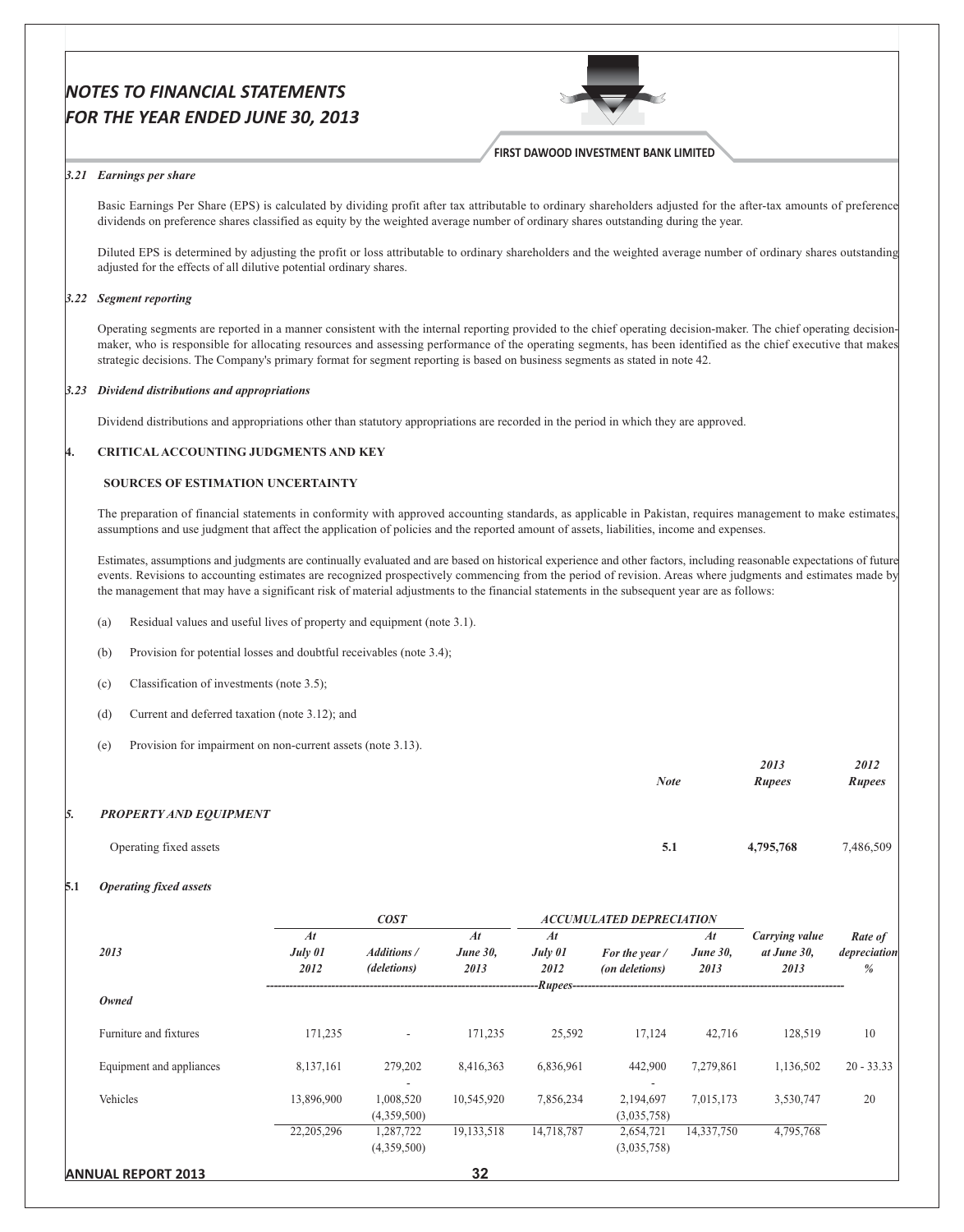

**FIRST DAWOOD INVESTMENT BANK LIMITED** 

|                          | COST                  |                                   |                               |                                  | <b>ACCUMULATED DEPRECIATION</b>  |                               |                                       |                              |
|--------------------------|-----------------------|-----------------------------------|-------------------------------|----------------------------------|----------------------------------|-------------------------------|---------------------------------------|------------------------------|
| 2012                     | At<br>July 01<br>2011 | <b>Additions</b> /<br>(deletions) | At<br><b>June 30,</b><br>2012 | At<br>July 01<br>2011<br>Rupees- | For the year /<br>(on deletions) | At<br><b>June 30,</b><br>2012 | Carrying value<br>at June 30,<br>2012 | Rate of<br>depreciation<br>% |
| <b>Owned</b>             |                       |                                   |                               |                                  |                                  |                               |                                       |                              |
| Office premises          | 51,072,000            | (51,072,000)                      |                               | 851,200                          | 1,489,600<br>(2,340,800)         |                               |                                       | 5                            |
| Leasehold improvements   | 6,898,253             | 770,000<br>(7,668,253)            |                               | 574,854                          | 1,405,494<br>(1,980,348)         |                               |                                       | 33.33                        |
| Furniture and fixtures   | 171,235               |                                   | 171,235                       | 8,468                            | 17,124                           | 25,592                        | 145,643                               | 10                           |
| Equipment and appliances | 8,064,020             | 143,491<br>(70,350)               | 8,137,161                     | 6,472,637                        | 430,766<br>(66, 442)             | 6,836,961                     | 1,300,200                             | $20 - 33.33$                 |
| Vehicles                 | 17,817,709            | 360,300<br>(4,281,109)            | 13,896,900                    | 6,645,060                        | 3,374,774<br>(2,163,600)         | 7,856,234                     | 6,040,666                             | 20                           |
|                          | 84,023,217            | 1,273,791<br>(63,091,712)         | 22, 205, 296                  | 14,552,219                       | 6,717,758<br>(6, 551, 190)       | 14,718,787                    | 7,486,509                             |                              |

 $\alpha$ <sup>1</sup>

## 5.1.1 Disposal of property and equipment

The following is a statement of assets disposed off during the year.

| <b>Particulars</b> | Cost       | <b>Accumulated</b><br>depreciation | Carrying value | Sale<br>proceeds /<br>settlement<br>amount | Name of purchaser                           | Mode of<br>disposal                   |
|--------------------|------------|------------------------------------|----------------|--------------------------------------------|---------------------------------------------|---------------------------------------|
| Vehicle            | 70,500     | 38,775                             | 31,725         | 31,725                                     | Mr. Azhar Abdul Sattar, Karachi (Employee)  | As per Company's Policy               |
| Vehicle            | 70,500     | 42,300                             | 28,200         | 28,200                                     | Mr. Khurram Shahzad, Karachi (Employee)     | As per Company's Policy               |
| Vehicle            | 1,270,000  | 550,333                            | 719,667        | 800,000                                    | Mr. Mehmood Merchant / Mr. Noman and Farhan | Negotiation                           |
| Vehicle            | 41,500     | 8,300                              | 33,200         | 40,000                                     | Vehicle Stolen                              | <b>Insurance Recovery</b>             |
| Vehicle            | 168,000    | 109,200                            | 58,800         | 30,000                                     | Mr. Arshad Jamil, Karachi (Employee)        | As per Company's Policy               |
| Vehicle            | 41,500     | 6,917                              | 34,583         | 34,583                                     | Crescent Standard Modaraba                  | Transfer of Employee to group company |
| Vehicle            | 41,000     | 25,283                             | 15,717         | 15,717                                     | Mr. Imran (Employee)                        | As per Company's Policy               |
| Vehicle            | 1,387,500  | 1,387,500                          |                | 138,750                                    | Mr. Rizwan ul Haque (Employee)              | As per Company's Policy               |
| Vehicle            | 1,269,000  | 867,150                            | 401,850        | 401,850                                    | Mr. Nabeel ur Rehman (Employee)             | As per Company's Policy               |
| 2013               | 4,359,500  | 3,035,758                          | 1,323,742      | 1,520,825                                  |                                             |                                       |
| 2012               | 63,091,712 | 6,551,190                          | 56,540,522     | 39,412,686                                 |                                             |                                       |

**5.1.2** Cost of fully depreciated assets still in use is Rs. 8.57 million (2012: Rs.4.71 million).

| <b>INVESTMENT PROPERTIES</b>              | 2013<br><b>Rupees</b>    | 2012<br><b>Rupees</b> |
|-------------------------------------------|--------------------------|-----------------------|
| Opening balance                           | 70,095,000               | 119,086,520           |
| Acquired in settlement of Assets          | $\overline{\phantom{a}}$ |                       |
| Disposed off in settlement of liabilities | $\overline{\phantom{a}}$ | (47,990,624)          |
| Gain on fair value adjustment             | 760,000                  | (1,000,896)           |
|                                           | 70,855,000               | 70,095,000            |

**ANNUAL REPORT 2013**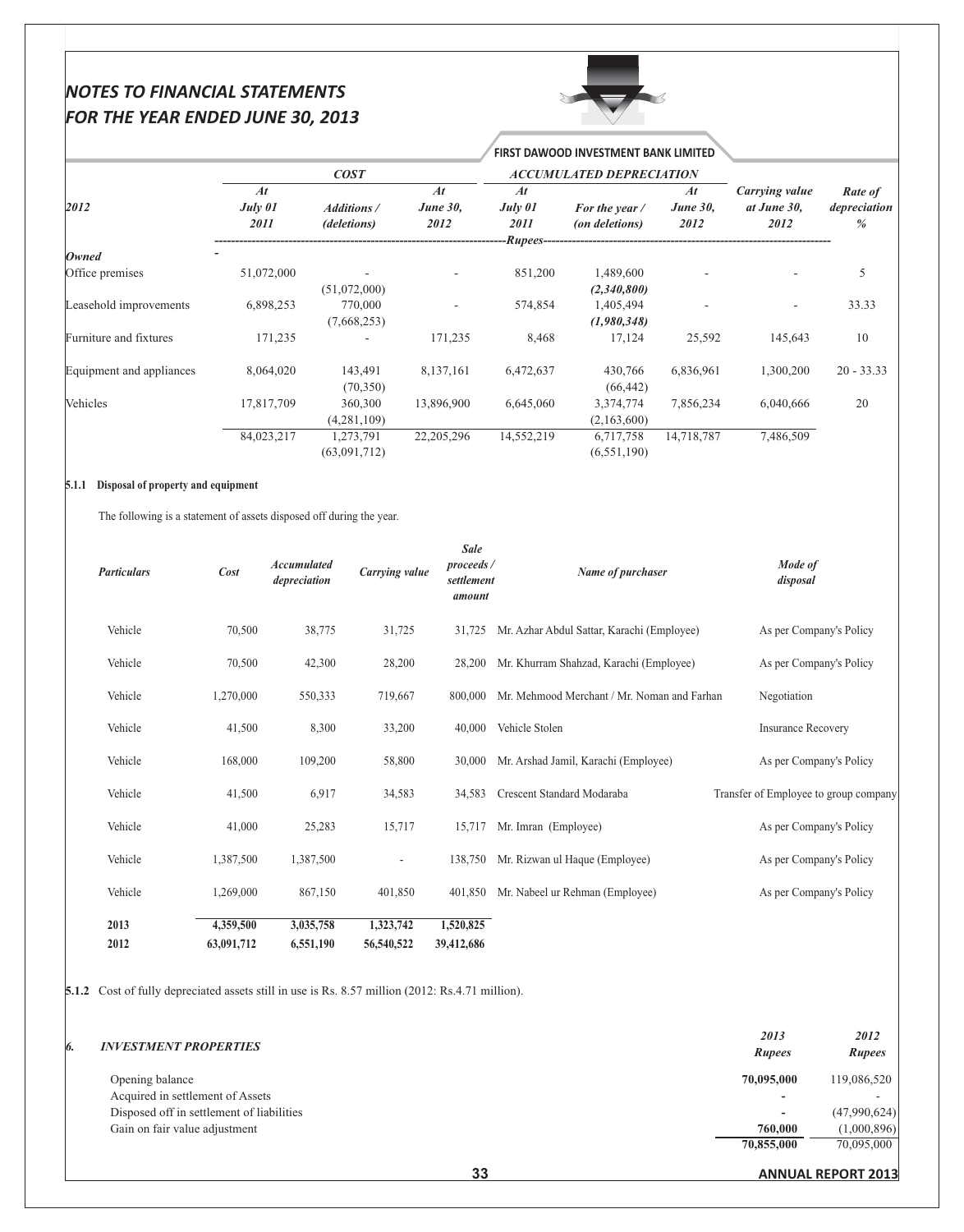|     | FOR THE YEAR ENDED JUNE 30, 2013                                                                                                                                                                                                                                                                                                                                                                                                                                                                                                 |                                             |                                |                                                   |                                                                                                                                                                  |
|-----|----------------------------------------------------------------------------------------------------------------------------------------------------------------------------------------------------------------------------------------------------------------------------------------------------------------------------------------------------------------------------------------------------------------------------------------------------------------------------------------------------------------------------------|---------------------------------------------|--------------------------------|---------------------------------------------------|------------------------------------------------------------------------------------------------------------------------------------------------------------------|
|     |                                                                                                                                                                                                                                                                                                                                                                                                                                                                                                                                  | <b>FIRST DAWOOD INVESTMENT BANK LIMITED</b> |                                |                                                   |                                                                                                                                                                  |
| 6.1 | Fair value of the investment properties as at June 30, 2013 has been determined by the professional valuator M/S Pee Dee & Associates which is registered on the<br>panel of Pakistan Banks' Association (PBA) and NBFI & Modaraba Association of Pakistan. The main criteria of valuation for the assessment of investment properties<br>include:                                                                                                                                                                               |                                             |                                |                                                   |                                                                                                                                                                  |
|     | - property brokers, dealers and estate agents are contacted to ascertain the asking and selling prices for the properties of the same nature in the immediate<br>neighbourhoods and adjoining areas.                                                                                                                                                                                                                                                                                                                             |                                             |                                |                                                   |                                                                                                                                                                  |
|     | - properties which are recently sold and their respective selling prices.                                                                                                                                                                                                                                                                                                                                                                                                                                                        |                                             |                                |                                                   |                                                                                                                                                                  |
|     | - properties which are up for sale and their asking price in the prevailing market.                                                                                                                                                                                                                                                                                                                                                                                                                                              |                                             |                                |                                                   |                                                                                                                                                                  |
|     | - nature of property.                                                                                                                                                                                                                                                                                                                                                                                                                                                                                                            |                                             |                                |                                                   |                                                                                                                                                                  |
| 6.2 | These investment properties have been mortgaged as a collateral against the guarantee provided to Asian Development Bank on behalf of the Company.                                                                                                                                                                                                                                                                                                                                                                               |                                             |                                |                                                   |                                                                                                                                                                  |
|     |                                                                                                                                                                                                                                                                                                                                                                                                                                                                                                                                  |                                             |                                | 2013                                              | 2012                                                                                                                                                             |
| Π.  | <b>NET INVESTMENT IN LEASE FINANCE</b>                                                                                                                                                                                                                                                                                                                                                                                                                                                                                           |                                             | <b>Note</b>                    | <b>Rupees</b>                                     | <b>Rupees</b>                                                                                                                                                    |
|     | Net Investment in finance lease                                                                                                                                                                                                                                                                                                                                                                                                                                                                                                  |                                             | 7.1                            | 676,198,108                                       | 754,876,878                                                                                                                                                      |
|     | Provision for potential lease losses                                                                                                                                                                                                                                                                                                                                                                                                                                                                                             |                                             | 7.2                            | (465, 266, 835)                                   | (485,097,475)                                                                                                                                                    |
|     | Current portion shown under current assets                                                                                                                                                                                                                                                                                                                                                                                                                                                                                       |                                             | 7.3                            | (118, 561, 731)<br>92,369,542                     | (208, 771, 873)<br>61,007,530                                                                                                                                    |
|     |                                                                                                                                                                                                                                                                                                                                                                                                                                                                                                                                  |                                             |                                |                                                   |                                                                                                                                                                  |
| 7.1 | Particulars of net investment in finance lease                                                                                                                                                                                                                                                                                                                                                                                                                                                                                   |                                             | Less than<br>one year          | More than one<br>year and less<br>than five years | <b>Total</b>                                                                                                                                                     |
|     |                                                                                                                                                                                                                                                                                                                                                                                                                                                                                                                                  | <b>Note</b>                                 |                                | -Rupees-                                          |                                                                                                                                                                  |
|     | 2013<br>Minimum lease payments receivables                                                                                                                                                                                                                                                                                                                                                                                                                                                                                       | 7.1.1                                       | 604, 309, 388                  | 76,381,667                                        | 680,691,055                                                                                                                                                      |
|     | Residual value of leased assets                                                                                                                                                                                                                                                                                                                                                                                                                                                                                                  |                                             | 116,377,301                    | 15,987,875                                        | 132, 365, 176                                                                                                                                                    |
|     | Gross investment in finance lease                                                                                                                                                                                                                                                                                                                                                                                                                                                                                                |                                             | 720,686,689                    | 92,369,542                                        | 813,056,231                                                                                                                                                      |
|     | Unearned finance income                                                                                                                                                                                                                                                                                                                                                                                                                                                                                                          |                                             | (136, 858, 123)                |                                                   | (136, 858, 123)                                                                                                                                                  |
|     | Net investment in lease finance                                                                                                                                                                                                                                                                                                                                                                                                                                                                                                  |                                             | 583,828,566                    | 92,369,542                                        | 676,198,108                                                                                                                                                      |
|     | 2012<br>Minimum lease payments receivables                                                                                                                                                                                                                                                                                                                                                                                                                                                                                       |                                             | 690,756,588                    | 76,565,900                                        | 767, 322, 488                                                                                                                                                    |
|     | Residual value of leased assets                                                                                                                                                                                                                                                                                                                                                                                                                                                                                                  |                                             | 133,446,098                    | 6,232,127                                         | 139,678,225                                                                                                                                                      |
|     | Gross investment in finance lease                                                                                                                                                                                                                                                                                                                                                                                                                                                                                                |                                             | 824,202,686                    | 82,798,027                                        | 907,000,713                                                                                                                                                      |
|     | Unearned finance income<br>Net investment in lease finance                                                                                                                                                                                                                                                                                                                                                                                                                                                                       |                                             | (130, 333, 338)<br>693,869,348 | (21,790,497)<br>61,007,530                        | (152, 123, 835)<br>754,876,878                                                                                                                                   |
|     | 7.1.1 As at June 30, 2013, the balance of non-performing lease portfolio as per criteria prescribed in NBFC Regulations 2008 amounting to Rs. 654.22 million (2012;<br>Rs. 723.01 million). The forced sales value benefit considered against these non-performing lease portfolio amounts to Rs. 82.94 million (2012: Rs. 91.52 million).<br>7.1.2 The lease finances carries mark-up ranging from 8% to 29.17% (2012: 8% to 29.17%) having maturity period of three to five years and are secured against the<br>lease assets. |                                             |                                |                                                   |                                                                                                                                                                  |
|     | 7.1.3 The lease parties having outstanding lease rentals amounting to Rs.121,132,700/- have gone into liquidation by the order of the court. The legal counsel is in the                                                                                                                                                                                                                                                                                                                                                         |                                             |                                |                                                   | process of initiating proceedings which includes recovery suits and criminal complaints. Further an application will be moved for becoming a party as intervener |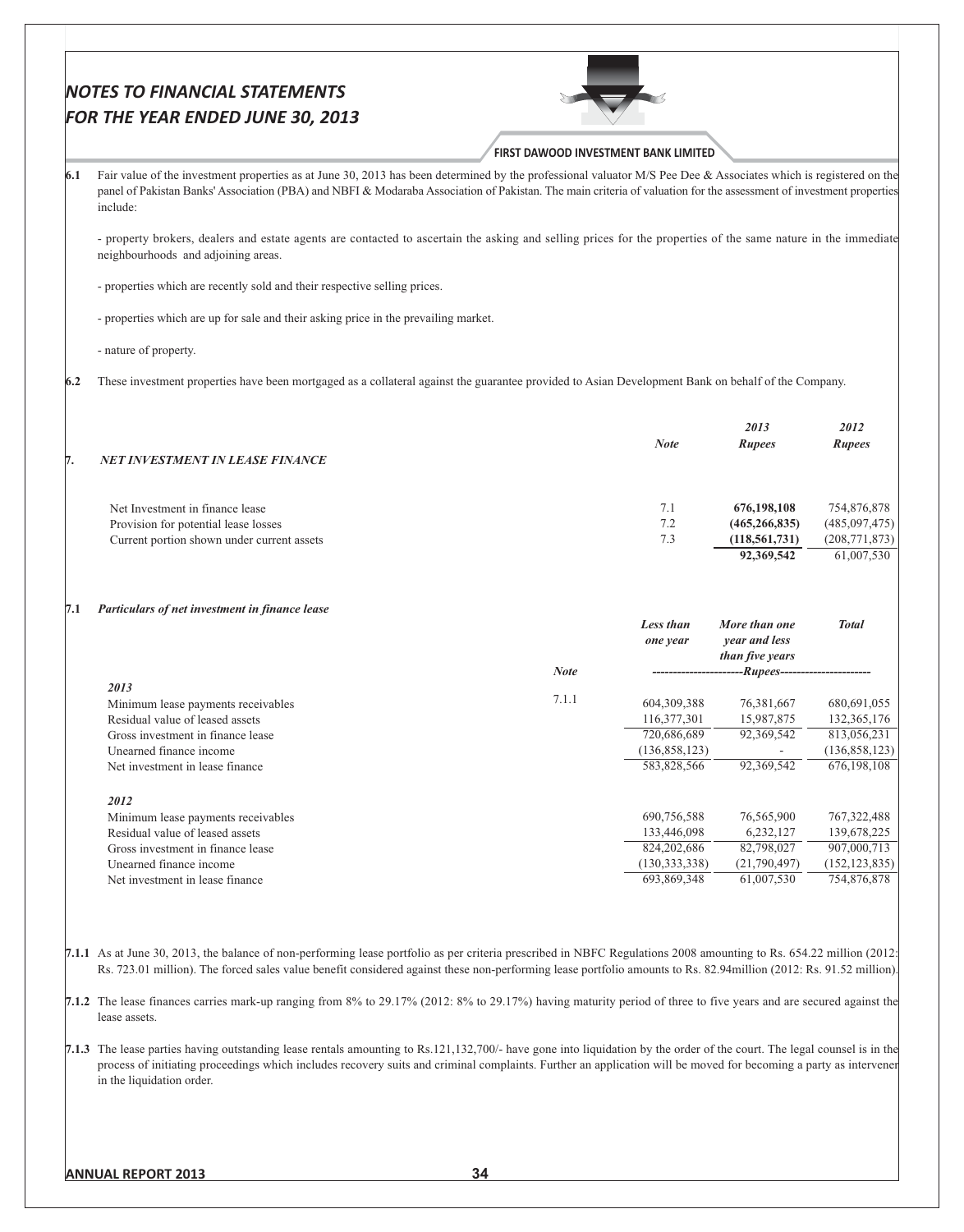

|     |                                                     |                                                 |                                                                                                                                                                   | FIRST DAWOOD INVESTMENT BANK LIMITED |                 |                |
|-----|-----------------------------------------------------|-------------------------------------------------|-------------------------------------------------------------------------------------------------------------------------------------------------------------------|--------------------------------------|-----------------|----------------|
|     |                                                     |                                                 |                                                                                                                                                                   |                                      | 2013            | 2012           |
|     |                                                     |                                                 |                                                                                                                                                                   | <b>Note</b>                          | <b>Rupees</b>   | <b>Rupees</b>  |
| 7.2 | <b>Provision for potential lease losses</b>         |                                                 |                                                                                                                                                                   |                                      |                 |                |
|     | Balance at beginning of the year                    |                                                 |                                                                                                                                                                   |                                      | 485,097,475     | 313,945,872    |
|     |                                                     | (Reversal) / Charge for the year - net          |                                                                                                                                                                   | 33                                   | (18, 434, 565)  | 225,079,586    |
|     | Written off during the year                         |                                                 |                                                                                                                                                                   |                                      | (1,396,075)     | (53,927,983)   |
|     | Balance at end of the year                          |                                                 |                                                                                                                                                                   |                                      | 465,266,835     | 485,097,475    |
| 7.3 | Current portion of lease finance - net of provision |                                                 |                                                                                                                                                                   |                                      |                 |                |
|     | Lease finance                                       |                                                 |                                                                                                                                                                   | 7.1                                  | 583,828,566     | 693,869,348    |
|     | Provision for potential lease losses                |                                                 |                                                                                                                                                                   | 7.2                                  | (465, 266, 835) | (485,097,475)  |
|     |                                                     |                                                 |                                                                                                                                                                   | 12                                   | 118,561,731     | 208,771,873    |
| 8.  | <b>LONG TERM INVESTMENTS</b>                        |                                                 |                                                                                                                                                                   |                                      |                 |                |
|     |                                                     | Investment in associates                        |                                                                                                                                                                   | 8.1                                  | 189,238,323     | 182,360,837    |
|     | US Dollar bonds                                     |                                                 |                                                                                                                                                                   | 8.2                                  | 6,746,212       | 4,568,400      |
|     |                                                     |                                                 |                                                                                                                                                                   |                                      | 195,984,535     | 186,929,237    |
| 8.1 | Movement of investment in associates                |                                                 |                                                                                                                                                                   |                                      |                 |                |
|     | Balance at the beginning of the year                |                                                 |                                                                                                                                                                   |                                      | 182,360,837     | 163,947,170    |
|     | Increase of interest in associates                  |                                                 |                                                                                                                                                                   |                                      |                 | 45,000,000     |
|     | Share of (loss) / gain                              |                                                 |                                                                                                                                                                   | 37                                   | 2,540,645       | (27, 454, 104) |
|     |                                                     | Share of surplus on revaluation of investments  |                                                                                                                                                                   |                                      | 4,336,841       | 867,771        |
|     |                                                     | Transferred from available-for-sale investments |                                                                                                                                                                   |                                      |                 |                |
|     | Balance at the end of the year                      |                                                 |                                                                                                                                                                   |                                      | 189,238,323     | 182,360,837    |
|     | 8.1.2 Carrying value of investment in associates    |                                                 |                                                                                                                                                                   |                                      |                 |                |
|     | 2013                                                | 2012                                            |                                                                                                                                                                   |                                      | 2013            | 2012           |
|     | <b>Number of Shares</b>                             |                                                 | Name of associate                                                                                                                                                 |                                      | <b>Rupees</b>   | <b>Rupees</b>  |
|     | 2,246,070                                           | 2,246,070                                       | 'Dawood Capital Management Limited                                                                                                                                |                                      | 22,533,668      | 22,533,668     |
|     | 4,762,100                                           | 4,762,100                                       | B.R.R. Investments (Private) Limited                                                                                                                              |                                      | 31,404,458      | 18,198,947     |
|     | 19,926,010                                          | 19,926,010                                      | 'Dawood Family Takaful Limited                                                                                                                                    |                                      | 135,300,197     | 141,628,222    |
|     |                                                     |                                                 |                                                                                                                                                                   |                                      | 189,238,323     | 182,360,837    |
|     | its reviewed financial statements.                  |                                                 | 8.1.3 These financial statements do not incorporate any gain / loss pertaining to Dawood Capital Management Limited as the Company has not published / circulated |                                      |                 |                |
|     |                                                     |                                                 | The summarized financial information of the associates based on audited / reviewed financial statements for the year / period ended June 30, 2013 are as follows. |                                      |                 |                |
|     |                                                     |                                                 |                                                                                                                                                                   |                                      |                 |                |
|     |                                                     |                                                 |                                                                                                                                                                   |                                      |                 |                |

| <b>Holding</b> | <b>Total</b> assets | <b>Total liabilities</b> | Equity      | Revenue     | <i>Profit / (loss)</i><br>after tax     |
|----------------|---------------------|--------------------------|-------------|-------------|-----------------------------------------|
| $\%$           |                     |                          |             |             |                                         |
| 15.00          | 154,079,161         | 3,854,734                | 150,224,427 | 19,715,844  | 1,171,827                               |
| 41.63          | 86,313,095          | 10,877,032               | 75,436,063  | 39,022,368  | 21,303,364                              |
| 26.57          | 1,072,062,635       | 557,675,754              | 514,386,881 | 244,820,911 | (42,993,408)                            |
|                |                     |                          |             |             | --Rupees------------------------------- |

**ANNUAL REPORT 2013**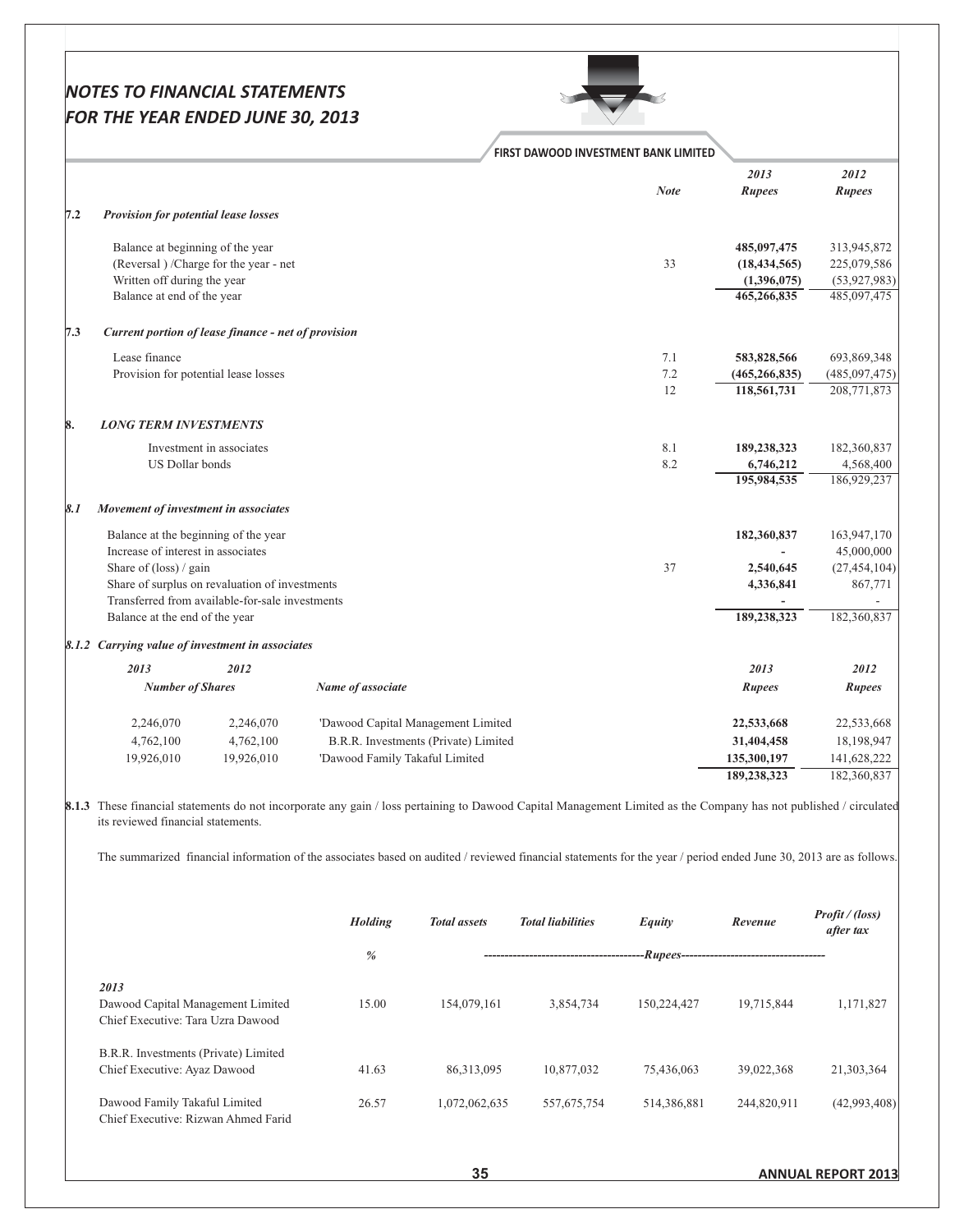# NOTES TO FINANCIAL STATEMENTS

|     | <b>FOR THE YEAR ENDED JUNE 30, 2013</b>                                                                                                                                                                                                                                                                                                                                                                                                                                                                                                                                                                                                                                                                        |                |                     |                                      |                   |                               |                               |
|-----|----------------------------------------------------------------------------------------------------------------------------------------------------------------------------------------------------------------------------------------------------------------------------------------------------------------------------------------------------------------------------------------------------------------------------------------------------------------------------------------------------------------------------------------------------------------------------------------------------------------------------------------------------------------------------------------------------------------|----------------|---------------------|--------------------------------------|-------------------|-------------------------------|-------------------------------|
|     |                                                                                                                                                                                                                                                                                                                                                                                                                                                                                                                                                                                                                                                                                                                |                |                     | FIRST DAWOOD INVESTMENT BANK LIMITED |                   |                               |                               |
|     |                                                                                                                                                                                                                                                                                                                                                                                                                                                                                                                                                                                                                                                                                                                | <b>Holding</b> | <b>Total</b> assets | <b>Total liabilities</b>             | Equity            | Revenue                       | Profit / (loss)<br>after tax  |
|     | 2012                                                                                                                                                                                                                                                                                                                                                                                                                                                                                                                                                                                                                                                                                                           |                |                     |                                      | <b>Rupees</b>     |                               |                               |
|     | Dawood Capital Management Limited<br>Chief Executive: Tara Uzra Dawood                                                                                                                                                                                                                                                                                                                                                                                                                                                                                                                                                                                                                                         | 15.00          | 154,079,161         | 3,854,734                            | 150,224,427       | 19,715,844                    | 1,171,827                     |
|     | B.R.R. Investments (Private) Limited<br>Chief Executive: Ayaz Dawood                                                                                                                                                                                                                                                                                                                                                                                                                                                                                                                                                                                                                                           | 41.63          | 82, 361, 573        | 38,646,362                           | 43,715,211        | 16,190,236                    | 154,780                       |
|     | Dawood Family Takaful Limited<br>Chief Executive: Rizwan Ahmed Farid                                                                                                                                                                                                                                                                                                                                                                                                                                                                                                                                                                                                                                           | 26.57          | 964,223,308         | 431,018,216                          | 533, 205, 092     | 147,769,978                   | (19, 175, 197)                |
| 8.2 | These are guaranteed non-voting, non-cumulative perpetual preferred securities and entitle holders to receive non-cumulative preferential cash distributions payable<br>on quarterly basis at the rate of 6.85% per annum.                                                                                                                                                                                                                                                                                                                                                                                                                                                                                     |                |                     |                                      |                   |                               |                               |
|     |                                                                                                                                                                                                                                                                                                                                                                                                                                                                                                                                                                                                                                                                                                                |                |                     |                                      |                   | 2013                          | 2012                          |
|     |                                                                                                                                                                                                                                                                                                                                                                                                                                                                                                                                                                                                                                                                                                                |                |                     |                                      | <b>Notes</b>      | <b>Rupees</b>                 | Rupees                        |
| 9.  | <b>LONG TERM FINANCES</b>                                                                                                                                                                                                                                                                                                                                                                                                                                                                                                                                                                                                                                                                                      |                |                     |                                      |                   |                               |                               |
|     | Term finance facility - secured                                                                                                                                                                                                                                                                                                                                                                                                                                                                                                                                                                                                                                                                                |                |                     |                                      | $9.1, 9.2 \& 9.3$ | 296,877,293                   | 356,893,988                   |
|     | Provision for doubtful finances                                                                                                                                                                                                                                                                                                                                                                                                                                                                                                                                                                                                                                                                                |                |                     |                                      | 9.5               | (163, 592, 854)               | (193, 038, 217)               |
|     |                                                                                                                                                                                                                                                                                                                                                                                                                                                                                                                                                                                                                                                                                                                |                |                     |                                      |                   | 133,284,439                   | 163,855,771                   |
|     | Current portion shown under current assets                                                                                                                                                                                                                                                                                                                                                                                                                                                                                                                                                                                                                                                                     |                |                     |                                      | 12                | (109, 995, 861)<br>23,288,578 | (153, 793, 465)<br>10,062,306 |
| 9.1 | The reconciliation of long term finance is as under:                                                                                                                                                                                                                                                                                                                                                                                                                                                                                                                                                                                                                                                           |                |                     |                                      |                   |                               |                               |
|     | Balance at beginning of the year                                                                                                                                                                                                                                                                                                                                                                                                                                                                                                                                                                                                                                                                               |                |                     |                                      |                   | 356,893,988                   | 483,983,656                   |
|     | Settled during the year                                                                                                                                                                                                                                                                                                                                                                                                                                                                                                                                                                                                                                                                                        |                |                     |                                      |                   | (34,585,021)                  | (48, 474, 412)                |
|     | Repaid during the year                                                                                                                                                                                                                                                                                                                                                                                                                                                                                                                                                                                                                                                                                         |                |                     |                                      |                   | (25, 431, 674)                | (78,615,256)                  |
|     | Balance at end of the year                                                                                                                                                                                                                                                                                                                                                                                                                                                                                                                                                                                                                                                                                     |                |                     |                                      |                   | 296,877,293                   | 356,893,988                   |
| 9.2 | The mark-up / profit rates on these facilities ranges from 8% to 18.27% (2012: 8% to 18.27%) per annum subject to change in SBP discount rate and KIBOR,<br>receivable on monthly / quarterly basis. These are secured against mortgage of immovable properties and principal will be redeemed up to July 2017.                                                                                                                                                                                                                                                                                                                                                                                                |                |                     |                                      |                   |                               |                               |
| 9.3 | Long term finances include Rs. 293.29 million (2012: Rs.355.29 million) which have been placed under non-performing status. The forced sales value considered<br>against these non-performing finances amounts to Rs. 129.80 million (2012: Rs. 176.06 million).                                                                                                                                                                                                                                                                                                                                                                                                                                               |                |                     |                                      |                   |                               |                               |
| 9.4 | Two properties in Rawalpindi were mortgaged on behalf of the client against swap of a facility measuring 4 and 8 Kanals. These two mortgages were not recorded<br>in the Land Revenue Department record, However are intact for which the Company to keep the interest protected has filed a Petition before Additional Commissioner<br>(Revenue). The Revenue Department's internal reports are in favour of the Company and mutation of mortgage in favour of the Company is very likely which will<br>safeguard recovery. Further a court decree in favour of the Company to the tune on January 03, 2013 and an additional collateral in the form of immovable property<br>has been attached in Islamabad. |                |                     |                                      |                   |                               |                               |
|     |                                                                                                                                                                                                                                                                                                                                                                                                                                                                                                                                                                                                                                                                                                                |                |                     |                                      |                   | 2013                          | 2012                          |
| 9.5 | Particulars of provision for doubtful receivables                                                                                                                                                                                                                                                                                                                                                                                                                                                                                                                                                                                                                                                              |                |                     |                                      | <b>Note</b>       | <b>Rupees</b>                 | Rupees                        |
|     |                                                                                                                                                                                                                                                                                                                                                                                                                                                                                                                                                                                                                                                                                                                |                |                     |                                      |                   |                               |                               |
|     | Balance at beginning of the year                                                                                                                                                                                                                                                                                                                                                                                                                                                                                                                                                                                                                                                                               |                |                     |                                      |                   | 193,038,217                   | 140,556,121                   |
|     | Charge / (reversal) for the year - net<br>Written off during the year                                                                                                                                                                                                                                                                                                                                                                                                                                                                                                                                                                                                                                          |                |                     |                                      | 33                | (7,505,936)<br>(21, 939, 427) | 52,549,865<br>(67,769)        |
|     | Balance at end of the year                                                                                                                                                                                                                                                                                                                                                                                                                                                                                                                                                                                                                                                                                     |                |                     |                                      |                   | 163,592,854                   | 193,038,217                   |

 $\sum_{i=1}^{n}$ 

 $\overline{\phantom{a}}$ 

163,592,854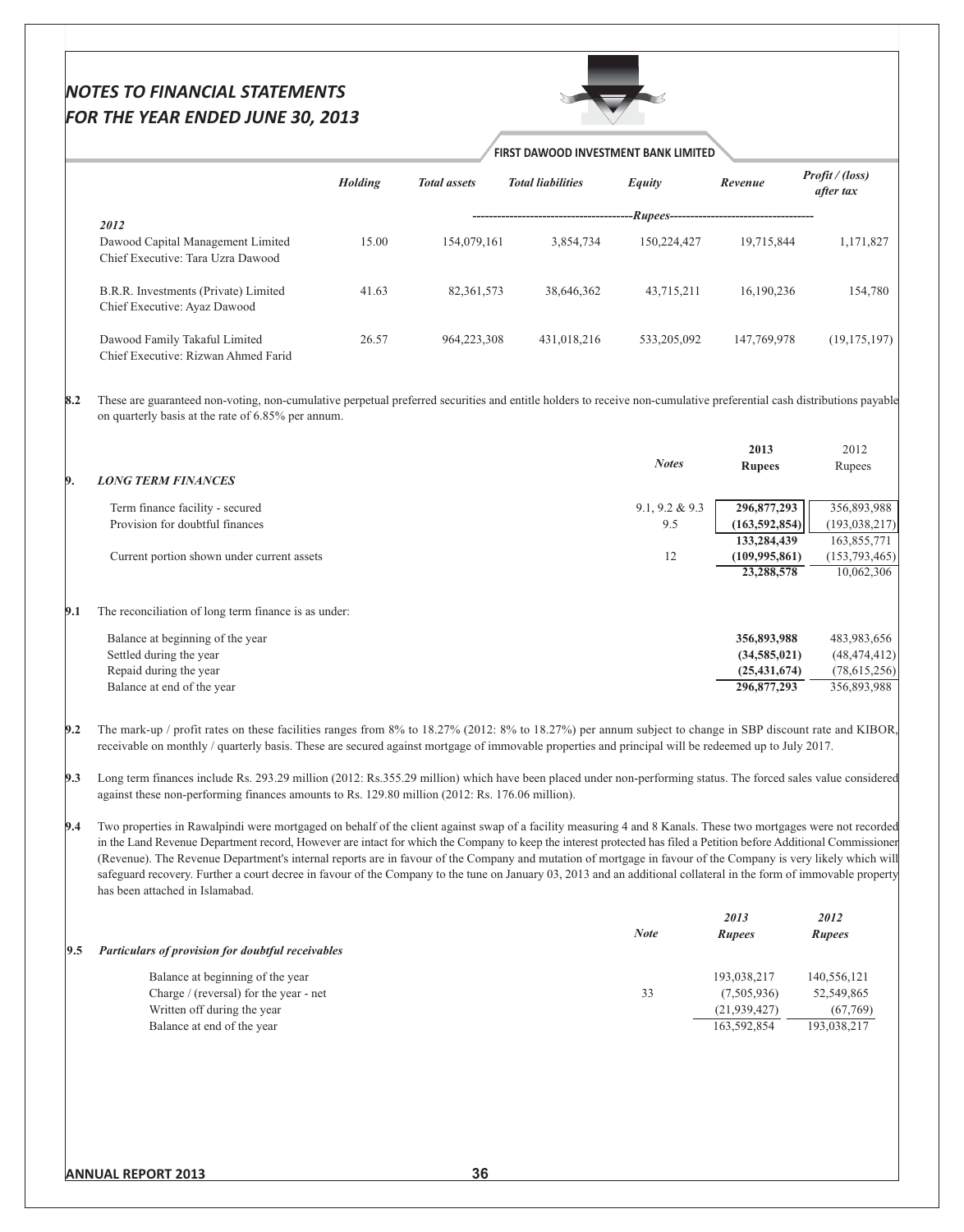|      |                                                                                                                                                                                                                                                                                                                                                                                                                                                                                                                                                                                                                                                                                                                                                                                                                                                                                                                                                                                                                                                                                                                                                                                                                      | FIRST DAWOOD INVESTMENT BANK LIMITED |                       |                       |
|------|----------------------------------------------------------------------------------------------------------------------------------------------------------------------------------------------------------------------------------------------------------------------------------------------------------------------------------------------------------------------------------------------------------------------------------------------------------------------------------------------------------------------------------------------------------------------------------------------------------------------------------------------------------------------------------------------------------------------------------------------------------------------------------------------------------------------------------------------------------------------------------------------------------------------------------------------------------------------------------------------------------------------------------------------------------------------------------------------------------------------------------------------------------------------------------------------------------------------|--------------------------------------|-----------------------|-----------------------|
| 10.  | <b>LONG TERM LOANS</b>                                                                                                                                                                                                                                                                                                                                                                                                                                                                                                                                                                                                                                                                                                                                                                                                                                                                                                                                                                                                                                                                                                                                                                                               | <b>Note</b>                          | 2013<br><b>Rupees</b> | 2012<br><b>Rupees</b> |
|      |                                                                                                                                                                                                                                                                                                                                                                                                                                                                                                                                                                                                                                                                                                                                                                                                                                                                                                                                                                                                                                                                                                                                                                                                                      |                                      |                       |                       |
|      | Considered good                                                                                                                                                                                                                                                                                                                                                                                                                                                                                                                                                                                                                                                                                                                                                                                                                                                                                                                                                                                                                                                                                                                                                                                                      |                                      |                       |                       |
|      | Directors                                                                                                                                                                                                                                                                                                                                                                                                                                                                                                                                                                                                                                                                                                                                                                                                                                                                                                                                                                                                                                                                                                                                                                                                            |                                      |                       |                       |
|      | Other staff                                                                                                                                                                                                                                                                                                                                                                                                                                                                                                                                                                                                                                                                                                                                                                                                                                                                                                                                                                                                                                                                                                                                                                                                          | 10.1                                 | 199,455               | 315,797               |
|      |                                                                                                                                                                                                                                                                                                                                                                                                                                                                                                                                                                                                                                                                                                                                                                                                                                                                                                                                                                                                                                                                                                                                                                                                                      |                                      | 199,455               | 315,797               |
|      | Current portion shown under current assets                                                                                                                                                                                                                                                                                                                                                                                                                                                                                                                                                                                                                                                                                                                                                                                                                                                                                                                                                                                                                                                                                                                                                                           | 12                                   | (66, 924)<br>132,531  | (75,000)<br>240,797   |
|      |                                                                                                                                                                                                                                                                                                                                                                                                                                                                                                                                                                                                                                                                                                                                                                                                                                                                                                                                                                                                                                                                                                                                                                                                                      |                                      |                       |                       |
|      | Outstanding for period:                                                                                                                                                                                                                                                                                                                                                                                                                                                                                                                                                                                                                                                                                                                                                                                                                                                                                                                                                                                                                                                                                                                                                                                              |                                      |                       |                       |
|      | - Within three years                                                                                                                                                                                                                                                                                                                                                                                                                                                                                                                                                                                                                                                                                                                                                                                                                                                                                                                                                                                                                                                                                                                                                                                                 |                                      | 199,455               | 315,797               |
|      | - Exceeding three years                                                                                                                                                                                                                                                                                                                                                                                                                                                                                                                                                                                                                                                                                                                                                                                                                                                                                                                                                                                                                                                                                                                                                                                              |                                      |                       |                       |
|      |                                                                                                                                                                                                                                                                                                                                                                                                                                                                                                                                                                                                                                                                                                                                                                                                                                                                                                                                                                                                                                                                                                                                                                                                                      |                                      | 199,455               | 315,797               |
|      | 10.1 Reconciliation of carrying amount of long term loans                                                                                                                                                                                                                                                                                                                                                                                                                                                                                                                                                                                                                                                                                                                                                                                                                                                                                                                                                                                                                                                                                                                                                            |                                      |                       |                       |
|      | Balance at beginning of the year                                                                                                                                                                                                                                                                                                                                                                                                                                                                                                                                                                                                                                                                                                                                                                                                                                                                                                                                                                                                                                                                                                                                                                                     |                                      | 315,797               | 461,012               |
|      | Received during the year                                                                                                                                                                                                                                                                                                                                                                                                                                                                                                                                                                                                                                                                                                                                                                                                                                                                                                                                                                                                                                                                                                                                                                                             |                                      | (116, 342)            | (145,215)             |
|      | Closing balance                                                                                                                                                                                                                                                                                                                                                                                                                                                                                                                                                                                                                                                                                                                                                                                                                                                                                                                                                                                                                                                                                                                                                                                                      |                                      | 199,455               | 315,797               |
|      |                                                                                                                                                                                                                                                                                                                                                                                                                                                                                                                                                                                                                                                                                                                                                                                                                                                                                                                                                                                                                                                                                                                                                                                                                      |                                      |                       |                       |
|      | 10.2 Maximum aggregate amount outstanding at the end of any month during the year was Rs. 309,512 (2012: Rs. 1,532,056).                                                                                                                                                                                                                                                                                                                                                                                                                                                                                                                                                                                                                                                                                                                                                                                                                                                                                                                                                                                                                                                                                             |                                      |                       |                       |
|      |                                                                                                                                                                                                                                                                                                                                                                                                                                                                                                                                                                                                                                                                                                                                                                                                                                                                                                                                                                                                                                                                                                                                                                                                                      |                                      | 2013                  | 2012                  |
|      |                                                                                                                                                                                                                                                                                                                                                                                                                                                                                                                                                                                                                                                                                                                                                                                                                                                                                                                                                                                                                                                                                                                                                                                                                      | <b>Note</b>                          | <b>Rupees</b>         | <b>Rupees</b>         |
| 11.  | <b>DEFERRED TAX ASSET - NET</b>                                                                                                                                                                                                                                                                                                                                                                                                                                                                                                                                                                                                                                                                                                                                                                                                                                                                                                                                                                                                                                                                                                                                                                                      |                                      |                       |                       |
|      | Deferred tax asset - net                                                                                                                                                                                                                                                                                                                                                                                                                                                                                                                                                                                                                                                                                                                                                                                                                                                                                                                                                                                                                                                                                                                                                                                             | 11.1 & 11.2                          | 198,893,526           | 129,746,665           |
| 11.1 | Deductible temporary differences arising in respect of:                                                                                                                                                                                                                                                                                                                                                                                                                                                                                                                                                                                                                                                                                                                                                                                                                                                                                                                                                                                                                                                                                                                                                              |                                      |                       |                       |
|      | Deficit on revaluation of investments                                                                                                                                                                                                                                                                                                                                                                                                                                                                                                                                                                                                                                                                                                                                                                                                                                                                                                                                                                                                                                                                                                                                                                                |                                      | 1,752,206             | 3,495,754             |
|      | Difference in accounting and tax base of fixed assets                                                                                                                                                                                                                                                                                                                                                                                                                                                                                                                                                                                                                                                                                                                                                                                                                                                                                                                                                                                                                                                                                                                                                                |                                      | 269,502               | 194,223               |
|      | Provision for impairment                                                                                                                                                                                                                                                                                                                                                                                                                                                                                                                                                                                                                                                                                                                                                                                                                                                                                                                                                                                                                                                                                                                                                                                             |                                      |                       |                       |
|      | Provision for lease losses and doubtful receivables                                                                                                                                                                                                                                                                                                                                                                                                                                                                                                                                                                                                                                                                                                                                                                                                                                                                                                                                                                                                                                                                                                                                                                  |                                      | 176,584,777           | 196,582,952           |
|      | Share of loss of associates                                                                                                                                                                                                                                                                                                                                                                                                                                                                                                                                                                                                                                                                                                                                                                                                                                                                                                                                                                                                                                                                                                                                                                                          |                                      | (889, 227)            | 9,608,937             |
|      | Carry forward of tax losses                                                                                                                                                                                                                                                                                                                                                                                                                                                                                                                                                                                                                                                                                                                                                                                                                                                                                                                                                                                                                                                                                                                                                                                          |                                      | 247,519,513           | 171,938,128           |
|      |                                                                                                                                                                                                                                                                                                                                                                                                                                                                                                                                                                                                                                                                                                                                                                                                                                                                                                                                                                                                                                                                                                                                                                                                                      |                                      | 425,236,771           | 381,819,994           |
|      | Taxable temporary differences arising in respect of:                                                                                                                                                                                                                                                                                                                                                                                                                                                                                                                                                                                                                                                                                                                                                                                                                                                                                                                                                                                                                                                                                                                                                                 |                                      |                       |                       |
|      | Difference in accounting and tax base of                                                                                                                                                                                                                                                                                                                                                                                                                                                                                                                                                                                                                                                                                                                                                                                                                                                                                                                                                                                                                                                                                                                                                                             |                                      |                       |                       |
|      | net investment in lease finance                                                                                                                                                                                                                                                                                                                                                                                                                                                                                                                                                                                                                                                                                                                                                                                                                                                                                                                                                                                                                                                                                                                                                                                      |                                      | (227, 655, 745)       | (250, 808, 954)       |
|      | Difference in accounting and tax base of fixed assets                                                                                                                                                                                                                                                                                                                                                                                                                                                                                                                                                                                                                                                                                                                                                                                                                                                                                                                                                                                                                                                                                                                                                                |                                      |                       |                       |
|      | Reversal of impairment                                                                                                                                                                                                                                                                                                                                                                                                                                                                                                                                                                                                                                                                                                                                                                                                                                                                                                                                                                                                                                                                                                                                                                                               |                                      | 1,312,500             | (1,264,375)           |
|      |                                                                                                                                                                                                                                                                                                                                                                                                                                                                                                                                                                                                                                                                                                                                                                                                                                                                                                                                                                                                                                                                                                                                                                                                                      |                                      | (226, 343, 245)       | (252,073,329)         |
|      | Net deferred tax asset                                                                                                                                                                                                                                                                                                                                                                                                                                                                                                                                                                                                                                                                                                                                                                                                                                                                                                                                                                                                                                                                                                                                                                                               |                                      | 198,893,526           | 129,746,665           |
|      | 11.2 Deferred tax asset is recognized in respect of carry forward assessed tax losses/deductible temporary differences to the extent it is probable that there will be future<br>taxable profits against which these losses/deductible temporary differences can be utilized. Last year the Company engaged an independent firm of Chartered                                                                                                                                                                                                                                                                                                                                                                                                                                                                                                                                                                                                                                                                                                                                                                                                                                                                         |                                      |                       |                       |
|      | Accountants for the preparation of five year business plan which was duly reviewed and approved by the Board of Directors in its 88th meeting dated 07- Nov-<br>2012. The business plan involved certain key assumptions underlying the estimation of future taxable profits including injection of fresh equity. The determination<br>of future taxable profit is directly related and sensitive to certain key assumptions such as recoveries of outstanding lease and long term finances, resumption of<br>licenses, expected return on investments and bank balances etc. Any change in the key assumptions may have an effect on the realisability of the deferred tax asset.<br>The Board and management believes that it is probable that the Company will be able to achieve the profits projected in the business plan and consequently it is<br>expected that out of the total deferred tax asset of Rs 538.59 million as at June 30, 2013, the deferred tax asset up to Rs. 198.89 million will be realized in the future.<br>Accordingly, the Company has not recognized deferred tax assets of Rs. 339.70 million in respect of remaining carry forward losses and deductible temporary<br>differences. |                                      |                       |                       |
|      |                                                                                                                                                                                                                                                                                                                                                                                                                                                                                                                                                                                                                                                                                                                                                                                                                                                                                                                                                                                                                                                                                                                                                                                                                      |                                      | 2013                  | 2012                  |
|      |                                                                                                                                                                                                                                                                                                                                                                                                                                                                                                                                                                                                                                                                                                                                                                                                                                                                                                                                                                                                                                                                                                                                                                                                                      | <b>Note</b>                          | Rupees                | Rupees                |
| 12.  | <b>CURRENT PORTION OF NON-CURRENT ASSETS</b>                                                                                                                                                                                                                                                                                                                                                                                                                                                                                                                                                                                                                                                                                                                                                                                                                                                                                                                                                                                                                                                                                                                                                                         |                                      |                       |                       |
|      |                                                                                                                                                                                                                                                                                                                                                                                                                                                                                                                                                                                                                                                                                                                                                                                                                                                                                                                                                                                                                                                                                                                                                                                                                      |                                      |                       |                       |

| <b>CURRENT PORTION OF NON-CURRENT ASSETS</b> |          |             |                           |
|----------------------------------------------|----------|-------------|---------------------------|
| Net investment in lease finance              | 7.3      | 118,561,731 | 208,771,873               |
| Long-term finances                           | $\Omega$ | 109,995,861 | 153,793,465               |
| Long-term loans                              | 10       | 66,924      | 75,000                    |
|                                              |          | 228,624,516 | 362,640,338               |
|                                              |          |             |                           |
| 37                                           |          |             | <b>ANNUAL REPORT 2013</b> |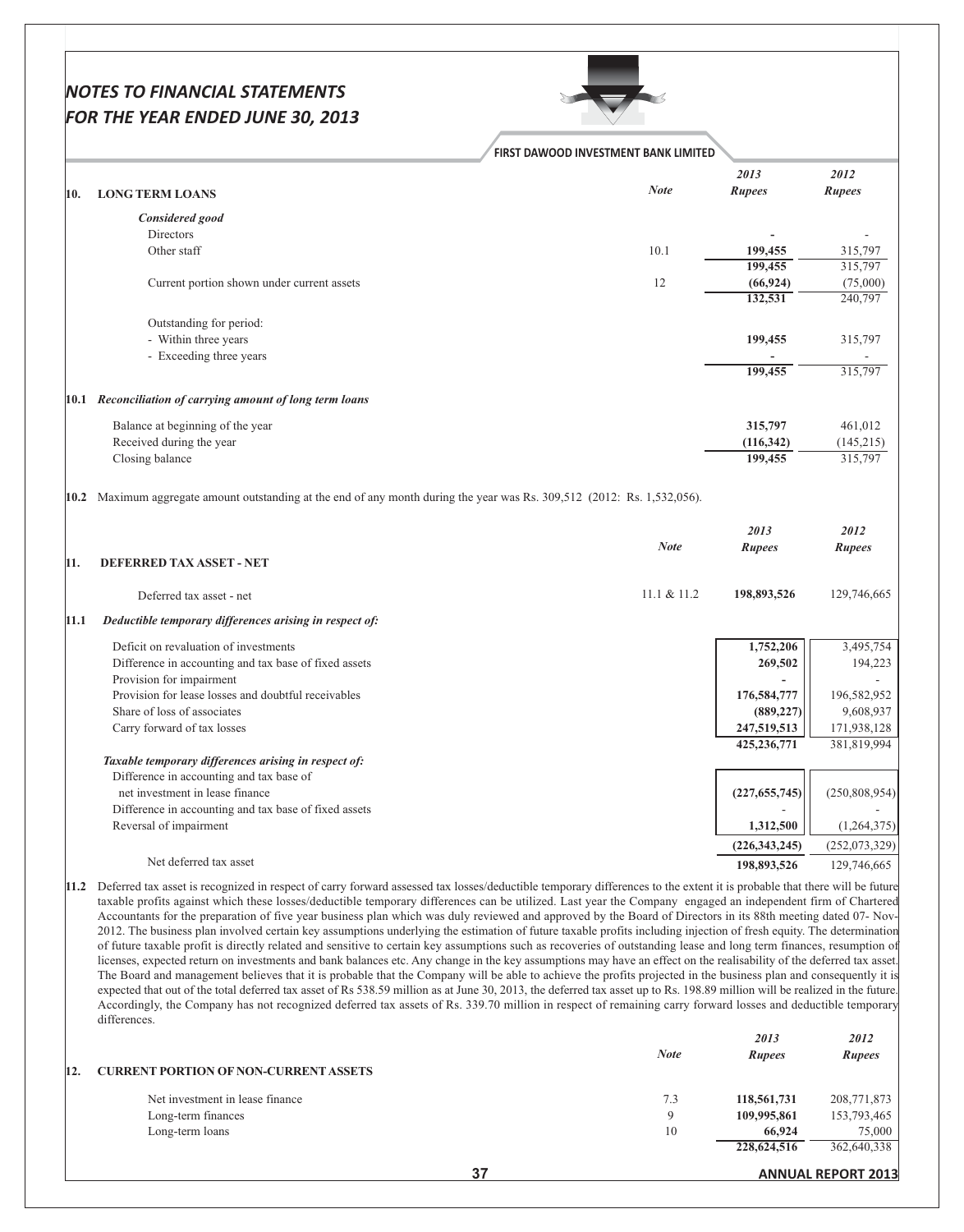# FIRET RAWOOD INVECTMENT BANK HMITE

|                                        |                                       |                                                                       | <b>FIRST DAWOOD INVESTMENT BANK LIMITED</b> |                              |                              |
|----------------------------------------|---------------------------------------|-----------------------------------------------------------------------|---------------------------------------------|------------------------------|------------------------------|
|                                        |                                       |                                                                       |                                             | 2013                         | 2012                         |
|                                        | <b>SHORT TERM INVESTMENTS</b>         |                                                                       | <b>Note</b>                                 | <b>Rupees</b>                | <b>Rupees</b>                |
|                                        | Investments - available for sale      |                                                                       |                                             |                              |                              |
|                                        | Term finance certificates             |                                                                       | 13.1                                        | 9,688,911                    | 7,675,786                    |
|                                        | Unquoted equity securities            |                                                                       | 13.2                                        | 20,123,515<br>29,812,426     | 19,678,723                   |
|                                        |                                       | Investments - at fair value through profit or loss - held for trading |                                             |                              | 27,354,509                   |
|                                        | Quoted equity securities              |                                                                       | 13.3                                        | 12,977,102                   | 6,381,748                    |
|                                        | <b>Investments - held to maturity</b> |                                                                       |                                             |                              |                              |
|                                        | Preference shares                     |                                                                       | 13.4                                        |                              |                              |
|                                        | <b>Treasury Bills</b>                 |                                                                       |                                             | 12,444,425                   |                              |
|                                        |                                       |                                                                       |                                             | 55,233,953                   | 33,736,257                   |
|                                        |                                       |                                                                       |                                             |                              |                              |
| [13.1 Term Finance Certificates (TFCs) |                                       |                                                                       |                                             |                              |                              |
| 2013<br><b>Number of Certificates</b>  | 2012                                  | <b>Ouoted</b>                                                         |                                             |                              |                              |
|                                        |                                       |                                                                       |                                             |                              |                              |
| 3,000                                  |                                       | 3,000 Invest Capital Investment Bank Limited                          |                                             | 15,000,000                   | 15,000,000                   |
| 82                                     |                                       | 82 Trust Investment Bank Limited                                      |                                             | 186,276                      | 186,276                      |
|                                        |                                       | Un-quoted                                                             |                                             | 15,186,276                   | 15,186,276                   |
| 2,000                                  |                                       | Flying Paper and Board Limited                                        |                                             | 3,812,500                    |                              |
| 1,123                                  |                                       | 1,123 Gharibwal Cement Limited                                        |                                             | 5,550,000                    | 5,550,000                    |
| 1,023                                  |                                       | 1,023 New Allied Electronics (Private) Limited                        |                                             | 4,348,775                    | 4,348,775                    |
| 4,247                                  |                                       | Avari Hotels                                                          |                                             | 1,750,692                    |                              |
| 3,000                                  |                                       | 3,000 Three Star Hosiery Mills (Private) Limited                      |                                             | 15,000,000                   | 15,000,000                   |
|                                        |                                       |                                                                       |                                             | 30,461,967                   | 24,898,775                   |
|                                        |                                       | Less: Provision for impairment in value of investments                | 13.1.1                                      | 45,648,243<br>(36, 148, 775) | 40,085,051<br>(32, 398, 775) |
|                                        |                                       | Less: Unrealized loss on remeasurement of investments                 | 13.1.2                                      | 189,443                      | (10, 490)                    |
|                                        |                                       |                                                                       |                                             | 9,688,911                    | 7,675,786                    |
| 13.1.1                                 |                                       | Movement in provision for impairment in value of investments          |                                             |                              |                              |
|                                        |                                       | Balance at beginning of the year                                      |                                             | 32,398,775                   | 36,011,275                   |
|                                        |                                       | Transfer from provision of deficit on                                 |                                             |                              |                              |
|                                        |                                       | revaluation of investment                                             | 13.1.2                                      |                              | 15,000,000                   |
|                                        |                                       | (Reversal) / provision for impairment during the year - net           |                                             | 3,750,000                    | (18,612,500)                 |
|                                        | Balance at end of the year            | (Reversal) / charge for the year                                      | 34                                          | 3,750,000<br>36, 148, 775    | (3,612,500)<br>32,398,775    |
| 13.1.2                                 |                                       | Movement of unrealized loss on remeasurement of investments           |                                             |                              |                              |
|                                        |                                       | Balance at beginning of the year                                      |                                             | (10, 490)                    | (15,000,000)                 |
|                                        |                                       | Transfer to provision for impairment                                  | 13.1.1                                      |                              | 15,000,000                   |
|                                        | Gain/(loss) during the year           |                                                                       |                                             | 199,933                      | (10,490)                     |
|                                        | Reversal during the year              |                                                                       |                                             |                              |                              |
|                                        |                                       | Balance at end of the year                                            | 22                                          | 189,443                      | (10, 490)                    |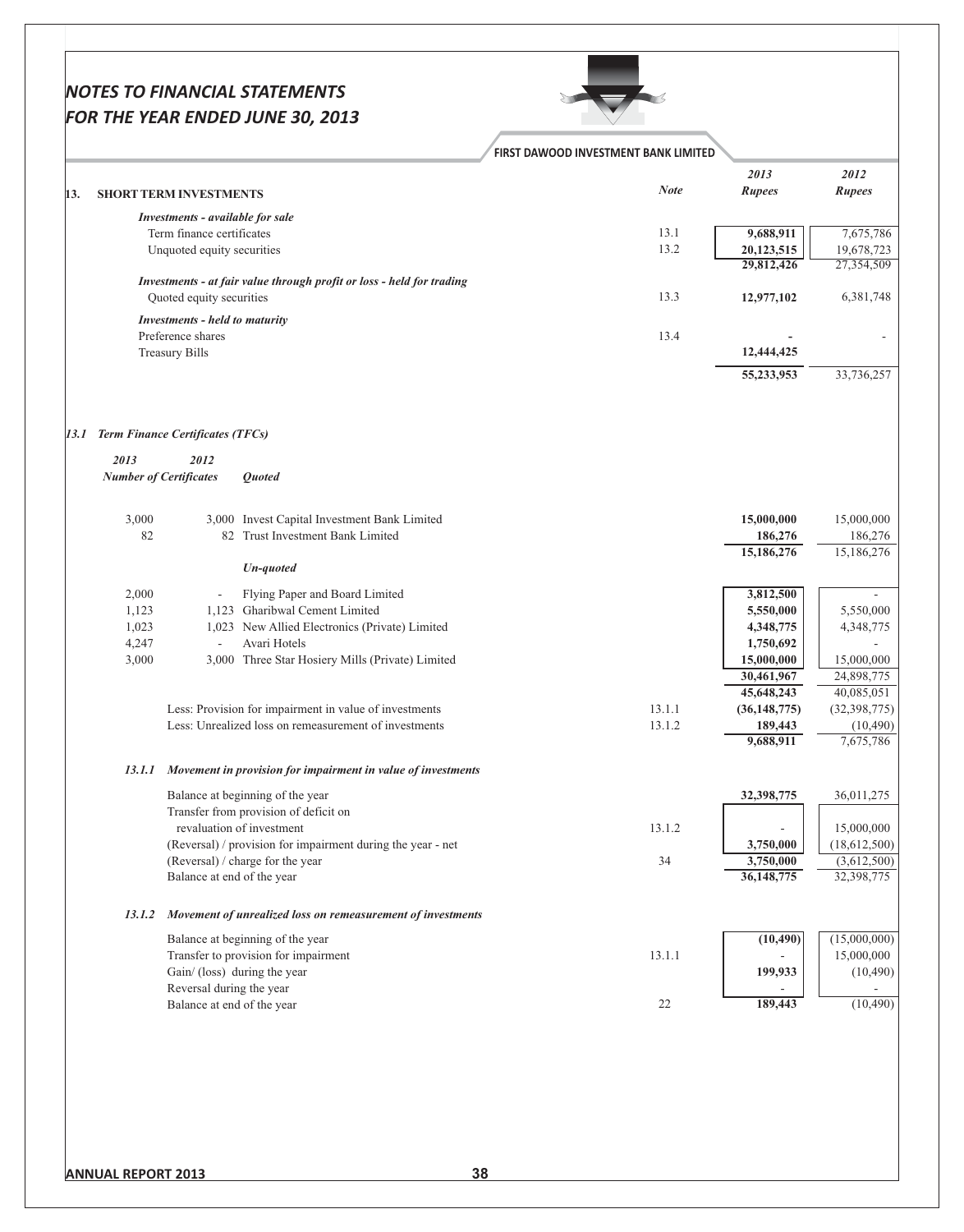## FIRST DAWOOD INVESTMENT BANK LIMITED

#### 13.1.3 Significant terms and conditions relating to term finance certificates having face value of Rs. 5,000 each are as follows:

2012

2013

| <b>Particulars</b>                                                                 | Profit rate per anum                                                 | Profit<br>payment | <b>Maturity Date</b> |
|------------------------------------------------------------------------------------|----------------------------------------------------------------------|-------------------|----------------------|
| Quoted                                                                             |                                                                      |                   |                      |
| Invest Capital Investment Bank Limited                                             | 6 months KIBOR $+ 150$ bps per<br>annum with no floor and no cap     | Semi-annually     | September 05, 2013   |
| Trust Investment Bank Limited                                                      | 6 months KIBOR $+$ 150 bps per<br>annum with no floor and no cap     | Semi-annually     | July 04, 2013        |
| <b>Un-quoted</b>                                                                   |                                                                      |                   |                      |
| Gharibwal Cement Limited<br>Chief Executive: M. Tauseef Paracha                    | 6 months KIBOR $+300$ bps<br>with no floor and no cap                | Ouarterly         | September 01, 2012   |
| Avari Hotels                                                                       | 1 year KIBOR $+ 250$ bps                                             | Annually          | October 30, 2014     |
| New Allied Electronics (Private) Limited<br>Chief Executive: Mr. Mian Pervaiz      | 6 months KIBOR $+ 220$ bps<br>with floor of 7% and Cap of<br>$20%$ . | Semi-annually     | November 01, 2012    |
| Three Star Hosiery Mills (Private) Limited<br>Chief Executive: Mr. Mansoor Rasheed | 6 months KIBOR $+300$ bps<br>with no floor and no cap                | Semi-annually     | December 01, 2014    |

13.1.4 TFCs of Invest Capital Investment Bank Limited amounting to Rs.15 million (2012: Rs.15 million) have been held with Banker's Equity Limited.

| 13.2 |                                           | Un-quoted equity securities                                                                           |                                                                                                                                                                                                                   | <b>Note</b>      | <b>Rupees</b>                                                                                     | <b>Rupees</b>                                                                                     |
|------|-------------------------------------------|-------------------------------------------------------------------------------------------------------|-------------------------------------------------------------------------------------------------------------------------------------------------------------------------------------------------------------------|------------------|---------------------------------------------------------------------------------------------------|---------------------------------------------------------------------------------------------------|
|      | Fully paid ordinary shares of Rs.10 each: |                                                                                                       |                                                                                                                                                                                                                   |                  |                                                                                                   |                                                                                                   |
|      | 2013                                      | 2012<br><b>Number of shares</b>                                                                       |                                                                                                                                                                                                                   |                  |                                                                                                   |                                                                                                   |
|      | 2,512,299<br>2,518,454<br>2,396,881       |                                                                                                       | 2,512,299 Burj Bank Limited<br>2,518,454 First Pakistan Securities Limited<br>2,396,881 World Bridge Connect (Private) Limited<br>Less: Provision for impairment<br>Less: Deficit on revaluation of<br>investment | 13.2.1<br>13.2.2 | 24,950,489<br>36,000,000<br>23,968,810<br>84,919,299<br>(59,968,810)<br>(4,826,974)<br>20,123,515 | 24,950,489<br>36,000,000<br>23,968,810<br>84,919,299<br>(59,968,810)<br>(4,189,056)<br>20,761,433 |
|      | 13.2.1<br>13.2.2                          | Balance at beginning of the year<br>Surplus / (Deficit) during the year<br>Balance at end of the year | These shares have been held with Nazir High Court for settlement against short term borrowing.<br>Movement in unrealized loss on remeasurement of investments                                                     | 22               | (5,271,766)<br>444,792<br>(4,826,974)                                                             | (4,189,056)<br>(1,082,710)<br>(5,271,766)                                                         |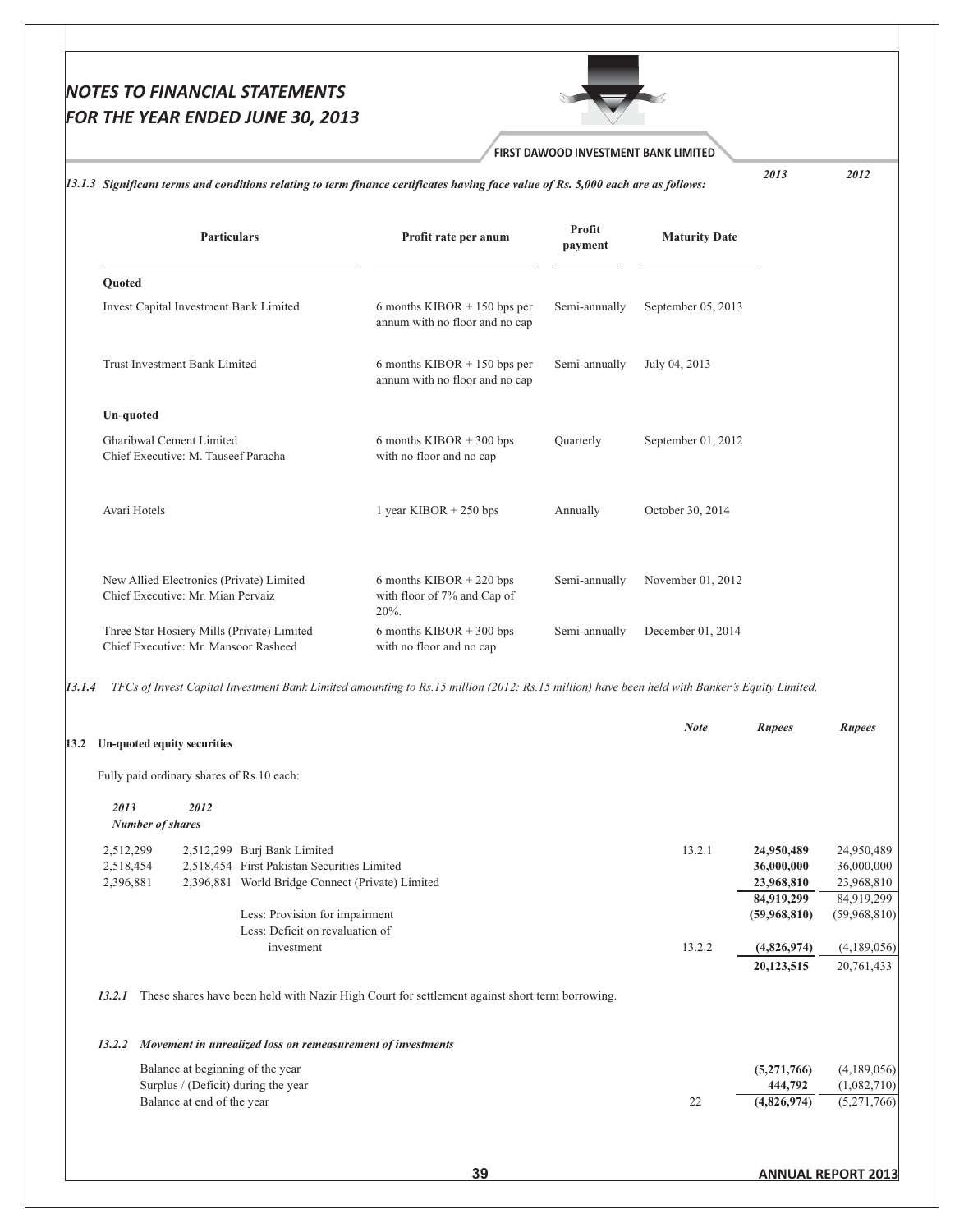

#### **FIRST DAWOOD INVESTMENT BANK LIMITED**

## 13.3 Quoted equity securities

Fully paid ordinary shares of Rs.10 each:

| 2013<br><b>Number of shares</b> | 2012   |                                         | 2013<br>Rupees               | 2012<br><b>Rupees</b>    |
|---------------------------------|--------|-----------------------------------------|------------------------------|--------------------------|
| $\overline{\phantom{m}}$        | 2,000  | Adamjee Insurance Company Limited       |                              | 116,500                  |
| $\overline{\phantom{m}}$        | 14,500 | Arif Habib Corporation Limited          |                              | 448,485                  |
| 46,358                          |        | Askari Bank                             | 705,569                      |                          |
| 200,000                         | 20,000 | The Bank of Punjab                      | 2,547,989                    | 153,600                  |
| $\overline{\phantom{a}}$        | 15,000 | BYCO Petroleum Pakistan                 | $\qquad \qquad \blacksquare$ | 126,450                  |
| $\overline{\phantom{a}}$        | 5,000  | D.G. Khan Cement Company Limited        | $\qquad \qquad \blacksquare$ | 196,900                  |
| 720                             | 720    | Dawood Hercules Corporation Limited     | 33,199                       | 23,767                   |
|                                 | 500    | Dawood Lawrencepur Limited              |                              | 31,010                   |
| 5,000                           |        | Deewan Farooque Spinning Mills Limited  | 17,350                       |                          |
| $\overline{\phantom{a}}$        | 20,000 | Descon Oxychem Limited                  | $\qquad \qquad \blacksquare$ | 77,600                   |
| $\overline{\phantom{a}}$        | 2,000  | <b>Engro Corporation Limited</b>        |                              | 203,680                  |
| $\overline{\phantom{a}}$        | 5,000  | Engro Polymer & Chemicals Limited       |                              | 49,250                   |
| $\overline{\phantom{m}}$        | 66,902 | Fatima Fertilizer Company Limited       |                              | 1,650,472                |
|                                 | 60,000 | Fauji Cement Company Limited            |                              | 337,800                  |
|                                 | 2,000  | Fauji Fertilizer Company Limited        |                              | 222,100                  |
| 490                             | 10,490 | GlaxoSmithKline Pakistan Limited        | 59,452                       | 663,388                  |
| $\overline{\phantom{a}}$        | 2,972  | Habib Bank Limited                      | $\qquad \qquad \blacksquare$ | 335,360                  |
| $\overline{\phantom{a}}$        | 12,000 | Jahangir Siddiqui & Company Limited     |                              | 148,920                  |
| $\overline{\phantom{a}}$        | 15,000 | Karachi Electric Supply Company Limited |                              | 48,600                   |
| 18,000                          |        | Kohinoor Industries Limited             | 53,100                       |                          |
| $\overline{\phantom{a}}$        | 2,000  | Lucky Cement Limited                    |                              | 230,780                  |
| 3,310                           | 1,400  | Murree Brewery Company Limited          | 910,296                      | 140,224                  |
| 8,300                           |        | National Refinery                       | 1,996,814                    |                          |
| $\overline{\phantom{a}}$        | 14,050 | Netsol Technologies Limited             |                              | 192,907                  |
| 13,000                          |        | Pakistan Petroleum Limited              | 2,750,540                    | $\overline{\phantom{a}}$ |
| $\overline{\phantom{a}}$        | 9,500  | Pakistan Reinsurance Company Limited    |                              | 162,545                  |
| $\overline{\phantom{a}}$        | 1,500  | Pakistan State Oil Company Limited      | $\overline{\phantom{0}}$     | 353,760                  |
| 11,900                          |        | Shell Pakistan                          | 1,703,723                    |                          |
| $\overline{\phantom{a}}$        | 45,000 | Silk Bank Limited                       |                              | 94,950                   |
| $\overline{\phantom{a}}$        | 20,000 | Sitara Peroxide Limited                 |                              | 198,000                  |
| 45,000                          | 40,000 | Summit Bank Limited                     | 104,401                      | 127,200                  |
| $\overline{\phantom{a}}$        | 25,000 | <b>Telecard Limited</b>                 |                              | 37,250                   |
| 1,036,965                       |        | Transmission Engineering                | 2,094,669                    |                          |
|                                 | 5,000  | World Telecom Limited                   |                              | 10,250                   |
|                                 |        |                                         | 12,977,102                   | 6,381,748                |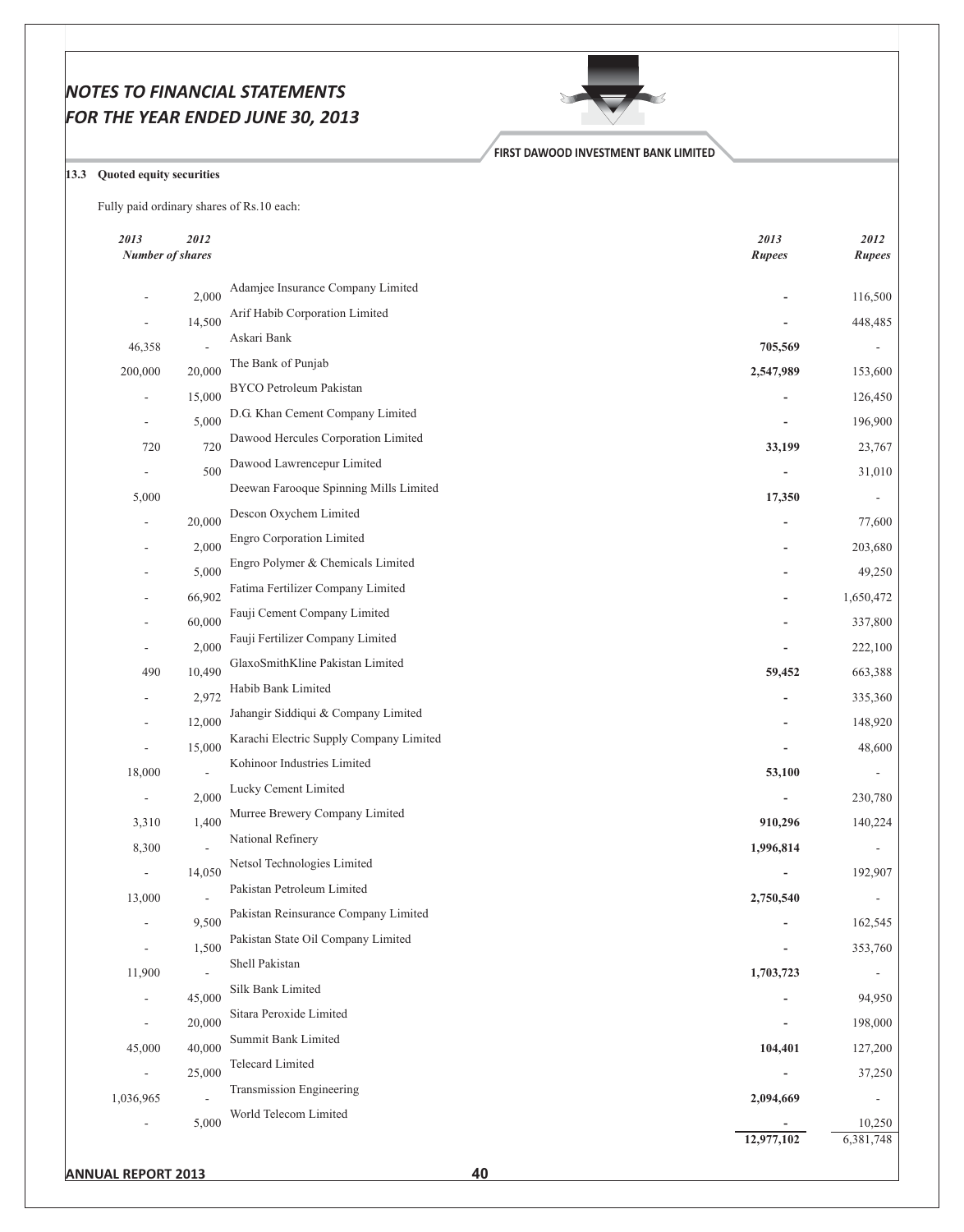| 13.4 Preference shares<br>2013<br>2012<br><b>Number of shares</b><br><b>Ouoted</b><br>75,500<br>75,500<br>Azgard Nine Limited<br>Less: Provision for impairment<br>13.4.1 These represent cumulative redeemable convertible preference shares carried dividend at the rate of 8.95% (2012: 8.95%) per annum. These were matured on<br>November 21, 2010.<br><b>PLACEMENTS AND FINANCES</b><br>14.<br>Placement - unsecured<br>Provision for doubtful placement<br>Financing against shares<br>Provision for doubtful finances<br>Short-term finances - secured<br>Provision for doubtful finances<br>Certificates of deposit<br>Provision for doubtful deposits<br>Murabaha / musharaka finances - secured<br>Provision for doubtful finances<br>14.1 The placement matured on June 30, 2012 which was carrying profit at the rate of 12.5% (2012: 12.5%) per annum. | FIRST DAWOOD INVESTMENT BANK LIMITED<br><b>Note</b><br>14.1<br>14.1.1<br>14.2 | 2013<br><b>Rupees</b><br>377,668<br>(377, 668)<br>2013<br><b>Rupees</b> | 2012<br>377,668<br>(377, 668)<br>2012       |
|----------------------------------------------------------------------------------------------------------------------------------------------------------------------------------------------------------------------------------------------------------------------------------------------------------------------------------------------------------------------------------------------------------------------------------------------------------------------------------------------------------------------------------------------------------------------------------------------------------------------------------------------------------------------------------------------------------------------------------------------------------------------------------------------------------------------------------------------------------------------|-------------------------------------------------------------------------------|-------------------------------------------------------------------------|---------------------------------------------|
|                                                                                                                                                                                                                                                                                                                                                                                                                                                                                                                                                                                                                                                                                                                                                                                                                                                                      |                                                                               |                                                                         |                                             |
|                                                                                                                                                                                                                                                                                                                                                                                                                                                                                                                                                                                                                                                                                                                                                                                                                                                                      |                                                                               |                                                                         |                                             |
|                                                                                                                                                                                                                                                                                                                                                                                                                                                                                                                                                                                                                                                                                                                                                                                                                                                                      |                                                                               |                                                                         |                                             |
|                                                                                                                                                                                                                                                                                                                                                                                                                                                                                                                                                                                                                                                                                                                                                                                                                                                                      |                                                                               |                                                                         |                                             |
|                                                                                                                                                                                                                                                                                                                                                                                                                                                                                                                                                                                                                                                                                                                                                                                                                                                                      |                                                                               |                                                                         | <b>Rupees</b>                               |
|                                                                                                                                                                                                                                                                                                                                                                                                                                                                                                                                                                                                                                                                                                                                                                                                                                                                      |                                                                               | 14,500,000<br>(14,500,000)                                              | 14,500,000<br>(14,500,000)                  |
|                                                                                                                                                                                                                                                                                                                                                                                                                                                                                                                                                                                                                                                                                                                                                                                                                                                                      | 14.2.1                                                                        | 311,071,100<br>(311, 071, 100)                                          | 311,071,100<br>(311, 071, 100)              |
|                                                                                                                                                                                                                                                                                                                                                                                                                                                                                                                                                                                                                                                                                                                                                                                                                                                                      | 14.3 & 14.3.1<br>14.3.2                                                       | 60,581,567<br>(34,000,901)<br>26,580,666                                | 66,081,567<br>(39,500,901)<br>26,580,666    |
|                                                                                                                                                                                                                                                                                                                                                                                                                                                                                                                                                                                                                                                                                                                                                                                                                                                                      |                                                                               | 5,000,000<br>(5,000,000)                                                | 5,000,000<br>(5,000,000)                    |
|                                                                                                                                                                                                                                                                                                                                                                                                                                                                                                                                                                                                                                                                                                                                                                                                                                                                      | 14.4 & 14.4.1<br>14.4.2                                                       | 94,886,886<br>(54, 181, 474)<br>40,705,412                              | 124,018,446<br>(75, 123, 463)<br>48,894,983 |
|                                                                                                                                                                                                                                                                                                                                                                                                                                                                                                                                                                                                                                                                                                                                                                                                                                                                      |                                                                               | 67,286,078                                                              | 75,475,649                                  |
| 14.1.1 Movement in provision for doubtful placement                                                                                                                                                                                                                                                                                                                                                                                                                                                                                                                                                                                                                                                                                                                                                                                                                  |                                                                               |                                                                         |                                             |
| Balance at beginning of the year<br>Charge / (reversal) for the year<br>Balance at end of the year                                                                                                                                                                                                                                                                                                                                                                                                                                                                                                                                                                                                                                                                                                                                                                   | 33                                                                            | 14,500,000<br>14,500,000                                                | 14,500,000<br>14,500,000                    |
| 14.2 These are secured against listed equity securities of Rs. nil (2012: Nil) held as collateral at June 30, 2013. These financing were made to companies and individuals<br>in the normal course of business and were carrying profit at rates ranging from 15% to 24% (2012: 15% to 24%) per annum. The finances matured on June 30,<br>2009.                                                                                                                                                                                                                                                                                                                                                                                                                                                                                                                     |                                                                               |                                                                         |                                             |
| 14.2.1 Movement in provision for doubtful finance                                                                                                                                                                                                                                                                                                                                                                                                                                                                                                                                                                                                                                                                                                                                                                                                                    |                                                                               |                                                                         |                                             |
| Balance at beginning of the year<br>Charge for the year<br>Reversal for the year                                                                                                                                                                                                                                                                                                                                                                                                                                                                                                                                                                                                                                                                                                                                                                                     |                                                                               | 311,071,100<br>$\overline{\phantom{a}}$                                 | 340,755,324<br>315,776<br>(30,000,000)      |
| Balance at end of the year                                                                                                                                                                                                                                                                                                                                                                                                                                                                                                                                                                                                                                                                                                                                                                                                                                           | 33                                                                            | 311,071,100                                                             | (29, 684, 224)<br>311,071,100               |
| 14.3 These are secured by ranking charge over hypothecation of stock and mortgage of immovable properties. These were carrying mark-up / profit ranges from 15.05%<br>to $16.1\%$ (2012: 15.05% to 18.11%) per annum. These facilities were matured on June 30, 2009.                                                                                                                                                                                                                                                                                                                                                                                                                                                                                                                                                                                                |                                                                               |                                                                         |                                             |
| 14.3.1 Short term finances Rs. 60.58 million (2012: Rs. 66.08 million) have been placed under non-performing status. Provision against non performing finances is made<br>after netting off forced sale values of the collateral assets of Rs.26.58 million (2012: Rs.26.58 million).                                                                                                                                                                                                                                                                                                                                                                                                                                                                                                                                                                                |                                                                               |                                                                         |                                             |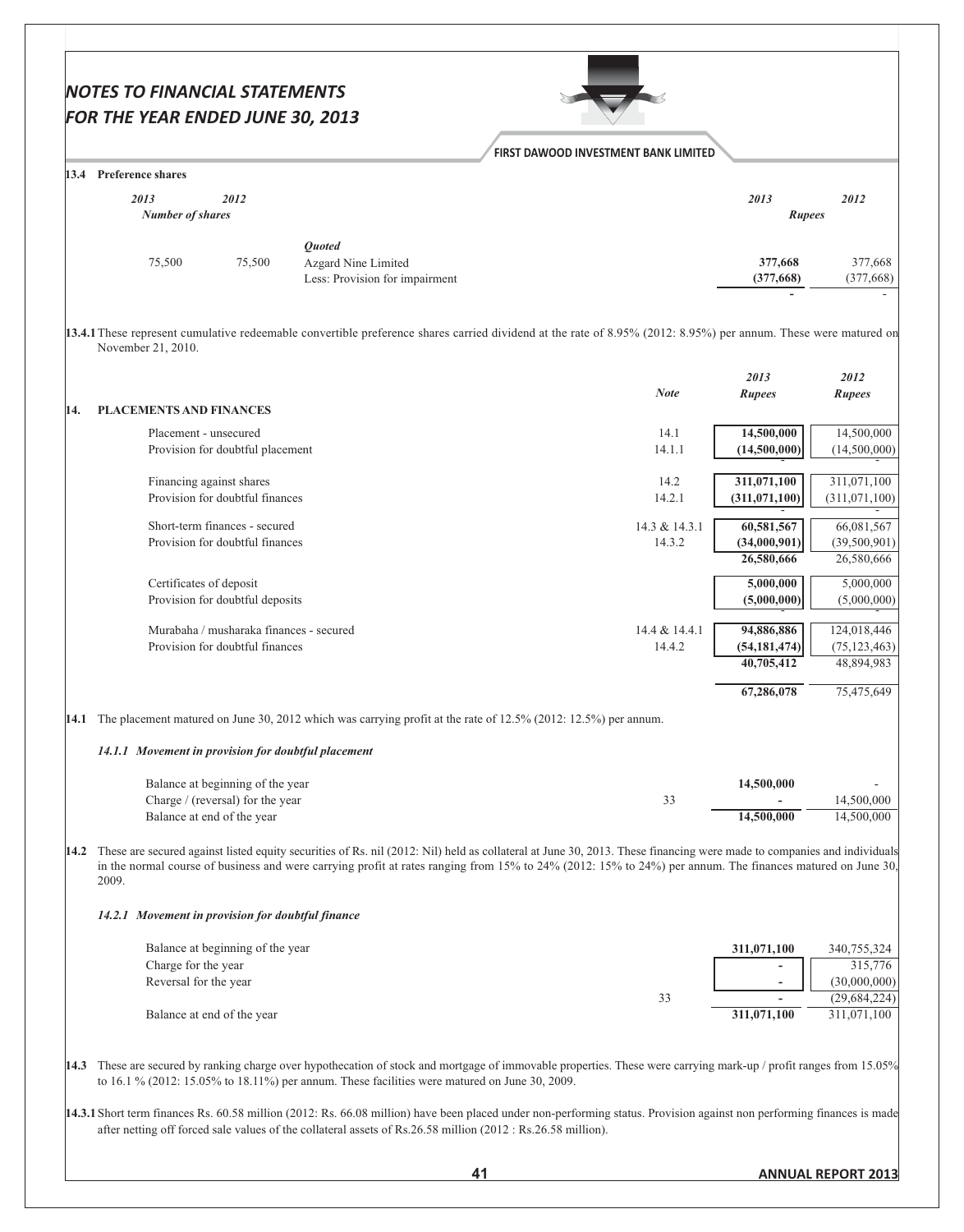## FIRST DAWOOD INVESTMENT BANK LIMITED

|                                                   | <b>Note</b> | 2013<br><b>Rupees</b> | 2012<br><b>Rupees</b> |
|---------------------------------------------------|-------------|-----------------------|-----------------------|
| 14.3.2 Movement in provision for doubtful finance |             |                       |                       |
| Balance at beginning of the year                  |             | 39,500,901            | 13,433,478            |
| Charge / (reversal) for the year                  | 33          | (3,000,000)           | 26,067,423            |
| Written off during the year                       |             | (2,500,000)           |                       |
| Balance at end of the year                        |             | 34,000,901            | 39,500,901            |
|                                                   |             |                       |                       |

14.4 These are secured by hypothecation of all present and future stocks, receivables, demand promissory note and personal guarantee of directors and borrowers. These were carrying mark-up / profit ranges from 8.5 % to 19.5 % (2012 : 8.5% to 19.5%) per annum subject to change in KIBOR. These facilities were matured on June 30, 2009.

14.4.1 As at June 30, 2012 the balance of non-performing advances amounts to Rs. 124.02 million (2012: Rs.136.36 million). Provision against non performing finances is made after netting off forced sale values of the collateral assets which amounted to Rs. 48.89 million (2012: Rs. 65.43 million).

#### 14.4.2 Movement in provision for doubtful finance

15.

| Opening balance<br>Charge / (reversal) for the year                                        | 33   | 75,123,463<br>(20, 941, 989) | 70,927,994<br>16,389,803     |
|--------------------------------------------------------------------------------------------|------|------------------------------|------------------------------|
| Written off during the year<br>Closing balance<br><b>ADVANCE AGAINST LEASE COMMITMENTS</b> |      | 54, 181, 474                 | (12, 194, 334)<br>75,123,463 |
| Considered doubtful                                                                        | 15.1 | 35,696,246                   | 55,827,346                   |
| Less: Provision for doubtful advances                                                      | 15.2 | (35,696,246)                 | (44,827,347)<br>10,999,999   |

Advance against lease commitments were carrying mark-up rates ranging from 15.02% to 15.43% (2012: 14.38% to 15.56%) per annum.  $15.1$ 

#### 15.2 Movement in provision for doubtful advances

| Opening balance                           |    | 44,827,347    | 75,747,063   |
|-------------------------------------------|----|---------------|--------------|
| (Reversal) / charge during the year - net | 33 | (1.000.000)   | (30,919,716) |
| Write off                                 |    | (8, 131, 101) |              |
| Closing balance                           |    | 35,696,246    | 44,827,347   |

15.2.1 The advance against lease commitment Rs. 35.70 million (2012: Rs.55.83 million) have been placed under non-performing finances. The forced sale values considered against these finances amount to Rs. Nil (2012: Rs.11 million).

#### 16. LOANS, ADVANCES AND PREPAYMENTS

| Short term advances                   | 16.1 | 3,000,920   | 8,100,000   |
|---------------------------------------|------|-------------|-------------|
| Advance income tax                    |      | 2,484,751   | 2,766,075   |
| Income tax refund                     |      | 718,236     |             |
| Prepayments                           |      | 502,334     | 360,386     |
| Others                                |      | 1,791,752   | 961,091     |
|                                       |      | 8,497,993   | 12,187,552  |
| Less: Provision for doubtful advances |      | (3,000,920) | (3,000,920) |
|                                       |      | 5.497,073   | 9.186.632   |

16.1 It was given to Dawood Power Limited (a related party) at the rate of 14% (2012: 14%) per annum.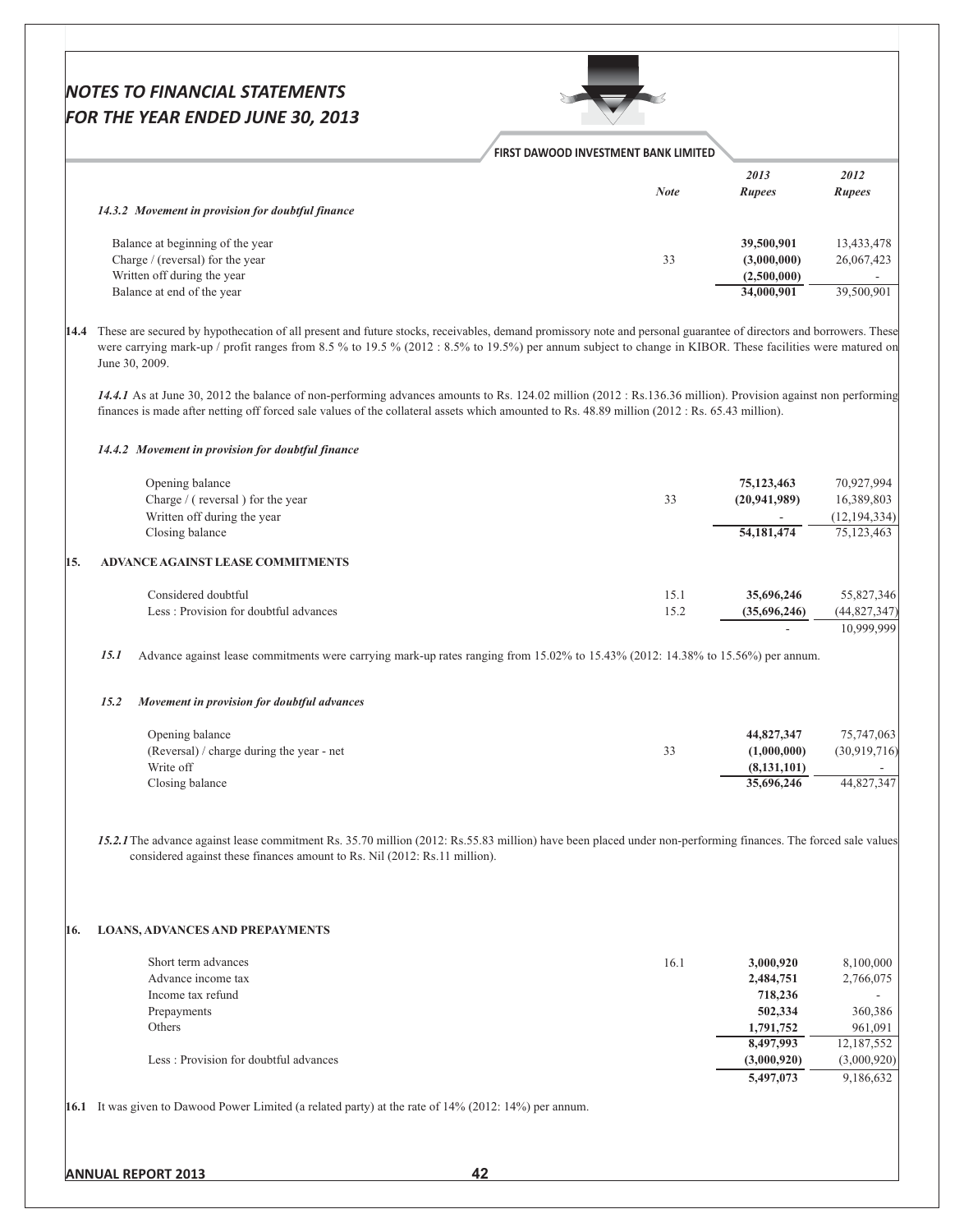

|     | FIRST DAWOOD INVESTMENT BANK LIMITED                  |             |                       |                       |
|-----|-------------------------------------------------------|-------------|-----------------------|-----------------------|
|     |                                                       | <b>Note</b> | 2013<br><b>Rupees</b> | 2012<br><b>Rupees</b> |
| 17. | <b>MARKUP ACCRUED</b>                                 |             |                       |                       |
|     | Loans and advances                                    |             | 16,123                | 731,202               |
|     | Term finance certificates / sukuk bonds               |             | 2,089,347             | 30,851                |
|     | Placement and finances                                |             | 1,775,401             |                       |
|     |                                                       |             | 3,880,871             | 762,053               |
|     | Less: Provision for doubtful recovery                 | 17.1        |                       |                       |
|     |                                                       |             | 3,880,871             | 762,053               |
|     | 17.1 Particulars of provision for doubtful recoveries |             |                       |                       |
|     | Opening balance                                       |             |                       | 33,035,152            |
|     | Charge during the year                                | 33          |                       |                       |
|     | Write-off                                             |             |                       | (33,035,152)          |
|     | Closing balance                                       |             |                       |                       |
| 18. | <b>OTHER RECEIVABLES</b>                              |             |                       |                       |
|     | Considered good                                       |             |                       |                       |
|     | Brokerage receivable                                  |             | 618,602               | 699,910               |
|     | Receivable against lease termination                  |             | 2,786,816             | 9,370,462             |
|     | Others                                                | 18.1        | 62,874,443            | 6,397,117             |
|     |                                                       |             | 66,279,861            | 16,467,489            |
|     | <b>Considered doubtful</b>                            |             |                       |                       |
|     | Decretal amount receivable                            | 18.2        | 37,302,430            | 37,302,430            |
|     | TFC proceeds receivable from Bankers Equity Limited   |             | 12,365,103            | 12,365,103            |
|     | Receivable against lease termination                  |             | 73,581,824            | 80,692,134            |
|     | Receivable against KSE Card transaction-net           | 18.3        | 45,515,114            | 45,515,114            |
|     |                                                       |             | 168,764,471           | 175,874,781           |
|     | Less: Provision for doubtful receivables              | 18.4        | (138, 449, 232)       | (144, 704, 387)       |
|     |                                                       |             | 96,595,100            | 47,637,883            |

18.1 This includes Rs. 52.09 million receivable from an associated undertaking. This amount receivable is part of the consideration for the 8.4 million shares (Refer Note 28.1 for details). The amount represents the fair value and transfer cost of 101 Acres plot of land as of June 30, 2013. Even through the title of the property has been transferred it has not been recorded by BRRGM because of pending approval from SECP. The remaining consideration is in the form of transfer of title of open plot of Land and balance in cash (Refer Note 20.1).

18.2 This includes decree of recovery for Rs. 64.412 million which was awarded by the Banking Court under the Banking Companies (Recovery of Loans, Advances Credits and Finance), Act of 1997. The Company has the possession of assets, the forced sale value of which is fairly higher than the carrying value. Further, the Company also holds additional security by way of equitable mortgage on factory land and building, the possession of which is in the Company's hands. However, as a matter of prudence the Company has made provision in this regard.

18.3 The Company had purchased Karachi Stock Exchange (Guarantee) Limited (KSE) membership card on behalf of one of its customer amounting to Rs.149.7 million. The customer has paid advance of Rs.104.2 million to the Company for this purchase which is netted off against this receivable. Currently the membership card is under litigation due to a case filed against the KSE member from whom that card was purchased. The Company has made provision against this receivable as a matter of prudence.

|      |                                                | <b>Note</b> | 2013<br><b>Rupees</b> | <i>2012</i><br><b>Rupees</b> |
|------|------------------------------------------------|-------------|-----------------------|------------------------------|
| 18.4 | Movement in provision for doubtful receivables |             |                       |                              |
|      | Balance at beginning of the year               |             | 144,704,387           | 110,459,867                  |
|      | (Reversal)/ Charge during the year             | 33          | (6,255,155)           | 34,244,520                   |
|      | Balance at end of the year                     |             | 138,449,232           | 144,704,387                  |
| 19.  | <b>CASH AND BANK BALANCES</b>                  |             |                       |                              |
|      | With banks                                     |             |                       |                              |
|      | - In deposit accounts                          | 19.1        | 62,305,918            | 136,804,414                  |
|      | - In current accounts                          |             | 4,697,150             | 3,055,947                    |
|      |                                                |             | 67,003,068            | 139,860,361                  |
|      |                                                |             | 67,003,068            | 139,860,361                  |
|      |                                                | 43          |                       | <b>ANNUAL REPORT 2013</b>    |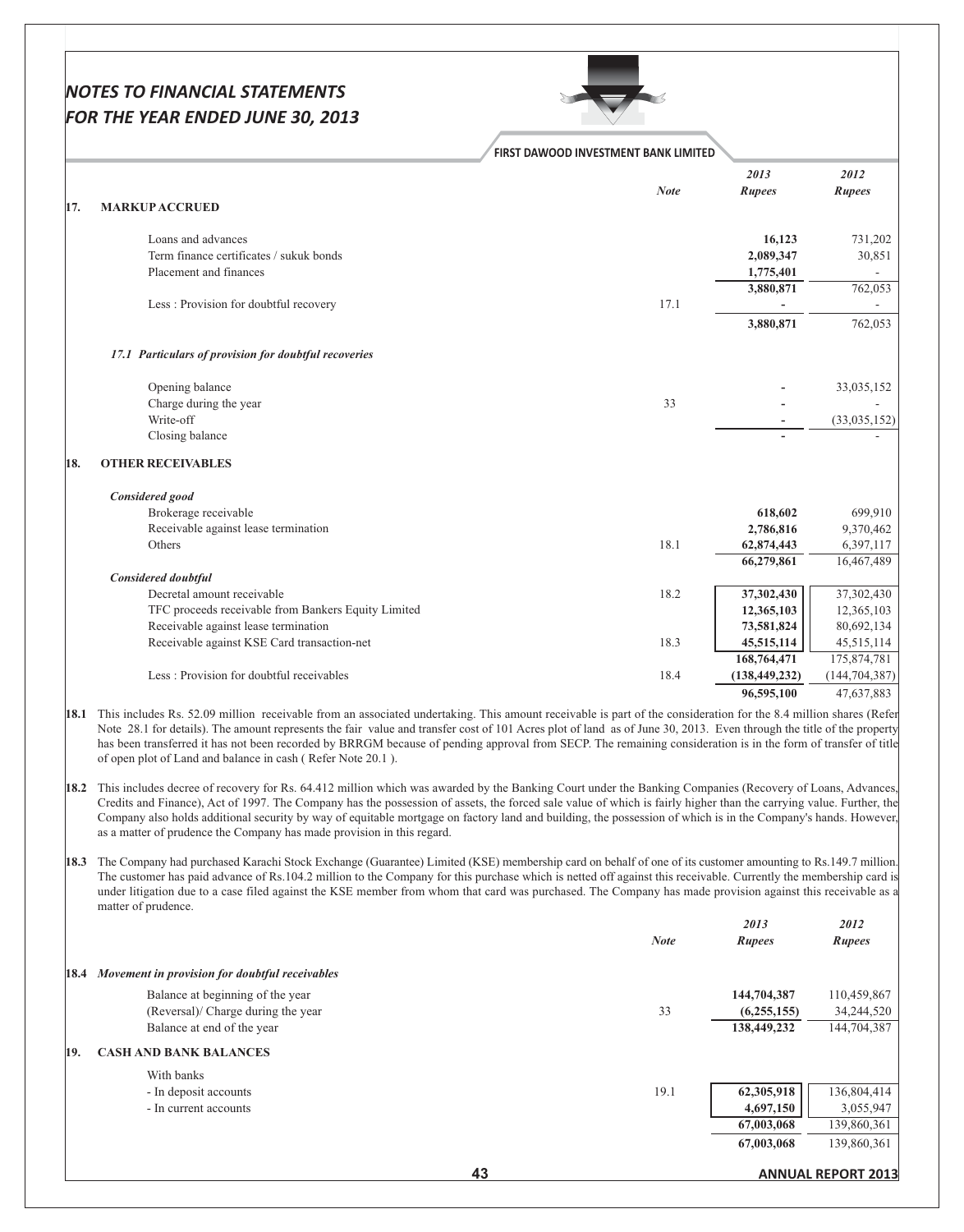|      |                                       |                                           |                                                                                                                                                                                                           | FIRST DAWOOD INVESTMENT BANK LIMITED                                                                                                               |                                                                                                                                                                                                                                                                          |                                                                                                                                                                                                                                                                                                                                                                                                                                                                                                                                                                                                                                                                                                                                                                                                                                                                                                                                                                                                                                                                                                                                                                                                                                                                                                                                                                                                                                                                                                                                                                                                                                                                                                                                                   |
|------|---------------------------------------|-------------------------------------------|-----------------------------------------------------------------------------------------------------------------------------------------------------------------------------------------------------------|----------------------------------------------------------------------------------------------------------------------------------------------------|--------------------------------------------------------------------------------------------------------------------------------------------------------------------------------------------------------------------------------------------------------------------------|---------------------------------------------------------------------------------------------------------------------------------------------------------------------------------------------------------------------------------------------------------------------------------------------------------------------------------------------------------------------------------------------------------------------------------------------------------------------------------------------------------------------------------------------------------------------------------------------------------------------------------------------------------------------------------------------------------------------------------------------------------------------------------------------------------------------------------------------------------------------------------------------------------------------------------------------------------------------------------------------------------------------------------------------------------------------------------------------------------------------------------------------------------------------------------------------------------------------------------------------------------------------------------------------------------------------------------------------------------------------------------------------------------------------------------------------------------------------------------------------------------------------------------------------------------------------------------------------------------------------------------------------------------------------------------------------------------------------------------------------------|
|      |                                       |                                           |                                                                                                                                                                                                           | 19.1 These represent deposits maintained with various commercial banks and carry profit at the rates ranging between 6% to 9.3% (2012: 5% to 13%). |                                                                                                                                                                                                                                                                          |                                                                                                                                                                                                                                                                                                                                                                                                                                                                                                                                                                                                                                                                                                                                                                                                                                                                                                                                                                                                                                                                                                                                                                                                                                                                                                                                                                                                                                                                                                                                                                                                                                                                                                                                                   |
|      |                                       |                                           |                                                                                                                                                                                                           |                                                                                                                                                    | 2013                                                                                                                                                                                                                                                                     | 2012                                                                                                                                                                                                                                                                                                                                                                                                                                                                                                                                                                                                                                                                                                                                                                                                                                                                                                                                                                                                                                                                                                                                                                                                                                                                                                                                                                                                                                                                                                                                                                                                                                                                                                                                              |
|      | NON CURRENT ASSETS - HELD FOR SALE    |                                           |                                                                                                                                                                                                           | <b>Note</b>                                                                                                                                        | Rupees                                                                                                                                                                                                                                                                   | <b>Rupees</b>                                                                                                                                                                                                                                                                                                                                                                                                                                                                                                                                                                                                                                                                                                                                                                                                                                                                                                                                                                                                                                                                                                                                                                                                                                                                                                                                                                                                                                                                                                                                                                                                                                                                                                                                     |
|      | Open Plot of Land<br>Residential flat |                                           |                                                                                                                                                                                                           | 20.1                                                                                                                                               | 25,103,000                                                                                                                                                                                                                                                               |                                                                                                                                                                                                                                                                                                                                                                                                                                                                                                                                                                                                                                                                                                                                                                                                                                                                                                                                                                                                                                                                                                                                                                                                                                                                                                                                                                                                                                                                                                                                                                                                                                                                                                                                                   |
|      |                                       |                                           |                                                                                                                                                                                                           | 20.2                                                                                                                                               | 4,500,000<br>29,603,000                                                                                                                                                                                                                                                  |                                                                                                                                                                                                                                                                                                                                                                                                                                                                                                                                                                                                                                                                                                                                                                                                                                                                                                                                                                                                                                                                                                                                                                                                                                                                                                                                                                                                                                                                                                                                                                                                                                                                                                                                                   |
|      |                                       |                                           |                                                                                                                                                                                                           |                                                                                                                                                    |                                                                                                                                                                                                                                                                          |                                                                                                                                                                                                                                                                                                                                                                                                                                                                                                                                                                                                                                                                                                                                                                                                                                                                                                                                                                                                                                                                                                                                                                                                                                                                                                                                                                                                                                                                                                                                                                                                                                                                                                                                                   |
|      |                                       |                                           |                                                                                                                                                                                                           |                                                                                                                                                    |                                                                                                                                                                                                                                                                          |                                                                                                                                                                                                                                                                                                                                                                                                                                                                                                                                                                                                                                                                                                                                                                                                                                                                                                                                                                                                                                                                                                                                                                                                                                                                                                                                                                                                                                                                                                                                                                                                                                                                                                                                                   |
|      |                                       |                                           |                                                                                                                                                                                                           |                                                                                                                                                    |                                                                                                                                                                                                                                                                          |                                                                                                                                                                                                                                                                                                                                                                                                                                                                                                                                                                                                                                                                                                                                                                                                                                                                                                                                                                                                                                                                                                                                                                                                                                                                                                                                                                                                                                                                                                                                                                                                                                                                                                                                                   |
| 21.1 |                                       |                                           |                                                                                                                                                                                                           |                                                                                                                                                    |                                                                                                                                                                                                                                                                          |                                                                                                                                                                                                                                                                                                                                                                                                                                                                                                                                                                                                                                                                                                                                                                                                                                                                                                                                                                                                                                                                                                                                                                                                                                                                                                                                                                                                                                                                                                                                                                                                                                                                                                                                                   |
|      |                                       | 2013                                      | 2012                                                                                                                                                                                                      |                                                                                                                                                    | 2013                                                                                                                                                                                                                                                                     | 2012                                                                                                                                                                                                                                                                                                                                                                                                                                                                                                                                                                                                                                                                                                                                                                                                                                                                                                                                                                                                                                                                                                                                                                                                                                                                                                                                                                                                                                                                                                                                                                                                                                                                                                                                              |
|      |                                       |                                           |                                                                                                                                                                                                           |                                                                                                                                                    |                                                                                                                                                                                                                                                                          |                                                                                                                                                                                                                                                                                                                                                                                                                                                                                                                                                                                                                                                                                                                                                                                                                                                                                                                                                                                                                                                                                                                                                                                                                                                                                                                                                                                                                                                                                                                                                                                                                                                                                                                                                   |
|      |                                       | 75,000,000                                |                                                                                                                                                                                                           |                                                                                                                                                    | 750,000,000                                                                                                                                                                                                                                                              | 750,000,000                                                                                                                                                                                                                                                                                                                                                                                                                                                                                                                                                                                                                                                                                                                                                                                                                                                                                                                                                                                                                                                                                                                                                                                                                                                                                                                                                                                                                                                                                                                                                                                                                                                                                                                                       |
|      |                                       | 150,000,000                               | 150,000,000                                                                                                                                                                                               |                                                                                                                                                    | 1,500,000,000                                                                                                                                                                                                                                                            | 750,000,000<br>1,500,000,000                                                                                                                                                                                                                                                                                                                                                                                                                                                                                                                                                                                                                                                                                                                                                                                                                                                                                                                                                                                                                                                                                                                                                                                                                                                                                                                                                                                                                                                                                                                                                                                                                                                                                                                      |
| 21.2 |                                       |                                           |                                                                                                                                                                                                           |                                                                                                                                                    |                                                                                                                                                                                                                                                                          |                                                                                                                                                                                                                                                                                                                                                                                                                                                                                                                                                                                                                                                                                                                                                                                                                                                                                                                                                                                                                                                                                                                                                                                                                                                                                                                                                                                                                                                                                                                                                                                                                                                                                                                                                   |
|      |                                       |                                           |                                                                                                                                                                                                           |                                                                                                                                                    |                                                                                                                                                                                                                                                                          | 2012                                                                                                                                                                                                                                                                                                                                                                                                                                                                                                                                                                                                                                                                                                                                                                                                                                                                                                                                                                                                                                                                                                                                                                                                                                                                                                                                                                                                                                                                                                                                                                                                                                                                                                                                              |
|      |                                       |                                           |                                                                                                                                                                                                           |                                                                                                                                                    |                                                                                                                                                                                                                                                                          |                                                                                                                                                                                                                                                                                                                                                                                                                                                                                                                                                                                                                                                                                                                                                                                                                                                                                                                                                                                                                                                                                                                                                                                                                                                                                                                                                                                                                                                                                                                                                                                                                                                                                                                                                   |
|      |                                       |                                           |                                                                                                                                                                                                           | Fully paid ordinary shares of<br>Rs.10 each issued:                                                                                                |                                                                                                                                                                                                                                                                          |                                                                                                                                                                                                                                                                                                                                                                                                                                                                                                                                                                                                                                                                                                                                                                                                                                                                                                                                                                                                                                                                                                                                                                                                                                                                                                                                                                                                                                                                                                                                                                                                                                                                                                                                                   |
|      |                                       | 35,685,382                                | 35,685,382                                                                                                                                                                                                | - for cash                                                                                                                                         | 356,853,820                                                                                                                                                                                                                                                              | 356,853,820<br>264,918,210                                                                                                                                                                                                                                                                                                                                                                                                                                                                                                                                                                                                                                                                                                                                                                                                                                                                                                                                                                                                                                                                                                                                                                                                                                                                                                                                                                                                                                                                                                                                                                                                                                                                                                                        |
|      |                                       | 472,087                                   | 472,087                                                                                                                                                                                                   | - issued on acquisition                                                                                                                            | 4,720,870                                                                                                                                                                                                                                                                | 4,720,870                                                                                                                                                                                                                                                                                                                                                                                                                                                                                                                                                                                                                                                                                                                                                                                                                                                                                                                                                                                                                                                                                                                                                                                                                                                                                                                                                                                                                                                                                                                                                                                                                                                                                                                                         |
|      |                                       | 62,649,290                                | 62,649,290                                                                                                                                                                                                |                                                                                                                                                    | 626,492,900                                                                                                                                                                                                                                                              | 626,492,900                                                                                                                                                                                                                                                                                                                                                                                                                                                                                                                                                                                                                                                                                                                                                                                                                                                                                                                                                                                                                                                                                                                                                                                                                                                                                                                                                                                                                                                                                                                                                                                                                                                                                                                                       |
|      |                                       |                                           |                                                                                                                                                                                                           |                                                                                                                                                    |                                                                                                                                                                                                                                                                          |                                                                                                                                                                                                                                                                                                                                                                                                                                                                                                                                                                                                                                                                                                                                                                                                                                                                                                                                                                                                                                                                                                                                                                                                                                                                                                                                                                                                                                                                                                                                                                                                                                                                                                                                                   |
|      |                                       |                                           |                                                                                                                                                                                                           |                                                                                                                                                    |                                                                                                                                                                                                                                                                          |                                                                                                                                                                                                                                                                                                                                                                                                                                                                                                                                                                                                                                                                                                                                                                                                                                                                                                                                                                                                                                                                                                                                                                                                                                                                                                                                                                                                                                                                                                                                                                                                                                                                                                                                                   |
|      |                                       | 2013                                      | 2012                                                                                                                                                                                                      |                                                                                                                                                    | 2013                                                                                                                                                                                                                                                                     | 2012                                                                                                                                                                                                                                                                                                                                                                                                                                                                                                                                                                                                                                                                                                                                                                                                                                                                                                                                                                                                                                                                                                                                                                                                                                                                                                                                                                                                                                                                                                                                                                                                                                                                                                                                              |
|      |                                       |                                           |                                                                                                                                                                                                           |                                                                                                                                                    |                                                                                                                                                                                                                                                                          |                                                                                                                                                                                                                                                                                                                                                                                                                                                                                                                                                                                                                                                                                                                                                                                                                                                                                                                                                                                                                                                                                                                                                                                                                                                                                                                                                                                                                                                                                                                                                                                                                                                                                                                                                   |
|      |                                       |                                           |                                                                                                                                                                                                           | preference shares of Rs.10<br>each issued against settlement                                                                                       |                                                                                                                                                                                                                                                                          |                                                                                                                                                                                                                                                                                                                                                                                                                                                                                                                                                                                                                                                                                                                                                                                                                                                                                                                                                                                                                                                                                                                                                                                                                                                                                                                                                                                                                                                                                                                                                                                                                                                                                                                                                   |
|      |                                       |                                           |                                                                                                                                                                                                           |                                                                                                                                                    |                                                                                                                                                                                                                                                                          | 715,833,540                                                                                                                                                                                                                                                                                                                                                                                                                                                                                                                                                                                                                                                                                                                                                                                                                                                                                                                                                                                                                                                                                                                                                                                                                                                                                                                                                                                                                                                                                                                                                                                                                                                                                                                                       |
|      |                                       |                                           |                                                                                                                                                                                                           |                                                                                                                                                    |                                                                                                                                                                                                                                                                          |                                                                                                                                                                                                                                                                                                                                                                                                                                                                                                                                                                                                                                                                                                                                                                                                                                                                                                                                                                                                                                                                                                                                                                                                                                                                                                                                                                                                                                                                                                                                                                                                                                                                                                                                                   |
|      |                                       | <b>SHARE CAPITAL</b><br><b>Authorized</b> | for purchase of Burj bank limited shares(Refer Note 18.1)<br>the out of Court settlement (Refer Note 28.1) with SLIC.<br>75,000,000<br>Issued, subscribed and paid-up<br>2013<br>26,491,821<br>71,583,354 | <b>Number of shares</b><br>2012<br><b>Number of shares</b><br>26,491,821<br><b>Number of shares</b><br>71,583,354                                  | 75,000,000 Ordinary shares of Rs. 10 each<br>75,000,000 Preference shares of Rs. 10 each<br>- issued as bonus shares<br>Fully paid 4% cumulative<br>of liabilities<br>the payment of dividend however dividend are being accumulated on daily basis as per agreed terms. | 20.1 This represents market value of open plot of land measuring 8.65 Acres situated at Hadbast Mouza Kamogill, Tehsil Patoki, Distt. Kasur, located at 49 Km of<br>Multan Road acquired in settlement through court decree issued in favour of FDIBL. The land has been classified as Held for Sale as it forms part of the consideration<br>This represents market value of residential property acquired in satisfaction of an outstanding lease finance. This asset has been reclassified as held for sale due to<br><b>Rupees</b><br>750,000,000<br>2013<br><b>Rupees</b><br>264,918,210<br>21.2.1 There were no movements in share capital during the reporting year. The company has one class of ordinary shares which carry no right to fixed income.<br>21.2.2 At June 30, 2013 associated undertakings, namely Dawood Capital Management Limited holds 2,382,641 (2012: 2,382,641), BRR Guardian<br>Modaraba holds 3,339,922 (2012: 3,339,922) and BRR Investments (Private) Limited holds 490,591 (2012: 315,239) ordinary shares of the Company.<br><b>Rupees</b><br>715,833,540<br>21.3.1 The Company issued cumulative preference shares of Rs. 715.83 million on June 09, 2010 against settlement of various liabilities / loans. These<br>preference shares carry preference dividend @ 4% on cumulative basis and are redeemable at par after five years. These preference shares are non-voting,<br>non-participatory and have a call option exercisable after two years from the date of issue. The holders of preference shares have option to convert these<br>shares into ordinary shares of the Company at par value of Rs. 10 along with cumulative dividend at any time after issuance. Three years have lapsed without |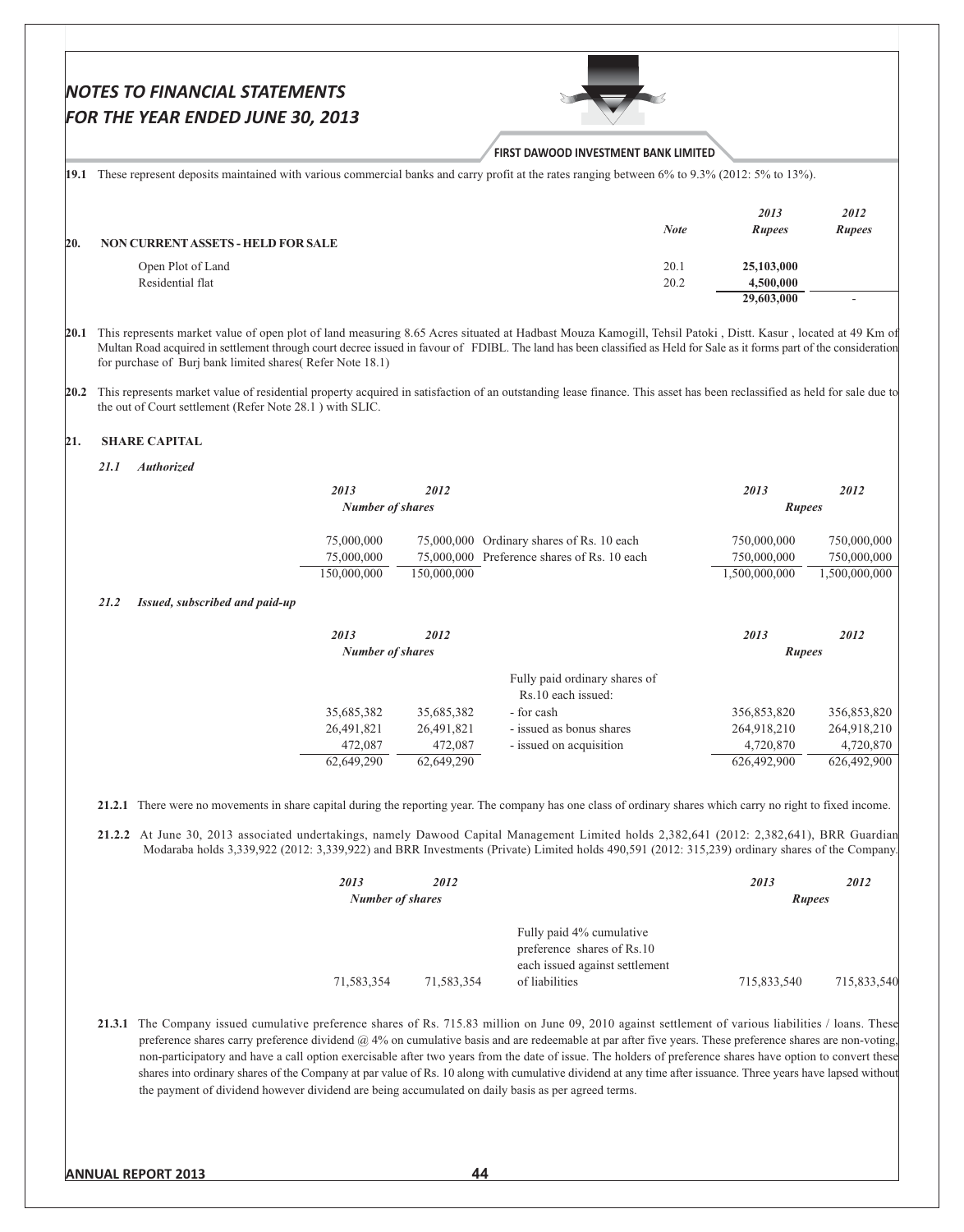|             |                                                                                                                                                                      | FIRST DAWOOD INVESTMENT BANK LIMITED                                                                                                            |                               |                                                                                                                                                          |
|-------------|----------------------------------------------------------------------------------------------------------------------------------------------------------------------|-------------------------------------------------------------------------------------------------------------------------------------------------|-------------------------------|----------------------------------------------------------------------------------------------------------------------------------------------------------|
|             |                                                                                                                                                                      |                                                                                                                                                 | 2013                          | 2012                                                                                                                                                     |
| 22.         | <b>DEFICIT ON REVALUATION OF INVESTMENTS</b>                                                                                                                         | <b>Note</b>                                                                                                                                     | <b>Rupees</b>                 | <b>Rupees</b>                                                                                                                                            |
|             |                                                                                                                                                                      |                                                                                                                                                 |                               |                                                                                                                                                          |
|             | Term finance certificates                                                                                                                                            | 13.1.2                                                                                                                                          | 189,443                       | (10, 490)                                                                                                                                                |
|             | Treasury bills                                                                                                                                                       |                                                                                                                                                 |                               |                                                                                                                                                          |
|             | Ordinary shares - unquoted                                                                                                                                           | 13.2.2                                                                                                                                          | (4,826,974)                   | (5,271,766)                                                                                                                                              |
|             | Share of deficit on revaluation of investments in associates                                                                                                         |                                                                                                                                                 | (368, 772)                    | (4,705,613)                                                                                                                                              |
|             |                                                                                                                                                                      |                                                                                                                                                 | (5,006,303)                   | (9,987,869)                                                                                                                                              |
|             |                                                                                                                                                                      |                                                                                                                                                 |                               |                                                                                                                                                          |
| 23.         | <b>LONG TERM LOANS -Secured</b>                                                                                                                                      |                                                                                                                                                 |                               |                                                                                                                                                          |
|             | Asian Development Bank                                                                                                                                               | 23.1                                                                                                                                            | 21,242,060                    | 49,460,344                                                                                                                                               |
|             |                                                                                                                                                                      | 23.2                                                                                                                                            |                               |                                                                                                                                                          |
|             | <b>Commercial Banks</b>                                                                                                                                              |                                                                                                                                                 | 439,885,597                   | 460,885,597                                                                                                                                              |
|             |                                                                                                                                                                      |                                                                                                                                                 | 461,127,657                   | 510,345,941                                                                                                                                              |
|             | Current portion shown under current liabilities                                                                                                                      | 25                                                                                                                                              | (395, 627, 657)               | (232, 682, 873)                                                                                                                                          |
|             |                                                                                                                                                                      |                                                                                                                                                 | 65,500,000                    | 277,663,068                                                                                                                                              |
|             | 23.1 Reconciliation of Asian Development Bank Loan                                                                                                                   |                                                                                                                                                 |                               |                                                                                                                                                          |
|             | Balance at beginning of the year                                                                                                                                     |                                                                                                                                                 |                               |                                                                                                                                                          |
|             |                                                                                                                                                                      |                                                                                                                                                 | 49,460,344                    | 73,836,385                                                                                                                                               |
|             | Repaid during the year                                                                                                                                               |                                                                                                                                                 | (28, 218, 284)                | (24,376,041)                                                                                                                                             |
|             | Balance at end of the year                                                                                                                                           |                                                                                                                                                 | 21,242,060                    | 49,460,344                                                                                                                                               |
|             |                                                                                                                                                                      |                                                                                                                                                 |                               | equitable mortgage of investment properties of the Company (refer note 6), and hypothecation in respect of all undertaking assets present and future and |
|             |                                                                                                                                                                      | all other assets which could in the ordinary course of business be converted within one year into cash or assets readily convertible into cash. |                               |                                                                                                                                                          |
|             | 23.2 Reconciliation of commercial bank loans                                                                                                                         |                                                                                                                                                 |                               |                                                                                                                                                          |
|             | Balance at beginning of the year                                                                                                                                     |                                                                                                                                                 | 460,885,597                   | 614, 635, 597                                                                                                                                            |
|             | Repaid / Settled during the year                                                                                                                                     |                                                                                                                                                 | (21,000,000)                  | (153,750,000)                                                                                                                                            |
|             | Balance at end of the year                                                                                                                                           |                                                                                                                                                 | 439,885,597                   | 460,885,597                                                                                                                                              |
|             | 23.2.1 These are secured against hypothecation of assets including book debts of the Company ranking pari passu, with the charge created in favour of other lenders  |                                                                                                                                                 |                               |                                                                                                                                                          |
|             | to secure short term borrowings (refer Note 27). These are subject to mark-up rate ranging from 0% to 5% (2012: 0% to 3%) per annum payable on quarterly<br>basis.   |                                                                                                                                                 |                               |                                                                                                                                                          |
|             | <b>LONG TERM DEPOSITS</b>                                                                                                                                            |                                                                                                                                                 |                               |                                                                                                                                                          |
|             | Lease deposits                                                                                                                                                       | 24.1                                                                                                                                            | 121,560,764                   | 126,773,813                                                                                                                                              |
|             | Current portion of lease deposits shown                                                                                                                              |                                                                                                                                                 |                               |                                                                                                                                                          |
|             | under current liabilities                                                                                                                                            |                                                                                                                                                 |                               |                                                                                                                                                          |
|             |                                                                                                                                                                      | 25                                                                                                                                              | (105, 553, 984)<br>16,006,780 | (120, 541, 687)                                                                                                                                          |
|             |                                                                                                                                                                      |                                                                                                                                                 |                               | 6,232,126                                                                                                                                                |
|             | This represent interest free security deposit received against lease contracts and are refundable / adjustable at the expiry / termination of the respective leases. |                                                                                                                                                 |                               |                                                                                                                                                          |
|             |                                                                                                                                                                      |                                                                                                                                                 |                               |                                                                                                                                                          |
|             |                                                                                                                                                                      |                                                                                                                                                 |                               |                                                                                                                                                          |
|             |                                                                                                                                                                      |                                                                                                                                                 |                               |                                                                                                                                                          |
| 24.<br>24.1 |                                                                                                                                                                      |                                                                                                                                                 |                               |                                                                                                                                                          |
|             |                                                                                                                                                                      |                                                                                                                                                 |                               |                                                                                                                                                          |
|             |                                                                                                                                                                      |                                                                                                                                                 |                               |                                                                                                                                                          |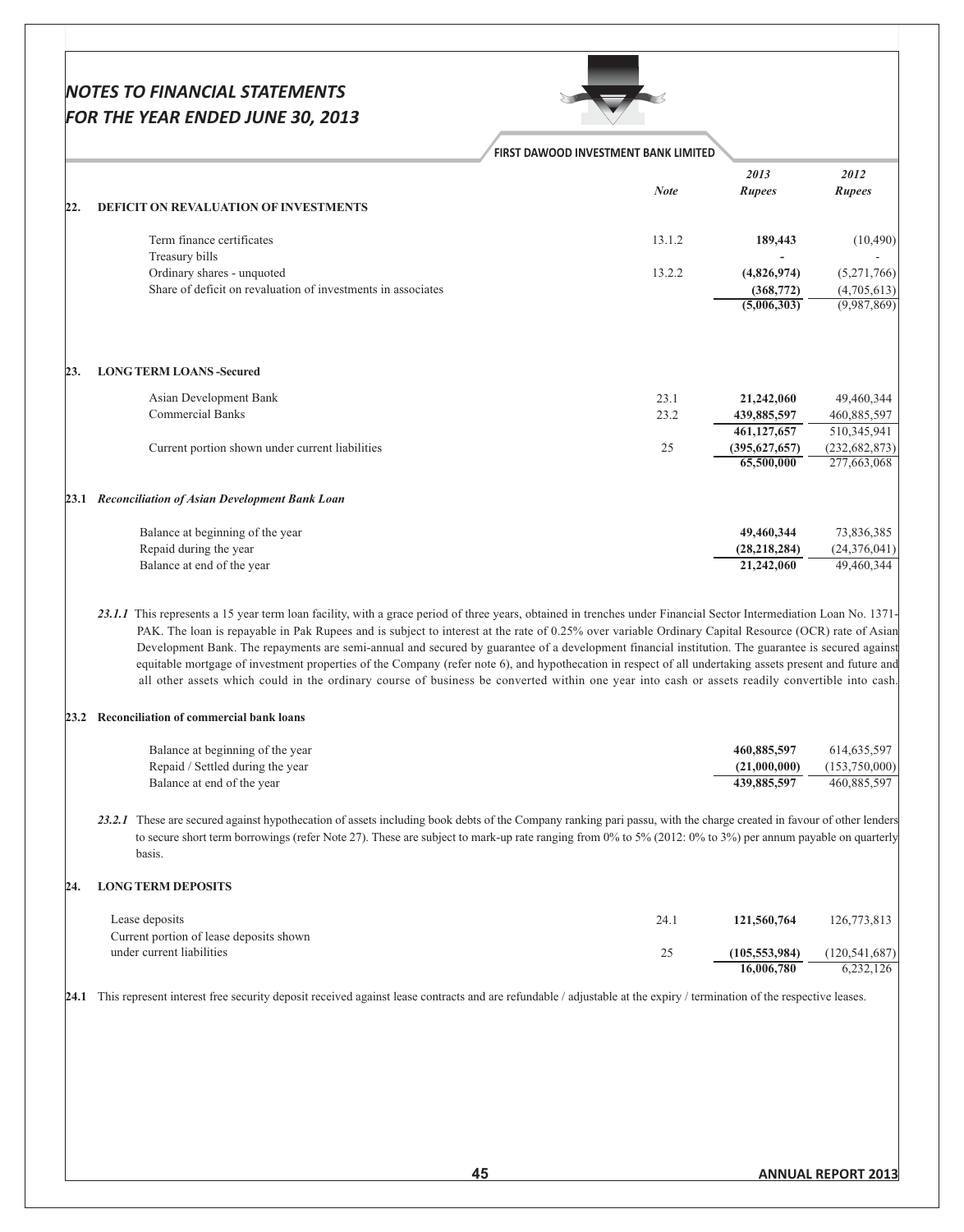|      | <b>FIRST DAWOOD INVESTMENT BANK LIMITED</b>                                                                                                                                                                                                                                                                                                                                                                                                                                                                                                                                                                                                                                                                                                                                                                                                                                                                         |             |                                           |                                           |
|------|---------------------------------------------------------------------------------------------------------------------------------------------------------------------------------------------------------------------------------------------------------------------------------------------------------------------------------------------------------------------------------------------------------------------------------------------------------------------------------------------------------------------------------------------------------------------------------------------------------------------------------------------------------------------------------------------------------------------------------------------------------------------------------------------------------------------------------------------------------------------------------------------------------------------|-------------|-------------------------------------------|-------------------------------------------|
| 25.  | <b>CURRENT PORTION OF LONG TERM</b>                                                                                                                                                                                                                                                                                                                                                                                                                                                                                                                                                                                                                                                                                                                                                                                                                                                                                 | <b>Note</b> | 2013<br><b>Rupees</b>                     | 2012<br><b>Rupees</b>                     |
|      | <b>LIABILITIES</b>                                                                                                                                                                                                                                                                                                                                                                                                                                                                                                                                                                                                                                                                                                                                                                                                                                                                                                  |             |                                           |                                           |
|      | Long-term loans<br>Deposits                                                                                                                                                                                                                                                                                                                                                                                                                                                                                                                                                                                                                                                                                                                                                                                                                                                                                         | 23<br>24    | 395,627,657<br>105,553,984<br>501,181,641 | 232,682,873<br>120,541,687<br>353,224,560 |
| 26.  | <b>MARK-UP ACCRUED</b>                                                                                                                                                                                                                                                                                                                                                                                                                                                                                                                                                                                                                                                                                                                                                                                                                                                                                              |             |                                           |                                           |
|      | Secured:                                                                                                                                                                                                                                                                                                                                                                                                                                                                                                                                                                                                                                                                                                                                                                                                                                                                                                            |             |                                           |                                           |
|      | - Long-term loans<br>- Short-term borrowings                                                                                                                                                                                                                                                                                                                                                                                                                                                                                                                                                                                                                                                                                                                                                                                                                                                                        |             | 2,344,537<br>213,259                      | 3,901,401<br>213,259                      |
|      | Unsecured:<br>- Short-term borrowings                                                                                                                                                                                                                                                                                                                                                                                                                                                                                                                                                                                                                                                                                                                                                                                                                                                                               |             | 57,221,917<br>59,779,713                  | 45,201,369<br>49,316,029                  |
| 27.  | <b>SHORT TERM BORROWINGS</b>                                                                                                                                                                                                                                                                                                                                                                                                                                                                                                                                                                                                                                                                                                                                                                                                                                                                                        |             |                                           |                                           |
|      | <b>Unsecured</b>                                                                                                                                                                                                                                                                                                                                                                                                                                                                                                                                                                                                                                                                                                                                                                                                                                                                                                    |             |                                           |                                           |
|      | Call borrowing - commercial bank                                                                                                                                                                                                                                                                                                                                                                                                                                                                                                                                                                                                                                                                                                                                                                                                                                                                                    | 27.2 & 27.5 | 6,418,223                                 | 6,418,223                                 |
|      | Call borrowing - Development Financial Institution                                                                                                                                                                                                                                                                                                                                                                                                                                                                                                                                                                                                                                                                                                                                                                                                                                                                  | 27.3 & 27.4 | 75,000,000<br>81,418,223                  | 75,000,000<br>81,418,223                  |
|      | 27.1 Reconciliation of short term borrowings                                                                                                                                                                                                                                                                                                                                                                                                                                                                                                                                                                                                                                                                                                                                                                                                                                                                        |             |                                           |                                           |
|      | Opening balance<br>Settled / restructured / repaid during the year                                                                                                                                                                                                                                                                                                                                                                                                                                                                                                                                                                                                                                                                                                                                                                                                                                                  |             | 81,418,223                                | 81,418,223                                |
|      | Closing balance                                                                                                                                                                                                                                                                                                                                                                                                                                                                                                                                                                                                                                                                                                                                                                                                                                                                                                     |             | 81,418,223                                | 81,418,223                                |
| 27.2 | This facility was subject to mark-up rate of 16.75% (2012: 16.75%) per annum and was payable on February 15, 2009.                                                                                                                                                                                                                                                                                                                                                                                                                                                                                                                                                                                                                                                                                                                                                                                                  |             |                                           |                                           |
| 27.3 | This facility was subject to mark-up of 17% (2012: 17%) per annum. These facility had been overdue since June 30, 2009.                                                                                                                                                                                                                                                                                                                                                                                                                                                                                                                                                                                                                                                                                                                                                                                             |             |                                           |                                           |
|      | 27.4 The financial institutions has obtained a decree on Rs.75 million plus cost of fund and as per the order of the Court shares and debt instruments amounting<br>Rs.108million at par have been attached in favour of Nazir of High Court. The Company is willing to surrender these assets in settlement against full and final<br>settlement.                                                                                                                                                                                                                                                                                                                                                                                                                                                                                                                                                                  |             |                                           |                                           |
|      | 27.5 A Commercial Bank filed a legal suit passed decree in its favour. The Company has appeal in the Honourable High Court of Sindh on the ground that the issue of<br>maintainability raised by them in its leave to defend application was not given any consideration at all and therefore, the judgement is without lawful jurisdiction.<br>The legal counsel is of the opinion that the Company has a good case which is likely to succeed.                                                                                                                                                                                                                                                                                                                                                                                                                                                                    |             |                                           |                                           |
|      |                                                                                                                                                                                                                                                                                                                                                                                                                                                                                                                                                                                                                                                                                                                                                                                                                                                                                                                     | <b>Note</b> | 2013                                      | 2012                                      |
| 28.  | <b>CERTIFICATES OF INVESTMENT - SHORT TERM</b>                                                                                                                                                                                                                                                                                                                                                                                                                                                                                                                                                                                                                                                                                                                                                                                                                                                                      |             | Rupees                                    | Rupees                                    |
|      | Non Banking Financial Institutions                                                                                                                                                                                                                                                                                                                                                                                                                                                                                                                                                                                                                                                                                                                                                                                                                                                                                  | 28.1        | 88,500,000                                | 107,250,000                               |
|      | 28.1 "An out of court settlement with the financial institution was indicated on December 29, 2012 with assistance of Karachi Centre for Dispute Resolution (KCDR)<br>Subsequently, a compromise application was filed and accepted by the Honourable High Court of Sindh on February 6, 2013. The terms of the agreement were to<br>be executed within 90 days of the signing i.e. March 29, 2013 subject to regulatory approvals."                                                                                                                                                                                                                                                                                                                                                                                                                                                                                |             |                                           |                                           |
|      | In lieu of which agreed assets are in the process of being transferred including 8.4 shares of Burj Bank Limited which the Company was in the process of acquiring<br>from an associated company which got delayed due to the regulatory restriction imposed by Registrar Modaraba, SECP. The transfer now awaits approval and<br>after approval shares would be transferred to the Company and thereafter to the financial institution through Central Depository Company of Pakistan Limited<br>(CDC). Further, the settlement also includes transfer of a repossessed apartment which due to various reservations from the financial institution still awaits transfer.<br>However, recently it has been formulated by the financial institution on July 19, 2013 to sell the said property in open market and remitting sales proceeds to the<br>extent to the amount as agreed in the out of court settlement. |             |                                           |                                           |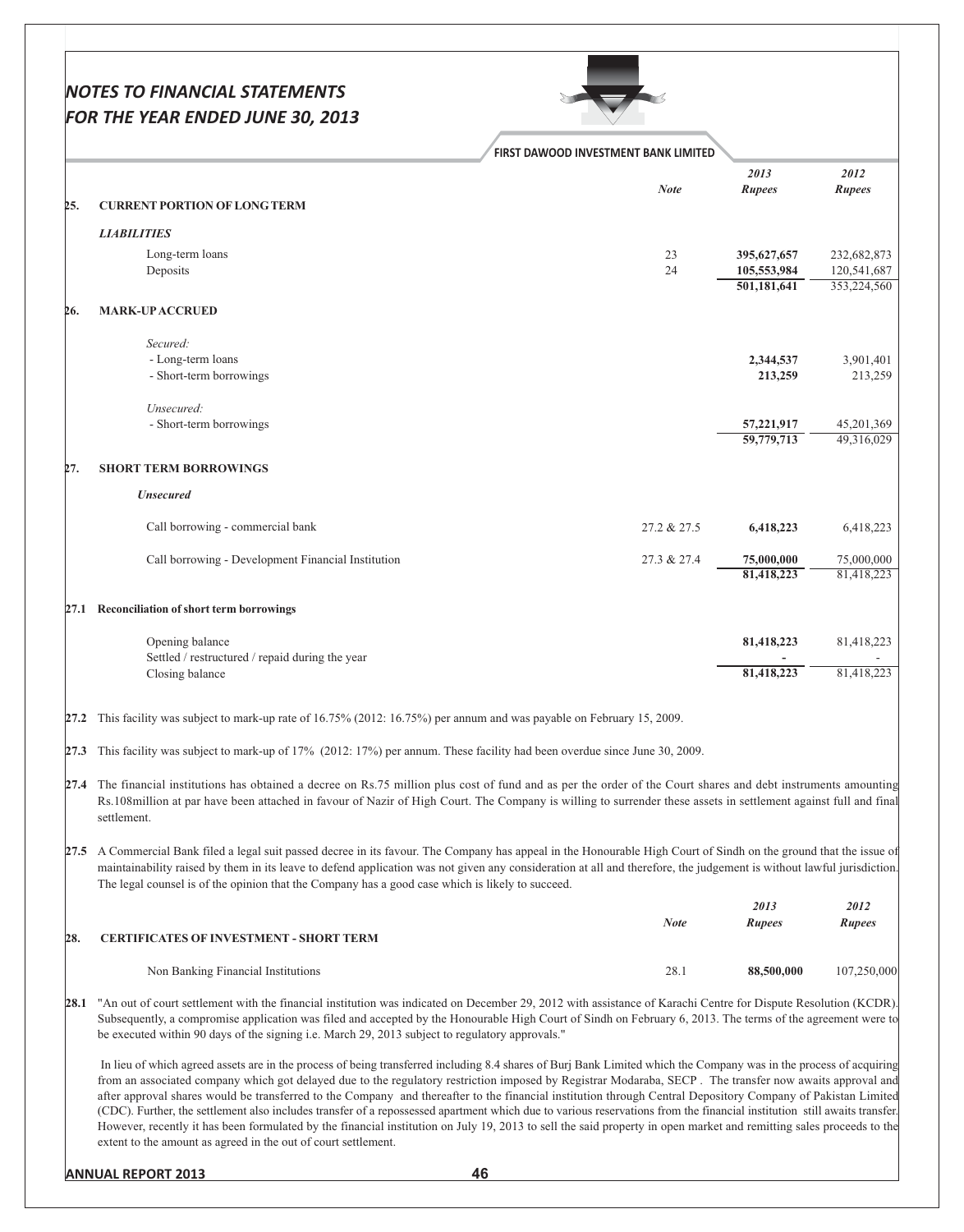

|      |                                      | FIRST DAWOOD INVESTMENT BANK LIMITED |                       |                       |
|------|--------------------------------------|--------------------------------------|-----------------------|-----------------------|
| 29.  | <b>ACCRUED AND OTHER LIABILITIES</b> | <b>Note</b>                          | 2013<br><b>Rupees</b> | 2012<br><b>Rupees</b> |
|      | Accrued expenses                     |                                      | 31,624                | 1,159,624             |
|      | Unearned rent                        |                                      | 1,991,000             | 3,077,000             |
|      | Guarantee commission                 |                                      | 10,320,608            | 9,612,971             |
|      | Preference dividend payable          |                                      | 87,600,291            | 58,966,950            |
|      | Others                               |                                      | 1,805,261             | 3,549,288             |
|      |                                      |                                      | 101,748,784           | 76, 365, 833          |
| 30.  | <b>CONTINGENCIES AND COMMITMENTS</b> |                                      |                       |                       |
| 30.1 | <b>Contingent liabilities</b>        |                                      |                       |                       |
|      | Letters of comfort / guarantee       | 30.1.1                               | 2,038,000,000         | 2,038,000,000         |

30.1.1 The outstanding guarantees include expired guarantees amounting to Rs. 600 million (2012: Rs. 600 million) original documents of which have not yet been returned to the Company. The outstanding guarantees also include guarantees amounting to Rs. 1,438 million (2012: Rs. 623 million) under litigations and are being defended by lawyers of the Company.

#### Guarantees against gas bills

Guarantees against gas bill provided to utility company amounting to Rs. 500 million (2012: Rs.500 million) were expired in the year 2010. However, the original guarantee documents have not yet been returned by the customer. The legal advisors of the Company are of the view that the Company does not have any financial exposure in respect of these guarantees as these have already been expired.

Out of the two guarantees, a guarantee of Rs. 270 million has been called by the beneficiary after its expiry date.

#### $$ **Guarantees against finances**

The above amount includes guarantees held by commercial banks amounting to Rs. 110 million (2012: Rs.110 million) issued against the financing facilities extended to the clients. Out of two guarantees, one guarantee of Rs. 100 million has been called by the beneficiary. The legal advisors of the Company are of the view that the Company has good merits to defend the case.

#### **Under litigation**  $\mathbf{c}$

"These are guarantees amounting to Rs.1,438 million (2012:Rs.623 million) which were called and are under dispute / litigations which are being defended by the competent lawyers. Based on the view of its legal advisors, the management is confident that adequate legal grounds are available to defend these cases. Accordingly, no provision has been made for the said cases in these financial statements."

Brief detail of the guarantees under litigations is as under:

- $\ddot{i}$ The Guarantee of Rs.245 million was given against a Letter of Commitment which is currently in litigation. The beneficiary has filed a winding up petition against the Company in the High Court of Sindh. According to the Company's legal advisors, the Company has good merits to defend its case against the winding up petition.
- $\overline{11}$ ) "The guarantee of Rs.250 million against the repayment of Sukuk was called as the principal debtor defaulted in payment of instalment of the said Sukuk Issue. The Trustee of Sukuk has filed a recovery suit against the Company in Sindh High Court, which is pending hearing. Based on the views of its legal advisors, the management is confident that the matter will be disposed off in due course in favour of the Company."
- $\overline{\text{iii}}$ The guarantee of Rs.128 million against the bridge finance facility was called as the party in whose favour guarantee was given defaulted in making payment to the beneficiary bank. The beneficiary has filed for suit for recovery in the Sindh High Court, which is pending hearing. According to Company's legal advisors, the Company has good merits to defend this case.
- $iv)$ An investment bank during the year has filed a legal suit against the issuer of a sukuk where the Company had given a guarantee to the trustees of the issue. However, the guarantee had already been revoked in 2011 due to non-transfer of Musharaka assets in favour of the investors which was duly informed. According to Company's legal advisors, the Company has good merits to defend this case.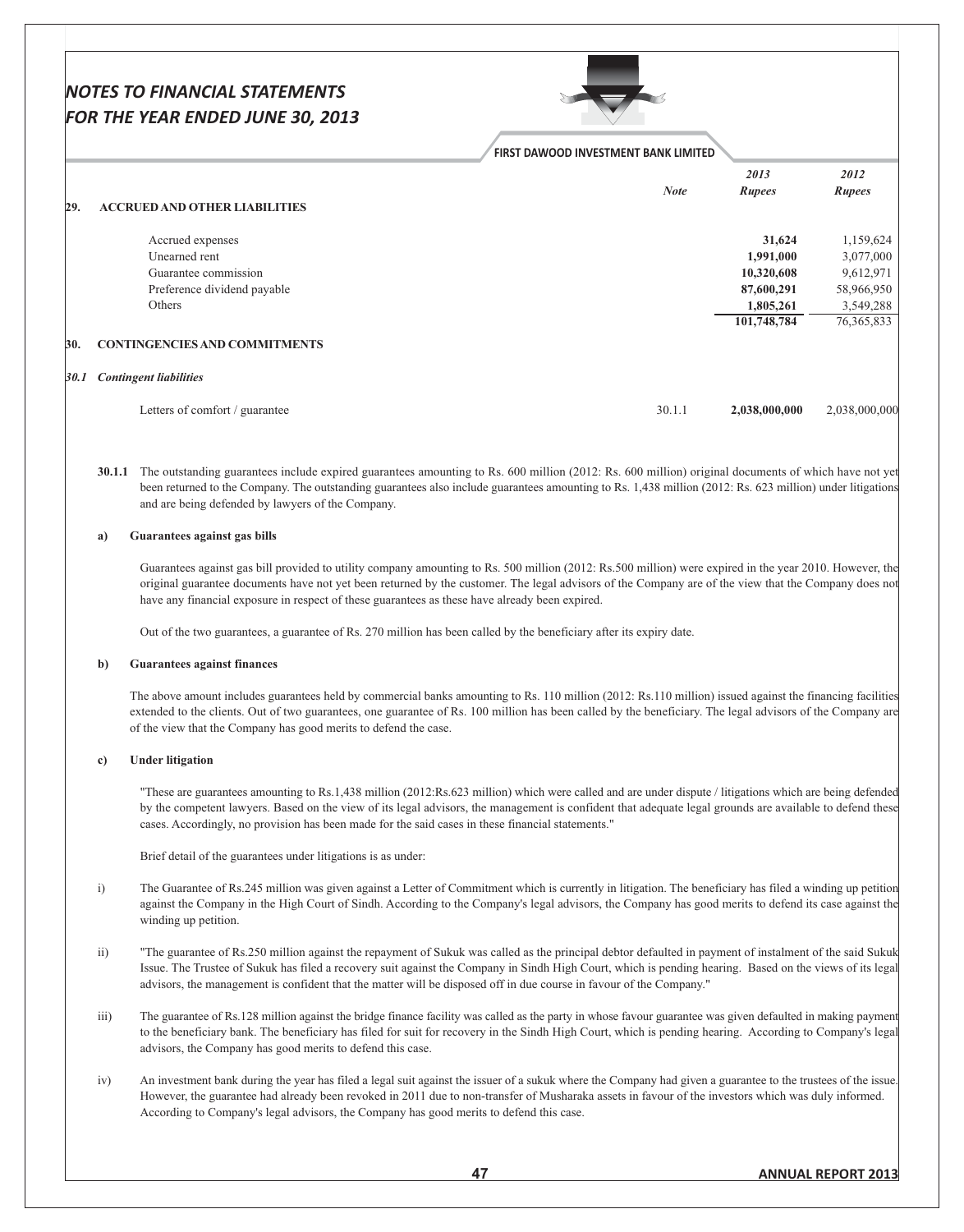|     | <b>NOTES TO FINANCIAL STATEMENTS</b><br>FOR THE YEAR ENDED JUNE 30, 2013                                                                                                                                                                                                                                                                                                                                                                                                                                                                                                                                                               |                                      |                                   |                                   |
|-----|----------------------------------------------------------------------------------------------------------------------------------------------------------------------------------------------------------------------------------------------------------------------------------------------------------------------------------------------------------------------------------------------------------------------------------------------------------------------------------------------------------------------------------------------------------------------------------------------------------------------------------------|--------------------------------------|-----------------------------------|-----------------------------------|
|     |                                                                                                                                                                                                                                                                                                                                                                                                                                                                                                                                                                                                                                        | FIRST DAWOOD INVESTMENT BANK LIMITED |                                   |                                   |
|     | A commercial bank who was an investor has been filed a legal suit against the issuer of a sukuk and included the Company in the pro-forma defendant. The<br>V)<br>Company has been joined as a party to the proceedings due to the fact that it is a joint pari-passu charge holder on Musharaka assets. According to legal<br>advisors, there no relief has been sought against the Company.                                                                                                                                                                                                                                          |                                      |                                   |                                   |
|     | 30.2 Commissioner of Income Tax (CIT) has disallowed certain expenses while allocating expenses for the assessment year 2001-02 and tax year 2003 resulting in<br>increase in tax liability by Rs.0.58 million with reduction in lease losses for the year by Rs. 10.75 million. The Company filed appeals in Appellate Tribunal Inland<br>Revenue (ATIR) which were decided in favour of the Company, however, the CIT has filed appeal against ATIR decision for rectification. Based on the advice of<br>the tax advisors of the Company, the management is confident that it will not result in any cash outflow from the Company. |                                      |                                   |                                   |
|     |                                                                                                                                                                                                                                                                                                                                                                                                                                                                                                                                                                                                                                        |                                      | 2013                              | 2012                              |
| 31. | RETURN ON PLACEMENTS, FINANCES,<br><b>DEPOSITS AND INVESTMENTS - Net</b>                                                                                                                                                                                                                                                                                                                                                                                                                                                                                                                                                               | <b>Note</b>                          | Rupees                            | <b>Rupees</b>                     |
|     | Return on investments / deposits / placements and finances                                                                                                                                                                                                                                                                                                                                                                                                                                                                                                                                                                             |                                      | 2,943,664                         | 7,612,865                         |
|     | Rental income from investment properties<br>Profit on bank deposits<br>Dividend income                                                                                                                                                                                                                                                                                                                                                                                                                                                                                                                                                 |                                      | 4,551,924<br>9,459,911<br>814,435 | 5,383,402<br>13,978,422<br>90,260 |
|     |                                                                                                                                                                                                                                                                                                                                                                                                                                                                                                                                                                                                                                        |                                      | 17,769,934                        | 27,064,949                        |
| 32. | <b>OTHER LOSS</b>                                                                                                                                                                                                                                                                                                                                                                                                                                                                                                                                                                                                                      |                                      |                                   |                                   |
|     | - On financial assets                                                                                                                                                                                                                                                                                                                                                                                                                                                                                                                                                                                                                  |                                      |                                   |                                   |
|     | Service charges on staff loan                                                                                                                                                                                                                                                                                                                                                                                                                                                                                                                                                                                                          |                                      | 19,091                            | 18,335                            |
|     | - On non - financial assets<br>Fee and commission and other charges                                                                                                                                                                                                                                                                                                                                                                                                                                                                                                                                                                    |                                      | 17,782,979                        | 3,737,977                         |
|     | (Loss)/ gain on disposal of property and equipment                                                                                                                                                                                                                                                                                                                                                                                                                                                                                                                                                                                     |                                      | 197,083                           | (17, 127, 836)                    |
|     | Loss on disposal of investment property<br>Loss on settlement of Assets and Liabilities                                                                                                                                                                                                                                                                                                                                                                                                                                                                                                                                                |                                      | (63, 572, 272)                    | (15, 187, 650)                    |
|     | Exchange (loss) / gain                                                                                                                                                                                                                                                                                                                                                                                                                                                                                                                                                                                                                 |                                      | 2,197,698<br>(43,394,512)         | (523, 542)                        |
|     |                                                                                                                                                                                                                                                                                                                                                                                                                                                                                                                                                                                                                                        |                                      | (43,375,421)                      | (29, 101, 051)<br>(29,082,716)    |
| 33. | PROVISION FOR LEASE LOSSES                                                                                                                                                                                                                                                                                                                                                                                                                                                                                                                                                                                                             |                                      |                                   |                                   |
|     | AND DOUBTFUL RECOVERIES - NET OF REVERSALS                                                                                                                                                                                                                                                                                                                                                                                                                                                                                                                                                                                             |                                      |                                   |                                   |
|     | Net investment in finance lease<br>Long term finances                                                                                                                                                                                                                                                                                                                                                                                                                                                                                                                                                                                  | 7.2<br>9.4                           | (18, 434, 565)<br>(7,505,936)     | 225,079,586<br>52,549,865         |
|     | Placements                                                                                                                                                                                                                                                                                                                                                                                                                                                                                                                                                                                                                             | 14.1.1                               |                                   | 14,500,000                        |
|     | Financing against shares                                                                                                                                                                                                                                                                                                                                                                                                                                                                                                                                                                                                               | 14.2.1                               |                                   | (30,000,000)                      |
|     | Short term finances<br>Murabaha / musharaka finance                                                                                                                                                                                                                                                                                                                                                                                                                                                                                                                                                                                    | 14.3.2<br>14.4.2                     | (3,000,000)<br>(20, 941, 989)     | 26,067,423<br>16,389,803          |
|     | Advance against lease commitments                                                                                                                                                                                                                                                                                                                                                                                                                                                                                                                                                                                                      | 15.2                                 | (1,000,000)                       | (30,919,716)                      |
|     | Mark-up accrued                                                                                                                                                                                                                                                                                                                                                                                                                                                                                                                                                                                                                        | 17                                   |                                   |                                   |
|     | Other receivables                                                                                                                                                                                                                                                                                                                                                                                                                                                                                                                                                                                                                      | 19.4                                 | (6,255,155)<br>(57, 137, 645)     | 34,244,520<br>307,911,481         |
| 34. | PROVISION FOR IMPAIRMENT IN ASSETS                                                                                                                                                                                                                                                                                                                                                                                                                                                                                                                                                                                                     |                                      |                                   |                                   |
|     | (Reversal) / provision for impairment                                                                                                                                                                                                                                                                                                                                                                                                                                                                                                                                                                                                  |                                      |                                   |                                   |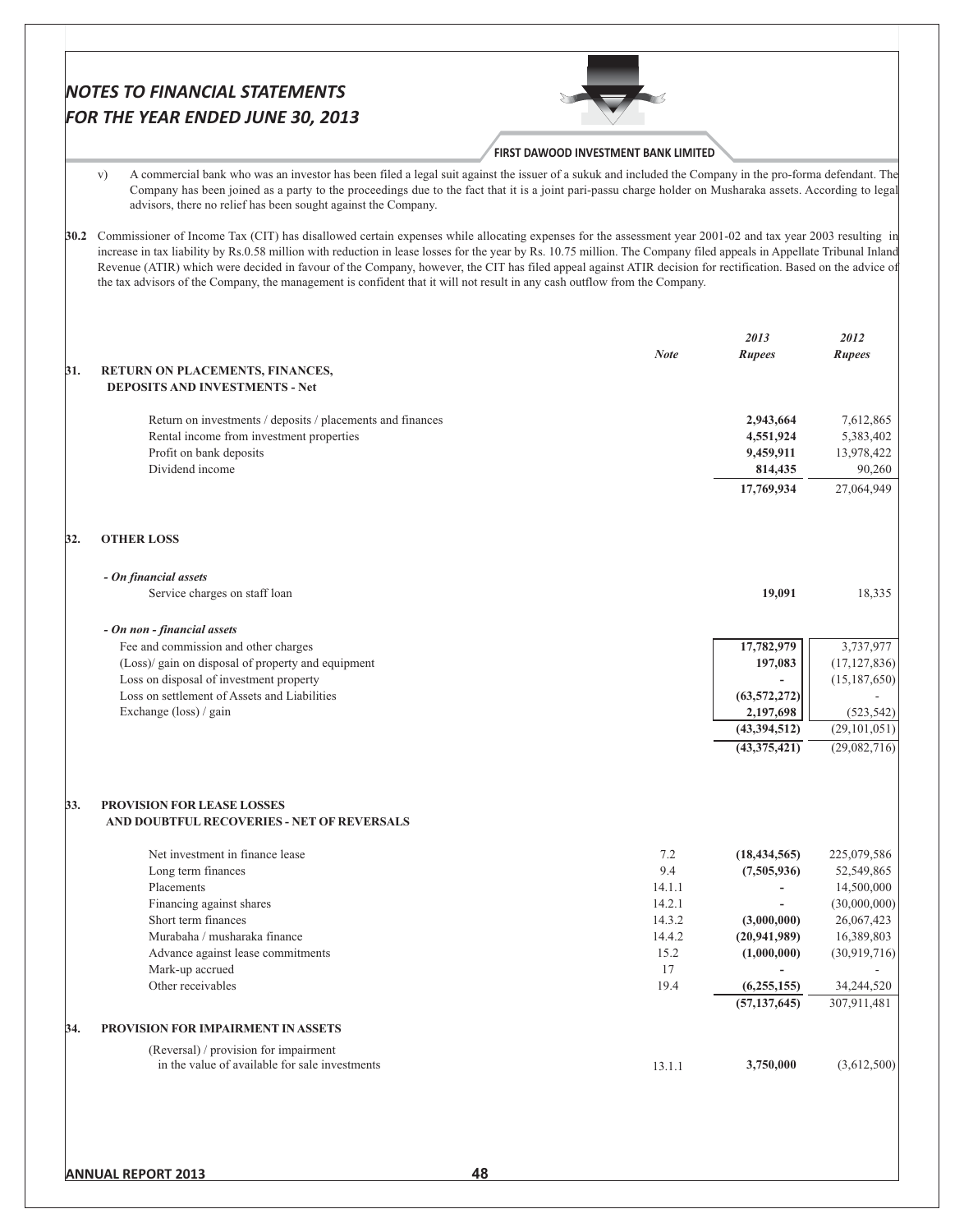

# FIRST DAWOOD INVESTMENT BANK LIMITED

| <b>Note</b><br>35.<br><b>ADMINISTRATION EXPENSES</b><br>35.1<br>Salaries and benefits<br>Directors' meeting fees<br>Rent, rates and taxes<br>Legal, professional and consultancy<br>Vehicles running and maintenance<br>Fees and subscription<br>Travelling and conveyance<br>Postage and telephone<br>Utilities<br>Printing and stationery<br>Insurance<br>Entertainment<br>Advertisement | <b>Rupees</b><br>34,744,296<br>999,979<br>3,068,117<br>13,536,984<br>4,105,943<br>953,396<br>241,360<br>539,556<br>1,999,684<br>363,116 | <b>Rupees</b><br>42,979,558<br>823,808<br>3,042,975 |
|--------------------------------------------------------------------------------------------------------------------------------------------------------------------------------------------------------------------------------------------------------------------------------------------------------------------------------------------------------------------------------------------|-----------------------------------------------------------------------------------------------------------------------------------------|-----------------------------------------------------|
|                                                                                                                                                                                                                                                                                                                                                                                            |                                                                                                                                         |                                                     |
|                                                                                                                                                                                                                                                                                                                                                                                            |                                                                                                                                         |                                                     |
|                                                                                                                                                                                                                                                                                                                                                                                            |                                                                                                                                         |                                                     |
|                                                                                                                                                                                                                                                                                                                                                                                            |                                                                                                                                         |                                                     |
|                                                                                                                                                                                                                                                                                                                                                                                            |                                                                                                                                         |                                                     |
|                                                                                                                                                                                                                                                                                                                                                                                            |                                                                                                                                         | 8,828,352                                           |
|                                                                                                                                                                                                                                                                                                                                                                                            |                                                                                                                                         | 5,282,755                                           |
|                                                                                                                                                                                                                                                                                                                                                                                            |                                                                                                                                         | 2,384,333                                           |
|                                                                                                                                                                                                                                                                                                                                                                                            |                                                                                                                                         | 382,726                                             |
|                                                                                                                                                                                                                                                                                                                                                                                            |                                                                                                                                         | 734,270                                             |
|                                                                                                                                                                                                                                                                                                                                                                                            |                                                                                                                                         | 1,517,676                                           |
|                                                                                                                                                                                                                                                                                                                                                                                            |                                                                                                                                         | 638,422                                             |
|                                                                                                                                                                                                                                                                                                                                                                                            | 1,332,973                                                                                                                               | 1,557,919                                           |
|                                                                                                                                                                                                                                                                                                                                                                                            | 264,377                                                                                                                                 | 437,131                                             |
|                                                                                                                                                                                                                                                                                                                                                                                            | 313,557                                                                                                                                 | 148,659                                             |
| Repairs and maintenance                                                                                                                                                                                                                                                                                                                                                                    | 1,347,889                                                                                                                               | 1,561,776                                           |
| Auditors remuneration<br>35.2                                                                                                                                                                                                                                                                                                                                                              | 1,702,754                                                                                                                               | 1,558,000                                           |
| Depreciation<br>5.1                                                                                                                                                                                                                                                                                                                                                                        | 2,654,720                                                                                                                               | 6,717,758                                           |
| Share registrar services                                                                                                                                                                                                                                                                                                                                                                   | 583,650                                                                                                                                 | 315,381                                             |
| <b>Brokerage</b>                                                                                                                                                                                                                                                                                                                                                                           | 4,304,756                                                                                                                               | 5,000,000                                           |
| Security and other service                                                                                                                                                                                                                                                                                                                                                                 | 166,000                                                                                                                                 | 571,000                                             |
| Donation                                                                                                                                                                                                                                                                                                                                                                                   |                                                                                                                                         |                                                     |
|                                                                                                                                                                                                                                                                                                                                                                                            | 786<br>73,223,894                                                                                                                       | 84,482,499                                          |
|                                                                                                                                                                                                                                                                                                                                                                                            |                                                                                                                                         |                                                     |
| 35.1<br>It include Rs. 1,602,901 (2012: 2,454,873) in respect of Company's contribution in defined contribution plan.                                                                                                                                                                                                                                                                      |                                                                                                                                         |                                                     |
| 35.2<br><b>Auditors remuneration</b>                                                                                                                                                                                                                                                                                                                                                       |                                                                                                                                         |                                                     |
| Statutory audit fee                                                                                                                                                                                                                                                                                                                                                                        | 900,000                                                                                                                                 | 880,000                                             |
| Half yearly review fee                                                                                                                                                                                                                                                                                                                                                                     | 423,500                                                                                                                                 | 385,000                                             |
| Other services and certification                                                                                                                                                                                                                                                                                                                                                           | 208,500                                                                                                                                 | 160,000                                             |
| Out of pocket expenses                                                                                                                                                                                                                                                                                                                                                                     | 170,754                                                                                                                                 | 133,000                                             |
|                                                                                                                                                                                                                                                                                                                                                                                            | 1,702,754                                                                                                                               | 1,558,000                                           |
| <b>FINANCE COST</b><br>36.                                                                                                                                                                                                                                                                                                                                                                 |                                                                                                                                         |                                                     |
|                                                                                                                                                                                                                                                                                                                                                                                            |                                                                                                                                         |                                                     |
| Mark-up on:                                                                                                                                                                                                                                                                                                                                                                                | 2,955,390                                                                                                                               |                                                     |
|                                                                                                                                                                                                                                                                                                                                                                                            |                                                                                                                                         | 17,414,132                                          |
| Long-term loans                                                                                                                                                                                                                                                                                                                                                                            |                                                                                                                                         |                                                     |
| Short-term borrowings                                                                                                                                                                                                                                                                                                                                                                      | 12,020,548                                                                                                                              | 12,784,932                                          |
| Short-term certificates of investment / deposits                                                                                                                                                                                                                                                                                                                                           |                                                                                                                                         | 1,486,961                                           |
| Documentation, project examination, guarantee                                                                                                                                                                                                                                                                                                                                              |                                                                                                                                         |                                                     |
| commission, trusteeship fee and bank charges                                                                                                                                                                                                                                                                                                                                               | 18,058                                                                                                                                  | 1,147,809                                           |
|                                                                                                                                                                                                                                                                                                                                                                                            | 14,993,996                                                                                                                              | 32,833,834                                          |
| Reversal due to settlement of liabilities<br>23.2.2                                                                                                                                                                                                                                                                                                                                        |                                                                                                                                         | (27,958,872)                                        |
|                                                                                                                                                                                                                                                                                                                                                                                            | 14,993,996                                                                                                                              | 4,874,962                                           |
| 37.<br><b>SHARE OF (LOSS) / PROFIT FROM ASSOCIATES</b>                                                                                                                                                                                                                                                                                                                                     |                                                                                                                                         |                                                     |
|                                                                                                                                                                                                                                                                                                                                                                                            |                                                                                                                                         |                                                     |
| Dawood Capital Management Limited                                                                                                                                                                                                                                                                                                                                                          |                                                                                                                                         | 175,774                                             |
| B.R.R. Investment (Private) Limited<br>Dawood Family Takaful Limited                                                                                                                                                                                                                                                                                                                       | 8,868,673<br>(6,328,028)                                                                                                                | 64,436<br>(27, 694, 314)                            |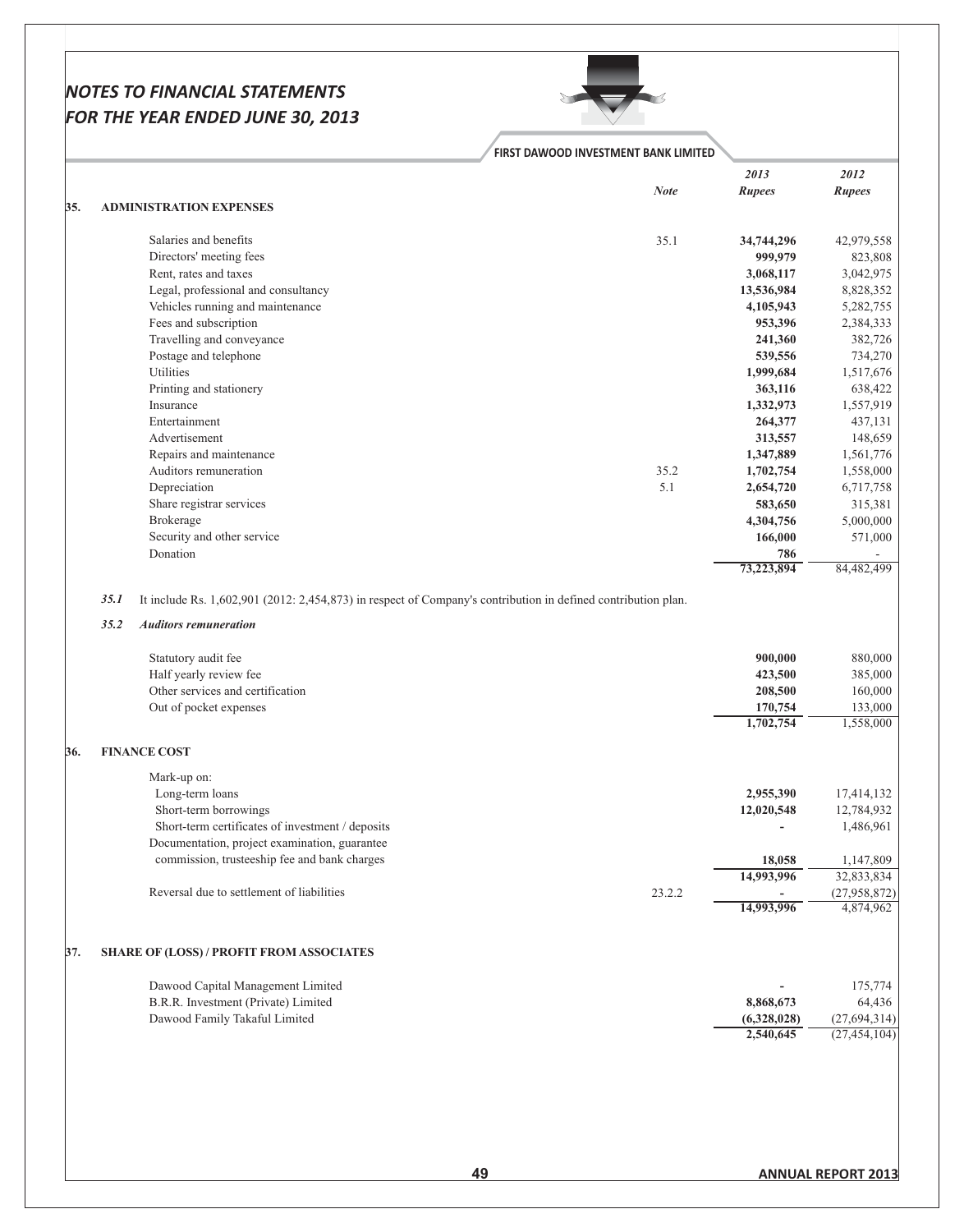

#### **FIRST DAWOOD INVESTMENT BANK LIMITED**

**37.1** The Income of BRR Investment (Private) Limited and Dawood Family Takaful Limited is based on managements accounts, as the audited financial statements of the companies were not available.

## 38. TAXATION

Return of income for the tax year 2012 has been duly filed and assessment up to the tax year 2012 is deemed to be finalised in terms of section 120 of the Income Tax Ordinance, 2001.

#### **39.** EARNINGS PER SHARE

| Gain / (Loss) after taxation - basic                     |                |             |                 |
|----------------------------------------------------------|----------------|-------------|-----------------|
|                                                          | <b>Rupees</b>  | 21,275,935  | (405, 020, 564) |
| Gain / (Loss) after taxation - diluted                   | <b>Rupees</b>  | 49,909,276  | (376, 387, 222) |
| Weighted average number of ordinary shares - basic EPS   | <b>Numbers</b> | 62,649,290  | 62,649,290      |
| Weighted average number of ordinary shares - diluted EPS | <b>Numbers</b> | 134,232,644 | 134.232.644     |
| Loss per share - basic                                   | <b>Rupees</b>  | 0.34        | (6.46)          |
| Loss per share - diluted                                 | <b>Rupees</b>  | 0.37        | (2.80)          |

#### 40. REMUNERATION TO DIRECTORS AND EXECUTIVES

|                           |                 | 2013             |                                    |                   |
|---------------------------|-----------------|------------------|------------------------------------|-------------------|
|                           | <b>Chairman</b> | <b>Chief</b>     | <b>Director</b>                    | <b>Executives</b> |
|                           |                 | <b>Executive</b> |                                    |                   |
|                           |                 | <b>Officer</b>   |                                    |                   |
|                           |                 |                  | ---- Rupees ---------------------  |                   |
| Managerial remuneration   |                 | 3,960,000        | 8,280,000                          | 12,161,987        |
| Provident fund            |                 |                  | 552,000                            | 803,646           |
| Reimbursement of expenses | 3,165,029       |                  |                                    |                   |
|                           | 3,165,029       | 3,960,000        | 8,832,000                          | 12,965,633        |
| Number of persons         |                 |                  |                                    | 8                 |
|                           |                 | 2012             |                                    |                   |
|                           | <b>Chairman</b> | <b>Chief</b>     | <b>Director</b>                    | <b>Executives</b> |
|                           |                 | <b>Executive</b> |                                    |                   |
|                           |                 | <b>Officer</b>   |                                    |                   |
|                           |                 |                  | <i>Rupees</i> -------------------- |                   |
| Managerial remuneration   |                 | 7,200,000        | 8,280,000                          | 10,037,600        |
| Provident fund            |                 | 480,000          | 552,000                            | 667,444           |
| Reimbursement of expenses | 3,592,617       |                  |                                    |                   |
|                           | 3,592,617       | 7,680,000        | 8,832,000                          | 10,705,044        |
| Number of persons         |                 |                  |                                    | 4                 |

40.1 The chief executive, director and executives are also provided with free use of company cars, medical insurance cover and travelling allowance, the monetary value of these are Rs. 1,459,650 (2012: Rs. 2,703,966) approximately.

Executive means an employee other than director and Chief Executive Officer, whose basic salary exceeds Rs.500,000 in a financial year.

#### 41. TRANSACTIONS WITH RELATED PARTIES

41.1 All transactions involving related parties arising in the normal course of the business are conducted at arm's length at the normal commercial rates on the same terms and conditions as third party transactions using valuation models, as admissible, except in extremely rare circumstances where, subject to the approval of the BOD, it is in the interest of the Company to do so.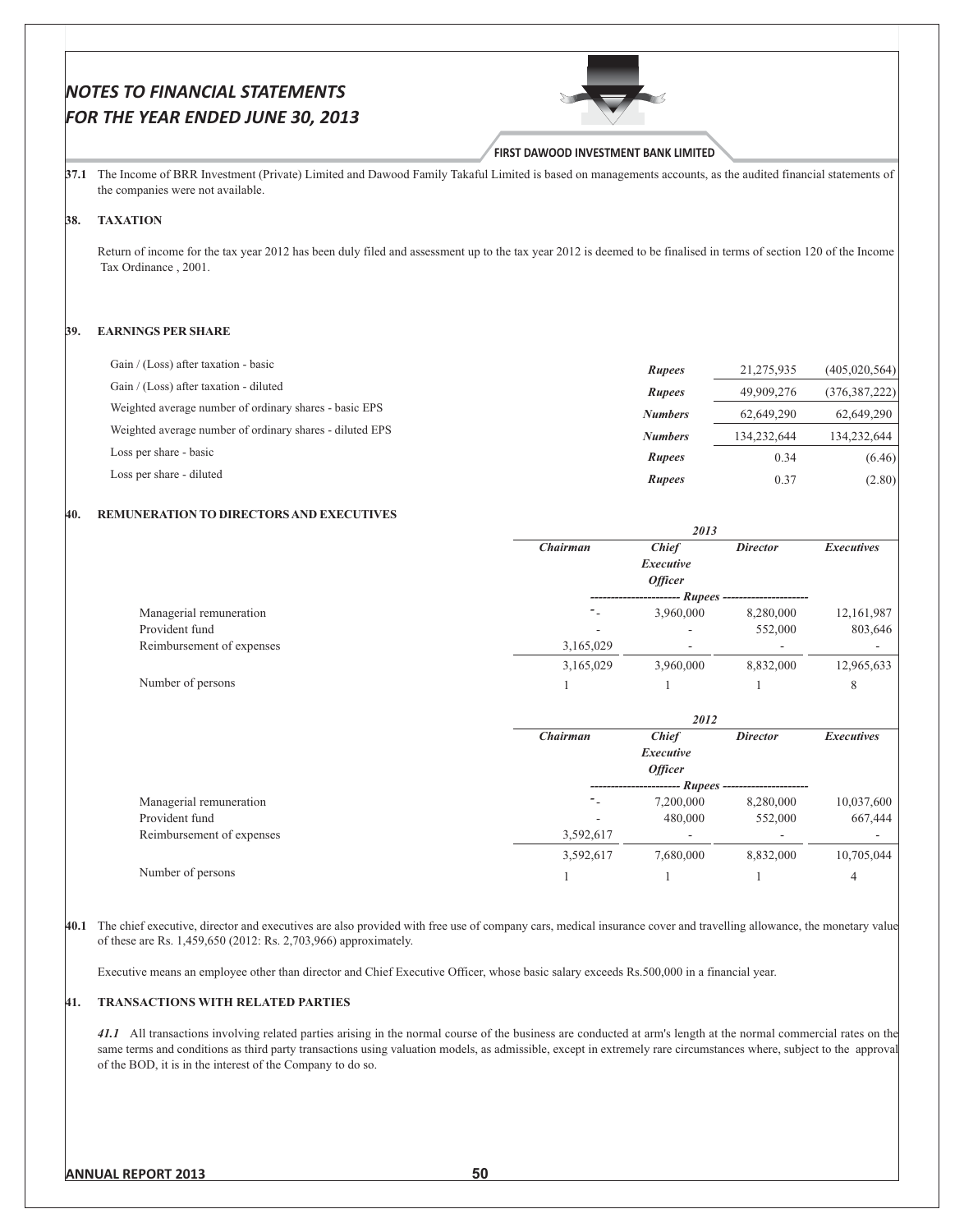Cash paid

Short term investments transferred



50.000.000

 $-26,000,000$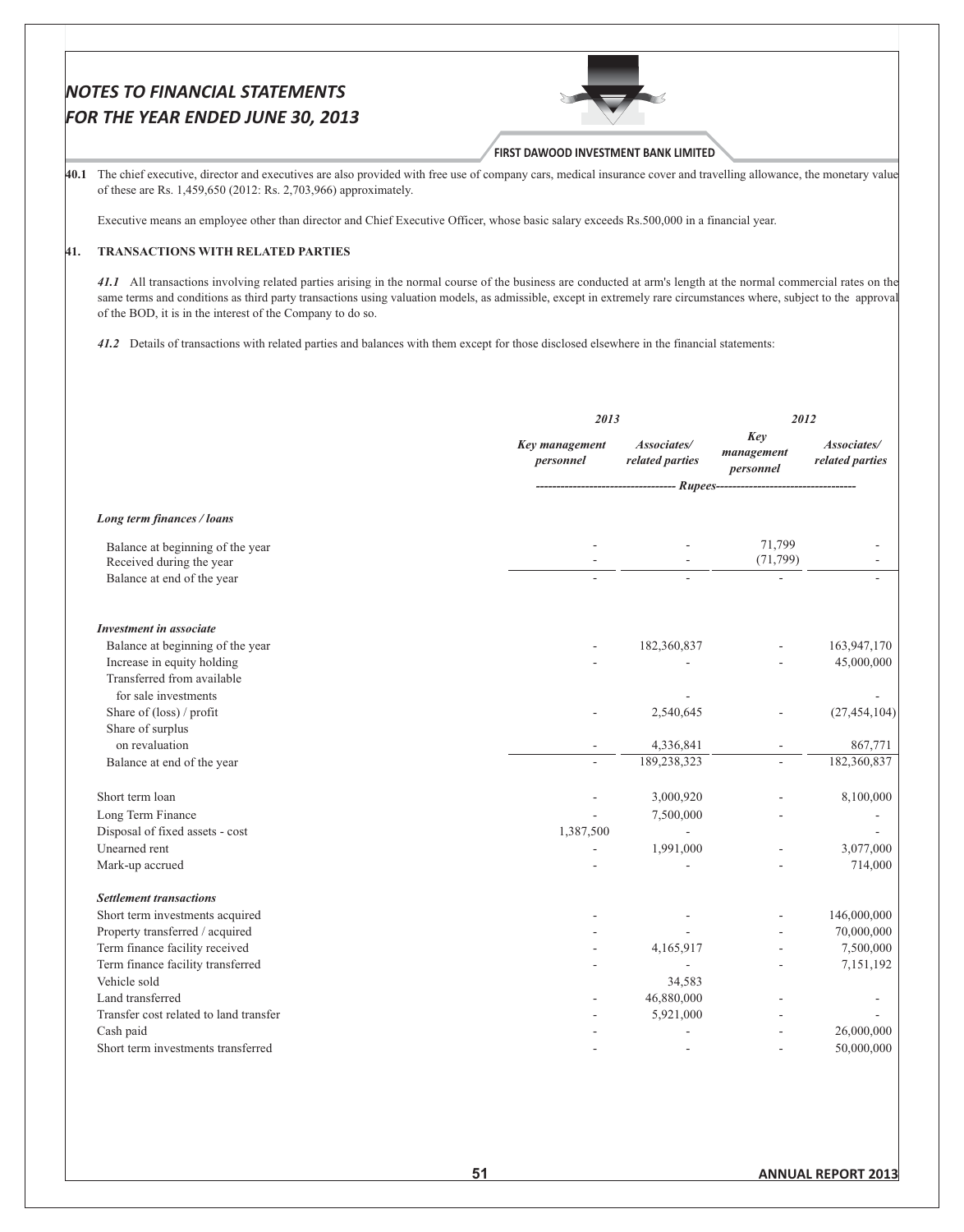

## FIRST DAWOOD INVESTMENT BANK LIMITED

|                                          | 2013                               |                                |                                 | 2012                           |
|------------------------------------------|------------------------------------|--------------------------------|---------------------------------|--------------------------------|
|                                          | <b>Key management</b><br>personnel | Associates/<br>related parties | Key<br>management<br>personnel  | Associates/<br>related parties |
|                                          |                                    |                                | Rupees------------------------- |                                |
| Charge to profit and loss account        |                                    |                                |                                 |                                |
| Loss on disposal of property             |                                    |                                |                                 | 32,409,729                     |
| Lease Income                             |                                    |                                |                                 |                                |
| Return on placements, finances,          |                                    |                                |                                 |                                |
| deposits and investments                 |                                    |                                |                                 | 714,000                        |
| Common expenses charged                  |                                    | 2,118,015                      |                                 | 3,370,682                      |
| Share of (loss) / profit from associates |                                    | 2,540,645                      |                                 | 2,540,645                      |
| Share of common expenses received        |                                    | 421,050                        |                                 | 3,245,099                      |
| Service charges on staff loan            | 20,885                             |                                | 18,335                          |                                |
| Gain on settlement of redeemable capital |                                    |                                |                                 |                                |
| Rental income                            |                                    | 1,086,000                      |                                 | 2,334,790                      |
| Rent expense                             |                                    | 2,243,920                      |                                 | 964,640                        |
| Insurance expense                        |                                    | 74,891                         |                                 | 94,207                         |
| Provision or long term finance           |                                    | (7,500,000)                    |                                 |                                |

#### 42. SEGMENT ANALYSIS

Operating segments are reported in a manner consistent with the internal reporting used by the chief operating decision maker. The Chief Executive Officer (CEO) has been identified as the chief operating decision maker, which is responsible for allocating resources and assessing performance of the operating segments. The CEO with his team is responsible for the business of the Company which is divided into four categories:

- Leasing 1.
- Investments  $\mathcal{D}$
- Long term finances
- Placements and finances  $\overline{4}$ .

#### Primary segment information

Leasing Principally engaged in providing lease finance to individual and corporate customers in acquiring plant and machinery, vehicles and equipment.

Principally engaged in trading of equity securities and debt instruments like term finance certificates, commercial papers, asset backed certificates Investments and government securities.

Long term finances Principally involved in providing term finance facilities to individual and corporate customers.

finances Placements and Principally involved in providing money market facilities against marketable securities and letter of placement. It also include short term financing and musharaka financing facilities.

The internal reporting provided to the CEO for the Company's assets, liabilities and performance is prepared on a consistent basis with the measurement and recognition principles of approved accounting standards as applicable in Pakistan.

Segment assets and liabilities include all assets and liabilities related to the segment and segment revenues and expenses include all revenues and expenses related to the segment.

The Company's financial charges, administration and other operating expenses, taxation and assets and liabilities not related to the above mentioned segments are managed on the Company basis and are not allocated to operating segment.

There were no change in the reportable segments during the year.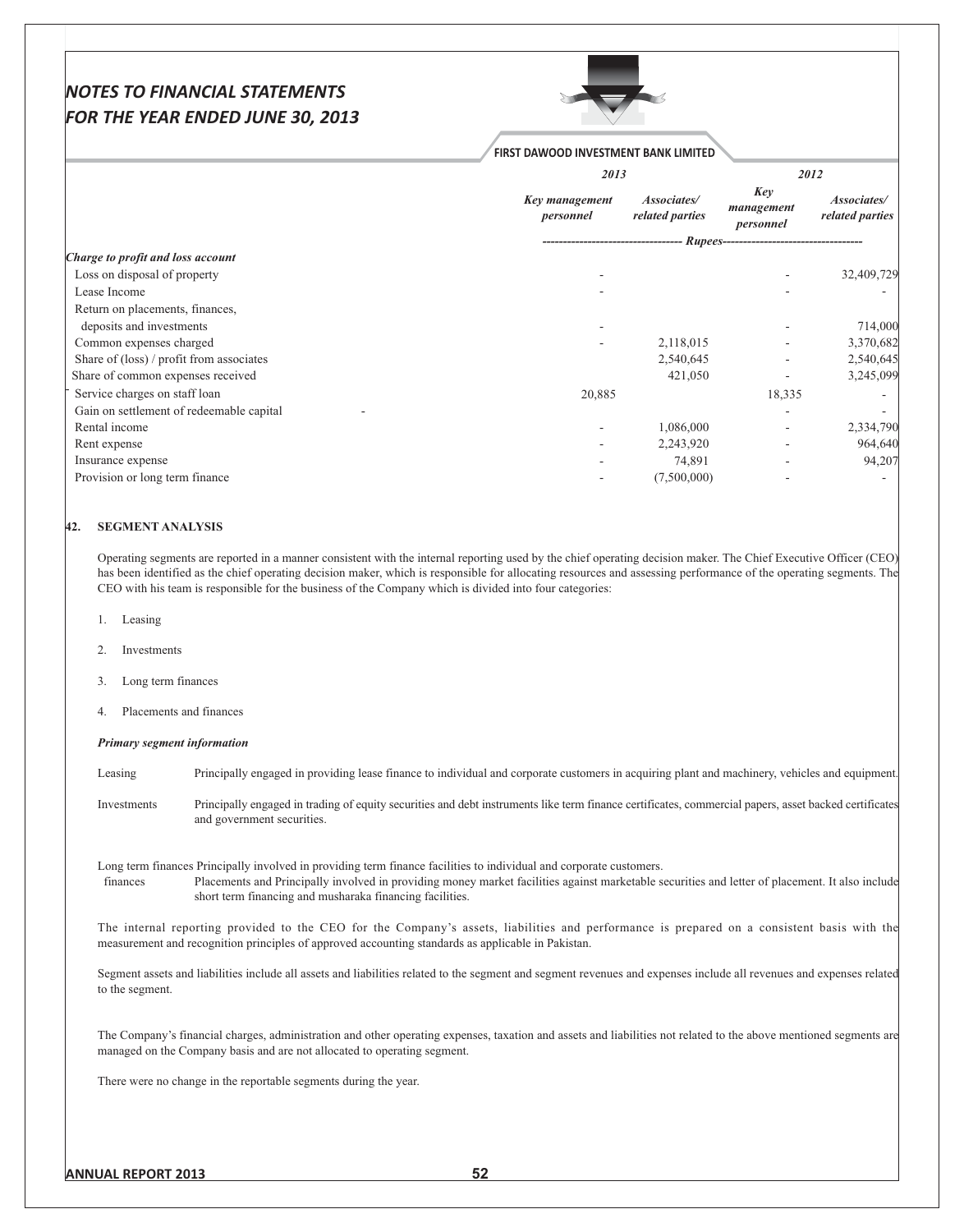|    | FOR THE YEAR ENDED JUNE 30, 2013<br>NOTES TO FINANCIAL STATEMENTS                                                             |                         |                               |                        |                                     |                                   |                             |                                 |                                      |                                  |                           |                                                              |                                                                   |
|----|-------------------------------------------------------------------------------------------------------------------------------|-------------------------|-------------------------------|------------------------|-------------------------------------|-----------------------------------|-----------------------------|---------------------------------|--------------------------------------|----------------------------------|---------------------------|--------------------------------------------------------------|-------------------------------------------------------------------|
|    | 42.1 Segment information for the year ended June 30, 2013                                                                     |                         |                               |                        |                                     |                                   |                             |                                 | FIRST DAWOOD INVESTMENT BANK LIMITED |                                  |                           |                                                              |                                                                   |
|    |                                                                                                                               | Leasing<br>2013         | 2012                          | Investments<br>2013    | 2012                                | <b>Long Term Finances</b><br>2013 | 2012                        | Placements and Finances<br>2013 | 2012                                 | <b>Others</b><br>2013            | 2012                      | <b>Total</b><br>2013                                         | 2012                                                              |
|    |                                                                                                                               |                         |                               |                        |                                     |                                   |                             | $\overline{-}$ (Rupees) –       |                                      |                                  |                           |                                                              |                                                                   |
|    | Provisions and fair value changes<br>Segment revenue                                                                          | 19,434,565<br>4,722,571 | (194, 159, 870)<br>11,793,755 | 4,351,070              | 7,097,321<br>3,226,411              | 7,505,936<br>34,104,252           | (52, 549, 865)<br>4,559,966 | 123,850<br>22,055,254           | (26,957,226)<br>$1,000,000$          | 760,000<br>34,010,847            | (1,000,896)<br>22,594,594 | 77,312,589<br>49,755,755                                     | (271, 441, 446)<br>47,045,636                                     |
|    | Loss on de-recognition of financial<br>assets / investment property                                                           |                         |                               |                        | ×,                                  |                                   |                             |                                 | $\mathbf{I}$                         | (63,572,272)                     | (15, 187, 650)            | (63,572,272)                                                 | (15, 187, 650)                                                    |
|    | Gain on sale of securities /<br>investment properties                                                                         |                         |                               | 592,971                |                                     |                                   |                             |                                 | ×                                    |                                  | $\mathbf{I}$              | 592,971                                                      |                                                                   |
| 53 | Share of (loss) / profit of associate<br>Segment results                                                                      | 24,157,136              | (182, 366, 115)               | 2,540,645<br>7,484,686 | $\frac{(27,454,104)}{(17,130,372)}$ | 41,610,188                        | (47,989,899)<br>J.          | 22,179,104<br>$\blacksquare$    | (25,957,226)<br>J.                   | (28, 801, 425)<br>$\blacksquare$ | 6,406,048                 | 2,540,645<br>66,629,689                                      | (27,454,104)<br>(267, 037, 564)                                   |
|    | Loss on disposal of porperty and equipment<br>Administration expenses<br>Unallocated cost<br>Other provisions<br>Finance cost |                         |                               |                        |                                     |                                   |                             |                                 |                                      |                                  |                           | (14,993,996)<br>(73,223,894)<br>6,255,155<br>197,083         | (34,244,520)<br>(84, 482, 499)<br>(17, 127, 836)<br>(4,874,962)   |
|    | (Loss) / profit before taxation<br>Loss after taxation<br>Taxation                                                            |                         |                               |                        |                                     |                                   |                             |                                 |                                      |                                  |                           | (81, 765, 652)<br>(15, 135, 963)<br>68,795,239<br>53,659,276 | (376,071,446)<br>(407, 767, 381)<br>(140, 729, 817)<br>31,695,935 |
|    | Other information<br>Unallocated assets<br>Segment assets<br><b>Total assets</b>                                              | 210,931,273             | 280,779,402                   | 251,218,488            | ,665,494<br>220,                    | 133,284,439                       | 163,855,771                 | 67,286,078                      | 75,475,649                           |                                  |                           | 662,720,278<br>481,026,860<br>1,143,747,138                  | 740,776,316<br>1,153,867,216<br>413,090,900                       |
|    | Segment liabilities<br><b>Total liabilities</b>                                                                               | 344,592,401             | 368,766,607                   | 173,024,482            | 155,500,942                         | 151,289,029                       | 174,347,087                 | 247,686,346                     | 254,354,220                          | $\mathbf{I}$                     | $\mathbf{I}$              | 916,592,258<br>916,592,260                                   | 952,968,856<br>952,969,839                                        |
|    | Net assets                                                                                                                    |                         |                               |                        |                                     |                                   |                             |                                 |                                      |                                  |                           | 227,154,878                                                  | 200,897,377                                                       |
|    |                                                                                                                               |                         |                               |                        |                                     |                                   |                             |                                 |                                      |                                  |                           |                                                              |                                                                   |
|    | <b>ANNUAL REPORT 2013</b>                                                                                                     |                         |                               |                        |                                     |                                   |                             |                                 |                                      |                                  |                           |                                                              |                                                                   |
|    |                                                                                                                               |                         |                               |                        |                                     |                                   |                             |                                 |                                      |                                  |                           |                                                              |                                                                   |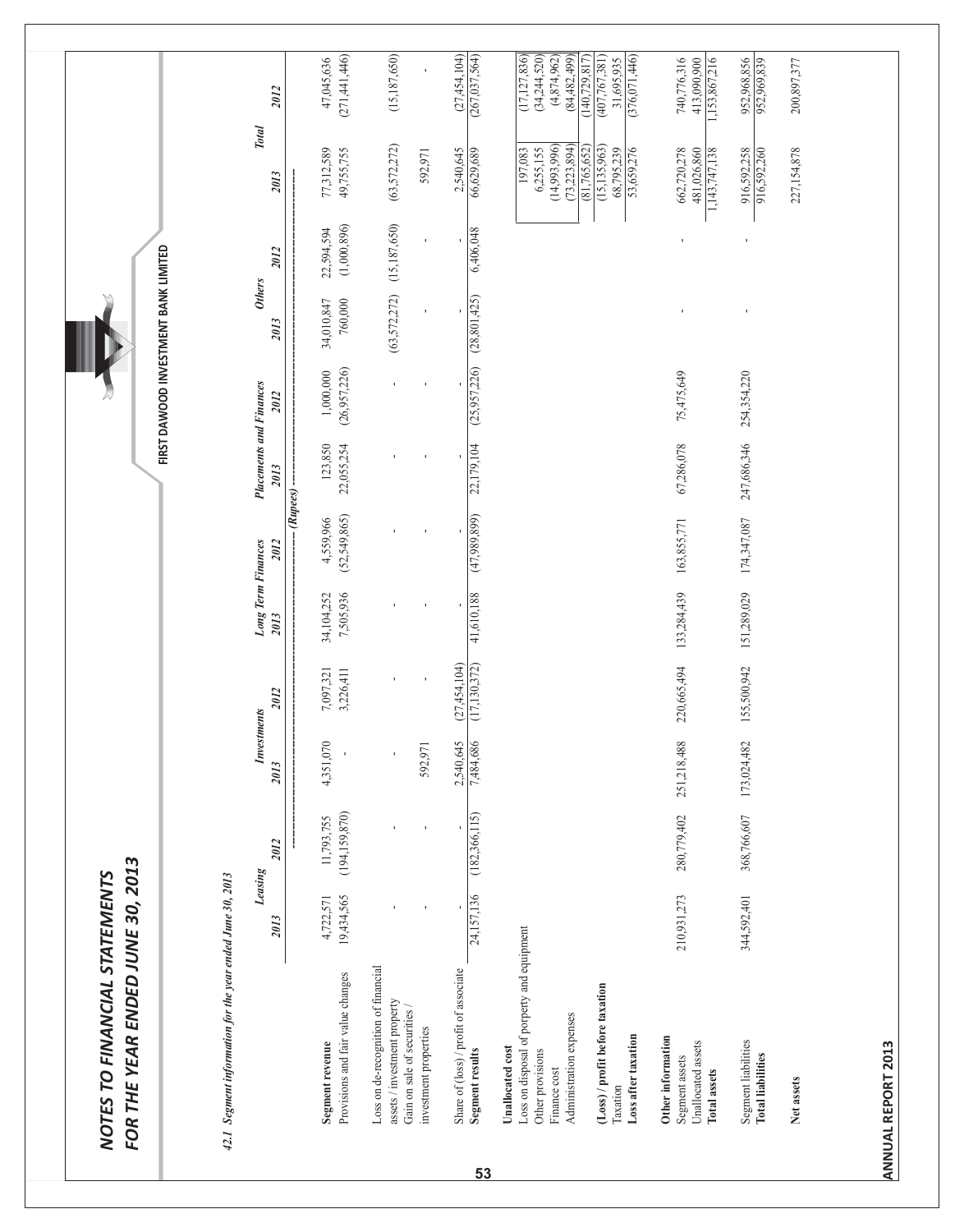

#### **FIRST DAWOOD INVESTMENT BANK LIMITED**

#### 42.2 Details of the industry / sector analysis of lease portfolio and other financing is given below:

**Segment by class of business** 

|                                            |              |                          | 2013                            |               |               |
|--------------------------------------------|--------------|--------------------------|---------------------------------|---------------|---------------|
|                                            | Leasing      | <i>Investments</i>       | Long-term                       | <b>Total</b>  | $\frac{0}{0}$ |
| <b>Class of business</b>                   | operations   |                          | <i>finance</i>                  |               |               |
|                                            |              |                          | Rupees ------------------------ |               |               |
| Cement                                     |              | 5,550,000                |                                 | 5,550,000     | 0.45          |
| Chemicals, fertilizers and pharmaceuticals | 36,648,535   | 145,750                  | 29, 362, 135                    | 66,156,420    | 5.31          |
| Construction                               | 25, 137, 264 |                          | 105,200,000                     | 130,337,264   | 10.46         |
| Electrical goods                           | 3,930,700    | 4,348,775                | 885,637                         | 9,165,112     | 0.74          |
| Energy, oil and gas                        | 576,620      | 6,451,077                | 8,890,000                       | 15,917,697    | 1.28          |
| Financial                                  |              | 232,733,048              | $\overline{\phantom{a}}$        | 232,733,048   | 18.68         |
| Food, tobacco and beverages                | 24,001,125   | 910,296                  | $\overline{\phantom{a}}$        | 24,911,421    | 2.00          |
| Health care                                | 6,492,900    |                          |                                 | 6,492,900     | 0.52          |
| Miscellaneous                              | 116,062,441  | 5,563,192                | 142,018,456                     | 263,644,089   | 21.16         |
| Steel, engineering and automobile          | 22, 107, 531 | 2,094,669                | $\overline{\phantom{a}}$        | 24, 202, 200  | 1.94          |
| Sugar and allied                           | 26,488,704   | $\overline{\phantom{a}}$ | $\overline{\phantom{a}}$        | 26,488,704    | 2.13          |
| Textile composite                          | 191,076,202  |                          | $\overline{\phantom{a}}$        | 191,076,202   | 15.34         |
| Textile finishing                          | 48,765,055   | 15,000,000               |                                 | 63,765,055    | 5.12          |
| Transport and communication                | 174,911,031  |                          | 10,521,065                      | 185,432,096   | 14.88         |
|                                            | 676,198,108  | 272,796,807              | 296,877,293                     | 1,245,872,208 | 100.00        |

|                                            |                   |                          | 2012                        |               |               |
|--------------------------------------------|-------------------|--------------------------|-----------------------------|---------------|---------------|
|                                            | Leasing           | <b>Investments</b>       | Long-term                   | <b>Total</b>  | $\frac{0}{0}$ |
| <b>Class of business</b>                   | <i>operations</i> |                          | finance                     |               |               |
|                                            |                   |                          | Rupees -------------------- |               |               |
| Cement                                     |                   | 6,315,480                |                             | 6,315,480     | 0.44          |
|                                            |                   |                          |                             |               |               |
| Chemicals, fertilizers and pharmaceuticals | 47,560,278        | 3,536,742                | 29, 362, 135                | 80,459,155    | 5.62          |
| Construction                               | 35, 387, 264      | $\overline{\phantom{a}}$ | 105,200,000                 | 140,587,264   | 9.83          |
| Electrical goods                           | 3,930,700         | 4,348,775                | 871,301                     | 9,150,776     | 0.64          |
| Energy, oil and gas                        | 576,620           | 528,810                  | 26,673,078                  | 27,778,508    | 1.94          |
| Financial                                  | 293,882           | 264, 205, 077            |                             | 264,498,959   | 18.49         |
| Food, tobacco and beverages                | 24, 223, 425      | 140,224                  | $\overline{\phantom{a}}$    | 24, 363, 649  | 1.70          |
| Health care                                | 7,452,900         |                          |                             | 7,452,900     | 0.52          |
| Miscellaneous                              | 114,911,239       | $\sim$                   | 179,681,387                 | 294,592,626   | 20.59         |
| Steel, engineering and automobile          | 46, 443, 172      |                          | 4,585,021                   | 51,028,193    | 3.57          |
| Sugar and allied                           | 27,731,415        | $\sim$                   | $\overline{\phantom{a}}$    | 27,731,415    | 1.94          |
| Textile composite                          | 197,236,202       | 408,678                  | $\overline{\phantom{a}}$    | 197,644,880   | 13.82         |
| Textile finishing                          | 48,837,055        | 15,000,000               |                             | 63,837,055    | 4.46          |
| Transport and communication                | 200, 292, 726     | 24, 209, 217             | 10,521,066                  | 235,023,009   | 16.43         |
|                                            | 754,876,878       | 318,693,003              | 356,893,988                 | 1,430,463,869 | 100.00        |

#### 43. FINANCIAL RISK MANAGEMENT POLICIES

The Company's directors and management are responsible for ensuring that financial risk-taking activities are governed by appropriate policies and procedures and that financial risks are identified, measured and managed in accordance with Company policies and Company risk appetite. The Board of Directors reviews and agree policies for managing each of these risks.

The Company's overall risk management programme focuses on the unpredictability of financial markets and seeks to minimize potential adverse effects on the Company's financial performance. Presently, the Company is in recovery phase and have stopped any new business activities. The Company is planning to adopt adequate risk management systems once it will resume operations.

The Company's financial assets comprise of lease finances, long term and short finances, placements, other receivables and cash and bank balances. The Company also holds available-for-sale investments, held to maturity investments and initially designated as investments at fair value through profit and loss. The Company's principal financial liabilities comprise loans and borrowings, deposits, trade and other payables, and financial guarantee contracts. The main purpose of these financial liabilities is to raise finance for the Company's operations.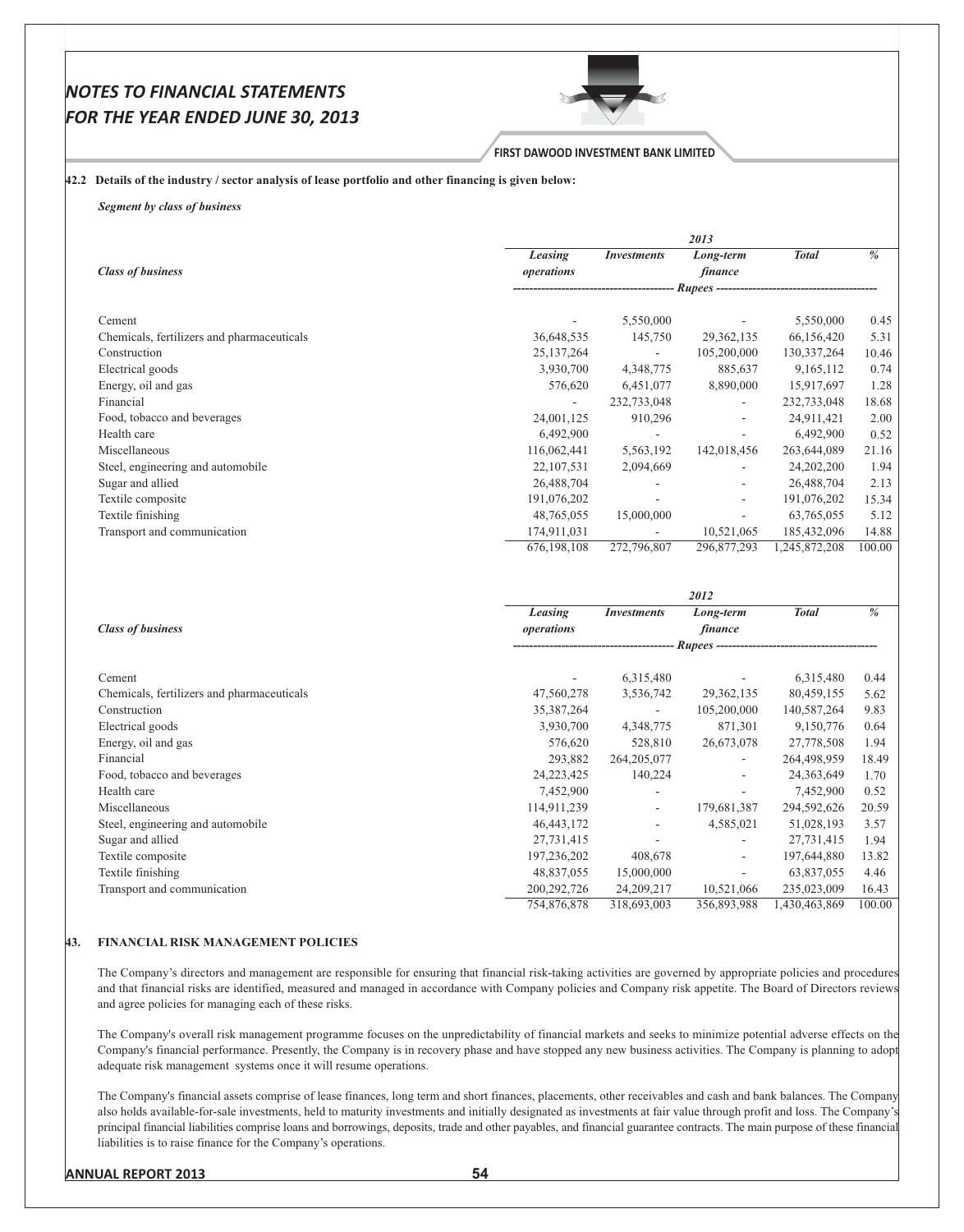**FIRST DAWOOD INVESTMENT BANK LIMITED** 

The Company's exposure to the risks associated with the financial instruments and the risk management policies and procedures are summarized as follows:

#### 43.1 Market risk

Market risk is the risk that the fair value or future cash flows of financial instruments will fluctuate due to changes in market variables such as profit rates, foreign exchange rates and equity prices.

#### 43.1.1 Interest rate risk

Interest rate is the risk that the fair value or future cash flows of a financial instrument will fluctuate because of changes in market interest rates. The Company is exposed to interest rate risk as a result of mismatches or gaps in the amounts of assets and liability that mature or reprice in a given period. The Company manages this risk by matching the reprising of assets and liabilities.

## Cash flow and fair value interest rate risks

The Company's exposure to the risk of changes in interest rates relates primarily to the following:

|                                               | 2013          | 2012          |
|-----------------------------------------------|---------------|---------------|
| Fixed rate instruments at carrying amount:    | <b>Rupees</b> | <b>Rupees</b> |
| <b>Financial assets</b>                       |               |               |
|                                               |               |               |
| <b>Bank</b> balances                          | 62,305,918    | 136,804,414   |
| Long term investment                          | 6,746,212     | 4,568,400     |
| Short term investment                         | 12,444,425    |               |
| Long term loans                               | 199,455       | 315,797       |
|                                               | 81,696,010    | 141,688,611   |
| <b>Financial liabilities</b>                  |               |               |
|                                               |               |               |
| Loan term loans                               | 249,861,510   | 278,079,794   |
| Short-term borrowings                         | 81,418,223    | 81,418,223    |
| Certificates of investment                    | 88,500,000    | 107,250,000   |
|                                               | 419,779,733   | 466,748,017   |
| Variable rate instruments at carrying amount: |               |               |
| <b>Financial assets</b>                       |               |               |
| Net investment in lease finance               | 210,931,273   | 269,779,403   |
| Long term finances                            | 133,284,439   | 163,855,771   |
| Placements and finances                       | 67,286,078    | 75,475,649    |
| Advance against lease commitments             |               | 10,999,999    |
|                                               | 411,501,790   | 520,110,822   |
|                                               |               |               |
|                                               |               |               |
|                                               |               |               |
|                                               |               |               |
|                                               |               |               |
|                                               |               |               |
|                                               |               |               |
|                                               |               |               |
|                                               |               |               |
|                                               |               |               |
|                                               |               |               |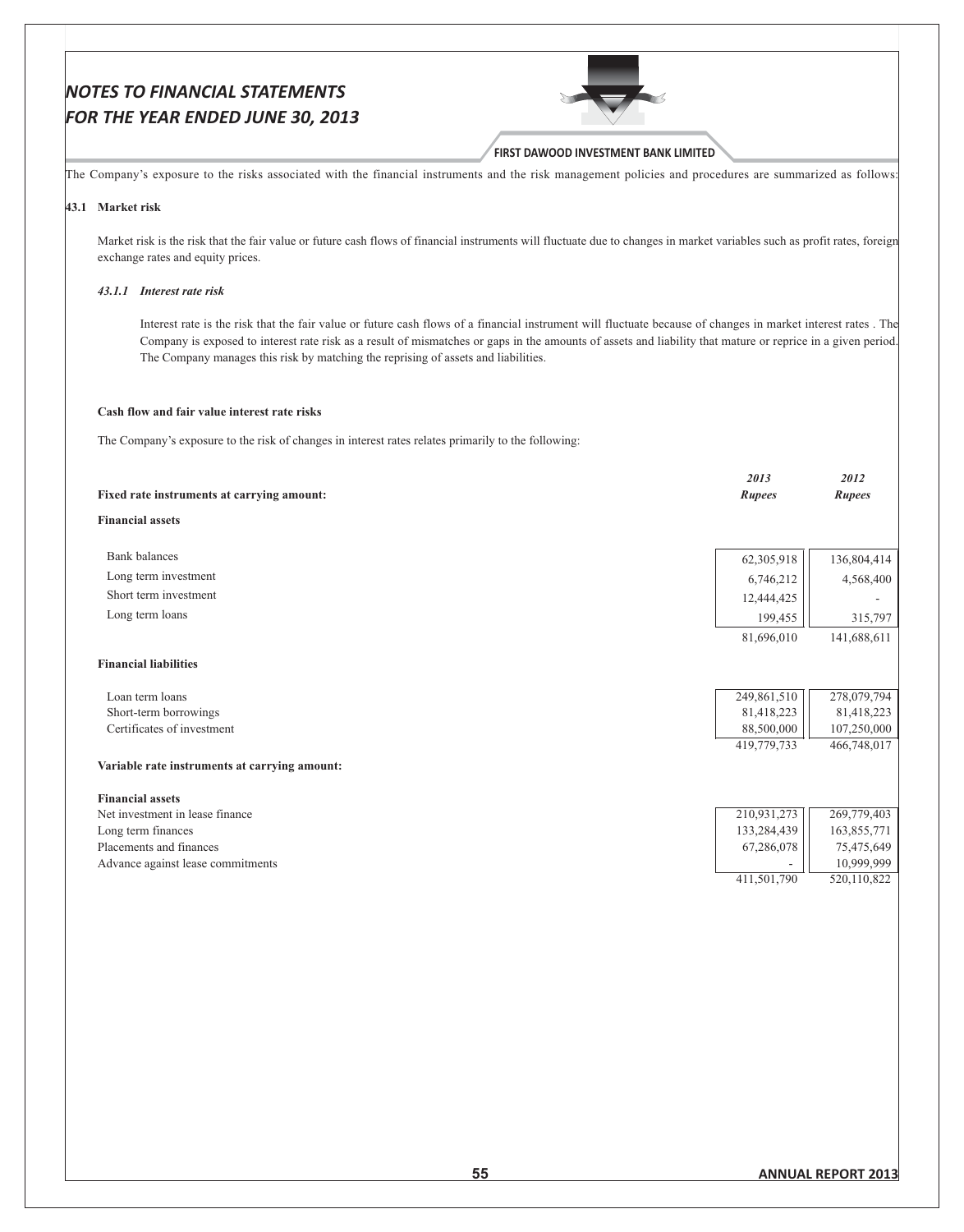| 43.1.1.1 Mismatch of interest rate sensitive assets and liabilities |                             |                       |                                                  |                                                       |                                                                          | FIRST DAWOOD INVESTMENT BANK LIMITED                  |                                |                                         |                        |
|---------------------------------------------------------------------|-----------------------------|-----------------------|--------------------------------------------------|-------------------------------------------------------|--------------------------------------------------------------------------|-------------------------------------------------------|--------------------------------|-----------------------------------------|------------------------|
|                                                                     | Effective<br>Rate           | One year or<br>less   | More than one<br>than two years<br>year but less | More than two<br>year but less<br>than three<br>years | Rupees<br>2013<br>three year but<br>less than four<br>More than<br>years | four year but<br>less than five<br>More than<br>years | More than<br>five year         | Not exposed<br>to interest<br>rate risk | <b>Total</b>           |
| Net investment in lease<br><b>Financial Assets</b>                  |                             |                       |                                                  |                                                       |                                                                          |                                                       |                                |                                         |                        |
| finance                                                             | $8\% - 29.17\%$             | 118,561,731           | ı                                                | 92,369,542                                            | ı                                                                        | $\blacksquare$                                        |                                |                                         | 210,931,273            |
| Long term investments                                               |                             |                       |                                                  |                                                       |                                                                          |                                                       | $\sim 1$                       | 195,984,535                             | 195,984,535            |
| Long-term finances                                                  | $8\% - 18.27\%$<br>$5.00\%$ | 66,924<br>109,995,861 | 6,228,019<br>73,203                              | 354,756<br>59,328                                     | 15,979,853                                                               | 725,950                                               | $\sim 10-10-10$                |                                         | 133,284,439<br>199,455 |
| Long term deposits<br>Long-term loans                               |                             |                       | $\mathbf{I}$                                     | $\mathbf{I}$                                          |                                                                          | $\mathbf{I}$                                          |                                |                                         |                        |
| Short term investments                                              | $12.99\% - 15.29\%$         | 12,444,425            | $\mathbf{I}$                                     |                                                       |                                                                          |                                                       |                                | 42,789,528                              | 55,233,953             |
| Placements and finances                                             | $8.5\% - 24\%$              | 67,286,078            | $\blacksquare$                                   |                                                       |                                                                          |                                                       | $\mathbf{I}$                   |                                         | 67,286,078             |
| Advance against lease<br>commitments                                | $14.38\% - 15.56\%$         |                       | $\mathbf{I}$                                     |                                                       | $\mathbf I$                                                              | $\mathbf{I}$                                          |                                |                                         |                        |
| Loans, advances and prepayments                                     |                             |                       | $\mathbf{L}$                                     | $\mathbf{I}$                                          | $\sim$ 1 $\sim$                                                          | $\mathbf{L}$                                          | <b>The Committee Committee</b> | 5,497,073                               | 5,497,073              |
| Interest accrued                                                    |                             |                       | $\mathbf{I}$                                     | $\mathbf{H}=\mathbf{H}+\mathbf{H}$                    | $\mathbf{1}$                                                             |                                                       |                                | 3,880,871                               | 3,880,871              |
| Other receivables                                                   |                             | 3,100,000             | $\blacksquare$                                   |                                                       | $\blacksquare$                                                           | $\mathbf{1}=\mathbf{1}$                               |                                | 93,495,100                              | 96,595,100             |
| Cash and bank balances                                              | $6\% - 13\%$                | 62,305,918            |                                                  |                                                       |                                                                          |                                                       |                                | 4,697,150                               | 67,003,068             |
|                                                                     |                             | 373,760,937           | 6,301,222                                        | 92,783,626                                            | 15,979,853                                                               | 725,950                                               | $\mathbf{I}$                   | 346,344,256                             | 835,895,844            |
| <b>Financial Liabilities</b>                                        |                             |                       |                                                  |                                                       |                                                                          |                                                       |                                |                                         |                        |
| Long-term loans                                                     | $0\% - 5\%$                 | 395,627,657           | 65,500,000                                       |                                                       |                                                                          |                                                       |                                |                                         | 461,127,657            |
| Deposits                                                            |                             |                       |                                                  | $\mathbf{I}$                                          | $\blacksquare$                                                           | T,                                                    | <b>The Committee Committee</b> | 121,560,764                             | 121,560,764            |
| Certificates of investment                                          | $17% - 20%$                 | 88,500,000            |                                                  | $\mathbf{1}$                                          | $\mathbf{I}$                                                             | $\mathbf{1}$                                          |                                |                                         | 88,500,000             |
| Short-term borrowings                                               | $17.00\%$                   | 81,418,223            |                                                  | $\sim 1$                                              | $\sim 1$                                                                 | $\sim 10^{-1}$                                        |                                |                                         | 81,418,223             |
| Accrued and other liabilities                                       |                             |                       |                                                  |                                                       | $\overline{\phantom{a}}$                                                 | $\blacksquare$                                        |                                | 101,748,784                             | 101,748,784            |
|                                                                     |                             | 565,545,880           | 65,500,000                                       |                                                       |                                                                          |                                                       | $\mathbf{L}_{\mathrm{max}}$    | 223,309,548                             | 854,355,428            |
| On balance sheet gap                                                |                             | (191, 784, 943)       | (59, 198, 778)                                   | 92,783,626                                            | 15,979,853                                                               | 725,950                                               | $\sim$ 1                       | 123,034,708                             | (18, 459, 584)         |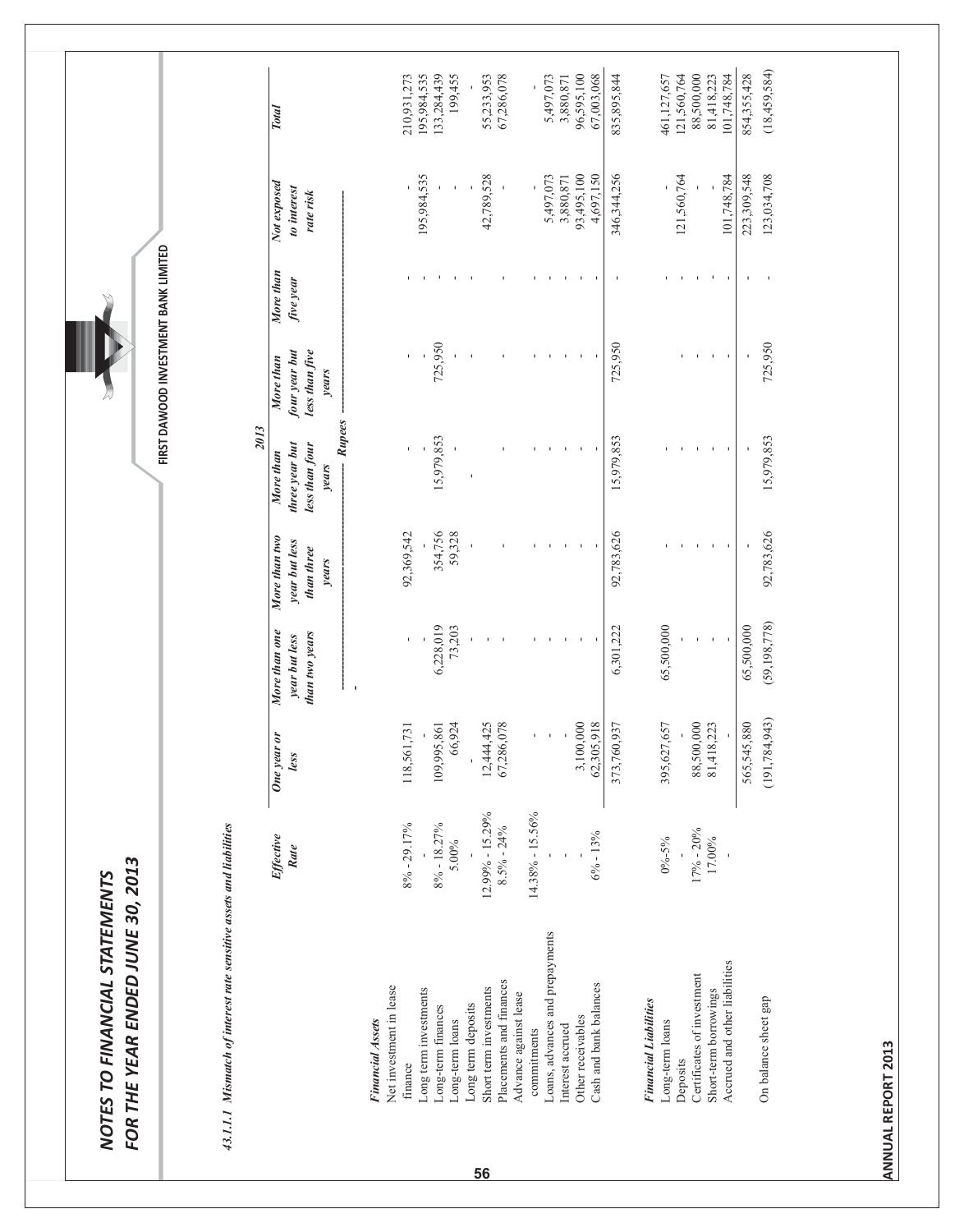| FOR THE YEAR ENDED JUNE 30, 2013<br>NOTES TO FINANCIAL STATEMENTS |                             |                       |                                                     |                                                       |                                                                          |                                                       | FIRST DAWOOD INVESTMENT BANK LIMITED |                                         |                        |
|-------------------------------------------------------------------|-----------------------------|-----------------------|-----------------------------------------------------|-------------------------------------------------------|--------------------------------------------------------------------------|-------------------------------------------------------|--------------------------------------|-----------------------------------------|------------------------|
|                                                                   | Effective<br>Rate           | One year or<br>less   | than one<br>than two years<br>year but less<br>More | More than two<br>year but less<br>than three<br>years | Rupees<br>2012<br>three year but<br>less than four<br>More than<br>years | four year but<br>less than five<br>More than<br>years | More than<br>five year               | Not exposed<br>to interest<br>rate risk | Total                  |
| Net investment in lease<br><b>Financial Assets</b>                |                             |                       | $\mathbf{i}$<br>$\bar{1}$                           |                                                       |                                                                          |                                                       |                                      |                                         |                        |
| finance                                                           | $8\% - 29.17\%$             | 208,771,873           | 58,367,574                                          | 2,639,956                                             |                                                                          |                                                       |                                      |                                         | 269,779,403            |
| Long term investment                                              |                             |                       |                                                     |                                                       |                                                                          |                                                       |                                      | 186,929,237                             | 186,929,237            |
| Long-term finances<br>Long-term loans                             | $8\% - 18.27\%$<br>$5.00\%$ | 153,793,465<br>75,000 | 2,535,517<br>83,288                                 | 1,121,017<br>85,263                                   | 72,246<br>2,759,588                                                      | 1,715,357                                             | 1,930,827                            |                                         | 315,797<br>163,855,771 |
| Long term deposits                                                |                             |                       |                                                     |                                                       |                                                                          |                                                       | $\mathbf{I}$                         | 3,500,000                               | 3,500,000              |
| Short term investments                                            | $12.99\% - 15.29\%$         |                       | 7,675,786                                           |                                                       | $\blacksquare$                                                           |                                                       |                                      | 26,060,471                              | 33,736,257             |
| Placements and finances                                           | $8.5\% - 24\%$              | 75,475,649            |                                                     |                                                       | $\blacksquare$                                                           |                                                       | $\overline{\phantom{a}}$             |                                         | 75,475,649             |
| Advance against lease<br>commitments                              | $14.38\% - 15.56\%$         | 10,999,999            |                                                     |                                                       | $\mathbf I$                                                              | $\mathbf{I}$                                          | $\mathbf{I}$                         |                                         | 10,999,999             |
| Loans, advances and prepayments                                   |                             |                       |                                                     | $\mathbf I$                                           | $\mathbf I$                                                              |                                                       | $\mathbf{I}$                         | 9,186,632                               | 9,186,632              |
| Interest accrued                                                  |                             |                       | $\mathbf{I}$                                        | $\mathbf{I}$                                          | $\mathbf{I}$                                                             |                                                       | $\blacksquare$                       | 762,053                                 | 762,053                |
| Other receivables                                                 |                             | 8,100,000             | $\blacksquare$                                      |                                                       |                                                                          |                                                       | $\mathbf{I}$                         | 39,537,883                              | 47,637,883             |
| Cash and bank balances                                            | $6\% - 13\%$                | 136,804,414           |                                                     |                                                       |                                                                          |                                                       |                                      | 3,055,947                               | 139,860,361            |
|                                                                   |                             | 594,020,400           | 68,662,165                                          | 3,846,236                                             | 2,831,834                                                                | 1,715,357                                             | 1,930,827                            | 269,032,223                             | 942,039,042            |
| <b>Financial Liabilities</b><br>Long-term loans                   | $0\% - 5\%$                 | 199,682,873           | 78,396,921                                          |                                                       |                                                                          |                                                       |                                      | 232,266,147                             | 510,345,941            |
| Deposits                                                          |                             |                       |                                                     |                                                       |                                                                          |                                                       |                                      | 126,773,813                             | 126,773,813            |
| Certificates of investment                                        | $17\% - 20\%$               | 107,250,000           |                                                     | $\mathbf I$                                           | $\blacksquare$                                                           |                                                       | $\mathbf{I}$                         |                                         | 107,250,000            |
| Accrued mark-up                                                   |                             |                       | $\mathbf{I}$                                        | $\mathbf{I}$                                          | $\mathbf{I}$                                                             | $\mathbf{I}$                                          | $\mathbf{I}$                         | 49,316,029                              | 49,316,029             |
| Short-term borrowings                                             | $17.00\%$                   | 81,418,223            | $\mathbf{I}$                                        | $\blacksquare$                                        | $\mathbf{I}$                                                             | $\mathbf{I}$                                          | $\mathbf{I}$                         |                                         | 81,418,223             |
| Accrued and other liabilities                                     |                             |                       |                                                     | $\blacksquare$                                        |                                                                          | $\mathbf I$                                           | $\blacksquare$                       | 76,365,833                              | 76,365,833             |
|                                                                   |                             | 388,351,096           | 78,396,921                                          |                                                       |                                                                          |                                                       |                                      | 484,721,822                             | 951,469,839            |
| On balance sheet gap                                              |                             | 205,669,304           | (9, 734, 756)                                       | 3,846,236                                             | 2,831,834                                                                | 1,715,357                                             | 1,930,827                            | (215,689,599)                           | (9,430,797)            |

**ADNNA LREPO** RT 2013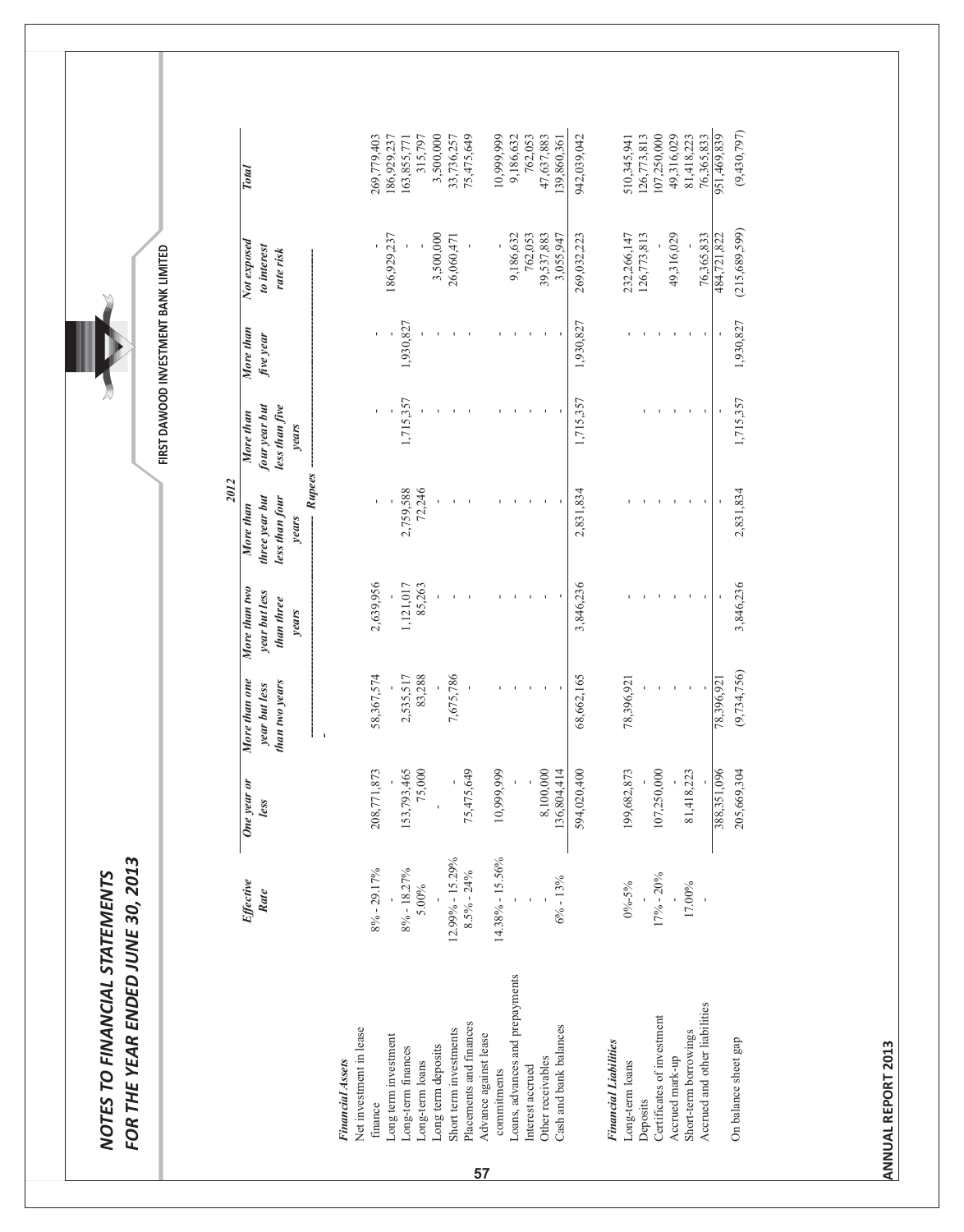

#### FIRST DAWOOD INVESTMENT BANK LIMITED

Management of the Company estimates that an increase of 100 basis points in the market interest rate, with all other factors remaining constant, would increase the Company's income by Rs. 1.086 million and a decrease of 100 basis points would result in a decrease in the Company's income by the same amount. However, in practice, the actual results may differ from the sensitivity analysis.

Management is of the view that the above sensitivity analysis are not representative of the year as a whole, since the level of exposure changes frequently as part of the interest rate risk management process used to meet the Company's objectives.

The Company's exposure to interest rate risk on its financial assets and liabilities based on contractual reprising or maturity dates whichever is earlier is as follows:

#### 43.1.2 Foreign currency risk

Foreign currency risk is the risk that the fair value or future cash flows of a financial instruments will fluctuate because of changes in foreign exchange rates. As the Company does not have any foreign currency asset and liabilities except for investment in US dollar bonds having carrying value of USD 68,420, therefore, the Company is not materially exposed to foreign currency risk as at June 30, 2013.

#### 43.1.3 Price risk

Price risk is the risk of volatility in the value of financial instruments resulting from their dependence on market sentiments, speculative activities, supply and demand for instruments and liquidity in the market. The value of investments may fluctuate due to change in business cycles affecting the business of the Company in which the investment is made, change in business circumstances of the Company, its business sector, industry and / or the economy in general. The Company's Executive Committee reviews and approves all investment related decisions.

At the balance sheet date, the exposure to listed equity securities is Rs. 12.977 million. Management of the Company estimates that 5% increase or decrease in the overall equity prices in the market with all other factors remaining constant would result in increase or decrease of Company's net assets by Rs.0.65 million. However, in practice, the actual results may differ from the sensitivity analysis.

#### 43.2 Credit Risk

Credit risk is the risk that the counterparty to a financial instrument will cause a financial loss for the Company by failing to discharge its obligation. The Company's policy is to enter into financial contracts with reputable counter parties in accordance with the internal guidelines, offering document and regulatory requirements. The table below analyses the Company's maximum exposure to credit risk.

|                                   | 2013<br><b>Rupees</b> | 2012<br><b>Rupees</b> |
|-----------------------------------|-----------------------|-----------------------|
| Net investment in lease finance   | 210,931,273           | 269,779,403           |
| Long term investments             | 195,984,535           | 186,929,237           |
| Long term finances                | 133,284,439           | 163,855,771           |
| Long term loans                   | 199,455               | 315,797               |
| Long term deposits                | 3,704,000             | 3,500,000             |
| Short term investments            | 9,688,911             | 7,675,786             |
| Placements and finances           | 67,286,078            | 75,475,649            |
| Advance against lease commitments | ۰                     | 10,999,999            |
| Loans and advances                | 3,000,920             | 8,100,000             |
| Mark-up accrued                   | 3,880,871             | 762,053               |
| Other receivables                 | 96,595,100            | 47,637,883            |
| Cash and bank balances            | 67,003,068            | 139,860,361           |
|                                   | 791,558,650           | 914,891,939           |

Concentration of credit risk exists when changes in economic or industry factors affect the group of counterparties whose aggregate credit exposure is significant in relation to the Company's total credit exposure. The Company's portfolio of financial assets is broadly diversified and transactions are entered into with diverse credit worthy counterparties thereby mitigating any significant concentration of credit risk.

Credit risk on bank balances is limited as they are maintained with foreign and local banks having good credit ratings assigned by local and international credit rating agencies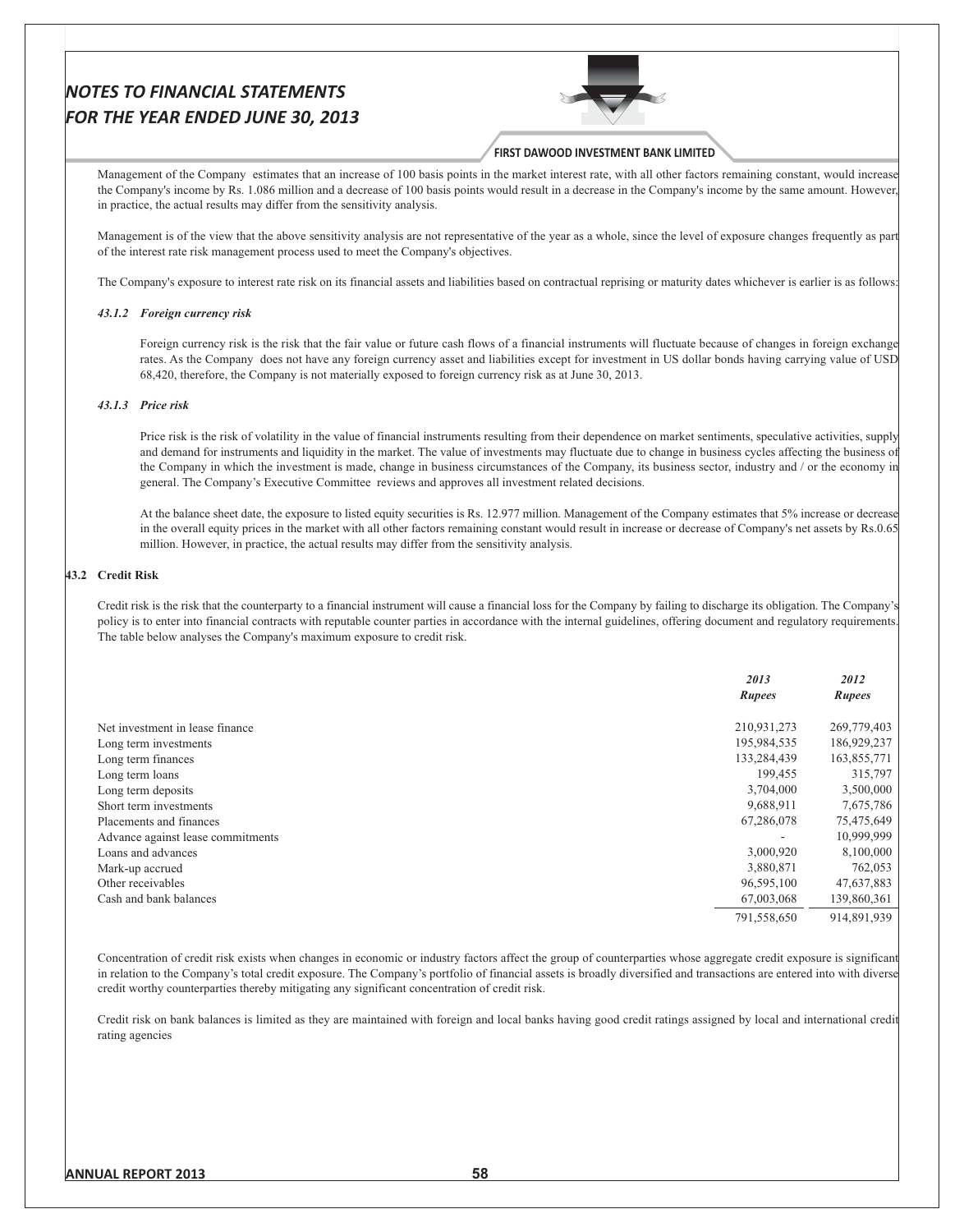

|                                 | <b>FIRST DAWOOD INVESTMENT BANK LIMITED</b> |            |                |  |
|---------------------------------|---------------------------------------------|------------|----------------|--|
|                                 | <b>Short term</b>                           | Long term  | Rating agency  |  |
| Habib Metropolitan Bank Limited | $A1+$                                       | $AA+$      | <b>PACRA</b>   |  |
| Burj Bank Limited               | $A-1$                                       | А          | <b>JCR-VIS</b> |  |
| MCB Bank Limited                | $A1+$                                       | AAA        | <b>PACRA</b>   |  |
| Al Baraka Bank                  | A-1                                         | A          | <b>JCR-VIS</b> |  |
| National Bank of Pakistan       | $A1+$                                       | AAA        | <b>JCR-VIS</b> |  |
| Bank Al-Habib Limited           | $A1+$                                       | $AA+$      | <b>PACRA</b>   |  |
| <b>Standard Chartered Bank</b>  | $A1+$                                       | AAA        | <b>PACRA</b>   |  |
| Oman International Bank         | $A-2$                                       | <b>BBB</b> | <b>JCR-VIS</b> |  |

#### **43.3 FAIR VALUE HIERARCHY**

The Company uses the following hierarchy for determining and disclosing the fair value of financial instruments by valuation technique:

Level 1: Quoted prices in active markets for identical assets.

Level 2: Other techniques for which all inputs which have a significant effect on the recorded fair value are observable, either directly or indirectly.

Level 3: Techniques which use inputs which have a significant effect on the recorded fair value that are not based on observable market data.

The Company has investments carried at fair value amounting to Rs. 25,421,527 (2012: 18,625,934) which are valued under level 1 valuation method. There have been no movements in or out of the level 1 category during the year. The Company does not have any investment in level 2 or level 3 category.

## 43.4 LIQUIDITY RISK

Liquidity risk is the risk that an enterprise will encounter difficulty in raising funds to meet commitments associated with financial instruments. The Company matches availability of liquid funds before committing for liabilities and also on a timely basis an analysis of liquid funds with maturities of liabilities due is performed.

#### *43.4.1 MATURITIES OF ASSETS AND LIABILITIES*

|                                 |               |                      | 2013                    |                                |                    |
|---------------------------------|---------------|----------------------|-------------------------|--------------------------------|--------------------|
|                                 | <b>Total</b>  | Upto three<br>months | Over three<br>months to | Over one year<br>to five years | Over five<br>years |
| <b>Assets</b>                   |               |                      | one year                |                                |                    |
| Property and equipment          | 4,795,768     | 85,450               | 8,568                   | 4,573,230                      | 128,520            |
| Investment property             | 70,855,000    |                      |                         |                                | 70,855,000         |
| Net investment in lease finance | 210,931,273   | 29,640,433           | 88,921,298              | 92,369,542                     |                    |
| Long term investments           | 195,984,535   |                      |                         |                                | 195,984,535        |
| Long-term finances              | 133,284,439   | 27,498,965           | 82,496,896              | 23,288,578                     |                    |
| Long-term loans                 | 199,455       | 16,731               | 50,193                  | 132,531                        |                    |
| Long-term deposits              | 3,704,000     |                      |                         |                                | 3,704,000          |
| Deferred tax asset              | 198,893,526   |                      | ۰                       | 198,893,526                    |                    |
| Short-term investment           | 55,233,953    | 25,421,527           |                         | 9,688,911                      | 20,123,515         |
| Placement and finances          | 67,286,078    | 67,286,078           |                         |                                |                    |
| Other asset                     |               |                      |                         |                                |                    |
| Advances and prepayments        | 5,497,073     | 2,484,751            | 3,012,322               |                                |                    |
| Interest accrued                | 3,880,871     | 3,880,871            |                         |                                |                    |
| Other receivables               | 96,595,100    | 96,595,100           |                         |                                |                    |
| Cash and bank balances          | 67,003,068    | 67,003,068           |                         |                                |                    |
|                                 | 1,114,144,138 | 319,912,973          | 174,489,277             | 328,946,318                    | 290,795,570        |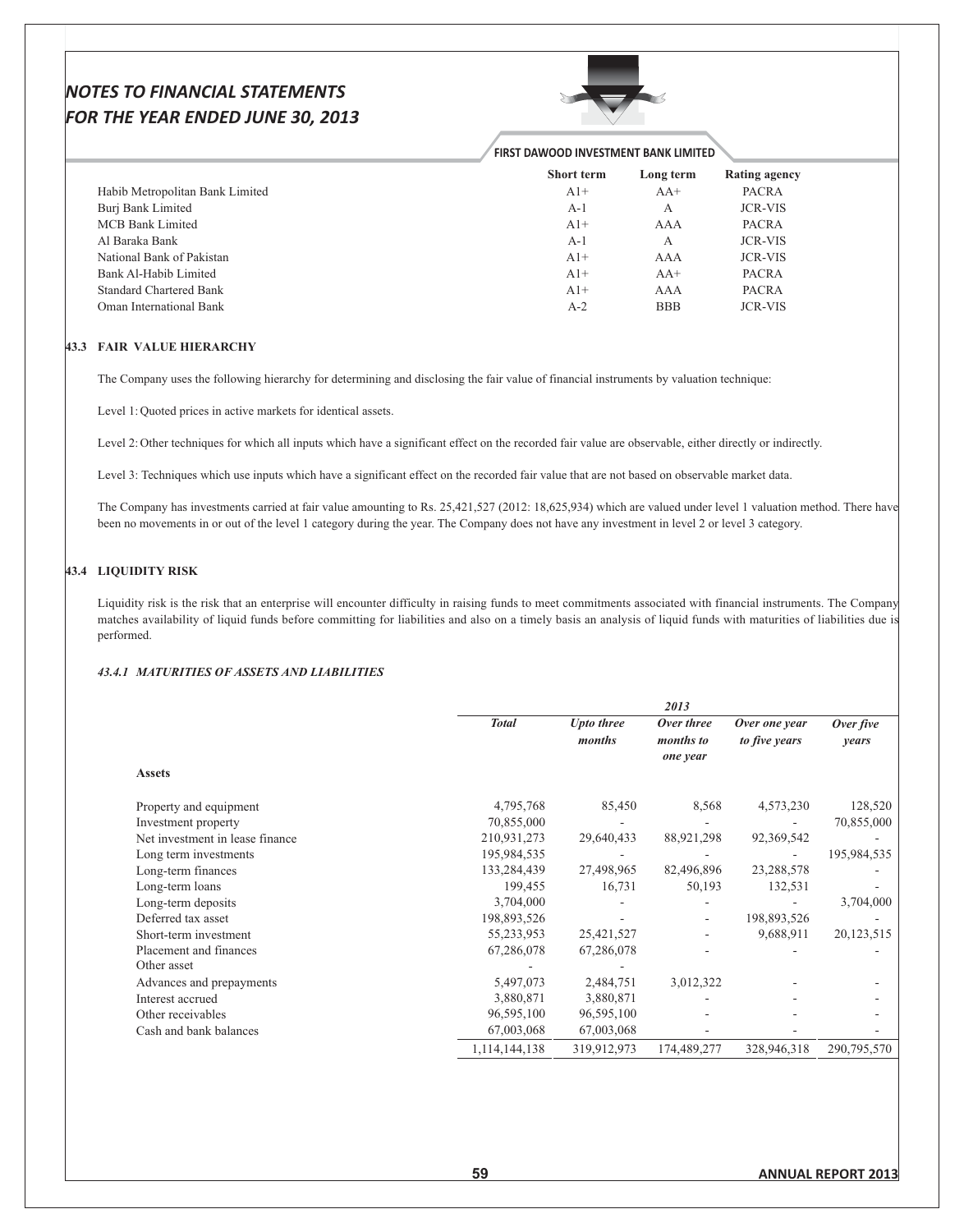

#### **FIRST DAWOOD INVESTMENT BANK LIMITED**

## Liabilities

| Long-term loans                                        | 461,127,657                  | 36,611,953                  | 359,015,704              | 65,500,000     |              |
|--------------------------------------------------------|------------------------------|-----------------------------|--------------------------|----------------|--------------|
| Certificates of investment                             | 88,500,000                   | 88,500,000                  |                          |                |              |
| Lease Deposits                                         | 121,560,764                  | $\sim$                      | 105,553,984              | 16,006,780     |              |
| Deferred Income                                        | 1,376,765                    | 1,376,765                   |                          |                |              |
| Accrued mark-up                                        | 59,779,713                   | 59,779,713                  |                          |                |              |
| Short-term borrowings<br>Accrued and other liabilities | 81,418,223<br>101,748,784    | 81,418,223                  | 100,610,803              |                |              |
| Taxation                                               | 1,080,354                    | 1,137,981<br>$\sim$         | 1,080,354                |                |              |
|                                                        | 916,592,260                  | 268,824,635                 | 566,260,845              | 81,506,780     |              |
| <b>Net Assets</b>                                      | 197,551,878                  | 51,088,338                  | (391,771,568)            | 247,439,538    | 290,795,570  |
| Share capital                                          | 1,342,326,440                |                             |                          |                |              |
| Reserves net of accumulated                            |                              |                             |                          |                |              |
|                                                        | (1,115,171,562)              |                             |                          |                |              |
| <b>Nee</b> assets                                      | 227,154,878                  |                             |                          |                |              |
|                                                        |                              |                             | 2012                     |                |              |
|                                                        | <b>Total</b>                 | <b>Upto three</b>           | Over three               | Over one year  | Over five    |
|                                                        |                              | months                      | months to<br>one year    | to five years  | years        |
| <b>Assets</b>                                          |                              |                             |                          |                |              |
| Property and equipment                                 | 7,486,509                    | 798,860                     | 2,022,425                | 4,547,278      | 117,947      |
| Investment property                                    | 70,095,000                   | $\overline{\phantom{a}}$    | $\overline{\phantom{a}}$ | $\sim$         | 70,095,000   |
| Net investment in lease finance                        | 269,779,403                  | 59,858,741                  | 148,913,132              | 61,007,530     | $\mathbf{r}$ |
| Long term investment                                   | 186,929,237                  | $\blacksquare$              | $\overline{\phantom{a}}$ | ÷.             | 186,929,237  |
| Long-term finances                                     | 163,855,771                  | 41,187,741                  | 112,605,724              | 10,062,306     |              |
| Long-term loans                                        | 315,797                      | 18,750                      | 56,250                   | 240,797        |              |
| Long-term deposits                                     | 3,500,000                    | $\mathcal{L}_{\mathcal{A}}$ | ÷.                       | $\sim$         | 3,500,000    |
| Deferred tax asset                                     | 129,746,665                  |                             |                          | 129,746,665    |              |
| Short-term investment                                  | 33,736,257                   | 6,381,748                   | $\overline{\phantom{a}}$ | 7,675,786      | 19,678,723   |
| Placement and finances                                 | 75,475,649                   | 75,475,649                  | $\overline{\phantom{a}}$ | L.             |              |
| Advance against lease commitments                      | 10,999,999                   | 10,999,999                  |                          |                |              |
| Other asset                                            | 4,500,000                    | 4,500,000                   |                          |                |              |
| Advances and prepayments                               | 9,186,632                    | 9,186,632                   |                          |                |              |
| Interest accrued<br>Other receivables                  | 762,053                      | 762,053                     |                          |                |              |
| Cash and bank balances                                 | 47,637,883                   | 47,637,883                  |                          |                |              |
|                                                        | 139,860,361<br>1,153,867,216 | 139,860,361<br>396,668,417  | $\sim$<br>263,597,531    | 213,280,362    | 280,320,907  |
|                                                        |                              |                             |                          |                |              |
| <b>Liabilities</b>                                     |                              |                             |                          |                |              |
| Long-term loans                                        | 510,345,941                  | 139,409,461                 | 93,273,412               | 277,663,068    |              |
| Certificates of investment                             | 107,250,000                  | 107,250,000                 |                          |                |              |
| Lease Deposits                                         | 126,773,813                  | 126,773,813                 |                          |                |              |
| Accrued mark-up                                        | 49,316,029                   | 49,316,029                  |                          |                |              |
| Short-term borrowings                                  | 81,418,223                   | 81,418,223                  |                          |                |              |
| Accrued and other liabilities                          | 76, 365, 833                 | 76, 365, 833                |                          |                |              |
| Taxation                                               | 1,500,000                    | $\sim$                      | 1,500,000                |                |              |
|                                                        | 952,969,839                  | 580, 533, 359               | 94,773,412               | 277,663,068    |              |
| <b>Net Assets</b>                                      | 200,897,377                  | (183, 864, 942)             | 168,824,119              | (64, 382, 706) | 280,320,907  |
| Share capital                                          | 1,342,326,440                |                             |                          |                |              |
| Reserves net of accumulated                            |                              |                             |                          |                |              |
| loss                                                   | (1,141,429,063)              |                             |                          |                |              |
| Net assets                                             | 200,897,377                  |                             |                          |                |              |
| <b>ANNUAL REPORT 2013</b>                              | 60                           |                             |                          |                |              |
|                                                        |                              |                             |                          |                |              |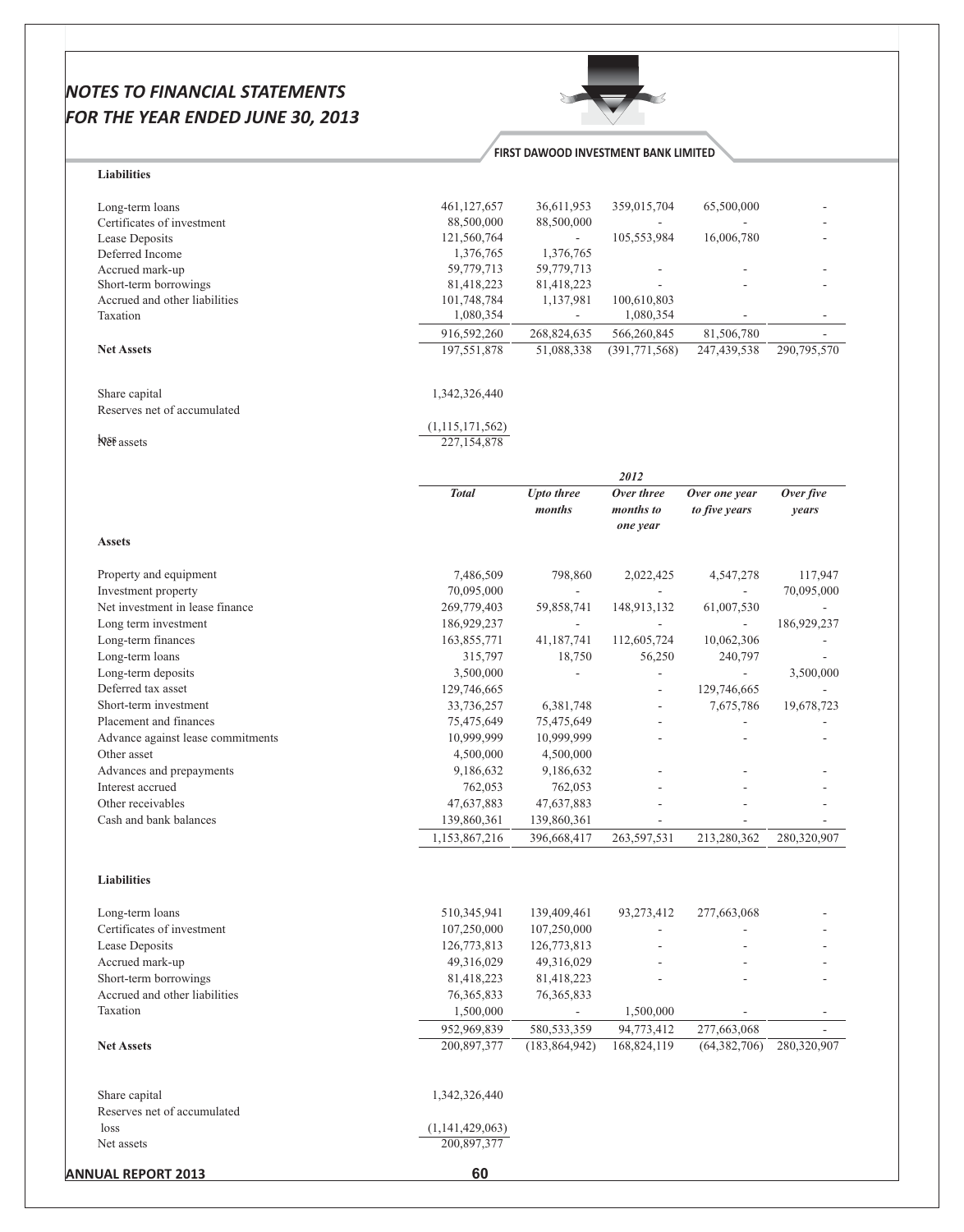#### **NO** *-* **TEMENTS FOR**

| FOR THE YEAR ENDED JUNE 30, 2013                                                     |                                      |                             |
|--------------------------------------------------------------------------------------|--------------------------------------|-----------------------------|
|                                                                                      | FIRST DAWOOD INVESTMENT BANK LIMITED |                             |
| <b>FINANCIAL INSTRUMENTS BY CATEGORY</b>                                             | 2013<br>Rupees                       | 2012<br><b>Rupees</b>       |
| Financial assets as per balance sheet                                                |                                      |                             |
| <b>Held for trading</b>                                                              |                                      |                             |
| Quoted equity securities                                                             | 12,977,102                           | 6,381,748                   |
| <b>Held to maturity</b>                                                              |                                      |                             |
| Long term investments                                                                | 195,984,535                          | 186,929,237                 |
| <b>Treasury Bills</b>                                                                | 12,444,425                           |                             |
| <b>Available for sale</b>                                                            |                                      |                             |
| Term finance certificates                                                            | 9,688,911                            | 7,675,786                   |
| Unquoted equity securities                                                           | 20,123,515                           | 19,678,723                  |
| <b>Loans and receivables</b>                                                         | 29,812,426                           | 27,354,509                  |
| Net investment in lease finance                                                      | 210,931,273                          | 269,779,403                 |
| Long-term finances                                                                   | 133,284,439                          | 163,855,771                 |
| Long-term loans                                                                      | 199,455                              | 315,797                     |
| Long term deposits                                                                   | 3,704,000                            | 3,500,000                   |
| Placements and finances<br>Advance against lease commitments                         | 67,286,078                           | 75,475,649<br>10,999,999    |
| Loans, advances and prepayments                                                      | 5,497,073                            | 9,186,632                   |
| Interest accrued                                                                     | 3,880,871                            | 762,053                     |
| Other receivables                                                                    | 96,595,100                           | 47,637,883                  |
| Cash and bank balances                                                               | 67,003,068                           | 139,860,361                 |
|                                                                                      | 588,381,356                          | 721,373,548                 |
|                                                                                      | 839,599,844                          | 942,039,042                 |
| Financial liabilities as per balance sheet                                           |                                      |                             |
| Financial liabilities measured at amortised cost                                     |                                      |                             |
| Long term loans                                                                      | 461,127,657                          | 510,345,941                 |
| Long term deposits                                                                   | 121,560,764                          | 126,773,813                 |
| Mark-up accrued                                                                      | 59,779,713                           | 49,316,029                  |
| Short-term borrowings<br>Certificates of investment                                  | 81,418,223                           | 81,418,223                  |
| Accrued and other liabilities                                                        | 88,500,000<br>101,748,784            | 107,250,000<br>76, 365, 833 |
|                                                                                      | 914,135,141                          | 951,469,839                 |
| Reconciliation of financial assets and liabilities with total assets and liabilities |                                      |                             |
| <b>Total financial assets</b>                                                        | 839,599,844                          | 942,039,042                 |
| <b>Add: Non financial assets</b>                                                     |                                      |                             |
| Property and equipment                                                               | 4,795,768                            | 7,486,509                   |
| Investment properties                                                                | 70,855,000                           | 70,095,000                  |
| Deferred tax asset                                                                   | 198,893,526                          | 129,746,665                 |
| Other asset                                                                          | 274,544,294                          | 207,328,174                 |
| Total assets                                                                         | 1,114,144,138                        | 1,149,367,216               |
|                                                                                      |                                      |                             |
| <b>Total financial liabilities</b>                                                   | 914,135,141                          | 951,469,839                 |
| <b>Add: Non financial liabilities</b>                                                |                                      |                             |
| Deferred Income                                                                      | 1,376,765                            |                             |
| Taxation                                                                             | 1,080,354                            | 1,500,000                   |
| <b>Total liabilities</b>                                                             | 916,592,260                          | 952,969,839                 |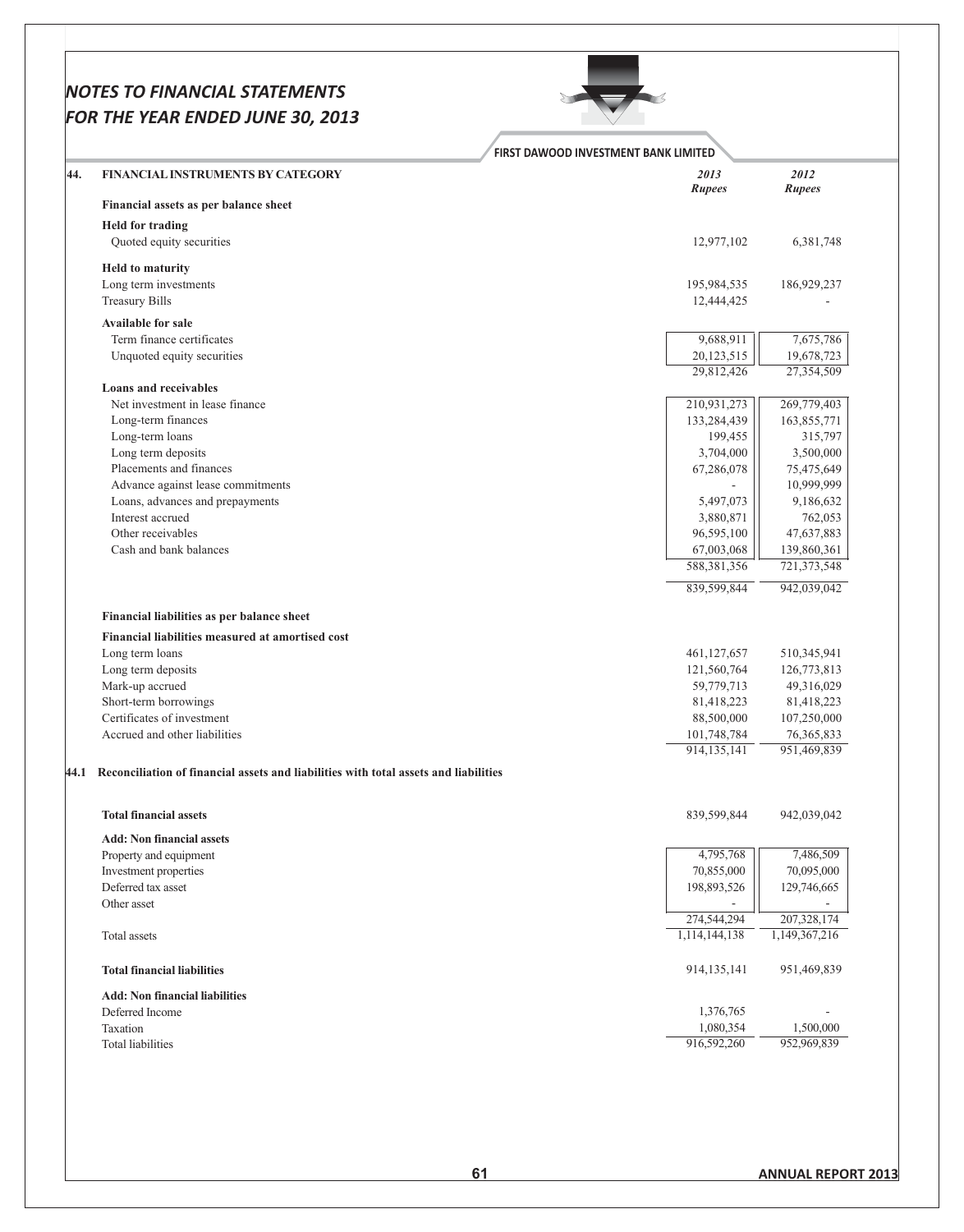

**FIRST DAWOOD INVESTMENT BANK LIMITED** 

 $\cdots$ 

 $\sum_{i=1}^{n} a_i$ 

#### 45. CAPITAL RISK MANAGEMENT

The Company's objectives when managing capital are to safeguard the Company's ability to continue as a going concern in order to provide adequate returns for shareholders and benefit for other stakeholders and to maintain an optimal capital structure to reduce the cost of capital and to comply with the capital requirements of NBFC Regulations, 2008 issued by SECP.

As per rule 3 of NBFC Regulations, the minimum equity requirement for investment finance services was Rs.1,000 million to be achieved in a phased manner by June 30, 2013. Further the minimum equity requirement for Leasing was Rs. 700 million to be achieved in a phased manner by June 30, 2013. Currently the Company has net equity of Rs. 202.74 million which does not meet the minimum equity requirement for investment finance services and leasing license.

Consistent with other companies in the industry, the Company monitors the capital on the basis of the gearing ratio. This ratio is calculated as net debt divided by total capital. Net debt is calculated as total borrowings less cash and bank balances. Total capital is calculated as equity as shown in balance sheet and plus net debt.

The gearing ratios of the Company as at June 30, 2013 and 2012 were as follows:

|                              | <i><b>4013</b></i> | 2012          |
|------------------------------|--------------------|---------------|
|                              | <b>Rupees</b>      | <b>Rupees</b> |
| Total borrowings             | 631,045,880        | 699,014,164   |
| Less: Cash and bank balances | (67,003,068)       | (139,860,361) |
| Net debt                     | 564,042,812        | 559, 153, 803 |
| Total equity                 | 227, 154, 878      | 200,897,377   |
| Total capital                | 791,197,690        | 760,051,180   |
|                              |                    |               |
| Gearing ratio                | 71.29%             | 73.57%        |

#### **DATE OF AUTHORIZATION FOR ISSUE** 46.

These financial statements were authorized for issue on September 18, 2013 by the Board of Directors of the Company.

#### 47. GENERAL

Figures have been rounded off to the nearest Rupee, unless otherwise stated.

**CHIEF EXECUTIVE OFFICER** 

**DIRECTOR**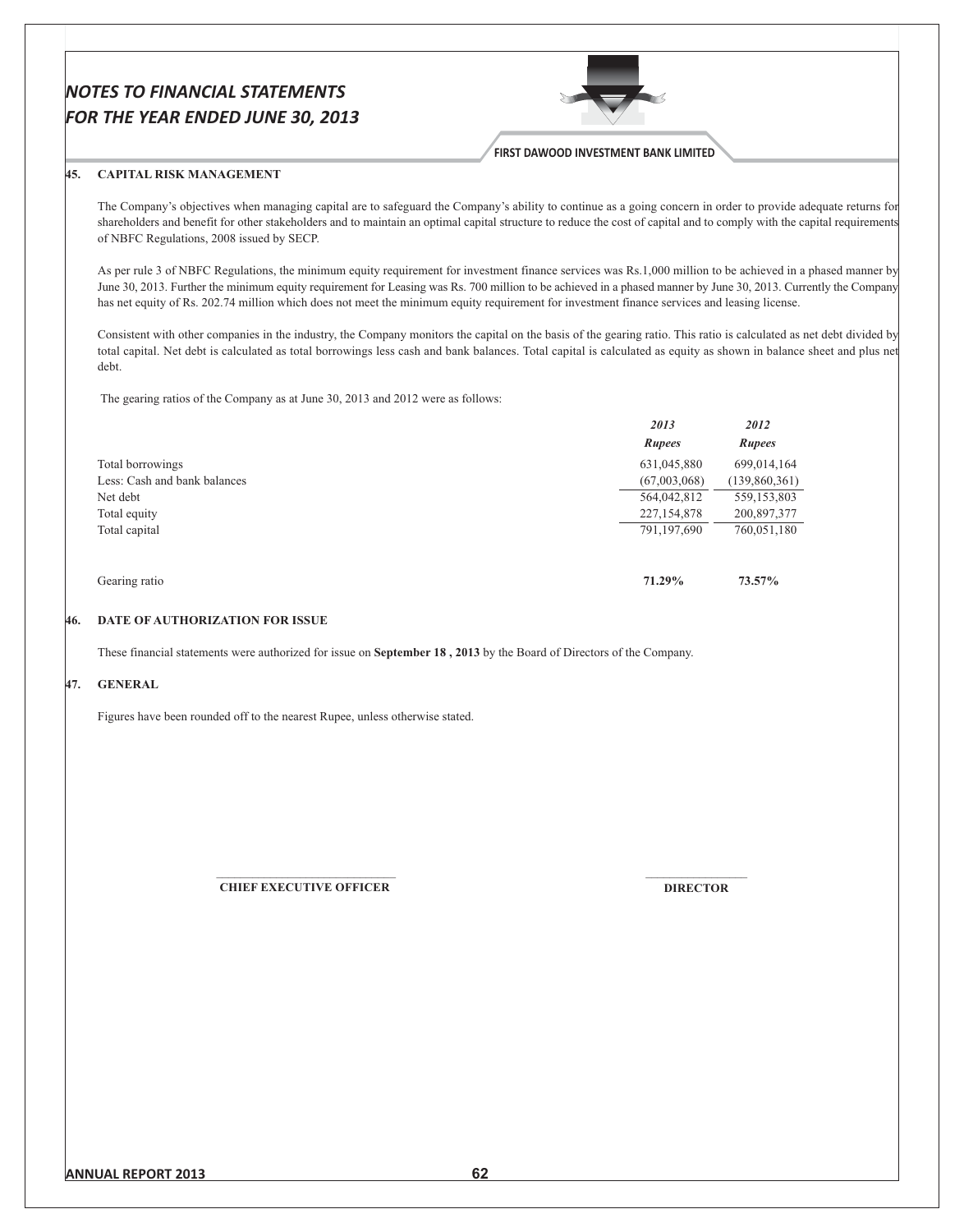# PATTERN OF SHAREHOLDING - ORDINARY SHARES **AS ON JUNE 30, 2013**



FIRST DAWOOD INVESTMENT BANK LIMITED

| <b>Number Of</b>                        |                        |                      |                        | <b>Total Shares</b>    |
|-----------------------------------------|------------------------|----------------------|------------------------|------------------------|
| <b>Share Holders</b>                    | From                   | <b>Share Holding</b> | To                     | Held                   |
| 913                                     |                        |                      |                        | 31,525                 |
| 405                                     | $\mathbf{1}$<br>101    |                      | 100<br>500             | 109,667                |
| 685                                     | 501                    |                      | 1,000                  | 612,641                |
| 505                                     | 1,001                  |                      | 5,000                  | 1,212,907              |
| 144                                     | 5,001                  |                      | 10,000                 | 1,167,013              |
| 55                                      | 10,001                 |                      | 15,000                 | 746,322                |
| 27                                      | 15,001                 |                      | 20,000                 | 496,608                |
| 26<br>25                                | 20,001<br>25,001       |                      | 25,000<br>30,000       | 605,071<br>706,230     |
| 12                                      | 30,001                 |                      | 35,000                 | 407,353                |
| $\overline{7}$                          | 35,001                 |                      | 40,000                 | 277,076                |
| 6                                       | 40,001                 |                      | 45,000                 | 267,673                |
| 17                                      | 45,001                 |                      | 50,000                 | 841,031                |
| $\overline{7}$                          | 50,001                 |                      | 55,000                 | 357,313                |
| $\boldsymbol{7}$                        | 55,001                 |                      | 60,000                 | 408,640                |
| 8<br>$\overline{\mathbf{c}}$            | 60,001<br>65,001       |                      | 65,000<br>70,000       | 496,224<br>136,000     |
| $\mathbf{1}$                            | 70,001                 |                      | 75,000                 | 71,736                 |
| $\,$ 5 $\,$                             | 75,001                 |                      | 80,000                 | 394,369                |
| $\mathbf{1}$                            | 80,001                 |                      | 85,000                 | 83,500                 |
| 4                                       | 85,001                 |                      | 90,000                 | 344,778                |
| $\overline{\mathbf{c}}$                 | 90,001                 |                      | 95,000                 | 186,630                |
| $\,$ 5 $\,$                             | 95,001                 |                      | 100,000                | 494,155                |
| $\mathbf{1}$<br>$\overline{\mathbf{c}}$ | 110,001<br>115,001     |                      | 115,000<br>120,000     | 112,000<br>232,783     |
| $\sqrt{2}$                              | 120,001                |                      | 125,000                | 248,620                |
| $\mathbf{1}$                            | 125,001                |                      | 130,000                | 127,805                |
| $\boldsymbol{2}$                        | 135,001                |                      | 140,000                | 271,590                |
| $\mathbf{1}$                            | 145,001                |                      | 150,000                | 145,475                |
| $\boldsymbol{2}$                        | 155,001                |                      | 160,000                | 317,855                |
| $\mathbf{1}$<br>$\mathbf{1}$            | 160,001                |                      | 165,000                | 161,600                |
| $\boldsymbol{2}$                        | 175,001<br>180,001     |                      | 180,000<br>185,000     | 175,352<br>366,370     |
| $\overline{\mathbf{c}}$                 |                        |                      |                        |                        |
| $\overline{\mathbf{c}}$                 | 185,001<br>195,001     |                      | 190,000<br>200,000     | 373,450<br>397,858     |
| $\overline{\mathbf{c}}$                 | 200,001                |                      | 205,000                | 404,852                |
| $\mathbf{1}$                            | 215,001                |                      | 220,000                | 217,291                |
| 1                                       | 220,001                |                      | 225,000                | 225,000                |
| 1                                       | 235,001                |                      | 240,000                | 235,434                |
| 1                                       | 245,001                |                      | 250,000                | 246,373                |
| $\mathbf{1}$                            | 250,001                |                      | 255,000                | 250,096                |
| 1                                       | 260,001                |                      | 265,000                | 261,500                |
| 1                                       | 270,001                |                      | 275,000                | 275,000                |
| 1                                       | 275,001                |                      | 280,000                | 278,300                |
| $\mathbf{1}$<br>$\overline{c}$          | 300,001                |                      | 305,000                | 301,955<br>634,483     |
| 1                                       | 315,001<br>330,001     |                      | 320,000<br>335,000     | 330,762                |
| $\mathbf{1}$                            | 395,001                |                      | 400,000                | 397,963                |
| $\mathbf{1}$                            | 400,001                |                      | 405,000                | 400,537                |
| $\mathbf{1}$                            | 435,001                |                      | 440,000                | 436,425                |
| $\mathbf{1}$                            | 460,001                |                      | 465,000                | 464,000                |
| $\mathbf{1}$                            | 490,001                |                      | 495,000                | 492,594                |
| $\overline{c}$                          | 500,001                |                      | 505,000                | 1,004,438              |
| $\mathbf{1}$                            | 525,001                |                      | 530,000                | 529,171                |
| $\mathbf{1}$                            | 595,001                |                      | 600,000                | 599,276                |
| $\mathbf{1}$                            | 600,001                |                      | 605,000                | 604,500                |
| 1<br>1                                  | 745,001<br>800,001     |                      | 750,000<br>805,000     | 750,000<br>805,000     |
| 1                                       | 1,390,001              |                      | 1,395,000              | 1,394,028              |
| $\mathbf{1}$                            | 1,415,001              |                      | 1,420,000              | 1,418,522              |
| 1                                       | 1,920,001              |                      | 1,925,000              | 1,921,400              |
| $\mathbf{1}$                            | 2,340,001              |                      | 2,345,000              | 2,341,935              |
| $\mathbf{1}$                            | 2,380,001              |                      | 2,385,000              | 2,382,641              |
| $\mathbf{1}$                            | 2,475,001              |                      | 2,480,000              | 2,478,564              |
| $\mathbf{1}$                            | 2,585,001              |                      | 2,590,000              | 2,585,770              |
| $\mathbf{1}$<br>$\mathbf{1}$            | 5,345,001<br>8,865,001 |                      | 5,350,000<br>8,870,000 | 5,350,000<br>8,867,566 |
| $\mathbf{1}$                            | 10,375,001             |                      | 10,380,000             | 10,378,637             |
|                                         |                        |                      |                        |                        |
| 2924                                    |                        |                      |                        | 62,649,233             |
|                                         |                        |                      |                        |                        |
|                                         |                        | 63                   |                        |                        |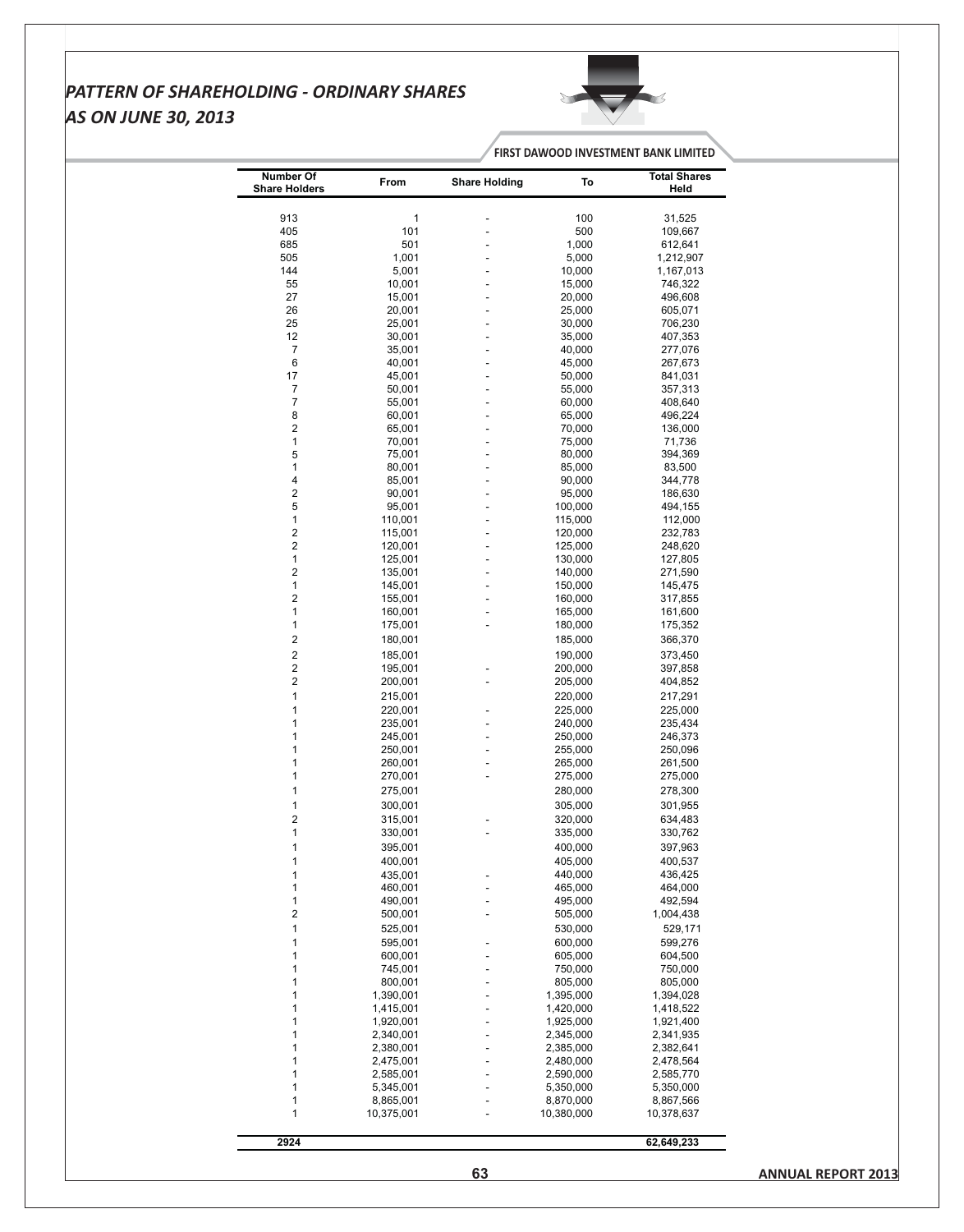

FIRST DAWOOD INVESTMENT BANK LIMITED

| <b>Number Of</b>              | <b>Share Holding</b> |                     | <b>Total Shares</b> |
|-------------------------------|----------------------|---------------------|---------------------|
| <b>Share Holders</b><br>From  |                      | То                  | Held                |
| <b>Categories of</b>          | <b>Number Of</b>     | <b>Total Shares</b> |                     |
| <b>Shareholders</b>           | <b>Share Holders</b> | Held                | <b>Percentage</b>   |
| Individuals                   | 2867                 | 39.945.630          | 63.76               |
| Joint Stock Companies         | 25                   | 295.274             | 0.47                |
| Insurance Companies           |                      | 10.492.936          | 16.75               |
| <b>Financial Institutions</b> |                      | 4.176.745           | 6.67                |
| <b>Investment Companies</b>   | 6                    | 818.246             | 1.31                |
| Modarabas                     |                      | 3,545,874           | 5.66                |
| Modaraba Management Companies | 2                    | 637,092             | 1.02                |
| Mutual Fund                   |                      | 2,478,564           | 3.96                |
| <b>Others</b>                 | 2                    | 258,872             | 0.41                |
|                               | 2924                 | 62,649,233          | 100                 |

# ADDITIONAL INFORMATION OF ORDINARY SHARES AS ON JUNE 30, 2013

|                           | <b>S. No.</b>  | <b>Categories Shareholders</b>                                                                      | <b>Shares Held</b> | % Age |
|---------------------------|----------------|-----------------------------------------------------------------------------------------------------|--------------------|-------|
|                           | $\mathbf{1}$   | <b>Associated Companies</b>                                                                         | 6,215,794          | 9.92  |
|                           |                | B.R.R. Guardian Modaraba                                                                            | 3,342,562          |       |
|                           |                | Dawood Capital Management Limited                                                                   | 2,382,641          |       |
|                           |                | B.R.R. Investment (Pvt.) Ltd.                                                                       | 490,591            |       |
|                           | $\mathbf{2}$   | <b>NIT &amp; ICP</b>                                                                                | 2,478,854          | 3.96  |
|                           |                | National Bank of Pakistan-Trustee Department Ni(U)T Fund                                            | 2,478,564          |       |
|                           |                | National Investment Trust                                                                           | 220                |       |
|                           |                | IDBL (ICP) Unit                                                                                     | 70                 |       |
|                           | $\mathbf{3}$   | Directors, CEO, their Spouses and Minor Childern                                                    | 15,072,914         | 24.06 |
|                           |                | Ayaz Dawood                                                                                         | 2,585,770          |       |
|                           |                | Hamida Dawood                                                                                       | 2,834,529          |       |
|                           |                | Rafique Dawood                                                                                      | 8,939,302          |       |
|                           |                | Shumaila Matri Dawood                                                                               | 319,244            |       |
|                           |                | Rasheed Y. Chinoy                                                                                   | 247,594            |       |
|                           |                | Mohammad Ali S/O Ayaz Dawood                                                                        | 145,475            |       |
|                           |                | Khurshid A. Khair                                                                                   | 500                |       |
|                           |                | Abu Khursheed M. Arif                                                                               | 500                |       |
|                           | 4              | <b>Public Sector Companies and Corporation</b>                                                      | 10,378,637         | 16.57 |
|                           | $5\phantom{1}$ | Banks, DFIS. NBFIS, Insurance Companies, Modarabas<br><b>Joint Stock Companies and Mutual Funds</b> | 3,630,318          | 5.79  |
|                           |                | Shareholders Holding Five Percent Or More In The Company                                            | 24,667,939         | 39.37 |
|                           |                | State Life Insurance Corp. Of Pakistan                                                              | 10,378,637         | 16.57 |
|                           |                | Rafique Dawood                                                                                      | 8,939,302          | 14.27 |
|                           |                | Abdul Sattar Vayani                                                                                 | 5,350,000          | 8.54  |
| <b>ANNUAL REPORT 2013</b> |                | 64                                                                                                  |                    |       |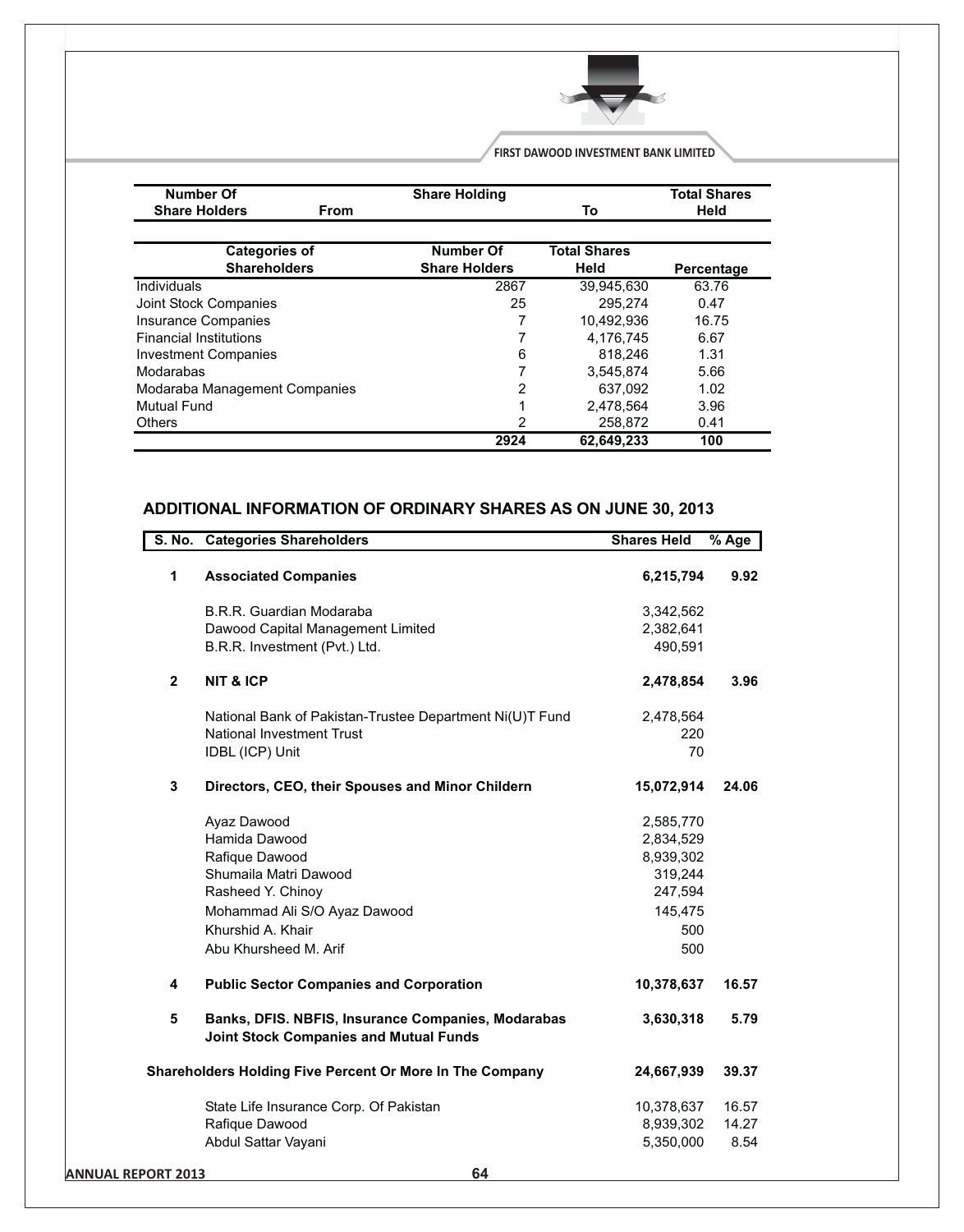# PATTERN OF SHAREHOLDING - PREFERENCE SHARES **AS ON JUNE 30, 2013**



## FIRST DAWOOD INVESTMENT BANK LIMITED

| <b>Number of Share Holders</b>            |                            | <b>Share Holding</b> |                    | <b>Total Shares</b> |
|-------------------------------------------|----------------------------|----------------------|--------------------|---------------------|
| (Preference Shares)                       | From                       |                      | To                 | <b>Held</b>         |
|                                           |                            |                      |                    |                     |
|                                           | 1,495,001                  |                      | 1,500,000          | 1,500,000           |
|                                           | 1,995,001                  |                      | 2,000,000          | 2,000,000           |
|                                           | 2,495,001                  |                      | 2,500,000          | 2,500,000           |
|                                           | 3,040,001                  |                      | 3,045,000          | 3,044,380           |
|                                           | 5,995,001                  |                      | 6,000,000          | 6,000,000           |
|                                           | 9,935,001                  |                      | 9,940,000          | 9,935,500           |
|                                           | 14,090,001                 |                      | 14,095,000         | 14,092,000          |
|                                           | 32,510,001                 | ۰                    | 32,515,000         | 32,511,474          |
| 8                                         |                            |                      |                    | 71,583,354          |
| <b>Categories of Certificate Holder's</b> | <b>No. of Share Holder</b> |                      | <b>Shares Held</b> | Percentage          |
|                                           |                            |                      |                    |                     |
| <b>Financial Institution</b>              | 6                          |                      | 62,538,974         | 87.37               |
| <b>Insurance Companies</b>                |                            |                      | 6,000,000          | 8.38                |
| <b>Mutual Fund</b>                        |                            |                      | 3,044,380          | 4.25                |
|                                           | 8                          |                      | 71,583,354         | 100.00              |

## ADDITIONAL INFORMATION OF PREFERENCE SHARES AS ON JUNE 30, 2011

| <b>Categories Shareholders</b>                                               | <b>Numbers</b> | <b>Shares Held</b> | $\sqrt[6]{\phantom{1}}$ Age |
|------------------------------------------------------------------------------|----------------|--------------------|-----------------------------|
| <b>Financial Institution</b>                                                 | 6              | 62,538,974         | 87.37                       |
| National Bank of Pakistan                                                    |                | 32,511,474         |                             |
| The Bank of Khyber                                                           |                | 14,092,000         |                             |
| Allied Bank Limited                                                          |                | 9,935,500          |                             |
| Askari Bank Limited                                                          |                | 2,500,000          |                             |
| <b>IGI</b> Investment Bank Limited                                           |                | 2,000,000          |                             |
| Bank Alfalah Limited                                                         |                | 1,500,000          |                             |
| <b>Insurance Companies</b>                                                   | $\mathbf{1}$   | 6,000,000          | 8.38                        |
| National Insurance Company Limited                                           |                | 6,000,000          |                             |
| <b>Mutual Fund</b>                                                           | $\mathbf{1}$   | 3,044,380          | 4.25                        |
| CDC - Trustee AMZ Plus Income Fund                                           |                | 3,044,380          |                             |
| Shareholders holding ten percent or more<br>Preference Shares in the Company | 3              | 56,538,974         | 78.98                       |
| National Bank of Pakistan                                                    |                | 32,511,474         | 45.42                       |
| The Bank of Khyber                                                           |                | 14,092,000         | 19.69                       |
| Allied Bank Limited                                                          |                | 9.935.500          | 13.88                       |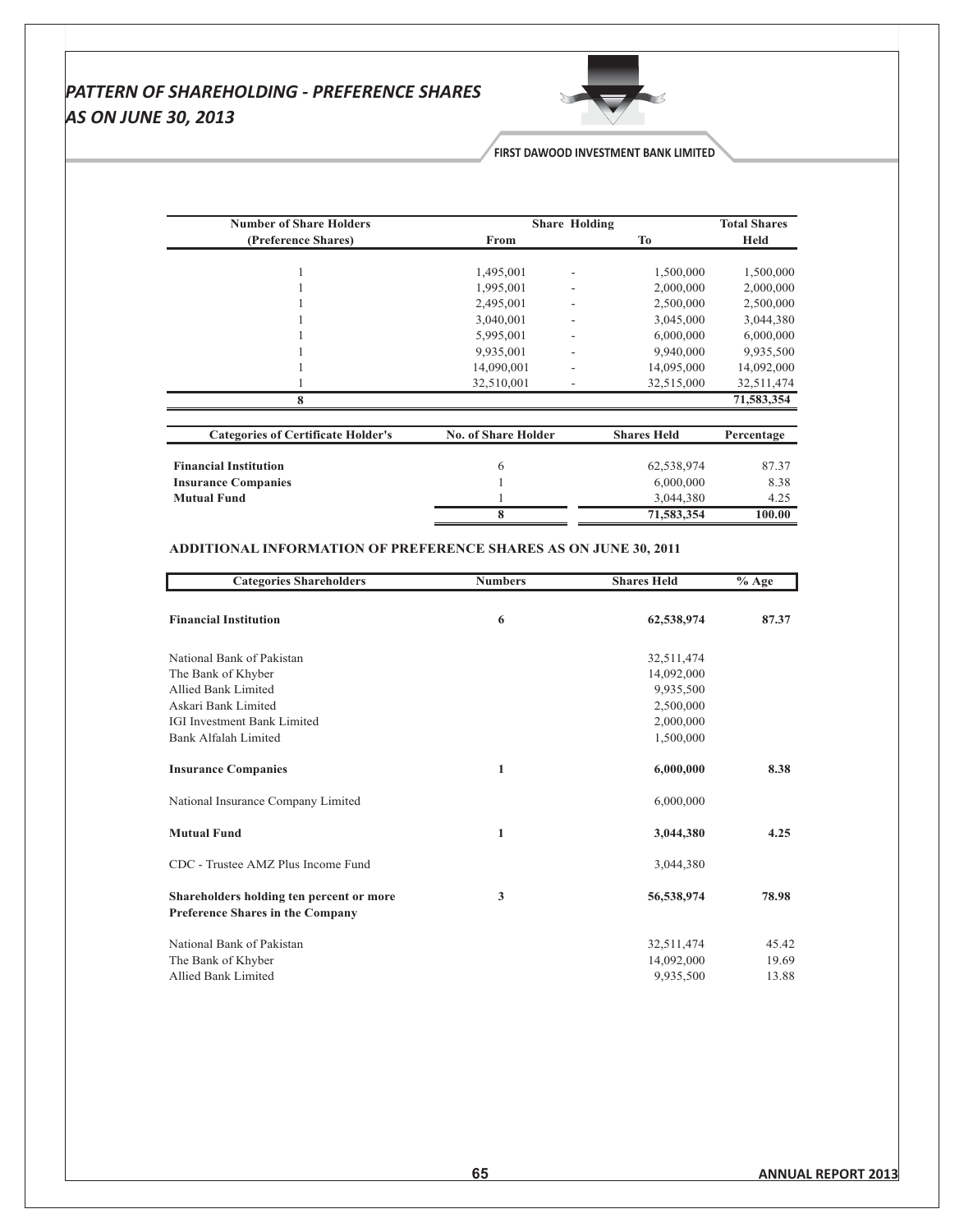| <b>FORM OF PROXY</b><br><b>XIX Annual General Meeting</b>                    |                                                                                                                                                                                                                                                                                                                                  |
|------------------------------------------------------------------------------|----------------------------------------------------------------------------------------------------------------------------------------------------------------------------------------------------------------------------------------------------------------------------------------------------------------------------------|
| <b>First Dawood Investment Bank Limited</b>                                  |                                                                                                                                                                                                                                                                                                                                  |
| Karachi.                                                                     | <b>FIRST DAWOOD INVESTMENT BANK LIMITED</b>                                                                                                                                                                                                                                                                                      |
|                                                                              | 0f                                                                                                                                                                                                                                                                                                                               |
|                                                                              |                                                                                                                                                                                                                                                                                                                                  |
|                                                                              | being a member of First Dawood Investment Bank Limited Folio No CDC A/c. No. _________________ do                                                                                                                                                                                                                                |
|                                                                              |                                                                                                                                                                                                                                                                                                                                  |
|                                                                              |                                                                                                                                                                                                                                                                                                                                  |
|                                                                              |                                                                                                                                                                                                                                                                                                                                  |
| and to every adjournment thereof.                                            | being another member of the Company as my/our proxy to attend and vote for me/us on my/our behalf,<br>at the XIX Annual General Meeting of the Company to be held on October 24, 2013 at 10:30 a.m. hours                                                                                                                        |
|                                                                              | And witness my/our hand/seal this__________________ day of ____________________2013, signed by the said                                                                                                                                                                                                                          |
|                                                                              | <b>CONSERVERSE ASSESSMENT PROPERTY ASSESSMENT PROPERTY ASSESSMENT PROPERTY ASSESSMENT PROPERTY AND ACCOMPANY</b>                                                                                                                                                                                                                 |
|                                                                              |                                                                                                                                                                                                                                                                                                                                  |
|                                                                              |                                                                                                                                                                                                                                                                                                                                  |
|                                                                              |                                                                                                                                                                                                                                                                                                                                  |
|                                                                              | Revenue Stamp<br>$Rs. 5/-$                                                                                                                                                                                                                                                                                                       |
| Signature of Witness                                                         | Signature(s) and or Seal                                                                                                                                                                                                                                                                                                         |
| <b>Important Notes:</b>                                                      |                                                                                                                                                                                                                                                                                                                                  |
| (both days inclusive).                                                       | 1. The share transfer books of the Company will remain closed from October 17, 2013 to October 24, 2013                                                                                                                                                                                                                          |
| vote instead of him/her. No person other than a member shall act as a proxy. | 2. A member entitled to attend and vote at the General Meeting is entitled to appoint a proxy to attend and                                                                                                                                                                                                                      |
| and witnessed.                                                               | 3. An instrument appointing a proxy and the power of attorney or other Authority (if any) under which<br>it is signed or a notarially certified copy of the Power or Authority, in order to be valid, must be deposited<br>at the Registered Office of the Company, 48 hours before the meeting and must be duly stamped, signed |
| all such instruments of proxy shall be rendered invalid.                     | 4. If more than one instrument of Proxy appointing more than one person is deposited with the Company,                                                                                                                                                                                                                           |
| Company.                                                                     | 5. The signature on the Instrument of Proxy must confirm to the Specimen Signature recorded with the                                                                                                                                                                                                                             |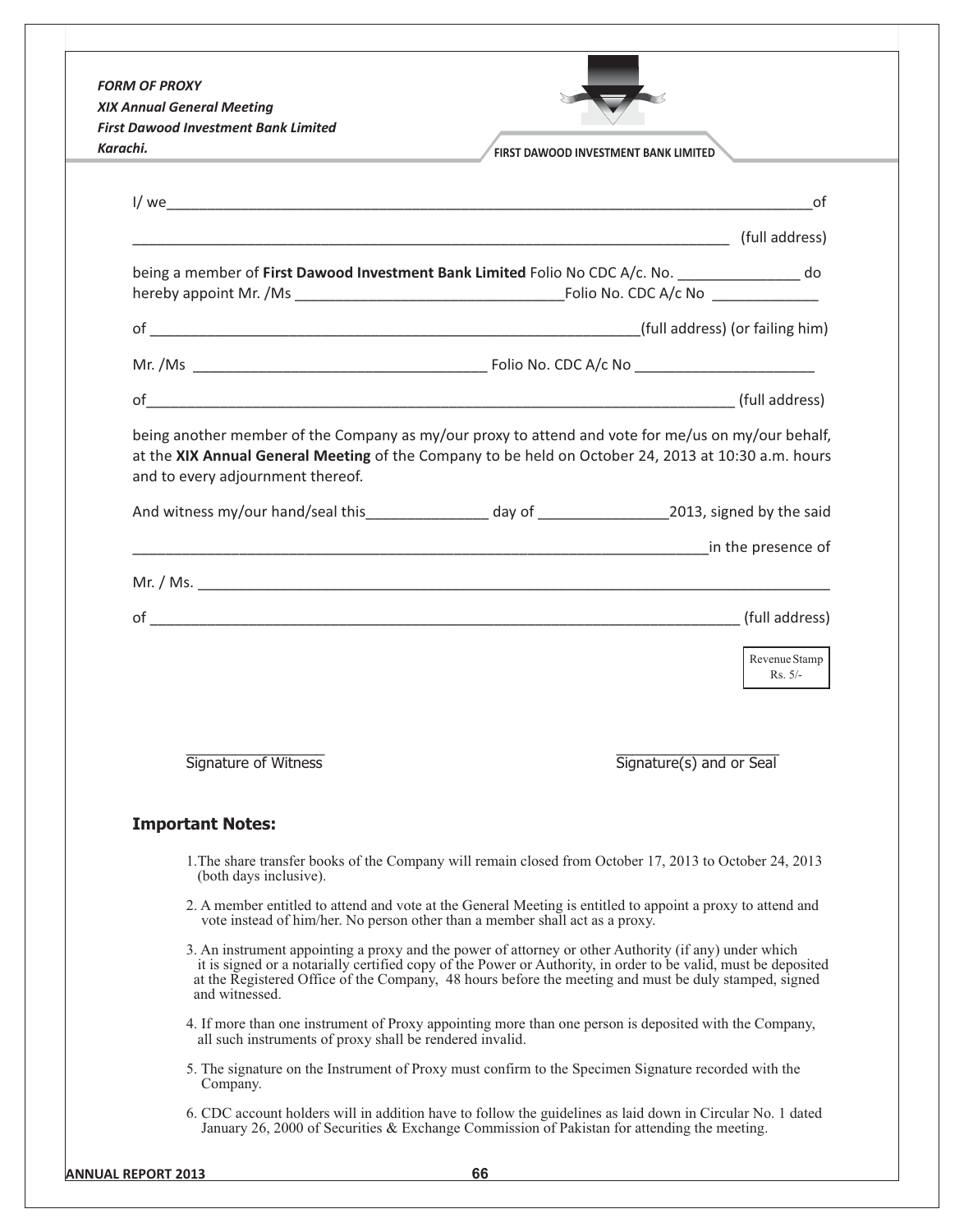